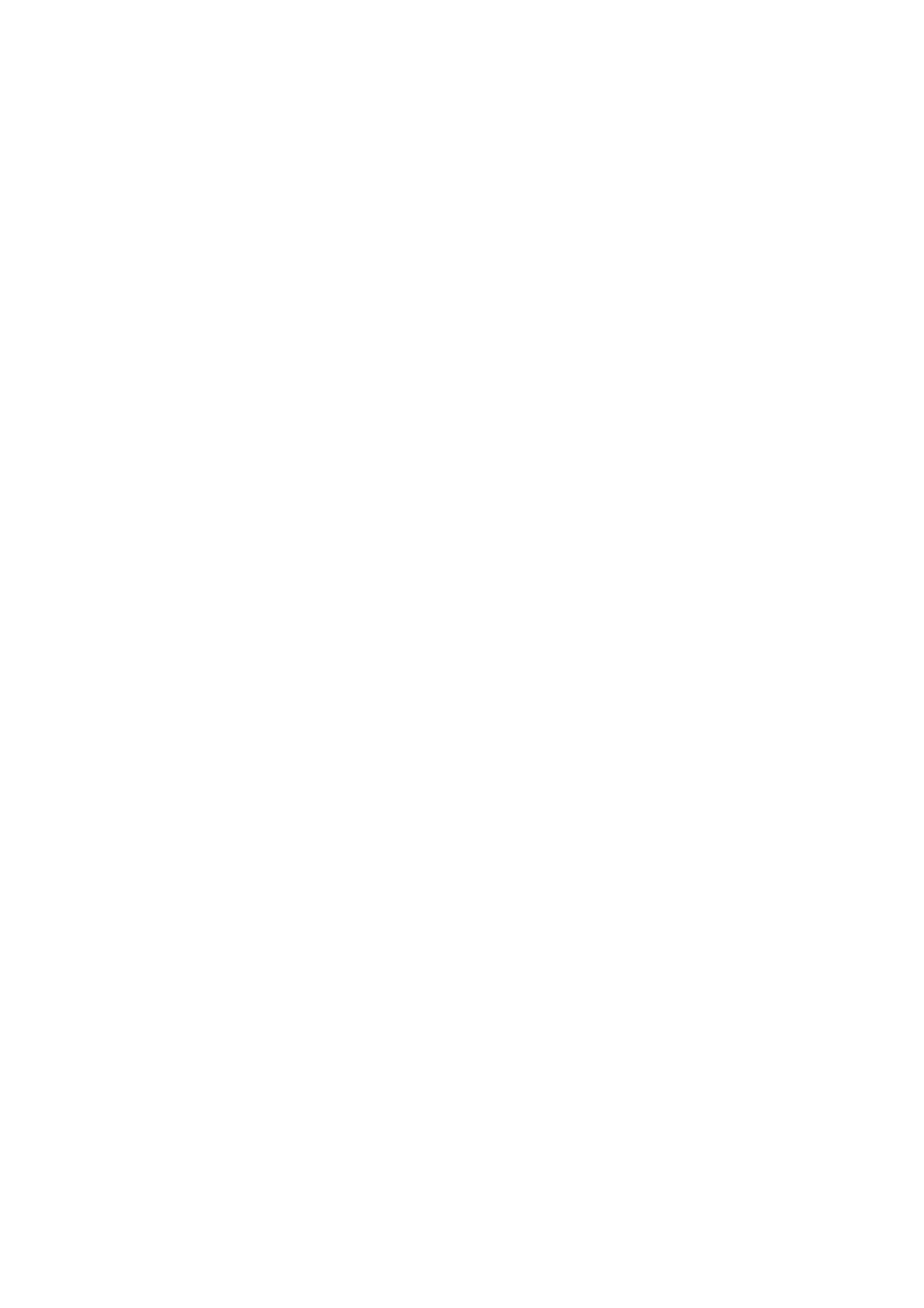# **Poverty in Britain** The impact of government policy since 1997

Holly Sutherland, Tom Sefton and David Piachaud

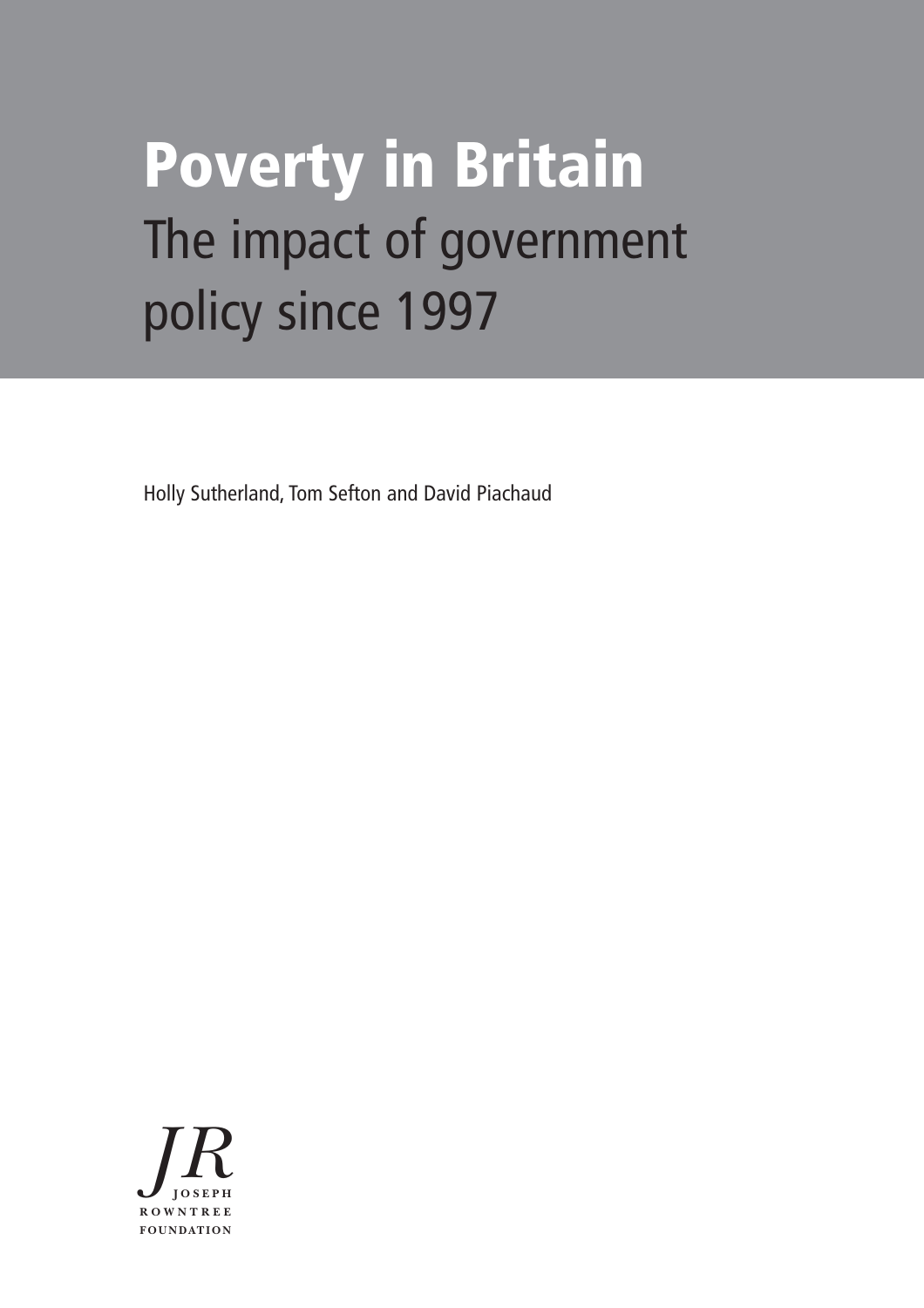The **Joseph Rowntree Foundation** has supported this project as part of its programme of research and innovative development projects, which it hopes will be of value to policy makers, practitioners and service users. The facts presented and views expressed in this report are, however, those of the authors and not necessarily those of the Foundation.

Joseph Rowntree Foundation The Homestead 40 Water End York YO30 6WP **Website**: www.jrf.org.uk

#### **About the authors**

Holly Sutherland is Director of the Microsimulation Unit in the Department of Applied Economics at the University of Cambridge. Tom Sefton is Research Fellow at the ESRC Research Centre for Analysis of Social Exclusion (CASE) at the London School of Economics. David Piachaud is Professor of Social Policy at the London School of Economics and an Associate of CASE.

© London School of Economics 2003

First published 2003 by the Joseph Rowntree Foundation

All rights reserved. Reproduction of this report by photocopying or electronic means for non-commercial purposes is permitted. Otherwise, no part of this report may be reproduced, adapted, stored in a retrieval system or transmitted by any means, electronic, mechanical, photocopying, or otherwise without the prior written permission of the Joseph Rowntree Foundation.

ISBN 1 85935 151 4 (paperback) 1 85935 152 2 (pdf: available at www.jrf.org.uk)

A CIP catalogue record for this report is available from the British Library.

Designed by Adkins Design (www.adkinsdesign.co.uk) Printed by Fretwells Ltd

Further copies of this report, or any other JRF publication, can be obtained either from the JRF website (www.jrf.org.uk/bookshop/) or from our distributor, York Publishing Services Ltd, 64 Hallfield Road, Layerthorpe, York YO31 7ZQ (Tel: 01904 430033).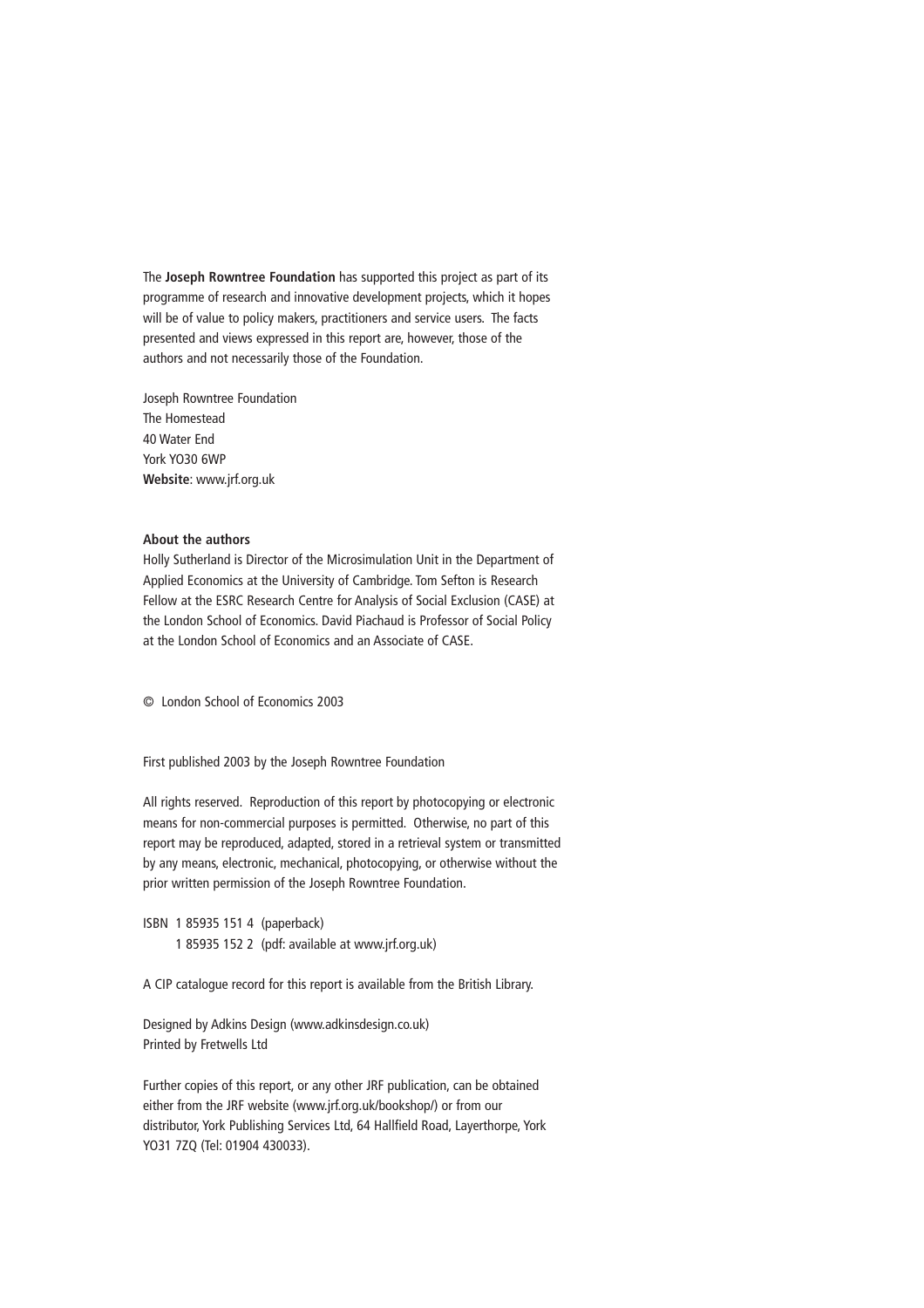# **Contents**

|              | <b>Acknowledgements</b>                                              | 6  |
|--------------|----------------------------------------------------------------------|----|
| 1            | Introduction                                                         | 7  |
| 2            | Poverty 1996/7-2000/1                                                | 10 |
| 3            | Simulating the effects of policy and income changes 1997–2003/4      | 25 |
| 4            | The sensitivity of poverty estimates                                 | 41 |
| 5            | Distributional effects of changes in indirect tax policy 1997–2002/3 | 48 |
| 6            | Conclusions                                                          | 61 |
|              | <b>Appendices</b>                                                    |    |
| $\mathbf{I}$ | Methods, data and assumptions                                        | 65 |
| Ш            | Decomposing poverty changes                                          | 68 |
|              | III Policy simulation using POLIMOD                                  | 69 |
| IV           | Modelled changes in tax and benefit policy 1997-2003/4               | 70 |
| V.           | Summary of updating methods and adjustment factors                   | 74 |
|              | <b>Notes</b>                                                         | 77 |
|              | <b>References</b>                                                    | 79 |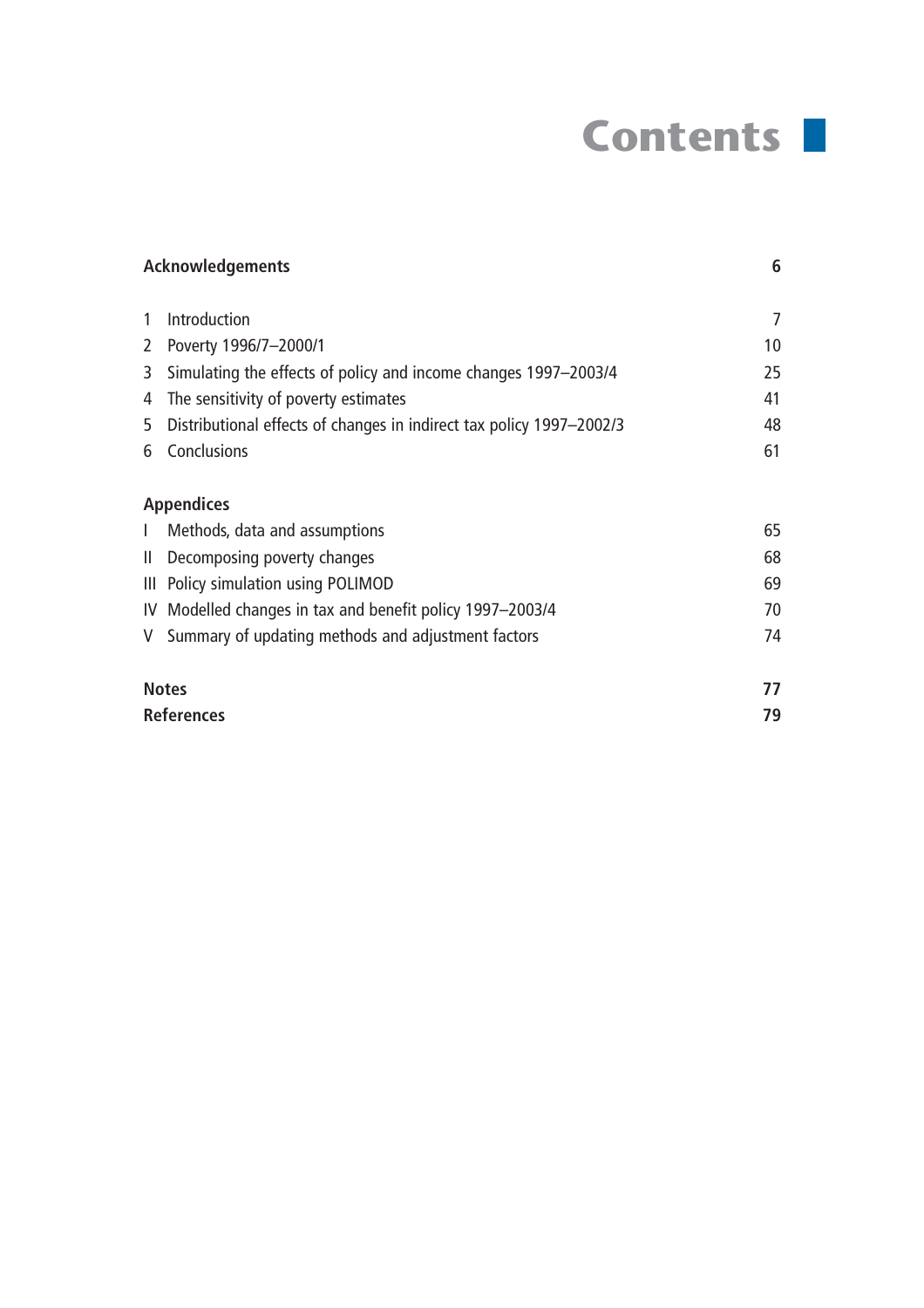# **Acknowledgements**

This research was supported by the Joseph Rowntree Foundation, to whom we are grateful; in particular, we would like to thank Barbara Ballard. Data from the Family Resources Survey have been made available by the Department for Work and Pensions (DWP) and data from the Family Expenditure Survey have been made available by the Office for National Statistics (ONS), both through the UK Data Archive. The ONS also kindly provided some of the assumptions used in the chapter on indirect taxes. The DWP, ONS and the Data Archive bear no responsibility for the analysis or interpretation of the data reported here.

We have benefited from expert assistance from Gundi Knies, Lavinia Mitton, Ceema Namazie and Jaime Ruiz-Tagle and received very helpful comments on an earlier draft from Tony Atkinson, Fran Bennett, Jonathan Bradshaw, Charlotte Clark, Donald Hirsch, Caroline Lakin and Abigail McKnight. John Hills, Director of the Centre for Analysis of Social Exclusion, has provided encouragement, support and wise counsel throughout. None of these people should be held responsible for any errors that remain or the opinions expressed in this paper.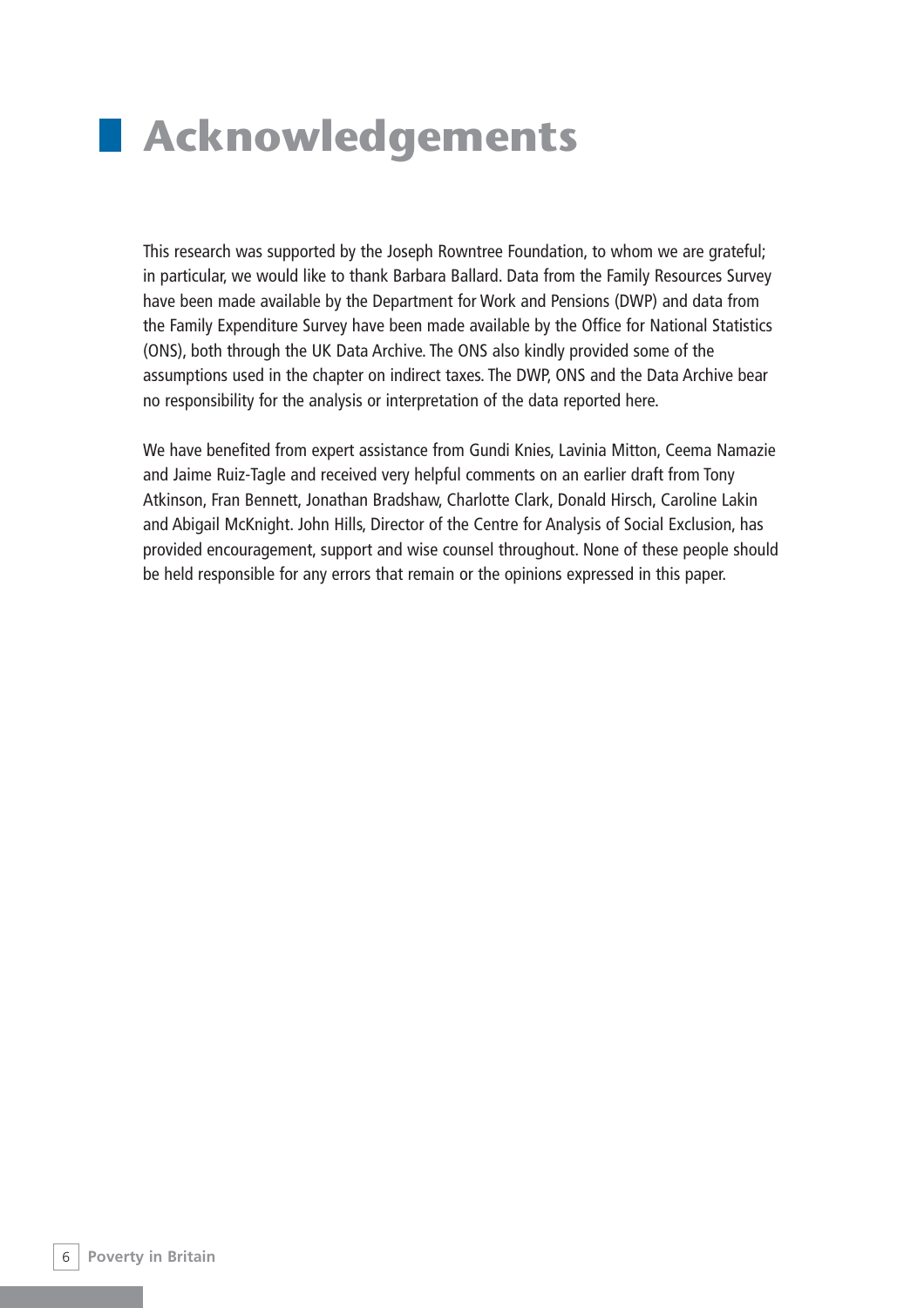# **1 Introduction**

How and why has poverty in Britain changed? How is it likely to change as a result of changes in benefits, direct taxes and indirect taxes? These are the questions with which this report is concerned.

The election of a new government in 1997 brought renewed policy concern with poverty and opportunities for all. In the run-up to the 1997 election, the Labour Party had made Britain's growing social inequality a central issue. Since 1979 the proportion of children living in poverty had tripled. The Budgets of 1997 and 1998 emphasised fairness. It was not until 1999, however, that the government set a specific objective concerning poverty. The Prime Minister set the goal of ending child poverty within a generation; the more specific target of halving it by 2010 was stated soon after.

The current Public Service Agreement (PSA) target for reduction in child poverty by one quarter applies to the period 1998/9 to 2004/5. In this study we consider the record of the Labour government since they came to office in May 1997, and look ahead as far as the taxbenefit system applying in 2003/4. We start with the tax-benefit system April 1997, corresponding to the system that the Labour government inherited when it came to power. This pre-dates the child poverty target baseline year. Moreover, there is an additional year after 2003/4 for possible changes – to policies and to incomes generally – before it will be possible to judge whether the target has been met. So our analysis of the impact on poverty of the changes introduced up to 2003/4 is relevant to the general goal of reducing child poverty by one quarter, rather than the specific target.

Estimates made by HM Treasury (2001) and independent research by Piachaud and Sutherland (2001) – both using policy simulation methods – suggested that policy changes would reduce the extent of child poverty by about 1 million by 2002, below what it would otherwise have been. In the event, government estimates of the actual change in child poverty between 1996/7 and 2000/1 only indicated a fall of half a million. Part of the explanation for this apparent discrepancy is that not all the policy changes modelled in the earlier work had actually taken effect by March 2001. However, the discrepancy also serves to highlight the fact that changes in poverty are not only the result of policy changes but also result from other economic and social changes. One of the purposes of this report is to analyse these changes, as well as examining the impact of policy change.<sup>1</sup>

One basic problem in researching policy changes is that evidence of their impact is often only available long after they have taken effect. This is certainly true of evidence on poverty. Even though publication of government poverty estimates in *Households Below Average Income*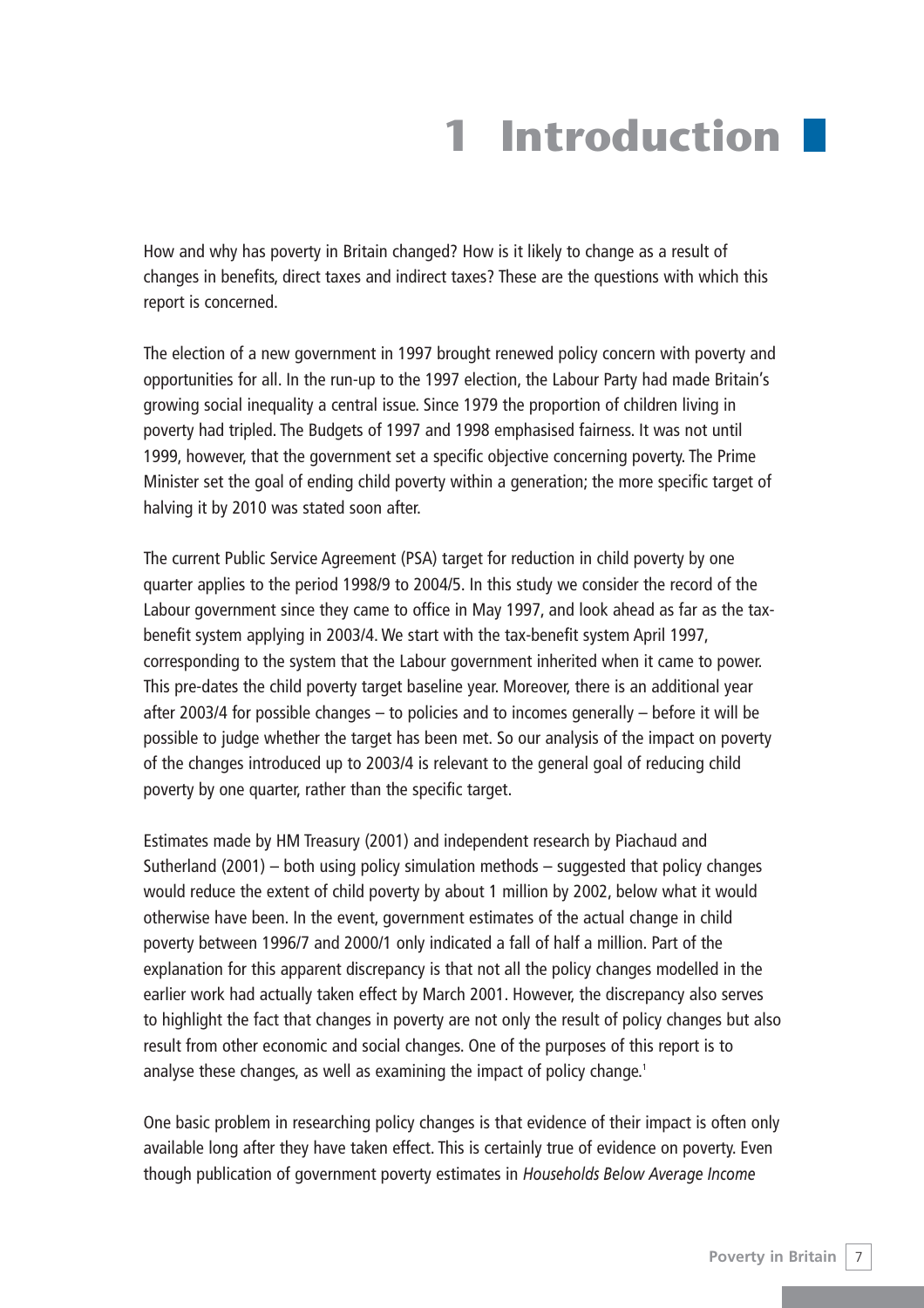(HBAI: Department for Work and Pensions 2003) has been speeded up, the latest published estimates relate to 2001/2.

Another problem in discussing poverty is that few agree on its meaning or measurement. Here, it is generally assumed that poverty should be measured relative to prevailing income levels, but until recently the most commonly used poverty level was 50 per cent of mean disposable income adjusted for household size. More recently European studies have tended to use a standard of 60 per cent of the contemporary median income level adjusted for household size and the British government have used it in their reports on *Opportunity for All* (DWP 2002a). The use of the median rather than mean reduces the impact that changes in the very highest incomes may have on the poverty line. As an indicator of the 'middle' income level, the median is clearly preferable. The poverty level of 60 per cent of the median is close to the level of 50 per cent of the mean and is used in this report.

This report is concerned with poverty as a whole but it is especially focused on child poverty and on pensioners. The focus on child poverty is because it is the only type of poverty for which the government has set a specific goal and because of the mass of evidence that child

|                                   | <b>All individuals</b> | <b>Children</b> | <b>Pensioners</b> |
|-----------------------------------|------------------------|-----------------|-------------------|
|                                   | (%)                    | (%)             | (%)               |
| <b>Before housing costs (BHC)</b> |                        |                 |                   |
| 1994/5                            | 18                     | 23              | 21                |
| 1995/6                            | 17                     | 21              | 22                |
| 1996/7                            | 18                     | 25              | 21                |
| 1997/8                            | 18                     | 25              | 22                |
| 1998/9                            | 18                     | 24              | 23                |
| 1999/00                           | 18                     | 23              | 22                |
| 2000/1                            | 17                     | 21              | 21                |
| 2001/2                            | 17                     | 21              | 22                |
| <b>After housing costs (AHC)</b>  |                        |                 |                   |
| 1994/5                            | 24                     | 32              | 27                |
| 1995/6                            | 23                     | 32              | 25                |
| 1996/7                            | 25                     | 34              | 27                |
| 1997/8                            | 24                     | 33              | 27                |
| 1998/9                            | 24                     | 33              | 27                |
| 1999/00                           | 23                     | 32              | 25                |
| 2000/1                            | 23                     | 31              | 24                |
| 2001/2                            | 22                     | 30              | 22                |

# Table 1 **Proportion below 60% of median income**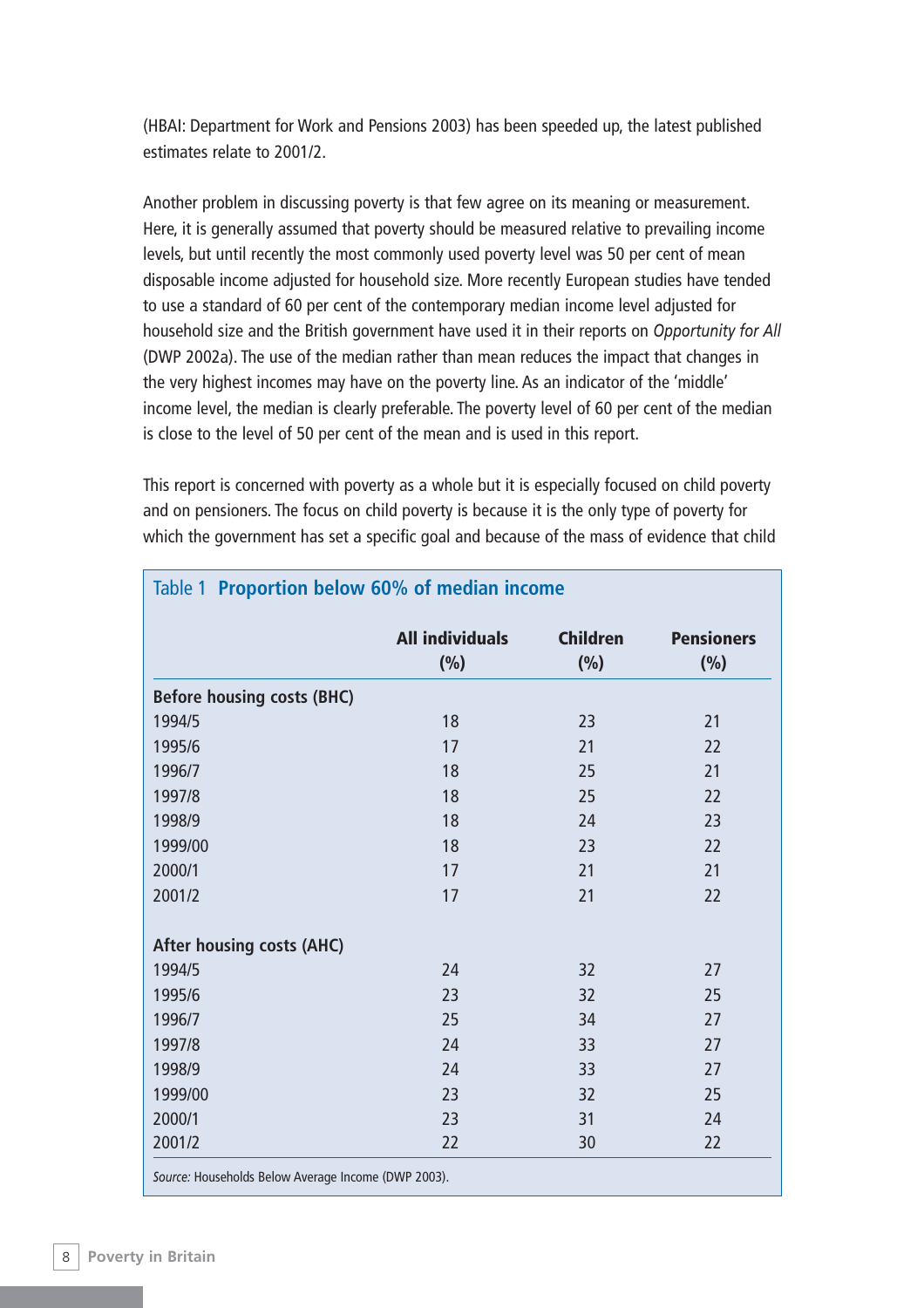poverty is important for children's opportunities and thus for future poverty. The focus on pensioners is because this group has been targeted for significant policy changes.

The HBAI estimates of the extent of poverty are shown in Table 1.

The first part of this report analyses the changes that occurred between 1996/7 and 2000/1 and assesses the potential impact of policy changes coming into effect after March 2001. Some of this report draws on existing published evidence. Much, however, draws on original analyses of data from the Family Resources Survey (FRS) for 1996/7 and 2000/1 on which the Households Below Average Income (HBAI) estimates are based. (Although HBAI results for 2001/2 have been published, at the time of writing – March 2003 – the underlying FRS micro-data for 2001/2 are not yet not available.)

The structure of the report is as follows.

Chapter 2 examines the changes in poverty between 1996/7 and 2000/1, and analyses explanations of these changes; it also seeks to resolve the apparent discrepancy between early estimates of the impact of policy changes and what actually happened over time. Our analysis uses the same micro-data, methods and assumptions as that in HBAI, and extends it in various ways.

The possible impact of policy changes made or announced after March 2001 is considered in Chapter 3. This is based on a simulation of their impact on a sample of households from the FRS for 1999/2000. Unlike Chapter 2, which examines what actually changed, Chapter 3 is based on simulations using assumptions about other changes in the economy. Chapter 4 examines the sensitivity of some of the results to the assumptions and methods used.

In addition to the changes in benefits and in direct taxes considered in Chapters 2 and 3, there have also been changes in indirect taxes. Their impact on poverty has not been systematically assessed before. This is done in Chapter 5.

Finally, in Chapter 6, we set out our conclusions.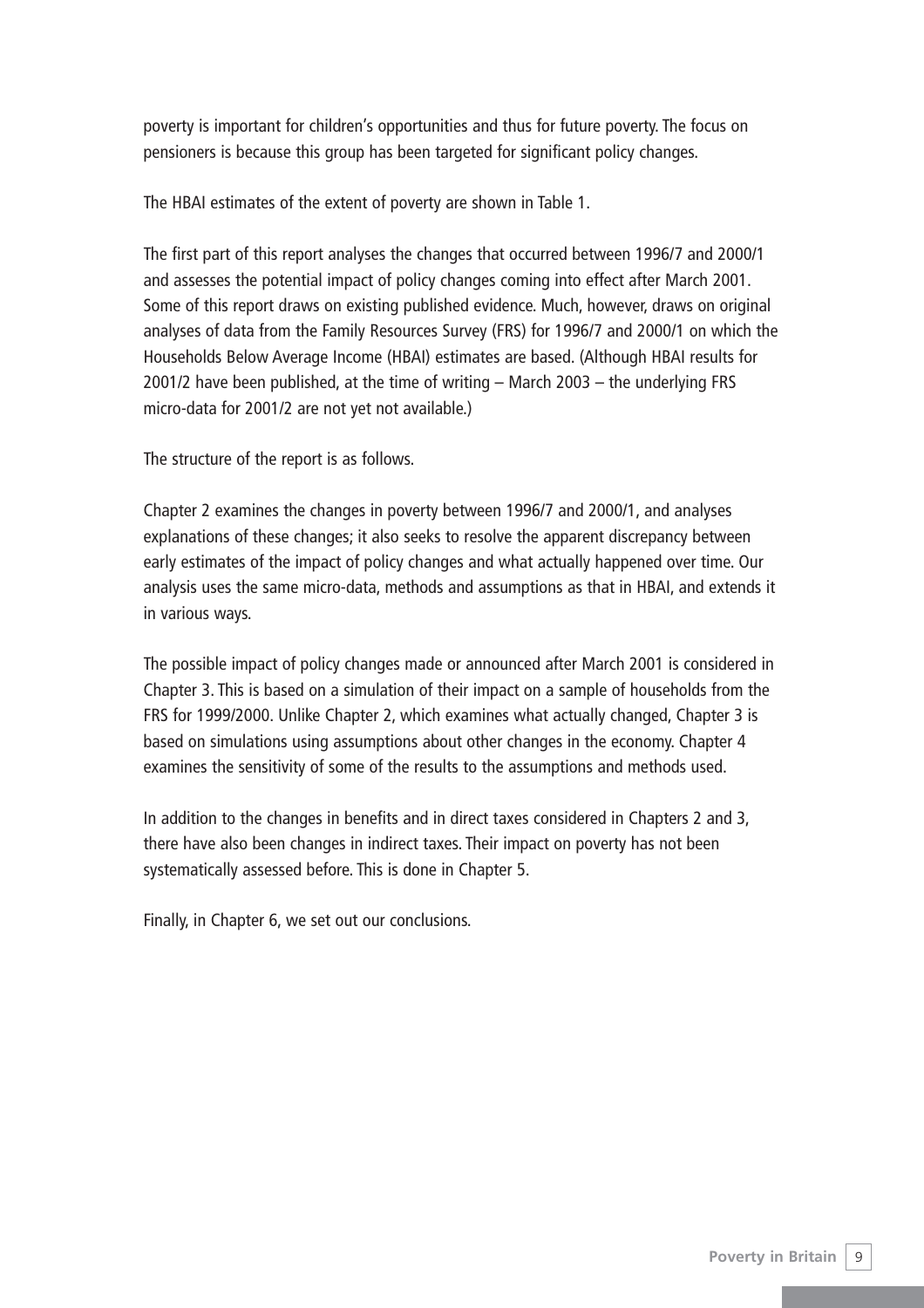# **2 Poverty 1996/7–2000/1**

# **The extent of poverty**

Throughout this report poverty is measured on the basis of household disposable income adjusted for household size (or 'equivalised' income). The methods, data and assumptions are described in Appendix I. In line with the Households Below Average Income (HBAI) studies, two measures are used – 'before housing costs' (BHC) and 'after housing costs' (AHC). For each household its equivalised income level (i.e. adjusted for household size) is calculated. This income level is assigned to all members of the household on the assumption that income is shared equally within the household. (While this is the standard assumption, it must be recognised that it is not a valid assumption for many households). In analysing family and economic circumstances this is done on the basis of 'benefit units' which broadly correspond to nuclear families; while most households only comprise one benefit unit, some comprise two or more units. The benefit units are particularly important since policies affecting family benefits and tax credits mostly operate at the benefit unit level.

The poverty lines used here are based on 60 per cent of contemporary median equivalised income. The DWP is currently consulting on the best way of measuring child poverty. Since we do not yet know their final conclusions, we use the number of people below this poverty line as being the poverty indicator around which there has been most consensus both in the UK and in the European Union (although it is often now referred to as indicating 'being at risk of poverty').

The poverty levels for couples without children, expressed in 2000/1 prices, are:

|            | 1996/7 | 2000/1 |
|------------|--------|--------|
| <b>BHC</b> | £161   | £176   |
| AHC        | £136   | £153   |

These levels rose in line with median incomes, in real terms by 9.3 per cent (BHC) and 12.8 per cent (AHC) between 1996/7 and 2000/1.

The extent of poverty by family type in 1996/7 and 2000/1 is shown in Table 2. Overall there was a small reduction in poverty based on income before housing costs (–1.4 per cent) and a slightly bigger fall after housing costs (–2 per cent). This represents an overall fall in the number of individuals in poor households of some 0.8–1.1 million.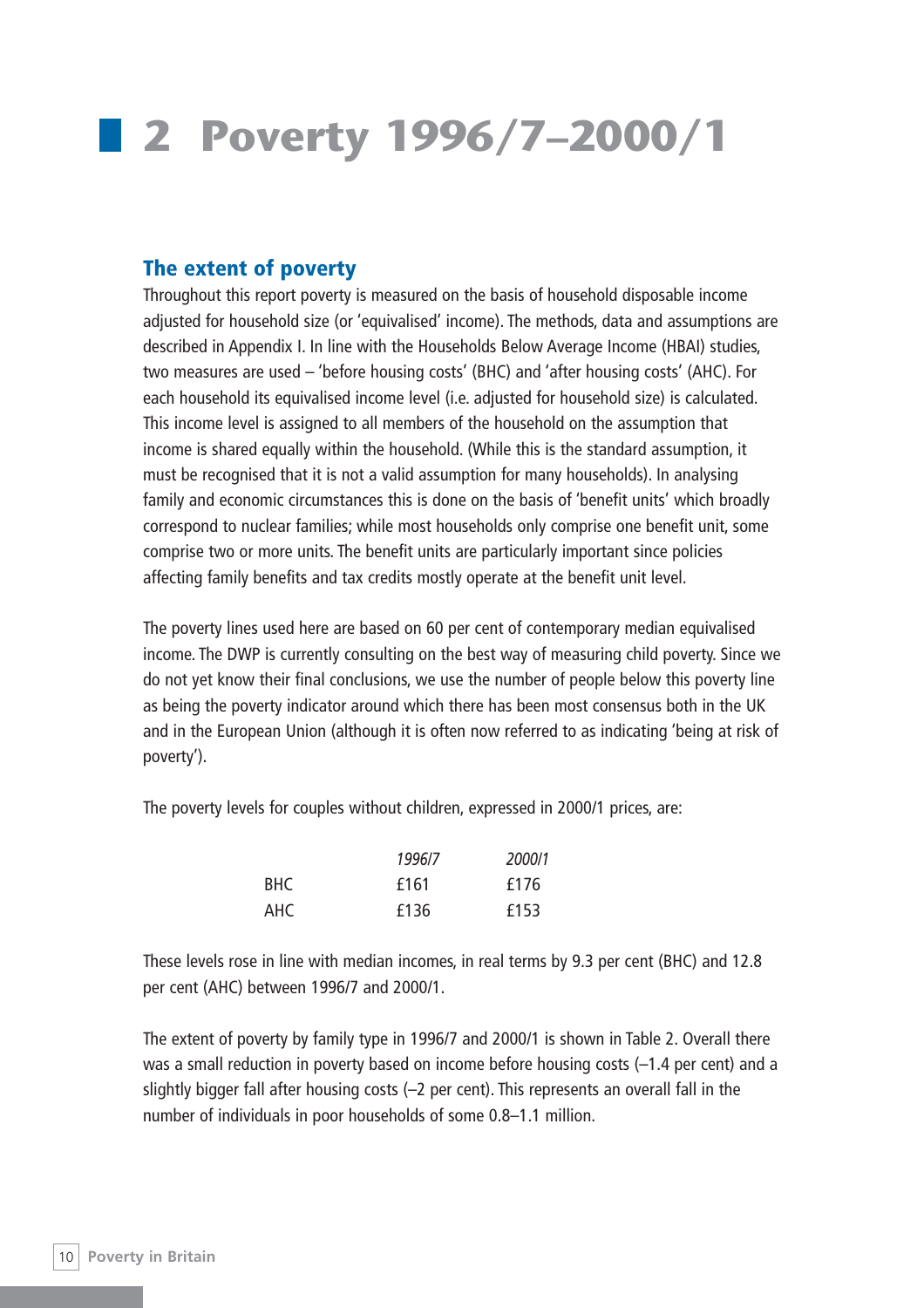| Table 2 Extent of poverty by family type |  |  |
|------------------------------------------|--|--|
|------------------------------------------|--|--|

|                         |        | <b>Proportion poor (%)</b> |
|-------------------------|--------|----------------------------|
|                         | 1996/7 | 2000/1                     |
| <b>BHC</b>              |        |                            |
| Pensioner couple        | 19.9   | 21.9                       |
| Single pensioner        | 23.1   | 21.4                       |
| Couple with children    | 19.0   | 15.7                       |
| Couple without children | 9.7    | 10.1                       |
| Single with children    | 37.5   | 32.3                       |
| Single without children | 16.1   | 16.3                       |
| All households          | 18.4   | 17.0                       |
| <b>AHC</b>              |        |                            |
| Pensioner couple        | 22.3   | 21.8                       |
| Single pensioner        | 32.5   | 28.2                       |
| Couple with children    | 23.0   | 20.9                       |
| Couple without children | 11.9   | 12.2                       |
| Single with children    | 62.0   | 53.8                       |
| Single without children | 24.3   | 21.7                       |
| All households          | 24.6   | 22.6                       |

*Poverty threshold:* 60% of median income.

*Source:* Own calculations from 1996/7 and 2000/1 FRS micro-data using the same methods and assumptions as HBAI statistics.

The highest incidence of poverty was among people in lone-parent families, particularly when measured after housing costs. The biggest falls occurred among families with children whether couples or lone parents.

The extent of child poverty is shown in Table 3. Children in larger two-parent families are twice as likely to be poor as children in smaller families, and those in lone-parent families are even more prone to poverty.

Between 1996/7 and 2000/1 child poverty fell and it did so in all family types and on both measures. The largest falls were in larger and lone-parent families. The extent of the fall differs according to the measure used  $-4.2$  percentage points or one-sixth on the BHC measure, 3.5 percentage points or one-tenth on the AHC measure. This represents reductions of 540,000 and 450,000 respectively in the number of children in poverty.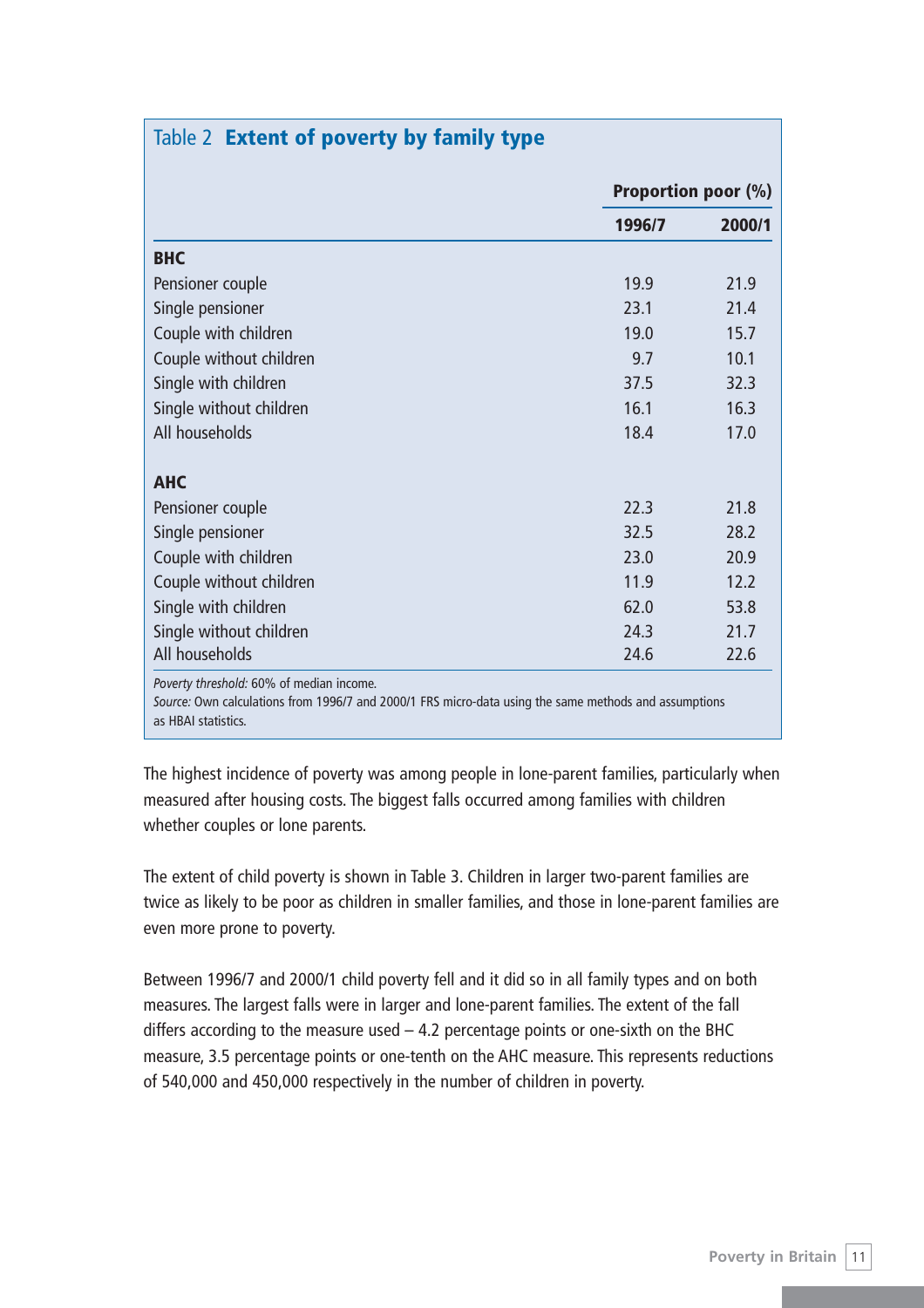| $\frac{1}{2}$                   |        |                            |
|---------------------------------|--------|----------------------------|
|                                 |        | <b>Proportion poor (%)</b> |
|                                 | 1996/7 | 2000/1                     |
| <b>BHC</b>                      |        |                            |
| Couple: 1 or 2 children         | 13.3   | 12.5                       |
| Couple: 3 or more children      | 36.6   | 26.6                       |
| Lone parent: 1 or more children | 40.0   | 34.1                       |
| All children                    | 25.5   | 21.3                       |
| <b>AHC</b>                      |        |                            |
| Couple: 1 or 2 children         | 17.5   | 17.0                       |

### Table 3 **Extent of child poverty by family composition**

*Source:* Own calculations from 1996/7 and 2000/1 FRS micro-data using the same methods and assumptions as HBAI statistics.

Couple: 3 or more children 40.0 33.8 Lone parent: 1 or more children 63.9 55.3 All children 34.0 30.5

### **Explaining changes in poverty**

The purpose of this section is to examine the changes that occurred between 1996/7 and 2000/1 and to assess their possible impact on poverty. Since poverty is not uniform in all groups, the amount of poverty can increase either if a group with a high poverty rate grows in numbers – 'compositional' changes – or if the poverty rate for a particular group rises – 'incidence' changes. The basis for distinguishing 'compositional' changes and 'incidence' changes is set out in Appendix II.

#### *Population changes*

Changes in the demographic composition of the population between 1996/7 and 2000/1 are shown in Table 4. In general these changes have been quite small. There were half a million fewer in 'couples with children' and 200,000 more in 'single with children' families. The biggest change was an increase of 1 million single non-pensioners without children. The effects of the compositional changes on poverty were very small, increasing poverty by 0.1 (BHC) and 0.2 (AHC) percentage points. Similarly the impact on child poverty attributable to changes in family composition is very small.

Overall, recent changes in poverty cannot be explained by changes in family type among the population.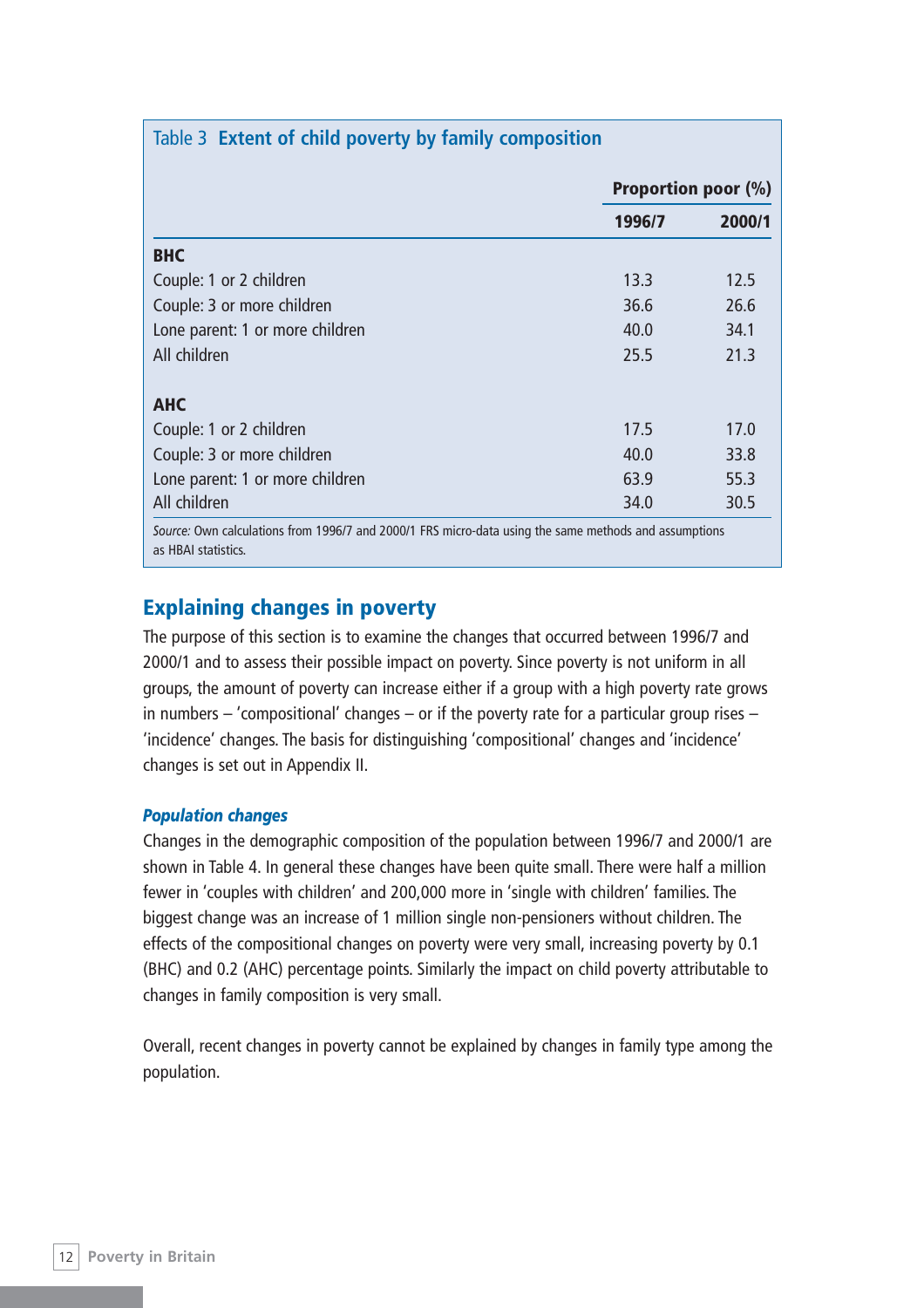| <b>Family type</b>                 | <b>Proportion of individuals (%)</b> |        |  |  |
|------------------------------------|--------------------------------------|--------|--|--|
|                                    | 1996/7                               | 2000/1 |  |  |
| Pensioner couple                   | 9.4                                  | 9.5    |  |  |
| Single pensioner                   | 7.5                                  | 7.4    |  |  |
| Couple with children               | 36.6                                 | 35.3   |  |  |
| Couple without children            | 21.8                                 | 21.3   |  |  |
| Single with children               | 8.2                                  | 8.4    |  |  |
| Single without children            | 16.5                                 | 18.3   |  |  |
| <b>Total (numbers in millions)</b> | 56.3m                                | 56.9m  |  |  |

Table 4 **Distribution of individuals by family status of benefit unit, 1996/7 and 2000/1**

*Source*: Own calculations from 1996/7 and 2000/1 FRS micro-data using the same methods and assumptions as HBAI statistics.

#### *Changes in employment situation*

What was the impact of changes in people's employment situation? The changes that occurred are shown in Tables 5 and 6. There were marked differences between the 1996/7 and 2000/1 samples. Self-employed numbers fell and those in units where all the adult(s) were in a full-time job increased substantially. The number of individuals in units where the head or spouse was unemployed fell by over 1 million from 5.2 per cent to 3.1 per cent. The changes in employment situation account for a considerable change in poverty. Using the before housing cost measure, there was a fall in total poverty attributable to the changing employment situation of 1.3 percentage points (Table 5) and a fall in child poverty of 2.3 percentage points (Table 6). Using the after housing cost measure, the changing employment situation – especially the fall in numbers in unemployed units – accounted for most of the overall fall in poverty both generally and among children.

These figures must be treated with caution for two reasons. First, the data are based on two discrete surveys and does not follow the same individuals between the two years that are compared. Second, the earnings of those formerly unemployed tend to be lower than average (McKnight 2000). Nevertheless, changes in the employment situation appear to have contributed to a fall in total poverty of up to one and a half percentage points, resulting overall in about 800,000 fewer people in poverty including some 300,000 fewer poor children. Between 1996/7 and 2000/1 changes in employment therefore acted to reduce poverty.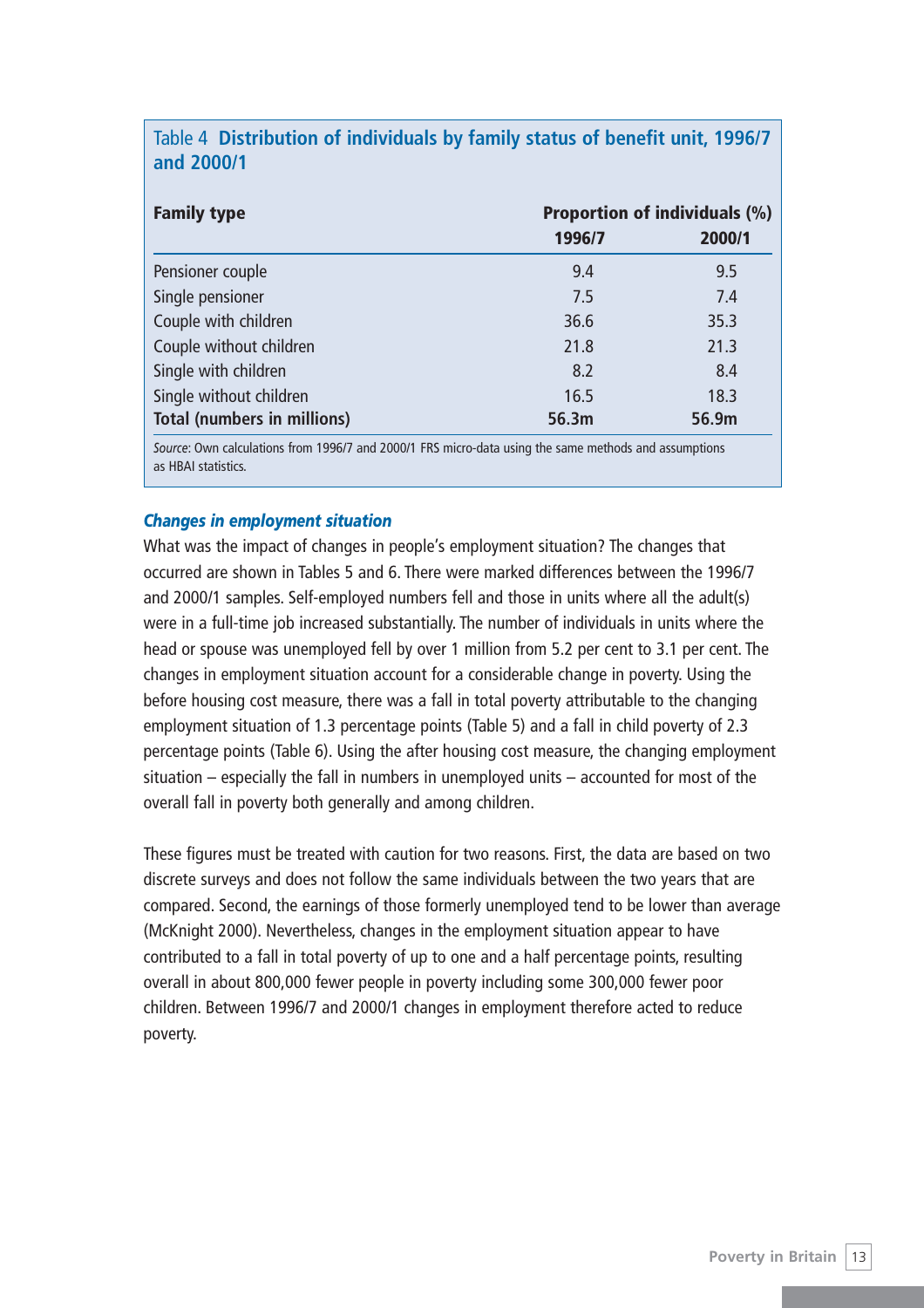| Table 5                                      |                             | Proportion of                   |                              | Proportion                           | The effect of the changing composition of the population on the overall poverty rate: Employment situation<br>Compositional | <b>Incidence</b>                             | Combined                                                                                                                                                                                                                                                                                                                                             |
|----------------------------------------------|-----------------------------|---------------------------------|------------------------------|--------------------------------------|-----------------------------------------------------------------------------------------------------------------------------|----------------------------------------------|------------------------------------------------------------------------------------------------------------------------------------------------------------------------------------------------------------------------------------------------------------------------------------------------------------------------------------------------------|
|                                              | 1996/7<br><b>L6d</b>        | 2000/1<br>population (%)<br>p01 | 1996/7<br><b>L6d</b>         | 2000/1<br>p01<br>poor (%)            | effect'<br>×                                                                                                                | effect <sup>1</sup><br>$\blacktriangleright$ | effect'<br>N                                                                                                                                                                                                                                                                                                                                         |
| Self-employed<br><b>BHC</b>                  | 10.1                        | 9.0                             | 18.6                         | 19.3                                 | $-0.01$                                                                                                                     |                                              | 0.06                                                                                                                                                                                                                                                                                                                                                 |
| Single or couple, all in full-time work      | 22.5                        | 24.9                            |                              |                                      |                                                                                                                             |                                              |                                                                                                                                                                                                                                                                                                                                                      |
| Couple, one in full-time work, one part-time |                             | 14.5                            | $1.9$<br>2.7                 | $7.\overline{8}$<br>$2.\overline{8}$ | $-0.38$<br>$-0.05$<br>$0.05$                                                                                                |                                              | $\begin{array}{cccc}\n7.33 \\ -0.32 \\ -0.32 \\ -0.50 \\ -0.50 \\ -0.50 \\ -0.50 \\ -0.50 \\ -0.50 \\ -0.50 \\ -0.50 \\ -0.50 \\ -0.50 \\ -0.50 \\ -0.50 \\ -0.50 \\ -0.50 \\ -0.50 \\ -0.50 \\ -0.50 \\ -0.50 \\ -0.50 \\ -0.50 \\ -0.50 \\ -0.50 \\ -0.50 \\ -0.50 \\ -0.50 \\ -0.50 \\ -0.50 \\ -0.50 \\ -0.50 \\ -0.50 \\ -0.50 \\ -0.50 \\ -0.$ |
| Couple, one full-time work, one not working  | $14.1$<br>$7.2$<br>$7.4$    | 11.9                            |                              | 13.5                                 |                                                                                                                             |                                              |                                                                                                                                                                                                                                                                                                                                                      |
| One or more in part-time work                |                             | 8.3                             | 15.4<br>25.0                 | 22.3                                 |                                                                                                                             |                                              |                                                                                                                                                                                                                                                                                                                                                      |
| Head or spouse aged 60 or over               | 17.4                        | 17.2                            | 23.6                         | 24.1                                 | $-0.01$                                                                                                                     |                                              |                                                                                                                                                                                                                                                                                                                                                      |
| Head or spouse unemployed                    | 5.2                         | $\overline{3.1}$                | 61.7                         | 63.6                                 | $-0.94$                                                                                                                     |                                              |                                                                                                                                                                                                                                                                                                                                                      |
| Other                                        | ာ<br>$\overline{0}$         | 11.0                            | 42.3                         | 42.1                                 | 0.02                                                                                                                        | $-0.02$                                      |                                                                                                                                                                                                                                                                                                                                                      |
| All households                               | 100.0                       | 100.0                           | 18.4                         | 17.0                                 | $-1.31$                                                                                                                     | $-0.06$                                      | $-1.37$                                                                                                                                                                                                                                                                                                                                              |
| <b>AHC</b>                                   |                             |                                 |                              |                                      |                                                                                                                             |                                              |                                                                                                                                                                                                                                                                                                                                                      |
| Self-employed                                | 10.1                        | 9.0                             |                              | 24.6                                 |                                                                                                                             |                                              |                                                                                                                                                                                                                                                                                                                                                      |
| Single or couple, all in full-time work      | 22.5                        | 24.9                            | $21.4$<br>$3.1$<br>$4.4$     | $4.0$<br>5.1                         | 0.04<br>0.07<br>0.07<br>0.07                                                                                                | 822110828203145                              | $\begin{array}{l} 6,0.0000\\ 0,0.00000\\ 0,0.00000\\ 0,0.00000\\ 0,0.00000\\ 0,0.00000\\ 0,0.00000\\ 0,0.0000\\ 0,0.0000\\ 0,0.0000\\ 0,0.0000\\ 0,0.0000\\ 0,0.0000\\ 0,0.0000\\ 0,0.0000\\ 0,0.0000\\ 0,0.0000\\ 0,0.0000\\ 0,0.0000\\ 0,0.0000\\ 0,0.00$                                                                                          |
| Couple, one in full-time work, one part-time | $14.1$<br>$12.2$            | 14.5                            |                              |                                      |                                                                                                                             |                                              |                                                                                                                                                                                                                                                                                                                                                      |
| Couple, one full-time work, one not working  |                             | 11.9                            | 20.5<br>20.8<br>20.8<br>20.9 | 19.7                                 |                                                                                                                             |                                              |                                                                                                                                                                                                                                                                                                                                                      |
| One or more in part-time work                | 7.4                         | $\frac{3}{8}$                   |                              | 29.4                                 | 0.06                                                                                                                        |                                              |                                                                                                                                                                                                                                                                                                                                                      |
| Head or spouse aged 60 or over               | 17.4                        | 17.2                            |                              | 27.6<br>77.8<br>60. <b>8</b>         | $-0.01$<br>$-1.12$<br>$-0.04$<br>$-1.57$                                                                                    |                                              |                                                                                                                                                                                                                                                                                                                                                      |
| Head or spouse unemployed                    | 5.2                         | $\overline{3.1}$                |                              |                                      |                                                                                                                             |                                              |                                                                                                                                                                                                                                                                                                                                                      |
| Other                                        | <u> ရ</u><br>$\overline{a}$ | 11.0                            |                              |                                      |                                                                                                                             |                                              |                                                                                                                                                                                                                                                                                                                                                      |
| All households                               | $\bullet$<br>100.           | 100.0                           | 24.6                         |                                      |                                                                                                                             |                                              |                                                                                                                                                                                                                                                                                                                                                      |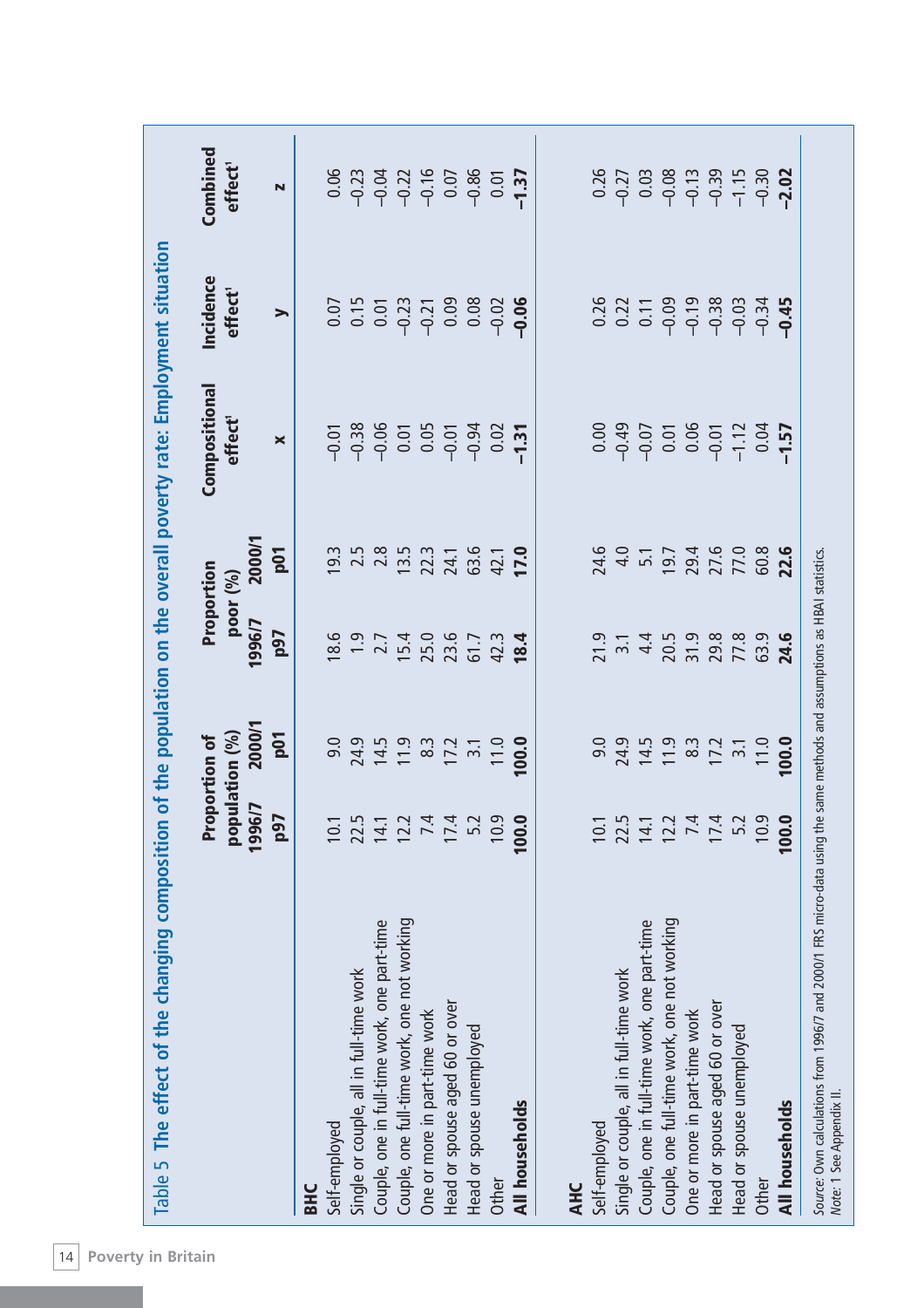| Table 6 The effect of the changing composition of the population on the child poverty rate: Employment situation |                                                |                                                     |                                                                                                                                                                                                                                                                                                                       |                                                                                                               |                                      |                                  |                     |
|------------------------------------------------------------------------------------------------------------------|------------------------------------------------|-----------------------------------------------------|-----------------------------------------------------------------------------------------------------------------------------------------------------------------------------------------------------------------------------------------------------------------------------------------------------------------------|---------------------------------------------------------------------------------------------------------------|--------------------------------------|----------------------------------|---------------------|
|                                                                                                                  |                                                | Proportion of child<br>population (%)               | poor (%)                                                                                                                                                                                                                                                                                                              | Proportion                                                                                                    | Compositional<br>effect <sup>1</sup> | Incidence<br>effect <sup>1</sup> | Combined<br>effect' |
|                                                                                                                  | 1996/7<br><b>L6d</b>                           | 2000/1<br>p <sub>01</sub>                           | 1996/7<br><b>L6d</b>                                                                                                                                                                                                                                                                                                  | 2000/1<br>p01                                                                                                 | ×                                    | $\blacktriangleright$            | N                   |
| Self-employed<br><b>BHC</b>                                                                                      |                                                |                                                     |                                                                                                                                                                                                                                                                                                                       |                                                                                                               |                                      | $-0.06$                          | $-0.06$             |
| Single or couple, all in full-time work                                                                          | 2 1 1 2 2 2 2 3 4 5 6 6 7<br>5 4 7 8 7 9 6 7 6 | 11.5<br>16.7<br>17.5                                | 11<br>1156 m 1580 m<br>1156 m 106                                                                                                                                                                                                                                                                                     | $23.79999505037$                                                                                              |                                      |                                  |                     |
| Couple, one in full-time work, one part-time                                                                     |                                                |                                                     |                                                                                                                                                                                                                                                                                                                       |                                                                                                               |                                      | 88872285<br>PPPP00025            |                     |
| Couple, one in full-time work, one not working                                                                   |                                                |                                                     |                                                                                                                                                                                                                                                                                                                       |                                                                                                               |                                      |                                  |                     |
| One or more in part-time work                                                                                    |                                                | 9.6                                                 |                                                                                                                                                                                                                                                                                                                       |                                                                                                               |                                      |                                  |                     |
| Head or spouse aged 60 or over                                                                                   |                                                | 0.6                                                 |                                                                                                                                                                                                                                                                                                                       |                                                                                                               |                                      |                                  |                     |
| Head or spouse unemployed                                                                                        |                                                | 3.6                                                 |                                                                                                                                                                                                                                                                                                                       |                                                                                                               |                                      |                                  |                     |
| Other                                                                                                            | 17.                                            | 17.0                                                |                                                                                                                                                                                                                                                                                                                       |                                                                                                               |                                      |                                  |                     |
| All households                                                                                                   | 100.0                                          | 100.0                                               | 25.5                                                                                                                                                                                                                                                                                                                  |                                                                                                               |                                      |                                  |                     |
|                                                                                                                  |                                                |                                                     |                                                                                                                                                                                                                                                                                                                       |                                                                                                               |                                      |                                  |                     |
| <b>AHC</b>                                                                                                       |                                                |                                                     |                                                                                                                                                                                                                                                                                                                       |                                                                                                               |                                      |                                  |                     |
| Self-employed                                                                                                    | ت<br><u>12.</u>                                |                                                     |                                                                                                                                                                                                                                                                                                                       | 30.8                                                                                                          |                                      |                                  |                     |
| Single or couple, all in full-time work                                                                          |                                                | 11.5<br>16.7<br>17.5                                | $28.7$ $\frac{1}{2}$ $\frac{1}{2}$ $\frac{1}{2}$ $\frac{1}{2}$ $\frac{1}{2}$ $\frac{1}{2}$ $\frac{1}{2}$ $\frac{1}{2}$ $\frac{1}{2}$ $\frac{1}{2}$ $\frac{1}{2}$ $\frac{1}{2}$ $\frac{1}{2}$ $\frac{1}{2}$ $\frac{1}{2}$ $\frac{1}{2}$ $\frac{1}{2}$ $\frac{1}{2}$ $\frac{1}{2}$ $\frac{1}{2}$ $\frac{1}{2}$ $\frac{$ | 4 6 5 7 4 5 9 7 8 9 7 8 9 7 8 9 7 8 9 7 8 9 7 8 9 7 8 9 7 8 9 7 8 9 7 8 9 7 8 9 7 8 9 7 8 9 7 8 9 7 8 9 7 8 9 |                                      |                                  |                     |
| Couple, one in full-time work, one part-time                                                                     |                                                |                                                     |                                                                                                                                                                                                                                                                                                                       |                                                                                                               |                                      |                                  |                     |
| Couple, one full-time work, one not working                                                                      |                                                |                                                     |                                                                                                                                                                                                                                                                                                                       |                                                                                                               |                                      |                                  |                     |
| One or more in part-time work                                                                                    |                                                | 9.6                                                 |                                                                                                                                                                                                                                                                                                                       |                                                                                                               |                                      |                                  |                     |
| Head or spouse aged 60 or over                                                                                   |                                                | 0.6                                                 |                                                                                                                                                                                                                                                                                                                       |                                                                                                               |                                      |                                  |                     |
| Head or spouse unemployed                                                                                        |                                                | 3.6                                                 |                                                                                                                                                                                                                                                                                                                       |                                                                                                               |                                      |                                  |                     |
| Other                                                                                                            | ာ<br>17.                                       | 17.0                                                |                                                                                                                                                                                                                                                                                                                       |                                                                                                               |                                      |                                  |                     |
| <b>All households</b>                                                                                            | $\circ$<br>100.                                | 100.0                                               |                                                                                                                                                                                                                                                                                                                       |                                                                                                               |                                      | $-0.58$                          |                     |
| Source: Own calculations from 1996/7 and 2000/1 FRS micro-data using th<br>Note: 1 See Appendix II               |                                                | ne same methods and assumptions as HBAI statistics. |                                                                                                                                                                                                                                                                                                                       |                                                                                                               |                                      |                                  |                     |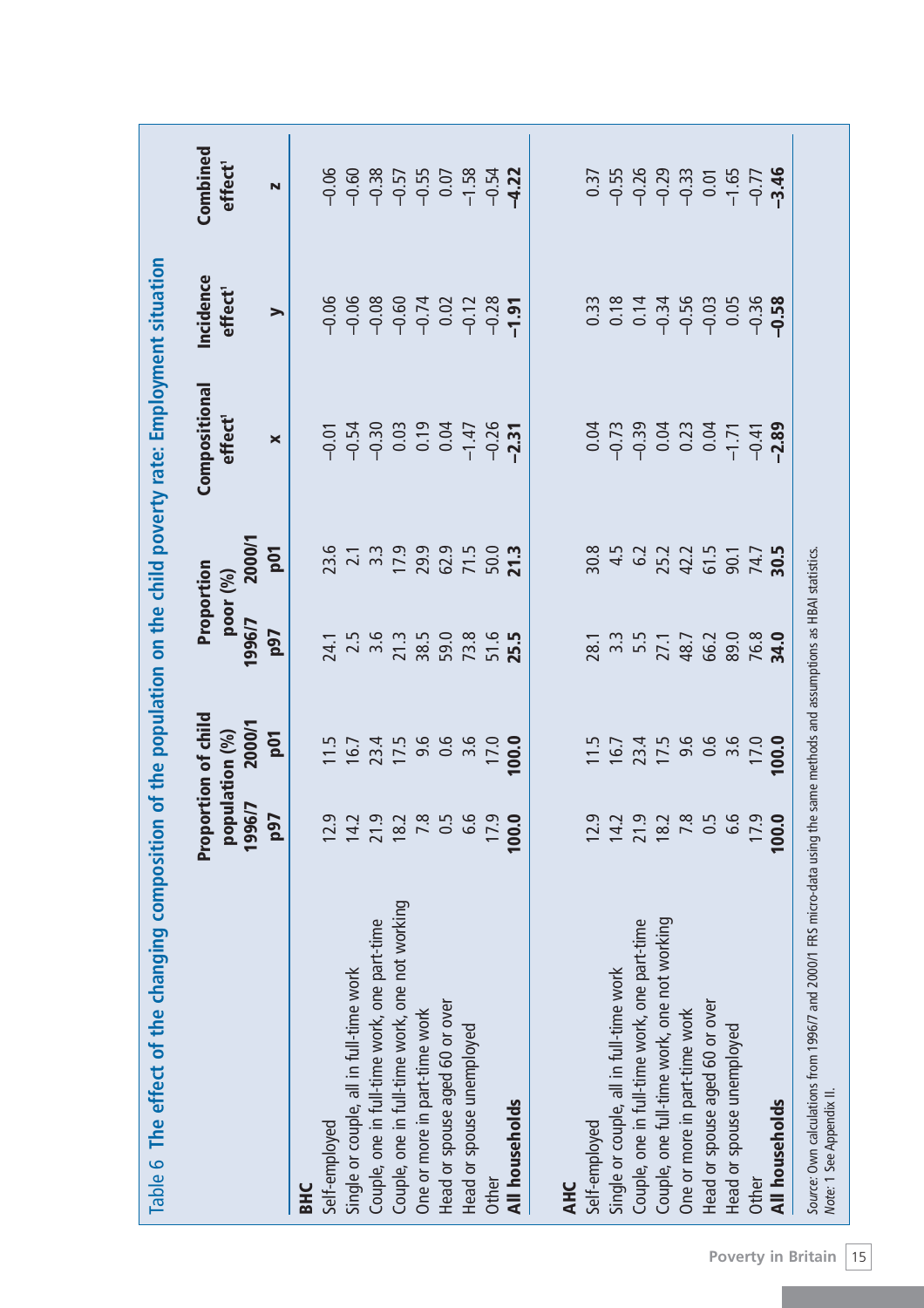#### *Earnings*

Earnings are the single biggest component of income. Lack of earnings has been and remains the major cause of poverty. The level of earnings is crucial to income level. How then have earnings changed?

What matters for poverty is the total earnings received by all members of the income unit. Changes in weekly earnings of full-time workers are shown in Table 7; this compares the changes recorded in the FRS with those in the New Earnings Survey (NES). The picture both surveys give of the change in median earnings and the distribution of earnings – which is crucial for poverty – is almost identical. The average weekly earnings of full-time workers at the lower end, relative to median earnings, changed very little. Whatever the impact of the introduction of the national minimum wage on those with the lowest hourly earnings, it had little apparent impact on reducing inequality of weekly earnings among the full-time working poor (as shown by the figures for the bottom decile and lower quartile compared with the median).

Not all the poor are on low hourly earnings and not all those on low hourly earnings are poor. The distribution of hourly wages in relation to household income level is shown for 2000/1 in Table 8; this relationship had changed very little between 1996/7 and 2000/1.

|                                              |                  | 1996/7 | 2000/1 | <b>Change 1996/7-2000/1</b> |
|----------------------------------------------|------------------|--------|--------|-----------------------------|
| Median earnings                              |                  |        |        |                             |
| (at 2000/1 prices) (£/week) NES <sup>1</sup> |                  | 344    | 362    | $+5.2%$                     |
|                                              | <b>FRS</b>       | 319    | 335    | $+5.0%$                     |
| Bottom decile as %                           |                  |        |        |                             |
| of median                                    | NES <sup>2</sup> | 55.7%  | 55.9%  | $+0.2%$                     |
|                                              | <b>FRS</b>       | 50.0%  | 51.0%  | $+1.0%$                     |
| Lower quartile as %                          |                  |        |        |                             |
| of median                                    | NES <sup>2</sup> | 72.4%  | 72.3%  | $-0.1%$                     |
|                                              | <b>FRS</b>       | 69.2%  | 70.4%  | $+1.2%$                     |

# Table 7 **Weekly earnings distribution estimates (full-time workers only)**

*Sources:* FRS: Own calculation from 1996/7 and 2000/1 FRS micro-data using the same methods and assumptions as HBAI statistics.

NES: Table A30, *New Earnings Survey*, Office for National Statistics, 2002.

*Notes:* 1 Mean of NES at beginning and end of year.

2 End year NES.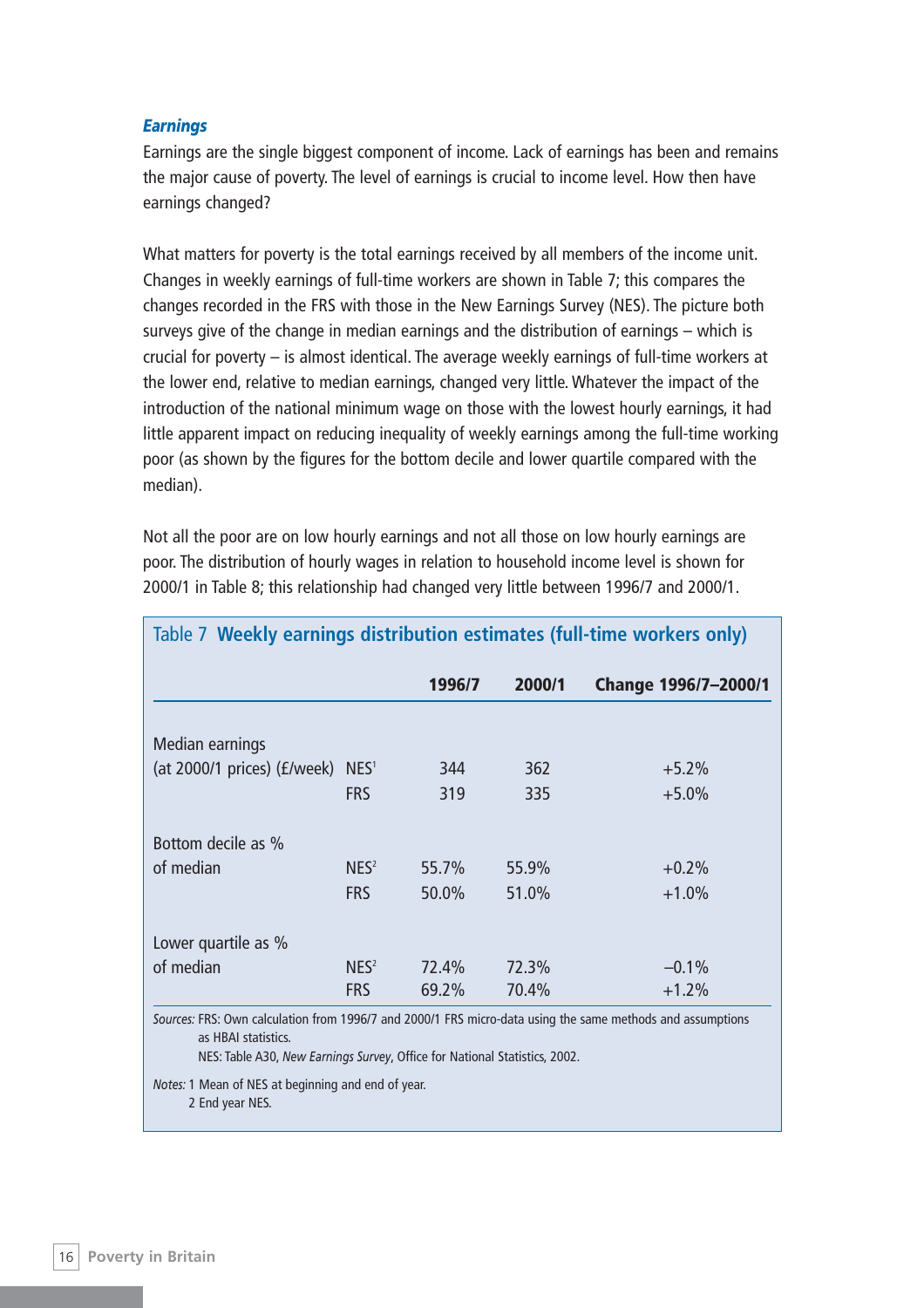#### Table 8 **Hourly wages and income levels, 2000/1**

|                                       |              |               |               | Distribution of income BHC, equivalised as % of median |               |                |
|---------------------------------------|--------------|---------------|---------------|--------------------------------------------------------|---------------|----------------|
|                                       | <60          | $60 - 79$     | $80 - 99$     | $100 - 149$                                            | >150%         | <b>Total</b>   |
| <b>Distribution of</b><br>hourly wage |              |               |               |                                                        |               |                |
| $< 60\%$ median                       | 16.0         | 21.5          | 21.2          | 29.9                                                   | 11.4          | 100.0          |
|                                       | 50.2         | 32.8          | 22.4          | 13.0                                                   | 4.8           | 15.2           |
| 60-79% median                         | 7.6          | 16.6          | 21.7          | 38.3                                                   | 15.8          | 100.0          |
|                                       | 26.9         | 28.6          | 25.8          | 18.9                                                   | 7.5           | 17.1           |
| 80-99% median                         | 4.0          | 10.7          | 19.4          | 43.1                                                   | 22.7          | 100.0          |
|                                       | 13.6         | 17.6          | 22.0          | 20.2                                                   | 10.3          | 16.3           |
| 100-149% median                       | 1.4          | 6.3           | 11.8          | 39.8                                                   | 40.7          | 100.0          |
|                                       | 7.9          | 17.1          | 22.2          | 31.1                                                   | 30.6          | 27.1           |
| $>150\%$ of median                    | 0.3          | 1.6           | 4.5           | 24.0                                                   | 69.6          | 100.0          |
|                                       | 1.4          | 3.9           | 7.6           | 16.8                                                   | 46.9          | 24.3           |
| <b>Total</b>                          | 4.8<br>100.0 | 10.0<br>100.0 | 14.4<br>100.0 | 34.8<br>100.0                                          | 36.1<br>100.0 | 100.0<br>100.0 |

*Source:* Own calculations from 1996/7 and 2000/1 FRS micro-data using the same methods and assumptions as HBAI statistics.

#### *Benefits and taxes*

Most of those on low incomes are dependent in whole or in part on incomes from the state. Indeed, social security originated as a mechanism for achieving freedom from want. The social security system has been reformed since 1997, not least in terminology and organisation. The Department of Social Security has been replaced by the Department for Work and Pensions; responsibility for National Insurance contributions and for the main elements of the financial support for children has been transferred to the Inland Revenue; and much of the administration has been devolved to specialised agencies. Because of the complex changes it is all the more important  $-$  if more difficult  $-$  to assess the impact of these changes in benefits and taxes. In this chapter only changes in benefits and direct taxes are considered; changes in indirect taxes are considered in Chapter 5.

The real values of the principal social security benefits are set out in Table 9. This is based on DWP calculations using the average value of the retail price index between upratings. It will be seen that comparing 1996/7 and 2000/1 some of the benefits were worth less in real terms but there were differences in the extent of the fall. (Some small differences are due to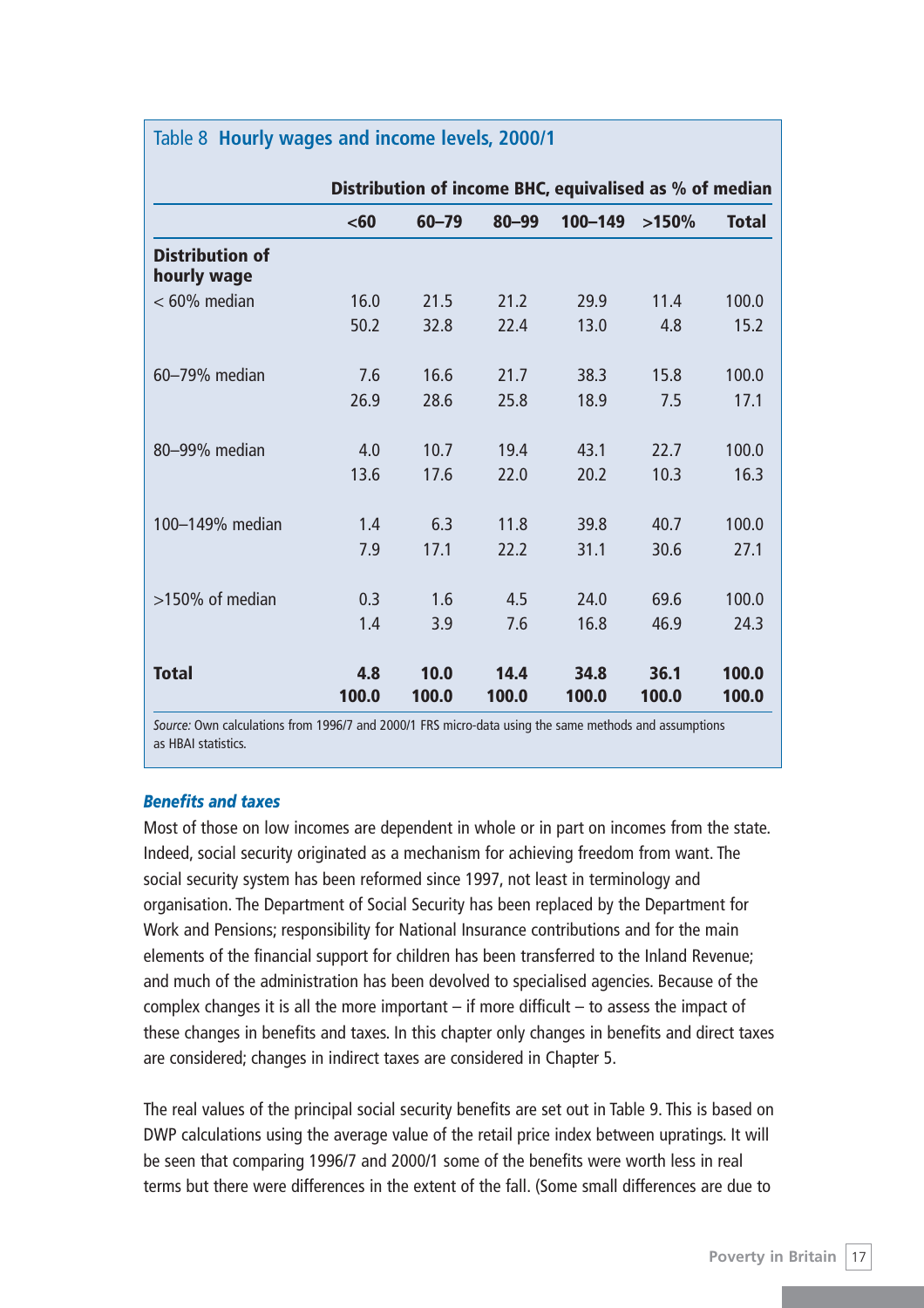|                                              | 1996/7 | 2000/1 | Change (%) |
|----------------------------------------------|--------|--------|------------|
| <b>Basic retirement pension</b>              |        |        |            |
| Single                                       | 68.86  | 68.21  | $-0.9$     |
| Couple                                       | 110.07 | 109.03 | $-0.9$     |
| <b>Jobseekers allowance (contributory)</b>   |        |        |            |
| Single                                       | 54.33  | 52.75  | $-2.9$     |
| Couple                                       | 87.09  | 82.81  | $-4.9$     |
| <b>Incapacity benefit (long term single)</b> | 68.86  | 68.21  | $-0.9$     |
| <b>Child benefit</b>                         |        |        |            |
| 1st child                                    | 12.16  | 15.16  | $+24.7$    |
| $2nd + child$                                | 9.91   | 10.11  | $+2.0$     |
| Income support                               |        |        |            |
| Single 18-24                                 | 41.30  | 41.75  | $+1.1$     |
| Single over 25                               | 53.95  | 52.71  | $-2.3$     |
| Couple, no child                             | 84.70  | 82.75  | $-2.3$     |
| Couple, 1 child (under 11)                   | 111.36 | 124.00 | $+9.2$     |
| Couple, 2 children (under 11)                | 129.28 | 150.86 | $+16.7$    |
| Lone parent, 1 child (under 11)              | 87.28  | 93.76  | $+7.4$     |

# Table 9 **Values of social security benefits (at April 2001 prices, £ per week)**

uprating being based on a lagged price adjustment.) Apart from the benefits specifically for children, all of the main benefits fell relative to median incomes (which rose in real terms by 10 per cent (BHC) and 12.5 per cent (AHC)).

The Department for Work and Pensions also calculates the notional value of all benefits and tax credits for model families at different earning levels. The effects of changes in these between April 1996 and April 2000 on net incomes are shown in Table 10. Net incomes for notional single people and childless couples on low or average earnings rose at broadly the same rate as median incomes. For notional families with children with an adult on low earnings, the combination of changes in earnings, benefits and tax credits resulted in substantial increases in net incomes.

The rates of minimum income provided by Income Support are substantially below the poverty level. This is especially true for families with children, as shown in Table 11.

#### *The impact of changes*

The combined impact of all the changes may be represented diagrammatically as is done with distributions of income in Figure 1 for all individuals and Figure 2 for children. The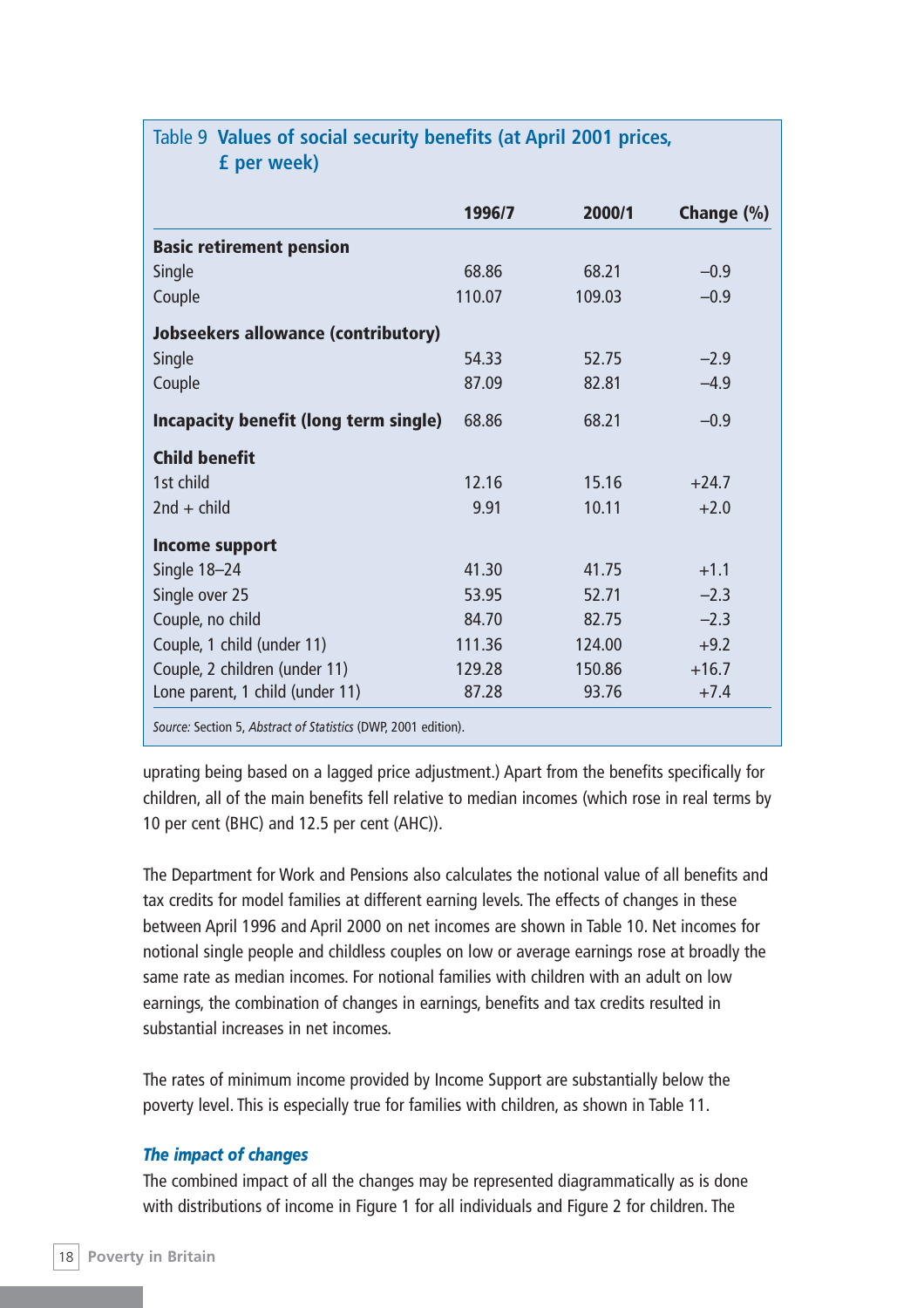# Table 10 **Real increase in net income after housing costs (April 1996–April 2000, £ per week)**

|                        | <b>Single</b> | Couple<br>0 child | Couple<br>1 child | Couple<br>2 children | <b>Single</b><br>parent 1 child |
|------------------------|---------------|-------------------|-------------------|----------------------|---------------------------------|
| Average earnings       | 10.8          | 8.3               | 8.9               | 9.2                  | 7.8                             |
| 2/3 average earnings   | 11.5          | 7.6               | 13.1              | 26.6                 | 20.8                            |
| $1/2$ average earnings | 12.2          | 6.8               | 25.2              | 29.0                 | 13.5                            |

*Source:* Section 4, *Abstract of Statistics* (DWP, 2001 edition).

*Notes:* Net income is defined as earnings: less income tax, less National Insurance contributions, less rent and local taxes, plus benefits and housing benefit, plus Inland Revenue tax credits. Net incomes are converted to April 2001 price levels.

| Table 11 Income support levels as % of poverty level (60% of median<br>AHC) 2000/1 |                                  |                                   |                             |
|------------------------------------------------------------------------------------|----------------------------------|-----------------------------------|-----------------------------|
|                                                                                    | <b>Poverty level</b><br>(f/week) | <b>Income Support</b><br>(f/week) | IS as % of<br>poverty level |
| Couple, 1 child (aged 8)                                                           | 188.20                           | 125.00                            | 66.4                        |
| Couple, 2 children (aged 8, 11)                                                    | 228.00                           | 153.80                            | 67.4                        |
| Couple, 3 children (aged 3, 8, 11)                                                 | 255.60                           | 182.50                            | 71.4                        |
| 1 adult, 1 child (aged 8)                                                          | 119.30                           | 81.00                             | 67.9                        |

cumulative frequency distributions for children only are shown in Figure 3. These show a small overall shift from just below to just above the poverty line. The pattern is similar for all individuals and children although with larger reductions in the case of children.

Few children in inactive and unemployed families have moved across the poverty line, though there is some evidence that unemployed families have moved nearer the poverty line. There is also evidence that some more inactive units are worse off than in 1996/7 and that the distribution of incomes within this group is more spread out.

Children in families with part-time workers seemed to have benefited most over this period with quite a significant shift from below to above the relative poverty line, although these account for less than one-tenth of all children. For children in families with one full-time worker and one non-worker, there is a very slight reduction in the relative poverty rate. For children in other economically active units, there is evidence that the peaks in the distributions have shifted to the left (i.e. nearer the relative poverty line), although this has only led to a very slight increase in the relative poverty rate for these groups because most of the movement is taking place above the poverty line. There was little change in the relative poverty rate for children in self-employed families.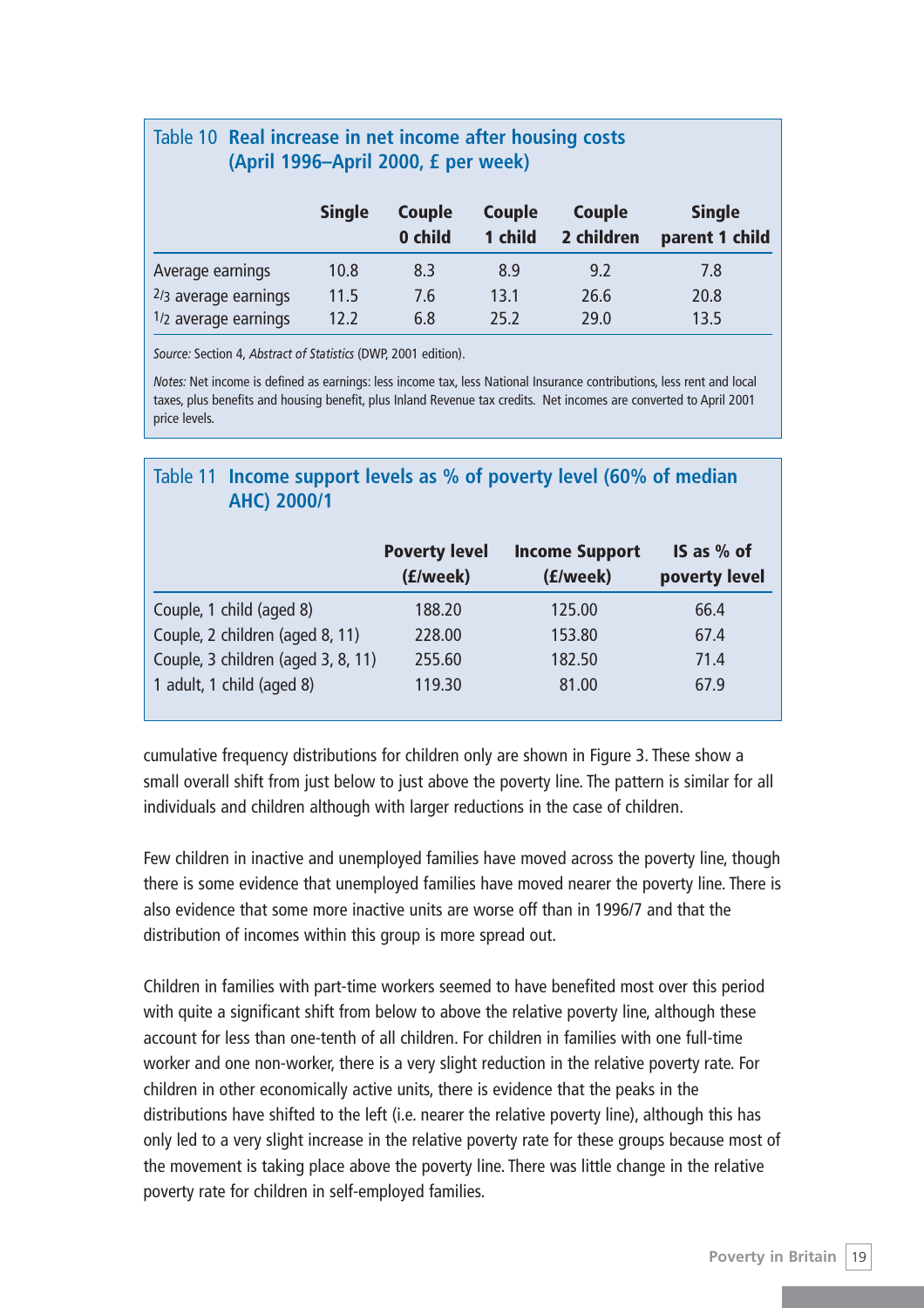

Figure 1 **Distribution of incomes – all individuals**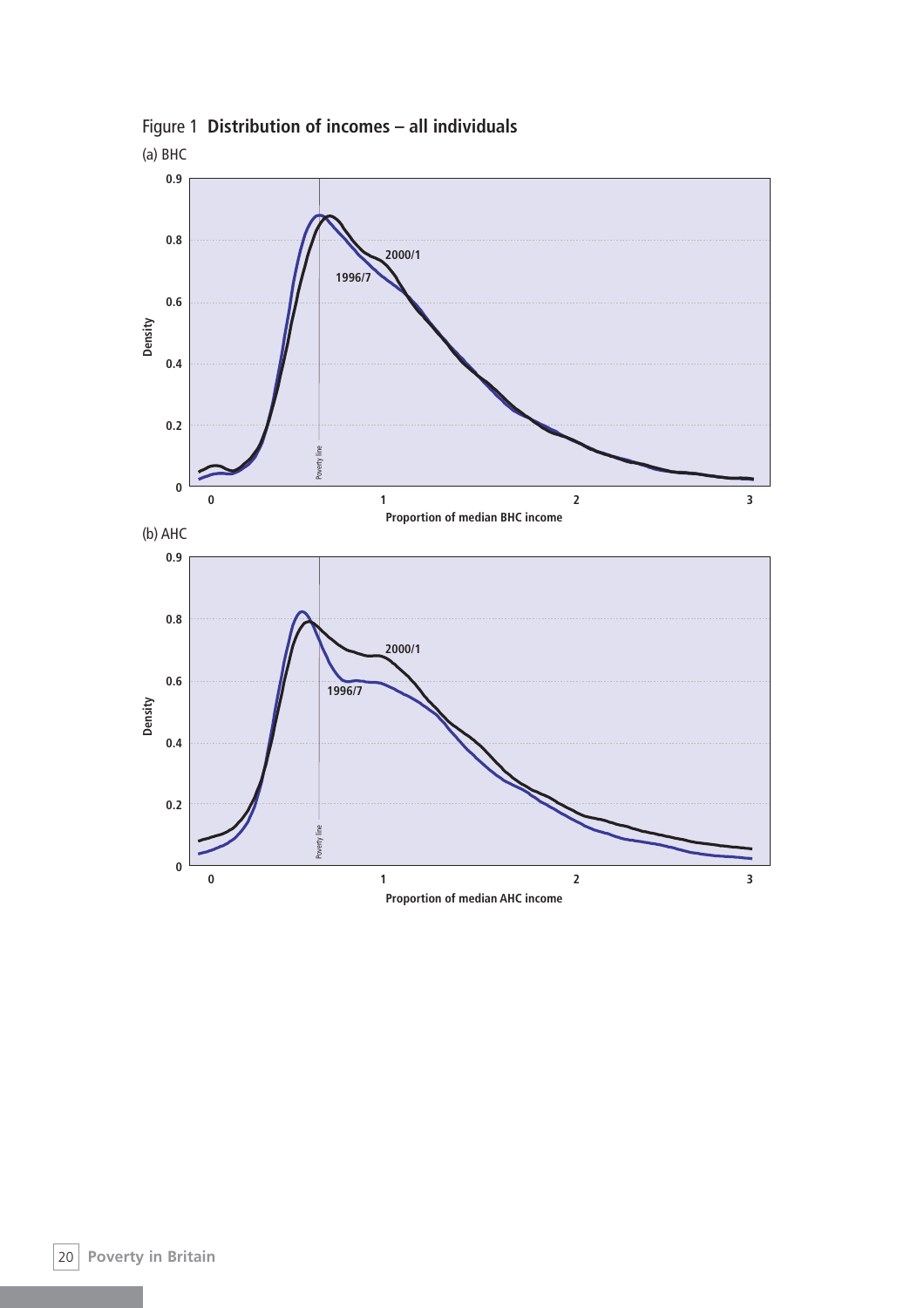

Figure 2 **Distribution of incomes – children**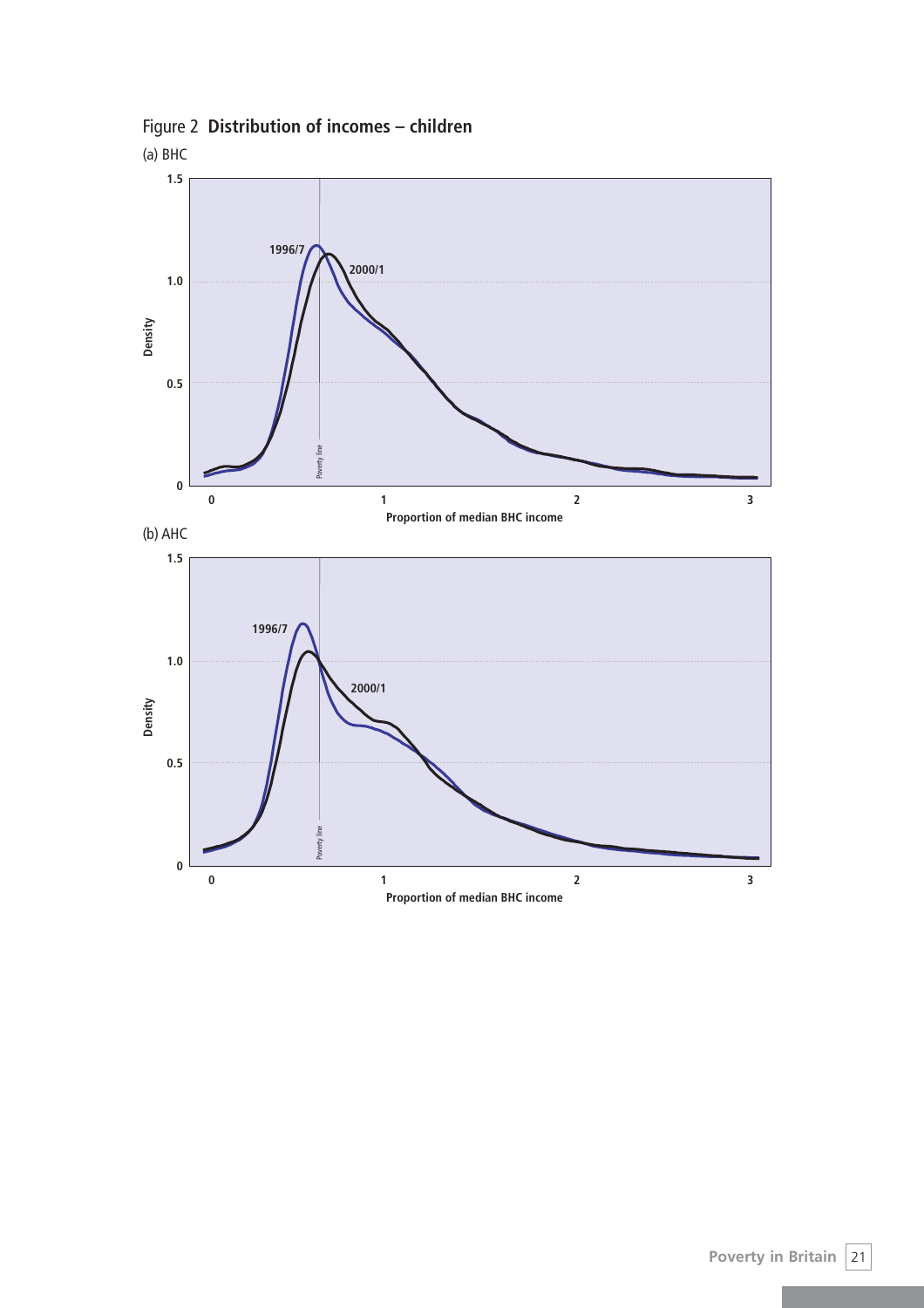

Figure 3 **Percentage of children in households with incomes below proportions of the median: 1996/7 and 2000/1**

# **Overall explanations of changes in poverty**

The purpose of Chapter 2 has been to consider the changes in relative poverty between 1996/7 and 2000/1 and why they occurred.

A note of caution is necessary. We do not know the actual changes in numbers of those in poverty. All we know are the estimates based on the FRS. While these are the best available estimates, they are subject to error from a number of sources (see Appendix II of DWP (2002)). An important source of error which can be quantified is sampling error. Using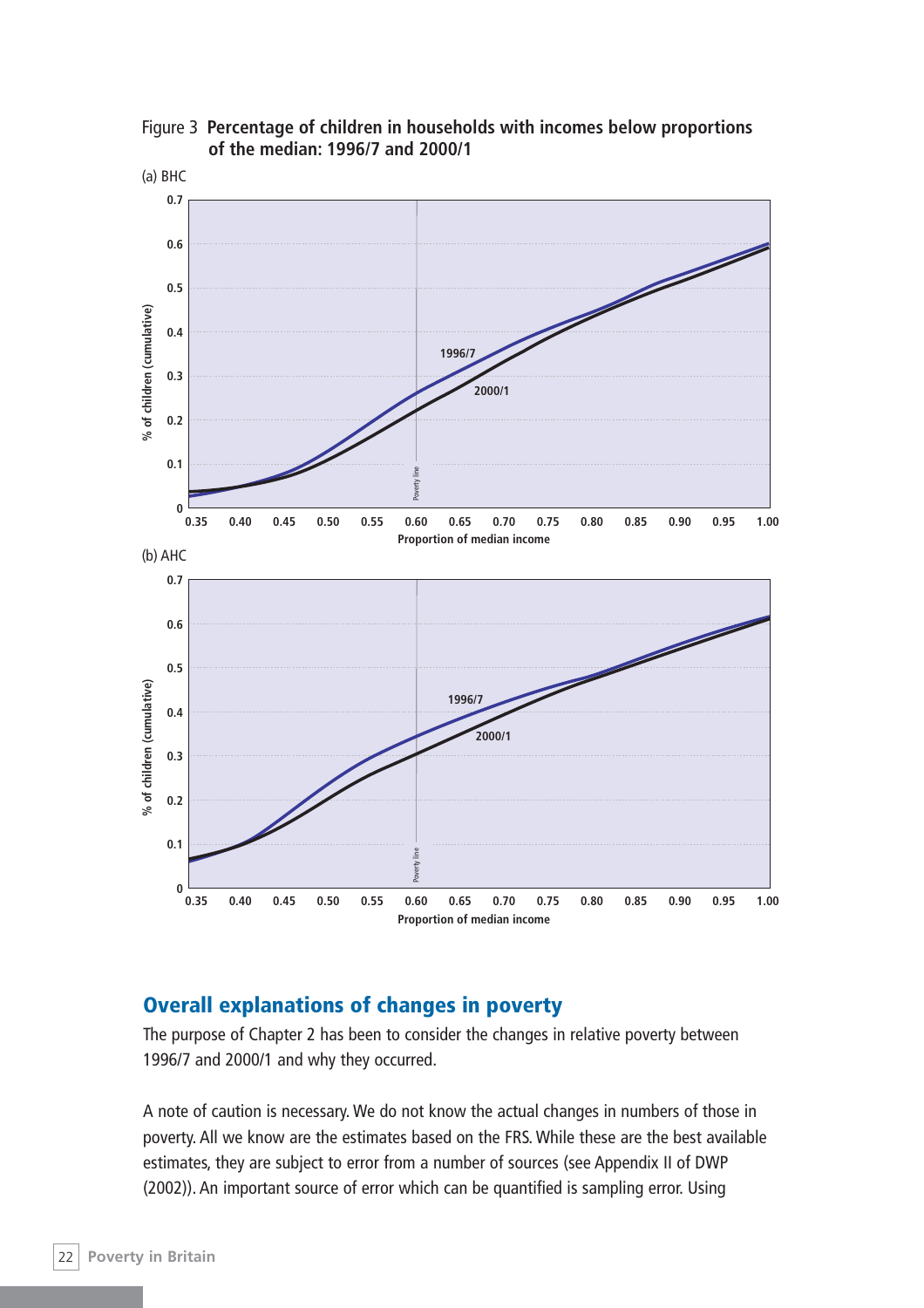95 per cent confidence intervals, the possible numbers in poverty (assuming sampling errors in 1996/7 were similar to those in 2000/1) were:

|            |        | All poverty     | Child poverty |
|------------|--------|-----------------|---------------|
| <b>BHC</b> | 1996/7 | $10.0 - 10.8$ m | $3.2 - 3.5m$  |
|            | 2000/1 | $9.3 - 10.1$ m  | $2.6 - 2.9$ m |
| AHC        | 1996/7 | $13.5 - 14.3m$  | $4.3 - 4.6m$  |
|            | 2000/1 | $12.5 - 13.3m$  | $3.8 - 4.1m$  |

*Source*: DWP (2002) Appendix Table 2.4

Thus while the central HBAI estimate is that total poverty fell by 700,000 (BHC) and 1.0 million (AHC), the change could lie between a rise of 100,000 and a fall of 1.5 million (BHC) and a fall of between 200,000 and 1.8 million (AHC). The fall in child poverty could lie between 300,000 and 900,000 (BHC) and between 200,000 and 800,000 (AHC). What does seem certain is that child poverty fell between 1996/7 and 2000/1, but by how much cannot be known with certainty.

As discussed in the introduction to this report, much attention has been focused on the contrast between estimates of the modelled impact effects of policy changes on child poverty and the central estimate of the actual changes that occurred. Why, if the former suggested a fall of about 1 million, did child poverty only fall by half a million? The apparent discrepancy seems all the worse since the fall in unemployment tended to reduce child poverty so that the number might have been expected to fall by more than 1 million.

There are two principal explanations for the apparent discrepancy.

The first, relatively straightforward, explanation is that estimates of the effects of policy changes included measures taking effect in 2001/2 (that is, after the 2000/1 period on which the latest results reported above are based). These included, among other things, the introduction of the Children's Tax Credit, an extension of the 10p band of income tax, and increases in means-tested benefits for pensioners. Therefore we would not expect 2000/1 poverty estimates to match simulation results for the following year's policies.

The major explanation for the apparent discrepancy is that Treasury and our own estimates of the effect of policy changes were just that – estimates of the effects of policy changes taken by themselves. They aimed to answer the question 'How did the new policy affect the number in poverty compared to the old policy?' Actual changes in poverty depend both on changes in the incomes of those close to the poverty line and, crucially, on the changes in median incomes which determine the change in the level of the poverty line. If the poverty line rises over time in real terms, part of the 'impact' effect of policy changes is needed simply for the relative poverty rate to stand still.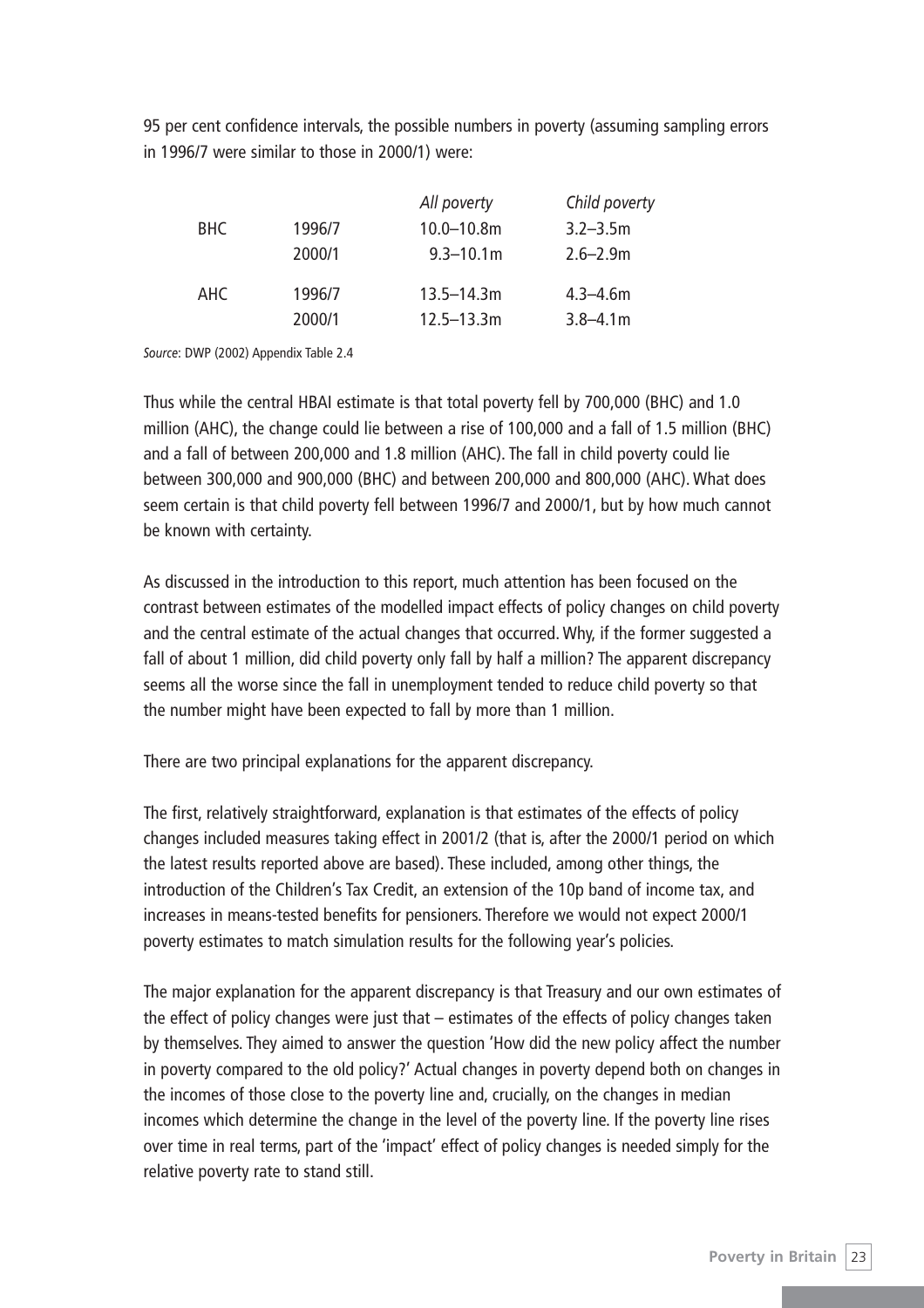This inter-relationship makes understanding actual changes in poverty somewhat difficult.

If all earnings and incomes changed by the same amount, if benefits rose at the same rate, and there were no changes in the way people organise themselves into households, then there would be no change in poverty.

Many changes could reduce poverty. There would be a fall:

- if rich and poor people decided to live together
- if earnings for the low paid increased
- if people moved from relatively low incomes on social security benefits into employment on higher earned incomes
- if benefits and pensions improved relative to median incomes.

In this study, along with much other analysis (and the government's own short-term targets), it has been assumed that the poverty line should rise at the same rate as median income levels. Clearly if the poverty level is kept fixed in real terms then the reduction in poverty would be much greater. For instance, instead of a 1.4 (BHC) or 2.0 (AHC) percentage point reduction in the proportion in poverty, using the 1996/7 constant real poverty level there would have been a fall of 5 (BHC) or 8 (AHC) percentage points, or 4.1 or 3.1 million people respectively, by 2000/1.

The overall explanation for the changes in relative poverty that occurred between 1996/7 and 2000/1 is fairly clear. The relative poverty line rose by about one-tenth in real terms. There was little change in family types or in the shape of the distribution of earnings. Two things did change. First, unemployment fell and more households had someone in paid employment. Second, policy on benefits and tax credits clearly disadvantaged some and helped others. Those with benefits falling relative to incomes generally were more likely to be losers. They included those on the basic state pension, jobseeker's allowance and incapacity benefit and those on Income Support who did not have children. (In addition lone parent benefits were abolished.) Those more likely to gain were those with children, particularly low earners in employment, and this was a major factor in the reduction by some half a million in the number of children in poverty.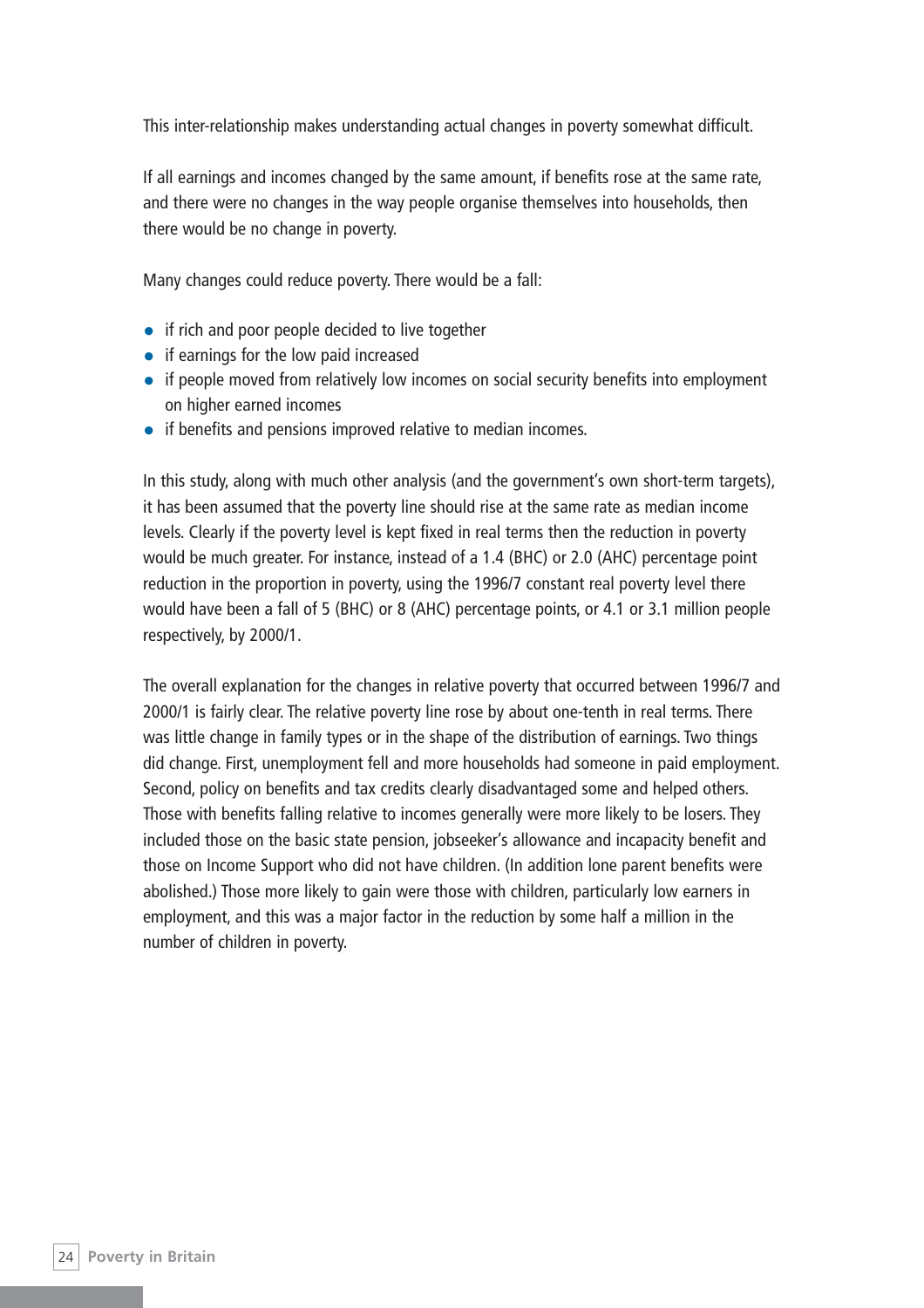# **3 Simulating the effects of policy and income changes 1997–2003/4**

# **Simulating changes**

So far we have considered the changes in poverty up to March 2001, based on data covering the period April 1996 to March 2001. We can use policy simulation to estimate the effect of changes that took place after this date and also to focus on the effects of policy changes over the whole period 1997–2003/4. More details of the simulation model, POLIMOD, are provided in Appendix III.

Simulating the effects of policy changes on poverty is somewhat complex and it may be helpful to clarify what is involved.

At the simplest level, if we want to assess the impact of specific policy changes at a point in time we can, using a sample of the population at a given time, simulate the effect of changing tax/benefit policy on their incomes. If we wish to estimate the effect of this on poverty (defined as below 60 per cent of current median income) then we must make an adjustment in the poverty line depending on the effect of the policy changes on median income.

To simulate the impact of policy changes over a number of years there are two possible approaches:

### *(a)* **Assuming constant incomes**

To assess the effect of policy changes alone we can convert the policies in different years to a constant price basis and apply policies for different years to a sample with constant incomes.

To look at the effects on poverty we must make an adjustment in the poverty line depending on the effect of the policy changes on median income. This approach is adopted in the section considering the effects of policy changes alone (page 26). Household disposable incomes are re-calculated according to the policies that prevailed in 1997 and 2000/1 and policies announced for 2003/4. Policies are re-based in 2000/1 prices.

### *(b)* **Assuming changing incomes**

In practice, incomes change over time. The main reason in the period under review has been the rise in earnings but other income components have changed by different amounts. Changing incomes result in different taxes and benefits and in changes in median incomes and in the level of the poverty line.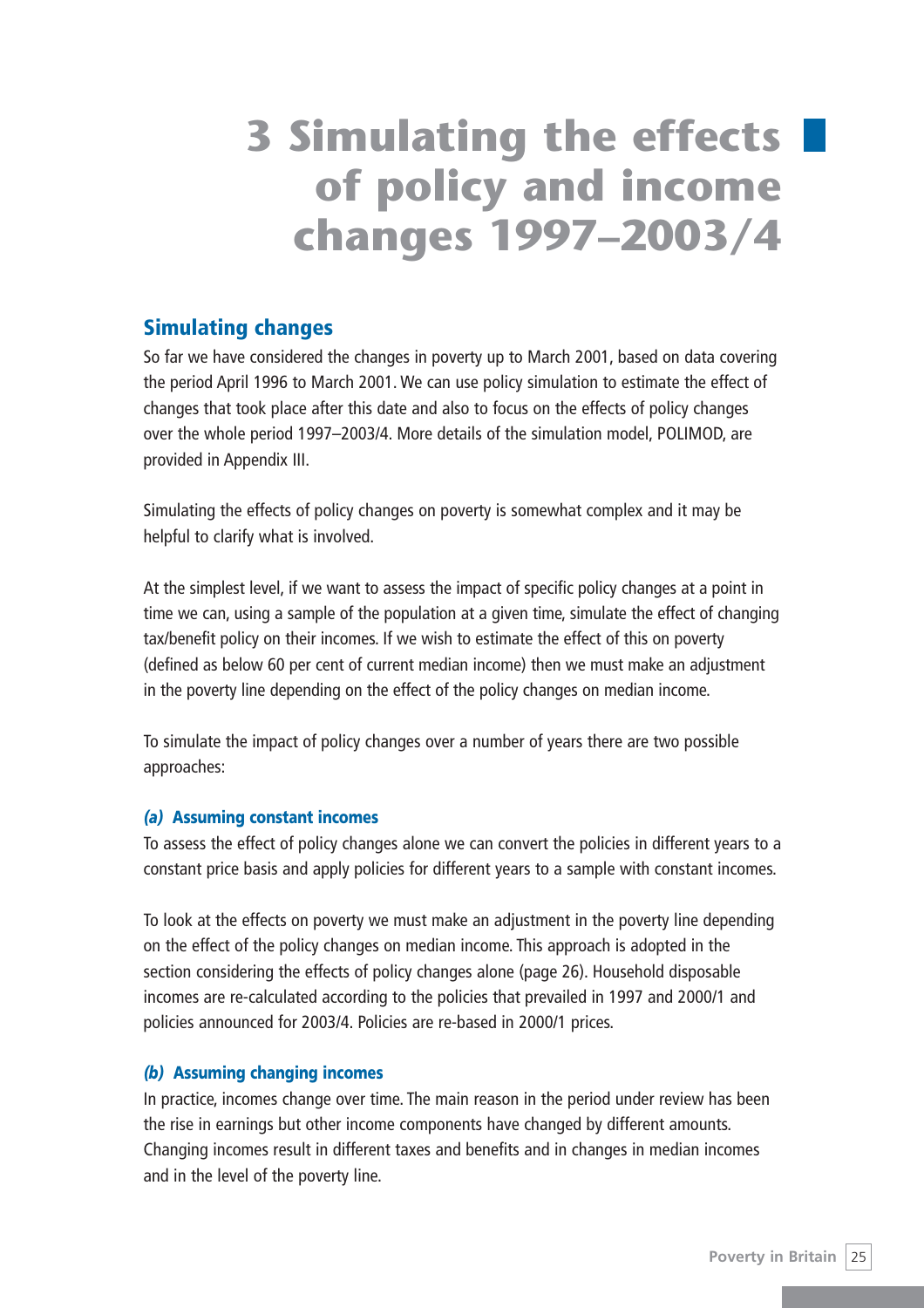The rise in the value of different income components can be estimated from aggregate data and used to construct datasets containing adjusted pre-tax and benefit incomes, one for each year under consideration (assuming fixed composition in terms of household sizes, employment etc.). The tax/benefit policies for the relevant years can then be applied to the simulated dataset for that year. The level of the poverty line changes in part because of the effect of the tax/benefit changes and in part because of the income changes. For comparability between years, all income data can be converted to a constant price basis.

This approach is adopted below in the section 'Changes in poverty: 1997, 2000/1 and 2003/4 policies and incomes' (page 30). Policy changes are simulated as in the section 'The effects of policy changes alone'. In addition, pre-tax and benefit incomes (earnings, occupational pensions, income from investments etc.) and housing costs (mortgage interest, rent) are backdated to 1997 real levels and projected to 2003/4 real levels, in 2000/1 prices.

In theory it would also be possible to examine the interacting effects of the changing composition of the population (i.e. changes in family composition, changes in employment and unemployment etc.). However, it would be very difficult to capture all of the relevant interacting changes in order to estimate accurately, for example, the number of lone parents in paid work, or to predict changes up to 2003/4.

The policy simulations that are presented here are based on data derived from the Family Resources Survey 1999/2000. The changes in tax and benefit policy that are simulated are set out in Appendix IV. The method of updating the FRS data to 2000/1 is set out in Appendix V.

Policy simulation estimates allow us to focus on the direct effects of policy. The section 'The effects of policy changes alone' (below) considers the direct effects of policy changes – the components of the changing picture that are under direct government control. The section 'Changes in poverty' (page 30) focuses on the combined effect of policy changes and rising incomes, allowing us to explore the size and nature of the effect of rising real incomes and an upward shifting poverty line on poverty estimates. Two sub-sections focus on children and pensioners respectively (pages 30 and 35). The partial picture provided by the simulation estimates presented in this chapter naturally differs from the 'full' actual or outcome picture provided in Chapter 2. The differences and the reasons for the differences are then discussed ('The relationship between policy simulation results and HBAI statistics') and the final section summarises the main findings of the chapter.

# **The effects of policy changes alone**

In order to examine the impact of policy changes on poverty, the most appropriate method is that outlined in the section 'Assuming constant incomes' (page 25). This focuses on changes in poverty caused by policy changes without considering changes in poverty due to other changes in income levels. It does, however, adjust the poverty line for changes in median income that result directly from the policy changes.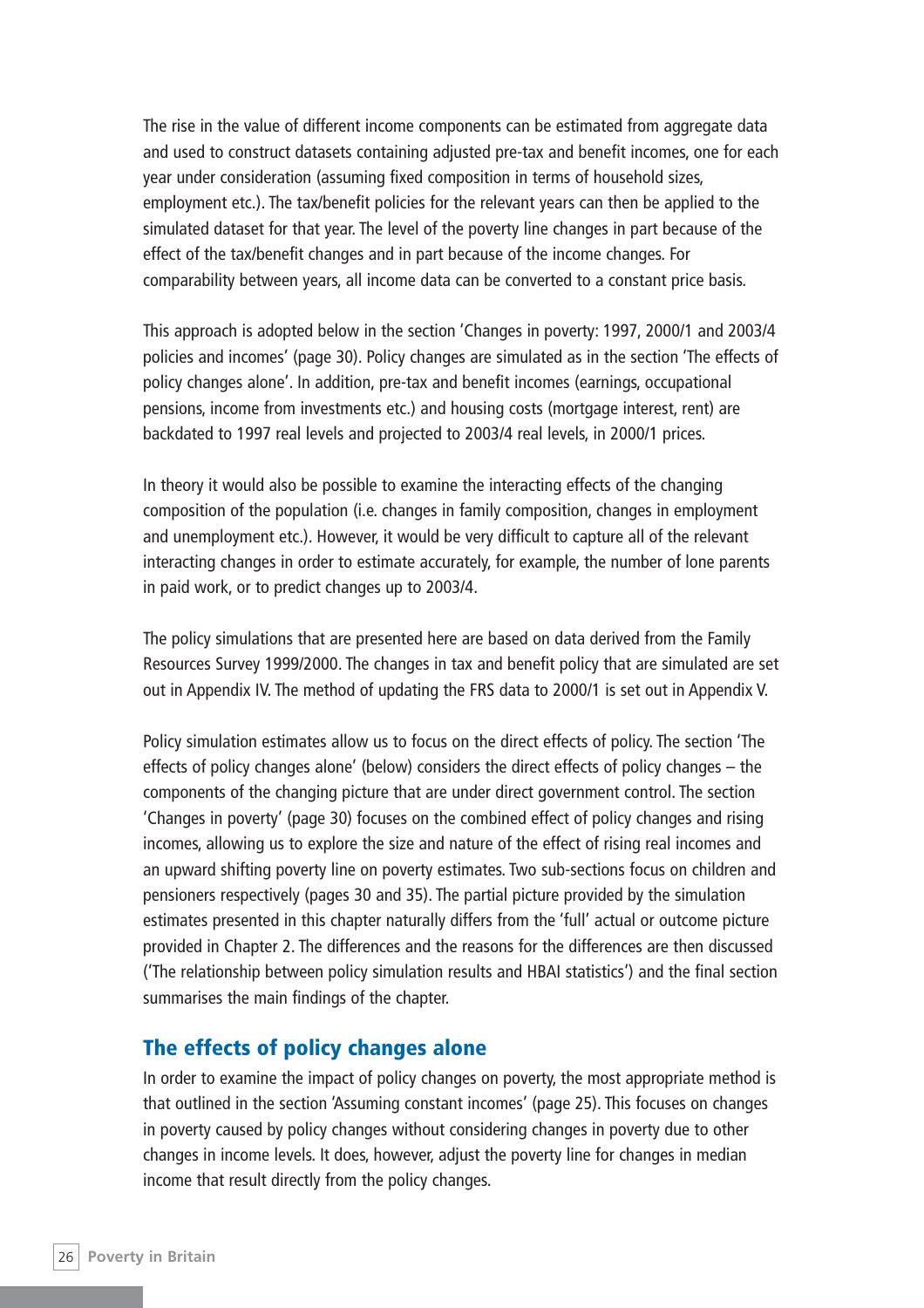In this section therefore we examine the impact of the direct policy changes alone, without also trying to capture the – mainly exogenous – real changes in pre-tax benefit incomes. We adjust the parameters of the 1997 and 2003/4 tax-benefit systems to 2000/1 prices and explore the effects of these systems on 2000/1 incomes. Appendix IV lists the policy changes that are modelled.

The effects of the three policy regimes on poverty rates using 2000/1 incomes are summarised in Table 12. The impact on the income distribution in relation to the poverty line





*Notes*: The distributions are shown from 35% to 100% of the median; observations below 35% are shown at 35%.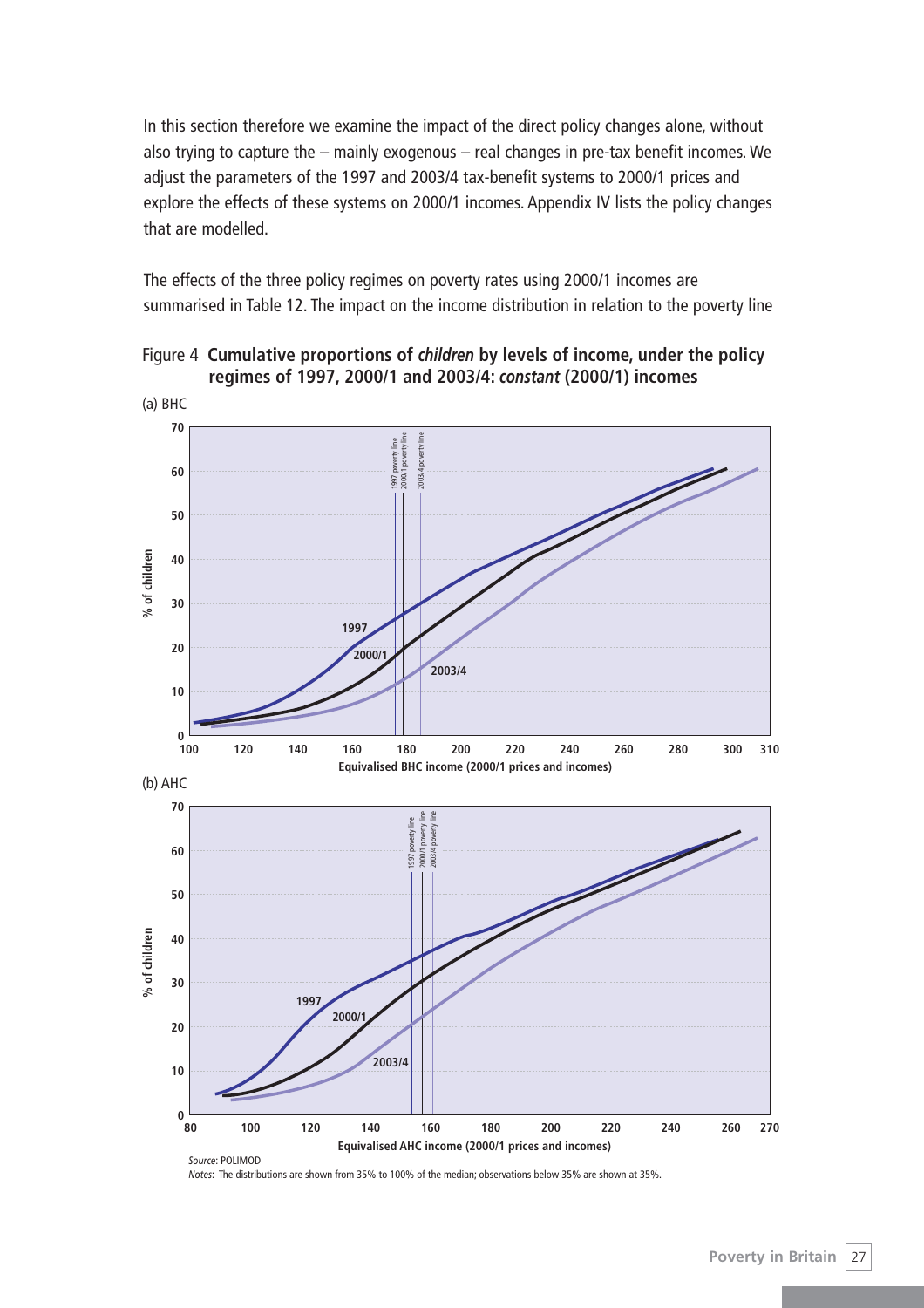under each policy regime is shown in Figures 4 for children and 5 for pensioners. Using this constant income basis, the reduction in child poverty is over 1.3 million or 10 percentage points.2 On a BHC basis this represents a proportional reduction in child poverty of 41 per cent and on an AHC basis it is a reduction of 30 per cent. If there were no exogenous income growth, as well as no adverse changes in composition such as decreases in employment, the target reduction of 25 per cent would easily be achieved.

Table 12 also shows results for pensioners. In spite of no target reduction for pensioner



Figure 5 **Cumulative proportions of** *people over pension age* **by levels of income, under the policy regimes of 1997, 2000/1 and 2003/4:** *constant* **(2000/1) incomes**

*Notes*: The distributions are shown from 35% to 100% of the median; observations below 35% are shown at 35%.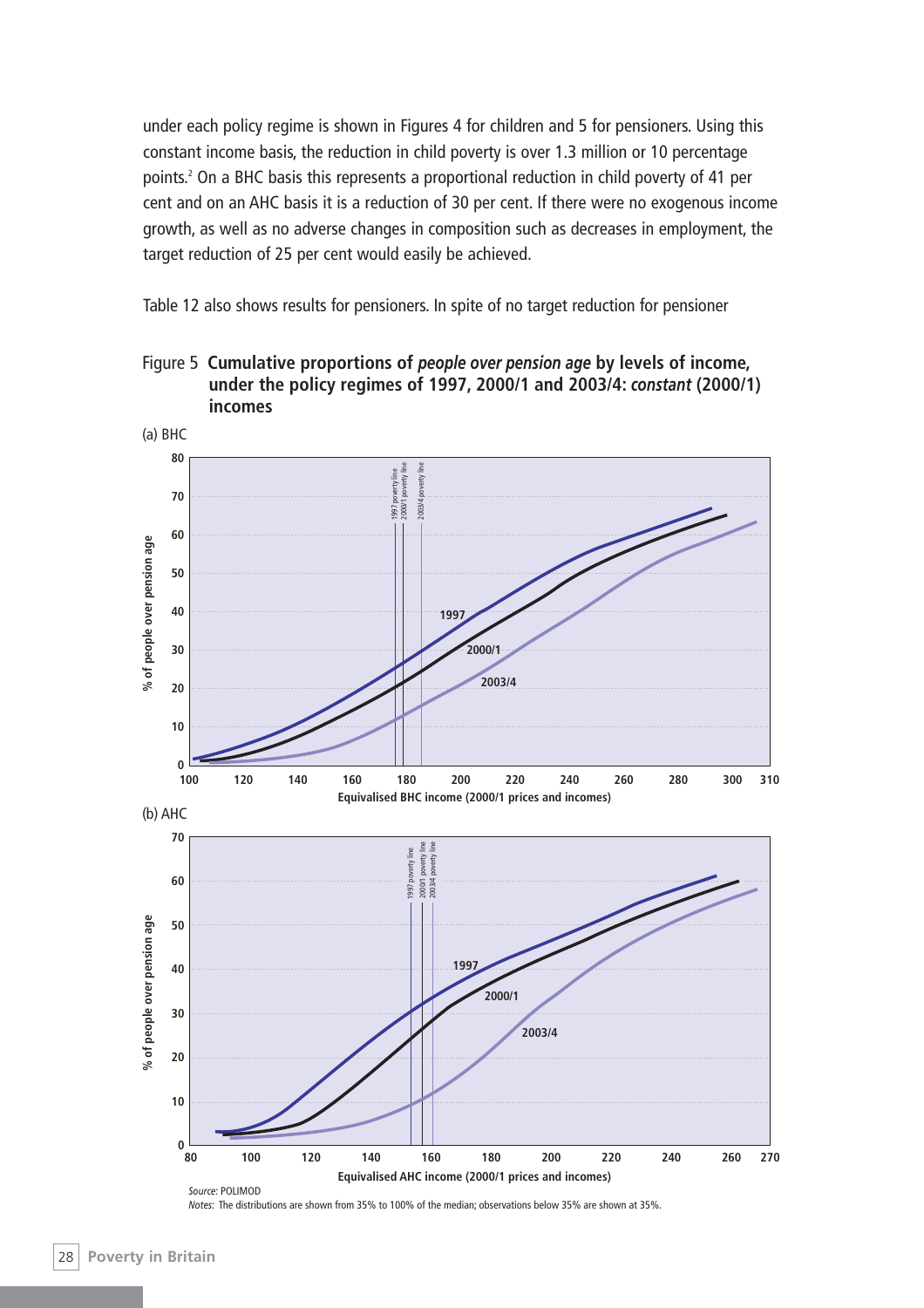| Number                                                           | $\overline{a}$ | Children        |                          | parent families<br>Children in 2 |                          | parent families<br>Children in 1 |                 | pension         | age<br>People over |
|------------------------------------------------------------------|----------------|-----------------|--------------------------|----------------------------------|--------------------------|----------------------------------|-----------------|-----------------|--------------------|
| (000)                                                            | Rate<br>(%)    | Number<br>(000) | Rate<br>(%)              | Number<br>(000)                  | Rate<br>(%)              | Number<br>(000)                  | Rate<br>(%)     | Number<br>(000) | Rate<br>(%)        |
| 10,930<br>(1) BHC 1997 regime                                    | $\overline{0}$ | 3,300           | 26                       | 0661                             | 20                       | 1,310                            | $\frac{1}{2}$   | 2,530           | 25                 |
| 9,020<br>(2) BHC 2000/1 regime                                   | $\frac{6}{1}$  | 2,420           | $\overline{0}$           | 1,530                            | $\frac{6}{1}$            | 890                              | 29              | 2,160           | $\overline{21}$    |
| 7,500<br>(3) BHC 2003/4 regime                                   | $\tilde{\Xi}$  | 1,960           | 15                       | 1,290                            | $\tilde{c}$              | 660                              | 22              | 1,550           | 15                 |
| 0161<br>Reduction (1)-(2)                                        |                | 890             | $\overline{\phantom{0}}$ | 460                              | 5                        | 420                              | $\overline{11}$ | 370             | 4                  |
| 1,520<br>Reduction (2)-(3)                                       |                | 460             | 4                        | 240                              | $\sim$                   | 220                              |                 | 610             | 9                  |
| 3,430<br>Reduction (1)-(3)                                       | అ              | 1,340           | $\overline{0}$           | 700                              | $\overline{\phantom{0}}$ | 640                              | 21              | 980             | $\overline{0}$     |
| 14,160<br>(1) AHC 1997 regime                                    | 25             | 4,420           | 34                       | 2,440                            | 25                       | 2,000                            | 99              | 3,050           | 30                 |
| 12,910<br>(2) AHC 2000/1 regime                                  | 23             | 3,870           | 30                       | 2,200                            | 22                       | 1,670                            | 55              | 2,640           | 26                 |
| 9,800<br>(3) AHC 2003/4 regime                                   |                | 3,080           | 24                       | 1,770                            | $\frac{8}{1}$            | 1,320                            | 43              | 1,210           | $\overline{c}$     |
| 1,250<br>Reduction (1)-(2)                                       |                | 550             | 4                        | 240                              | $\sim$                   | 330                              | $\overline{11}$ | 400             | 4                  |
| 3,110<br>Reduction (2)-(3)                                       |                | 790             | م                        | 430                              | 4                        | 350                              | $\overline{2}$  | 1,440           | 14                 |
| 4,360<br>Reduction (1)-(3)                                       | ∞              | 1,330           | $\overline{0}$           | 0/9                              |                          | 680                              | $\overline{2}$  | 1,840           | $\frac{8}{2}$      |
| Source: POLIMOD based on 1999/2000 Family Resources Survey data. |                |                 |                          |                                  |                          |                                  |                 |                 |                    |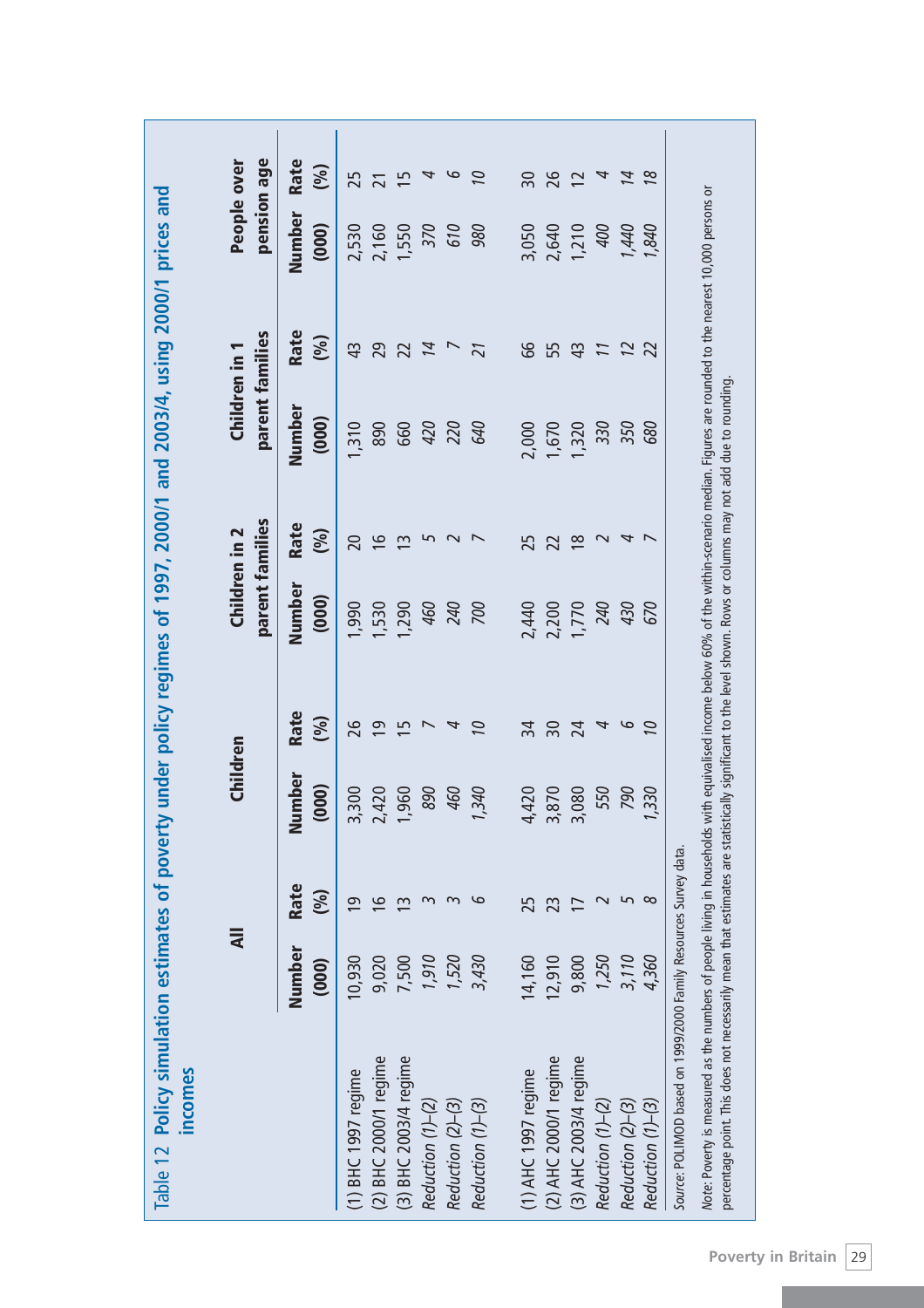poverty the reduction shown on a BHC basis is the same as for children: 10 percentage points, corresponding to nearly 1 million pensioners taken out of poverty. On an AHC basis the reduction is even larger: 18 percentage points or a proportional reduction of more than a half.

# **Changes in poverty: 1997, 2000/1 and 2003/4 policies and incomes**

The changes in poverty based on the current income estimates are shown in Table 13. Here, incomes (earnings, occupation pensions, income from investments, etc.) and housing costs (mortgage interest, rent) are backdated to 1997 real levels and projected to 2003/4 real levels, in 2000/1 prices. Appendix V documents the sources and methods that are used in this updating process.

Overall, the simulation shows a fall in poverty of 1.9 million (BHC) and 3 million (AHC) between 1997 and 2003/4. The two income measures show similar reductions in child poverty over the period (but different results in the sub-periods). The fall in pensioner poverty is much higher on the AHC measure than on the BHC measure.

We first consider child poverty changes, particularly in relation to the target reduction. No such target has been set for pensioner poverty but below we examine the evidence for this group (page 35). These estimates are then compared with actual changes, as measured for 1996/7 to 2000/1 in HBAI.

#### *Child poverty*

Using policy simulation estimates shown in Table 13 we can see that child poverty on both a BHC and AHC basis is estimated to be 8 percentage points lower under 2003/4 policies and incomes than under 1997 policies and incomes. These calculations include the direct effects of changes in taxes and benefits and the national minimum wage and the effects of growth in pre-tax and benefit incomes over the period.<sup>3</sup> This reduction represents just over a million fewer children in poverty. The proportional reduction is 33 per cent on a BHC basis and 24 per cent on an AHC basis. Thus – other things being equal – the 2004/5 target for reduction by one-quarter on an AHC basis could be met with a combination of indexing benefit incomes to keep pace with average income growth over the year plus some modest further policy initiatives in 2004. If the target was measured in terms of BHC incomes it appears that it would already be more than met under 2003/4 policies.<sup>4</sup> We return to the question of what is meant by 'other things being equal' in Chapter 4.

Whether or not a child crosses the poverty line depends on two things: how much their own household income increases and how much median incomes increase, pushing up the poverty line. Figure 6 shows both these effects. The position of children is shown according to their household income under the three policy scenarios, and also the corresponding poverty lines (60 per cent of current median income), with all figures expressed in 2000/1 prices. The distributions are shown between 35 per cent and 100 per cent of the median (with those below 35 per cent shown at 35 per cent). We can see that while the income distributions shift to the right, so do the poverty lines, particularly with incomes measured on an AHC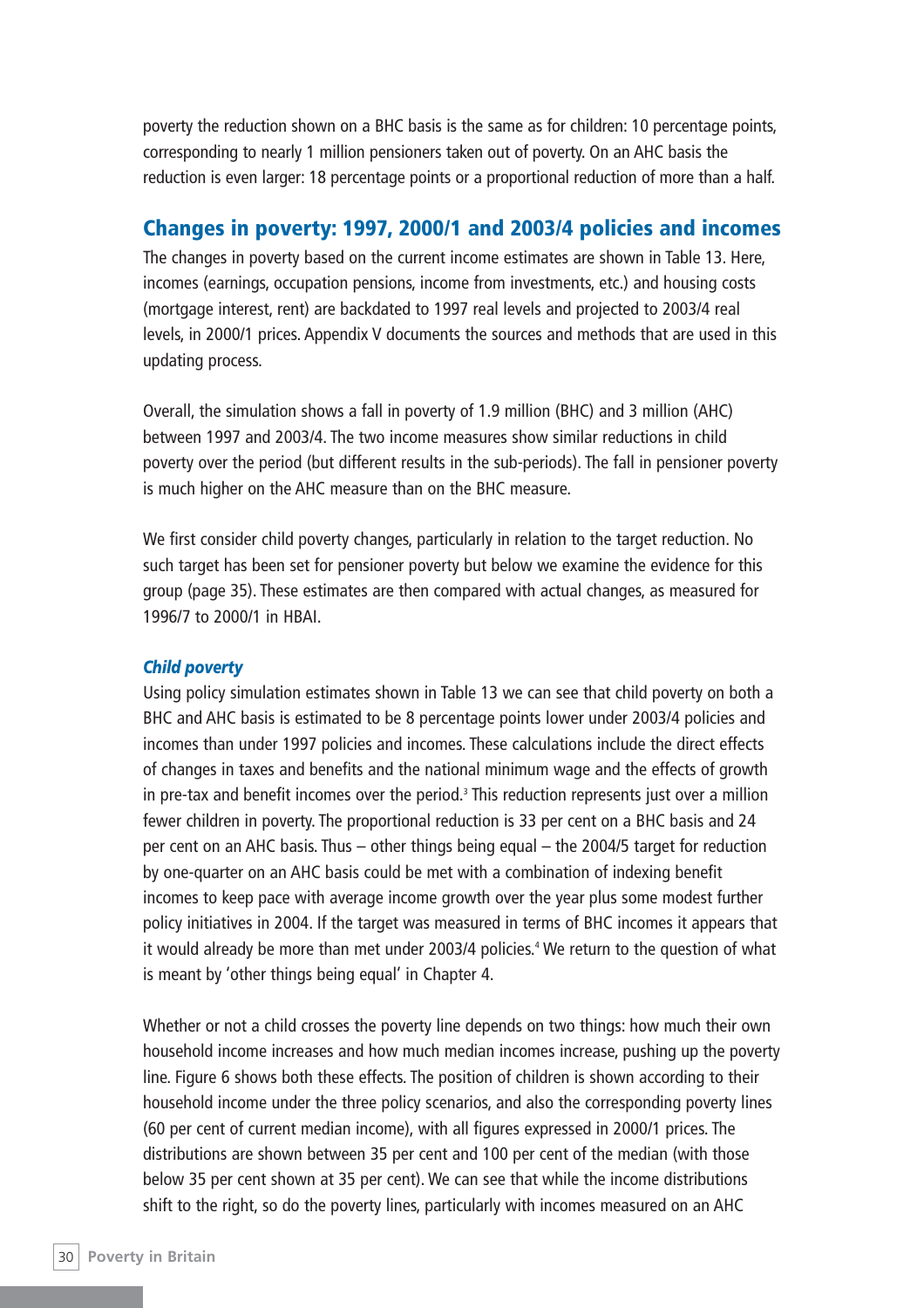|                                 | $\overline{a}$ |                | Children            |                | parent families<br>Children in 2 |                | parent families<br>Children in 1 |                          | pension age<br>People over |                 |
|---------------------------------|----------------|----------------|---------------------|----------------|----------------------------------|----------------|----------------------------------|--------------------------|----------------------------|-----------------|
| Number<br>(000)                 |                | Rate<br>(%)    | umber<br>(000)<br>ž | Rate<br>(%)    | Number<br>(000)                  | Rate<br>(%)    | Number<br>(000)                  | Rate<br>(%)              | Number<br>(000)            | Rate<br>(%)     |
| 10,030<br>(1) BHC 1997 regime   |                | $\infty$       | 3,110               | 24             | 1,930                            | $\overline{C}$ | 1,190                            | 39                       | 2,100                      |                 |
| 9,020<br>(2) BHC 2000/1 regime  |                | $\overline{9}$ | 2,420               | $\overline{0}$ | 1,530                            | $\frac{6}{1}$  | 890                              | 29                       | 2,160                      | $\overline{21}$ |
| 8,140<br>(3) BHC 2003/4 regime  |                | $\overline{4}$ | 2,080               | $\frac{6}{5}$  | 1,320                            | $\tilde{1}$    | 770                              | 25                       | 1,830                      | $\frac{8}{18}$  |
| 1,010<br>Reduction (1)-2)       |                |                | 700                 | 5              | 400                              | 4              | 300                              | $\overline{c}$           | $-60$                      | $-1$            |
| 880<br>Reduction (2)-(3)        |                |                | 330                 | $\sim$         | 210                              | $\sim$         | 120                              | 4                        | 330                        | $\omega$        |
| 1,890<br>Reduction (1)-(3)      |                |                | 1,030               | $\infty$       | 610                              | ما             | 420                              | $\overline{1}$           | 270                        | $\mathsf{m}$    |
| 13,530<br>(1) AHC 1997 regime   |                | 24             | 4,290               | 33             | 2,380                            | 24             | 1,900                            | 2                        | 2,710                      | 27              |
| 12,910<br>(2) AHC 2000/1 regime |                | 23             | 3,870               | 30             | 2,200                            | 22             | 1,670                            | 55                       | 2,640                      | 26              |
| 10,560<br>(3) AHC 2003/4 regime |                | <u>ღ</u>       | 3,250               | 25             | 1,790                            | $\frac{8}{1}$  | 1,460                            | $\frac{8}{3}$            | 1,500                      | 15              |
| 620<br>Reduction (1)-(2)        |                |                | 420                 | S              | 190                              | $\sim$         | 240                              | $\infty$                 | $\mathcal{L}$              |                 |
| 2,350<br>Reduction (2)-(3)      |                |                | 620                 | 5              | 410                              | 4              | 210                              | $\overline{\phantom{0}}$ | 1,150                      | $\overline{1}$  |
| 2,970<br>Reduction (1)-(3)      |                | m              | 1,040               | $\infty$       | 590                              | ما             | 450                              | 57                       | 1,220                      | $\tilde{z}$     |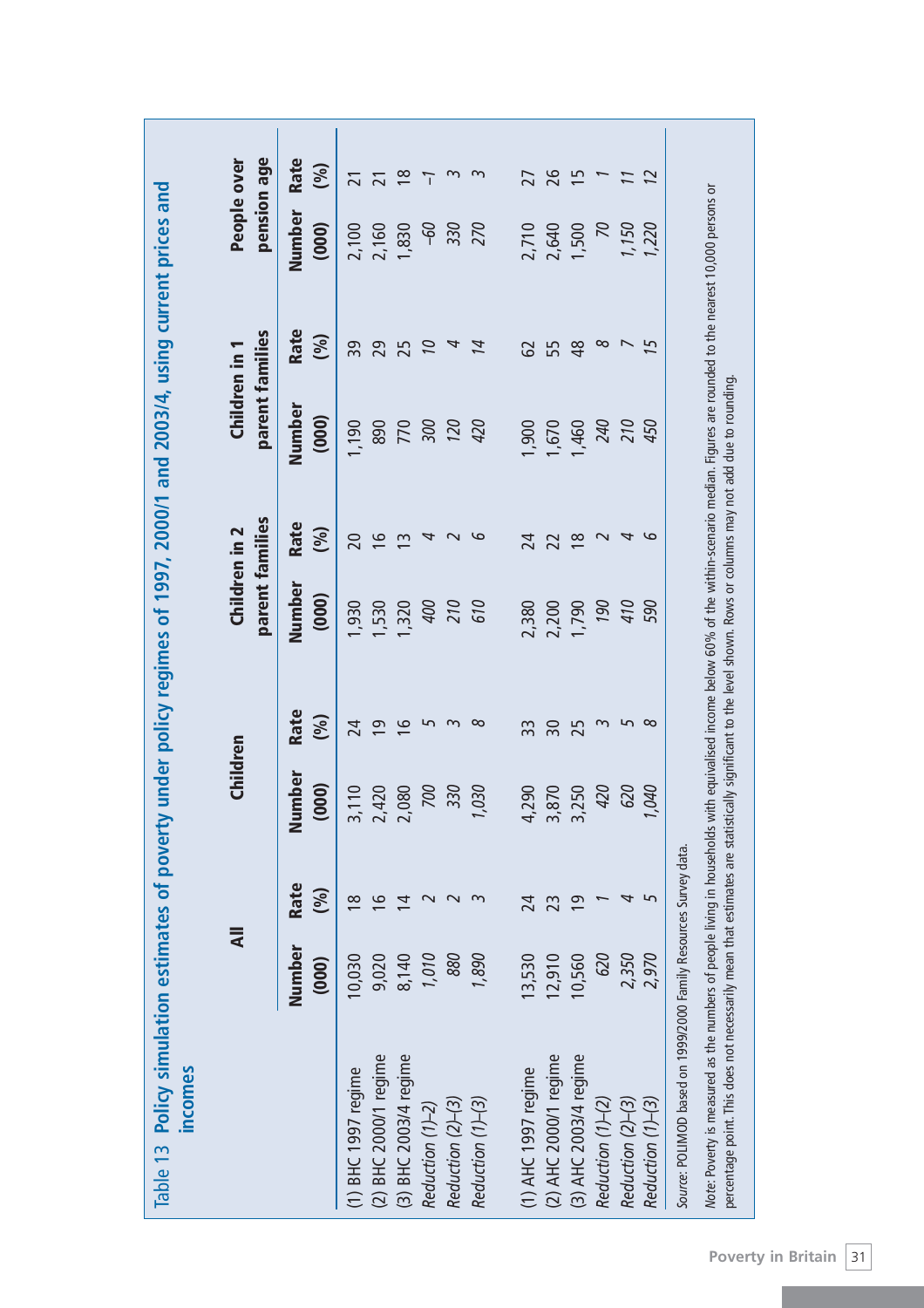



*Notes*: The distributions are shown from 35% to 100% of the median; observations below 35% are shown at 35%.

basis. As we have seen, the net effect is a reduction in child poverty but this is much less of a reduction than would be registered if the poverty line were to remain fixed at its 1997 level. The distribution also flattens, which further contributes to poverty reduction, again, particularly with incomes measured on an AHC basis. Generally, it seems that it is the shift of the distribution to the right (net of the shift in poverty line) that has the most effect on a BHC basis and that the flattening of the distribution (the result of policies targeted on poor households with children) has the most effect on an AHC basis.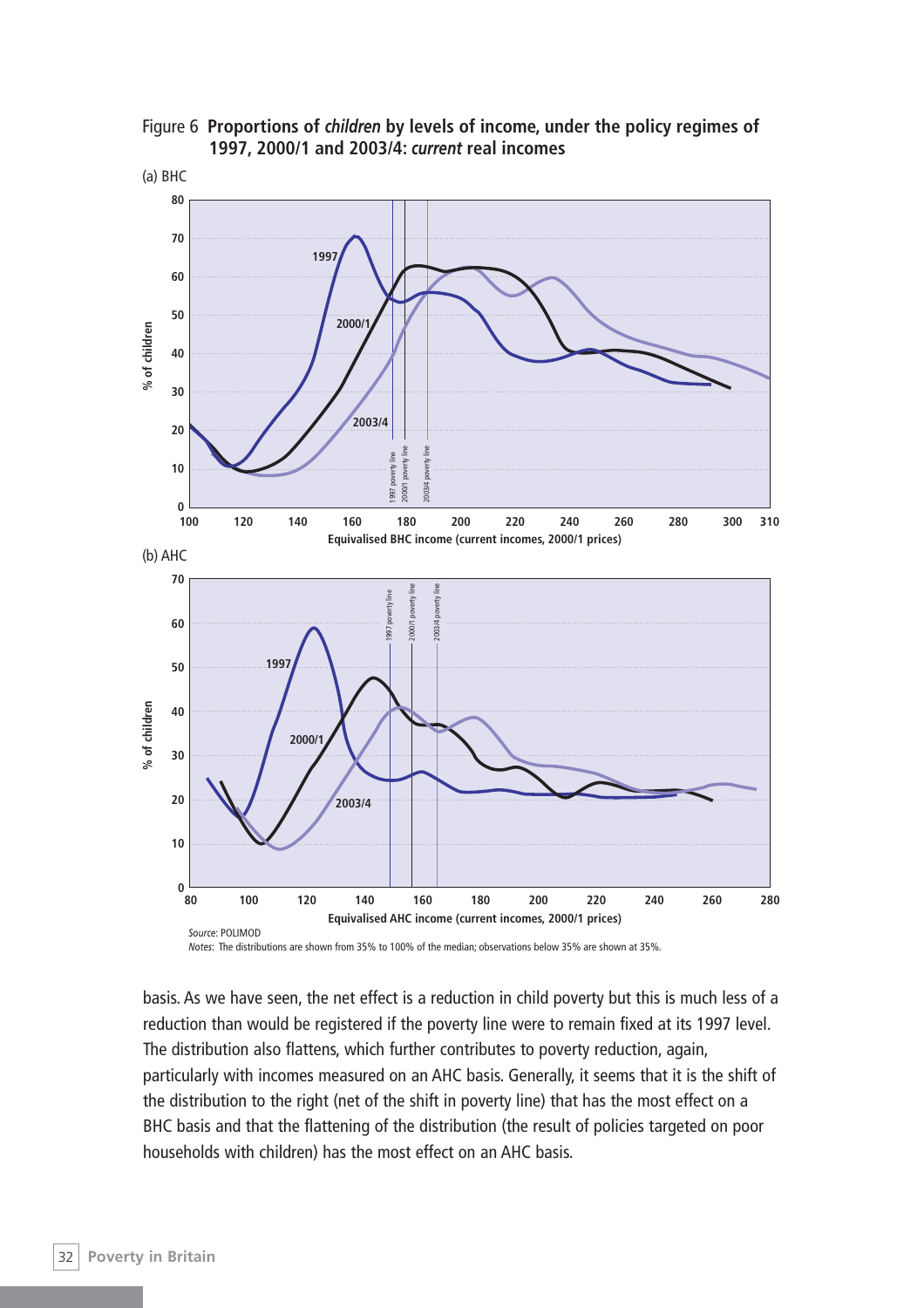Figure 7 presents the same information but draws the child income distributions on a cumulative basis. If the poverty line were fixed at its real 1997 level, instead of falling from 33 per cent to 25 per cent, the child poverty rate using AHC incomes would fall to 18 per cent. The figure also demonstrates that the policy changes in the first half of the period (1997–2000/1) tended to have most effect in moving children from well below the poverty line up to it. Changes in the second half of the period tended to benefit children across the whole section of the distribution shown. Table 13 distinguishes children by whether they are living with one parent or two. Child poverty in one-parent families is much higher under the 1997 regime (39 per cent BHC; 62 per cent AHC) compared with the rate in two-parent families (20 per cent BHC; 24 per cent



Figure 7 **Cumulative proportions of** *children* **by levels of income, under the policy regimes of 1997, 2000/1 and 2003/4:** *current* **real incomes**

*Notes*: The distributions are shown from 35% to 100% of the median; observations below 35% are shown at 35%.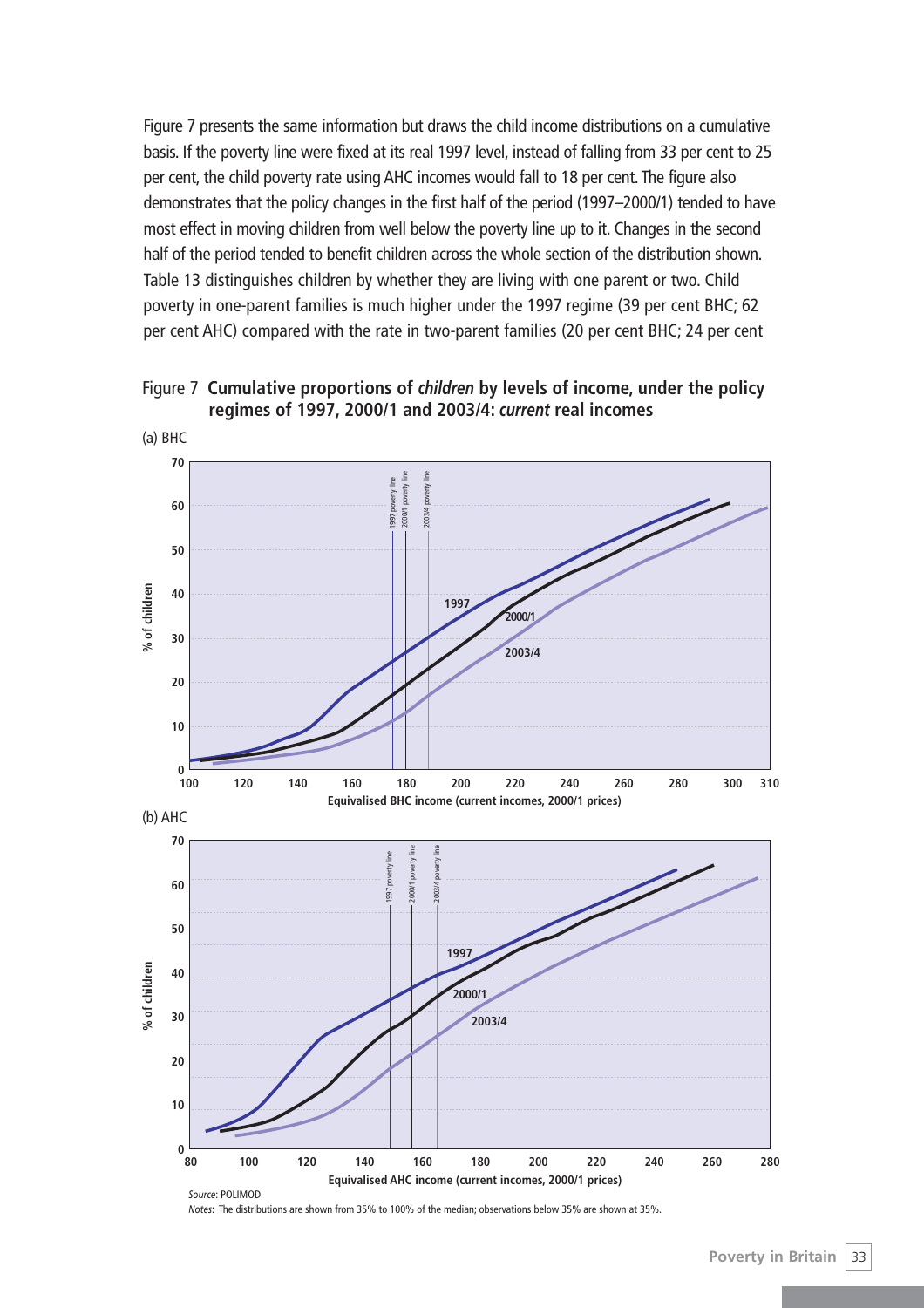AHC). The proportional reduction in child poverty is quite similar in both groups, leaving children in one-parent families with a persistently higher risk of poverty. Using AHC incomes under the 2003/4 regime the rate is 48 per cent, compared with 18 per cent for children in two-parent families. On a BHC basis the poverty rates are 25 per cent and 13 per cent respectively. Figure 8(a) shows the position of children in one-parent families according to their AHC household income in the same way as it is shown for all children in Figure 6(b). It is clear that the distribution of lone-parent incomes is very concentrated around income levels corresponding to Income Support. The degree of concentration becomes less following





*Notes*: The distributions are shown from 35% to 100% of the median; observations below 35% are shown at 35%.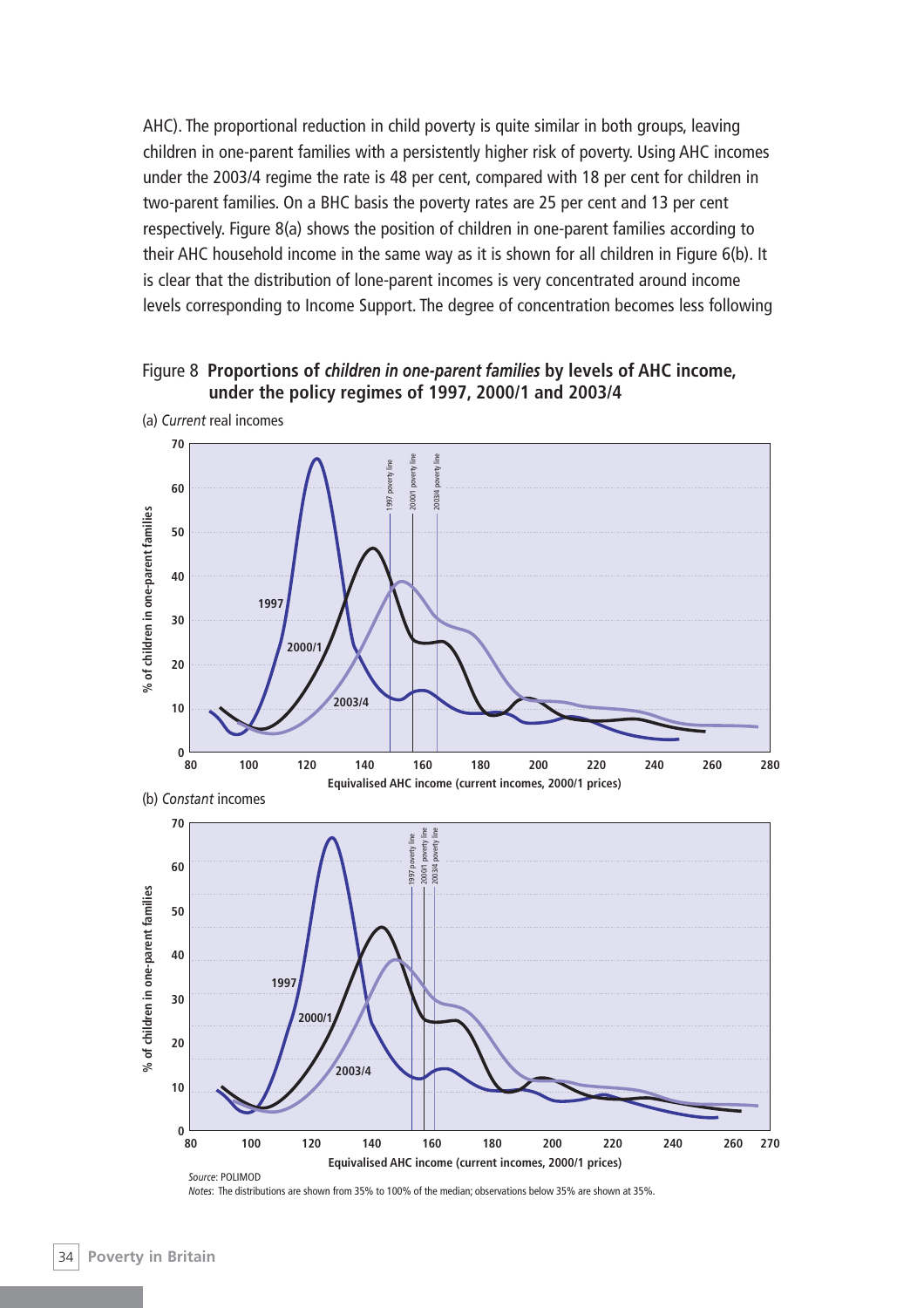the policy reforms between 1997 and 2003/4. However, the mode of the distribution of children in one-parent families remains persistently below the poverty line even though the gap between mode and poverty line is narrowing. Aside from the income changes considered here we might expect increases in lone-parent employment to have an additional effect in reducing the concentration of lone-parent incomes.

Interestingly, the impact of policy changes on child poverty reduction is substantially lower among children in one-parent families if market incomes are calculated on a current basis than if we assume constant real incomes. This is much less clearly the case for children in two-parent families. The proportional reduction in AHC poverty for children with one parent is 23 per cent compared to 25 per cent for children in two-parent families using current incomes. The corresponding figures assuming constant incomes (Table 12) are 34 per cent and 27 per cent. There are two possible explanations for the differential effects. First, it may be that low income one-parent families are less likely than low income two-parent families to have sources of household income other than benefits. Indeed, earnings make up an average of only 11 per cent of the household incomes of children in lone-parent families counted as poor on an AHC basis under the 2000/1 tax-benefit system. The corresponding figure for children in two-parent families is 45 per cent. This means that low income lone parents are less likely themselves to benefit from real growth in (say) earnings. This is related to the second explanation: we have already seen that there is a concentration of children in oneparent families at a particular level of equivalised AHC income. Poverty rates will be very sensitive to which side of the poverty line this group lies. Figure 8(a) shows that the mode of the 2003/4 distribution remains below the poverty line when this is set in terms of current incomes. Figure 8(b) shows the distribution and the poverty lines using constant incomes on an AHC basis. While Figure 8(a) showed the case where real incomes change (as in Table 13), Figure 8(b) shows the effect of policy changes alone (as in Table 12). The distributions for each of the three policy years are in fact rather similar whether or not pre-tax and benefit incomes are assumed to grow. This is consistent with the receipt of significant amounts of these incomes being atypical among low income one-parent families. Most of the difference in poverty reduction seems to be explained by the difference in the relative positions of the poverty lines in Figure 8 (a) and (b) rather than any difference in lone-parent incomes.

#### *Pensioner poverty*

Table 13 shows results for pensioners (defined as women aged  $60+$  and men aged  $65+$ ).<sup>5</sup> First, it is clear that the changes in the first half of the period did little to reduce poverty among pensioners. Indeed, the poverty rate on a BHC basis actually rose by 1 percentage point while the AHC rate fell by only 1 percentage point. In spite of some positive changes in benefits such as the introduction of the winter fuel payment, the policy changes 1997–2000/1 were not sufficient to make up for the upward movement in the poverty line. The policy changes in the second half of the period were more positive and dramatic (including a significant increase in the basic state pension, more substantial increases in means-tested benefits for pensioners – particularly younger pensioners – and the introduction of the Pension Credit in October 2003).<sup>6</sup> This resulted in a poverty rate reduction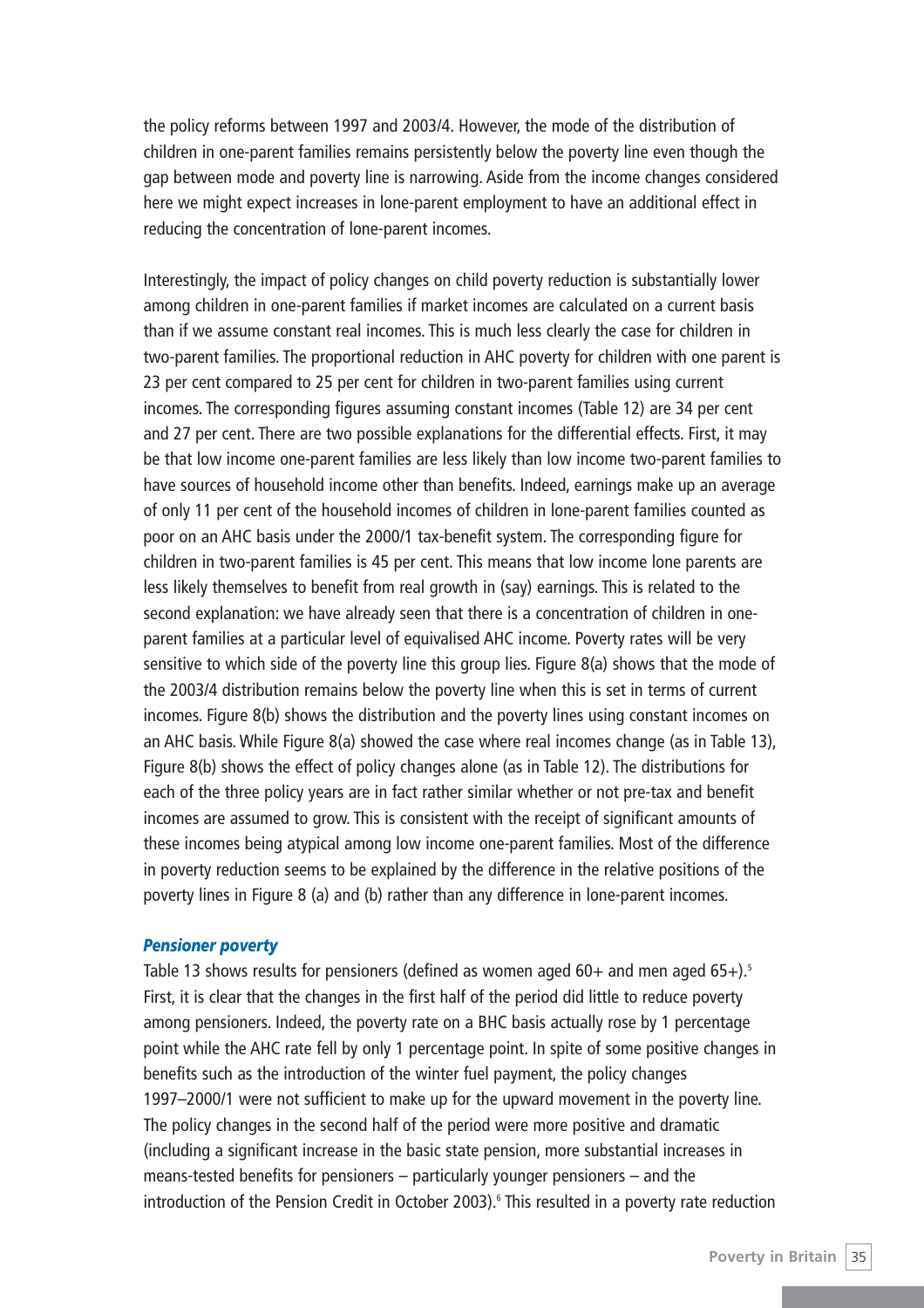of 3 percentage points from 21 per cent to 18 per cent between the policy regimes of 2000/1 and 2003/4 on a BHC basis. The reduction on an AHC basis is much bigger – 11 percentage points from 26 per cent to 15 per cent.

This big difference in poverty rate reduction according to the income measure can be understood by looking at a broader picture of the pensioner income distribution in relation to the poverty line. Figure 9 shows the position of pensioners according to their household income under the three policy scenarios. AHC incomes for pensioners are particularly concentrated around one income level (or, under the 2000/1 regime, two levels). The effect is





*Notes*: The distributions are shown from 35% to 100% of the median; observations below 35% are shown at 35%.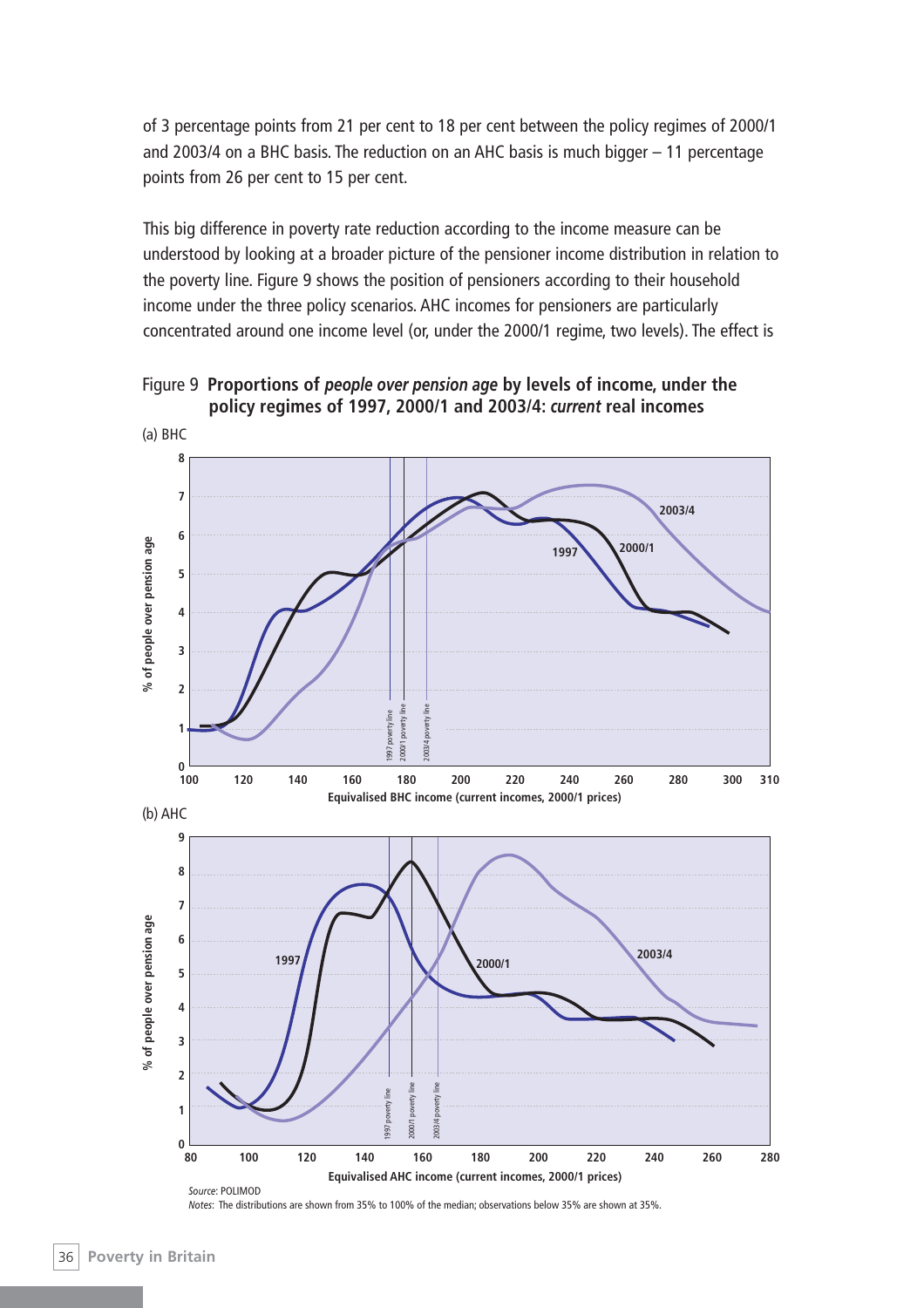not quite as marked as for children of lone parents shown in Figure 8, but the explanation is the same. Many low income pensioners are living on identical levels of AHC income – those provided by Income Support (Minimum Income Guarantee (IS/MIG)). On an equivalised basis, benefit incomes for couples are slightly different than those for single pensioners – hence the bi-modal distribution in 2000/1. If the poverty line had remained fixed at its 1997 level in 2000/1, one of the modal parts of the distribution would have risen above the line and pensioner poverty would have appeared to fall further than it did on a relative basis. Using contemporary poverty lines few of the pensioners with household incomes reliant on IS/MIG are taken out of poverty. Under the 2003/4 system, however, minimum incomes for pensioners are increased by enough to move many of them across the poverty line, in spite of significant upward shift in the line.

On a BHC basis there is no single level of income on which large groups of pensioners live. This is because many pensioners on IS/MIG also receive Housing Benefit. The amount of this depends on rent as well as income. Both BHC and AHC incomes include Housing Benefit, but rent is also deducted in the AHC case – exactly neutralising the effect of HB in cases where IS/MIG is received. For this reason the distribution is less 'lumpy' and the numbers of pensioners crossing the poverty line less dramatic.

Both the BHC and AHC versions of Figure 9 indicate a significant improvement in real pensioner incomes under the 2003/4 regime compared with that of 2000/1, and a less clearcut picture – at least on a BHC basis – for the earlier period. This is more easily seen in Figure 10, which presents the same information but draws the pensioner income distributions on a cumulative basis. The lack of relative improvement in pensioner incomes in the first part of the period is obvious across this whole section of the BHC income distribution. This conclusion about lack of poverty reduction is not at all sensitive to the proportion of median incomes that is defined as the poverty line. On an AHC basis there does appear to have been some improvement but again this applies across the whole of the lower half of the income distribution, as shown. In the second part of the period there is a clear increase in income, particularly on an AHC basis, and targeted on the bottom of the distribution.

The difference shown by using the two income measures is interesting. The difference between BHC and AHC incomes for pensioners tends to be smaller than for the population as a whole, mainly because pensioner owner-occupiers have small or zero debt on which to pay interest.7 Between 1997 and 2000/1 housing costs rose faster than BHC incomes for the population as a whole, resulting in AHC incomes that grew more slowly than BHC incomes. Generally, pensioner incomes were falling behind those of the rest of the population, so the increase on a BHC basis is small. On an AHC basis it is larger because pensioner housing costs are a smaller component of AHC incomes for this group.

In the second part of the period housing costs grow on average at about the same rate as incomes generally.<sup>8</sup> On both income measures pensioner poverty falls, mainly due to the direct policy changes introduced after March 2001.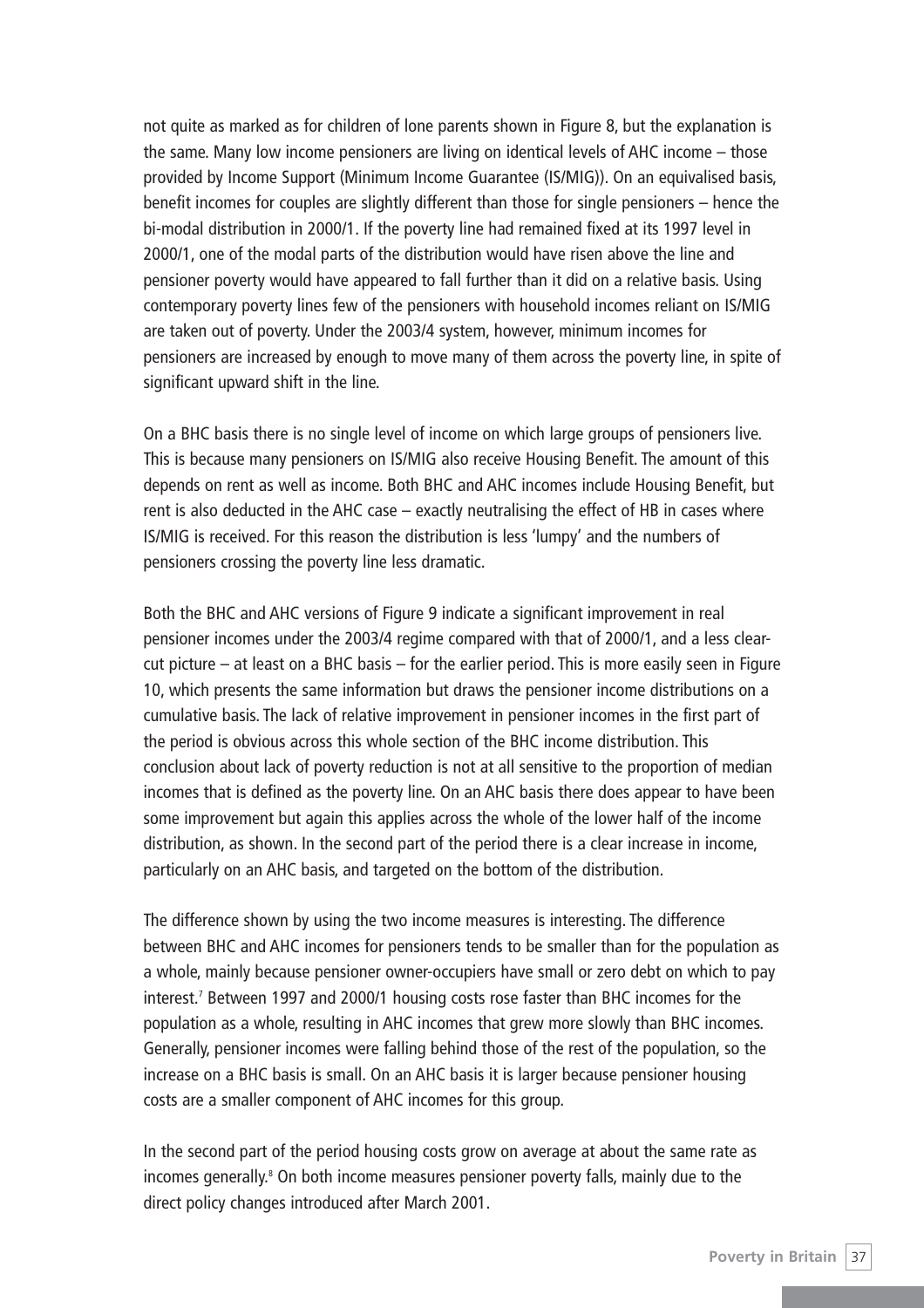

Figure 10 **Cumulative proportions of** *people over pension age* **by level of income, under the policy regimes of 1997, 2000/1 and 2003/4:** *current* **real incomes in 2000/1 prices**

*Notes*: The distributions are shown from 35% to 100% of the median; observations below 35% are shown at 35%.

#### *The relationship between policy simulation results and HBAI statistics*

The information in Table 13 allows us to assess the extent to which policy simulation results match reality as captured by statistics taken directly from contemporary survey data. This table shows poverty rates for the whole population and for children using the same definitions of income and poverty as in Chapter 2. It compares these under 1997 policies and incomes with those using 2000/1 policies and incomes. On a BHC basis HBAI statistics show poverty rates falling from 18 per cent to 17 per cent and child poverty rates falling from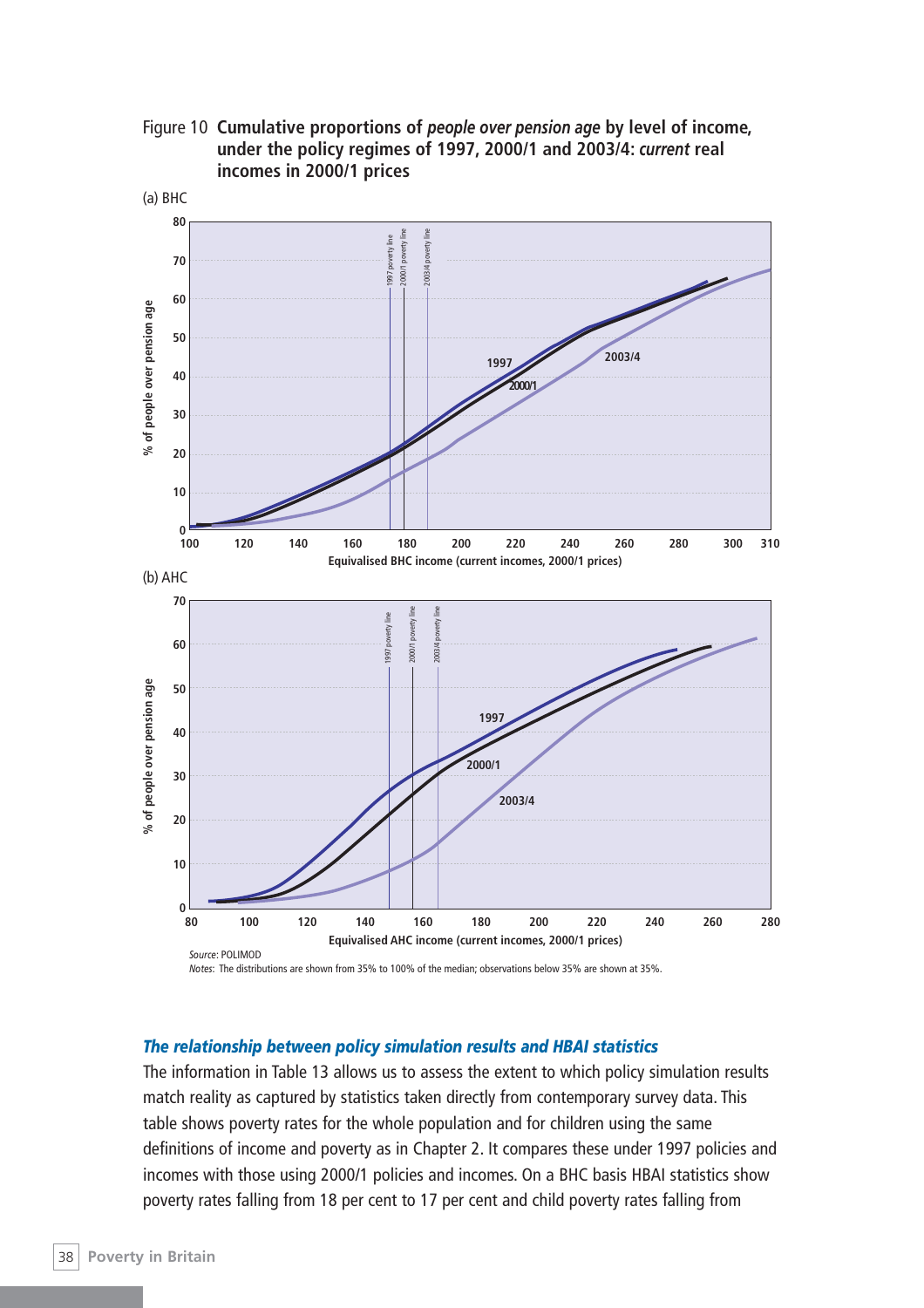26 per cent to 21 per cent (see Table 3) between 1996/7 and 2000/1. POLIMOD estimates show a slightly larger drop in the overall poverty rate (from 18 per cent to 16 per cent) and the same drop in child poverty but from a lower level (5 percentage points from 24 per cent to 19 per cent).

On an AHC basis the fall in the overall rate of poverty is, in contrast, somewhat lower using policy simulation (1 percentage point from 24 per cent to 23 per cent) than in HBAI (2 percentage points from 25 per cent to 23 per cent). It again shows the same drop in child poverty using both methods (3 percentage points), again from a slightly lower starting level with policy simulation compared with HBAI (33 per cent rather than 34 per cent).

Generally these differences look small and may be reassuring in terms of the use of policy simulation to predict changes in poverty rates. However, we found in Chapter 2 that one of the main contributors to the fall in child poverty between 1996/7 and 2000/1 was not policy change but an increase in employment – something not captured by the POLIMOD results in Table 13. If this were the only difference then we would expect policy simulation to underestimate the poverty reduction in fact achieved. There are a number of explanations for why this does not happen.

Some of these result from the assumptions made in the simulation process.<sup>9</sup>

First, we do not simulate the exact policy regime as it existed in 1996/7. Instead we model the system that Labour inherited when it came to power in May 1997, which included the changes introduced by the previous government in April 1997. There were few relevant real changes, except the reduction in the standard rate of income tax from 24 per cent to 23 per cent. This would be likely to increase poverty rates in April 1997 compared with 1996/7 (because of the resulting upward shift in median incomes). This is consistent with our finding of greater poverty reduction.

Second, in simulating the impact of policies we must make some assumption about the takeup of means-tested benefits and credits. The modelling takes account of non-take-up using estimates calculated by the Department for Work and Pensions.<sup>10</sup> As explained in more detail in Appendix III, this is necessarily done in an approximate way and may not reproduce the exact pattern of benefit (or tax credit) receipt that would be recorded in the survey data. However, the modelling does assume no change in take-up behaviour following a policy change. Thus any improvement in the take-up rate (or indeed any deterioration) that has been achieved over the period is not captured. We return to this issue in Chapter 4.

Other explanations relate to the use of the headcount poverty rate as the target measure. Increases in income only appear to be effective if they cause a child to cross from below the poverty line to above it. It may be combinations of factors that succeed in doing this even though each one of them contributes by increasing income to some extent. One cannot necessarily attribute poverty reduction (crossing the line) to any single factor. Taking different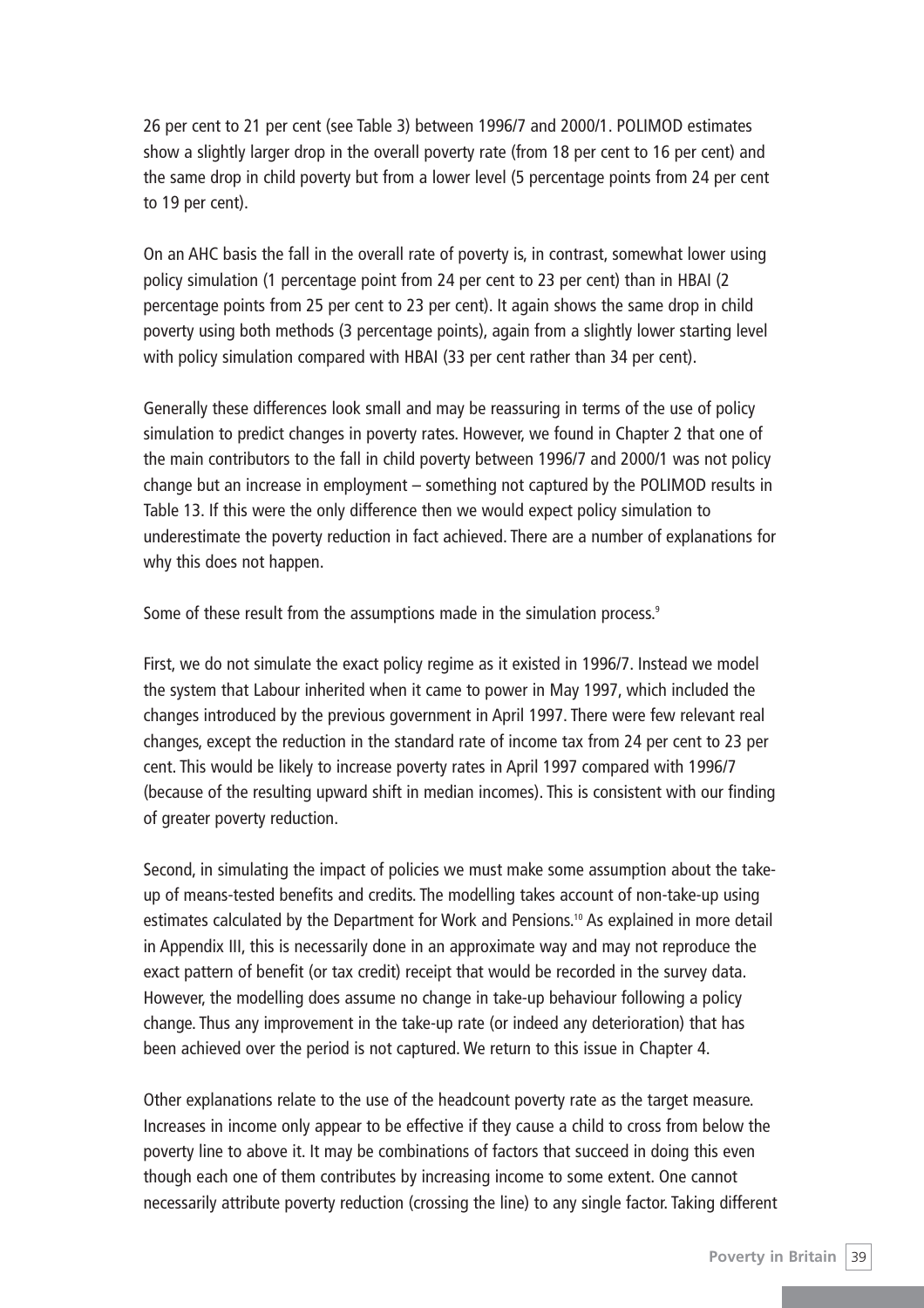combinations of factors may result in different degrees of poverty reduction that are not necessarily proportional to their contribution. More generally, because of interactions between the various components we cannot say what share of poverty reduction is due to each factor. Indeed, the outcomes (crossing the line or not) may be quite different using BHC and AHC incomes.

## **Main findings**

To summarise, we have found that:

- The direct effect of policy changes introduced between 1997 and 2003/4 is to reduce child poverty by about 1.3 million children, other things being equal. This is a proportional reduction of 30 per cent on an AHC basis.<sup>11</sup>
- On a BHC basis, the number of children removed from poverty is the same  $-1.3$  million  $$ but because the 1997 rate of BHC poverty is lower than AHC poverty this represents a larger proportional reduction: 41 per cent.
- Other things did change, however. Allowing for real income growth over the period results in a smaller reduction – 1 million children using either the BHC or the AHC definition. On a BHC basis this represents a 33 per cent proportional reduction and on an AHC basis it is a 24 per cent reduction. These estimates assume no change in the composition of the population. Changes in employment, household composition and so on could have effects that either diminished the reduction or improved it.
- The room for uncertainty about the effects of such unmeasured changes can be reduced by taking estimates of actual child poverty reduction between 1996/7 and 2000/1 from Chapter 2 and adding the further reduction estimated for 2000/1 to 2003/4 using policy simulation, including the effects of real income growth. This results in an AHC estimate of 1.1 million (450,000 from Chapter 2 and 620,000 from Table 13) or almost exactly the target proportion of 25 per cent.<sup>12</sup> The BHC estimate is 0.9 million (540,000 from Chapter 2 and 330,000 from Table 13).
- Pensioner poverty on an AHC basis is significantly reduced by the policy changes introduced between 1997 and 2003/4, with most of the effect impacting after 2000/1. Allowing for income growth the poverty rate falls by 12 percentage points or a 45 per cent proportional reduction. Considering the policy changes alone, the proportional reduction is 60 per cent. Demographic changes (including population ageing), or other changes in household composition or labour market participation would affect these estimates.
- On a BHC basis there is a substantial fall in pensioner poverty due to policy changes using constant 2000/1 incomes – a 40 per cent proportional reduction or nearly 1 million taken out of poverty, other things being equal. The fall in pensioner poverty is much less using current incomes – a 13 per cent proportional reduction. This sensitivity to the poverty line and income measure is at least partly a result of the concentration of low income pensioners around particular levels of income corresponding to rates of benefit.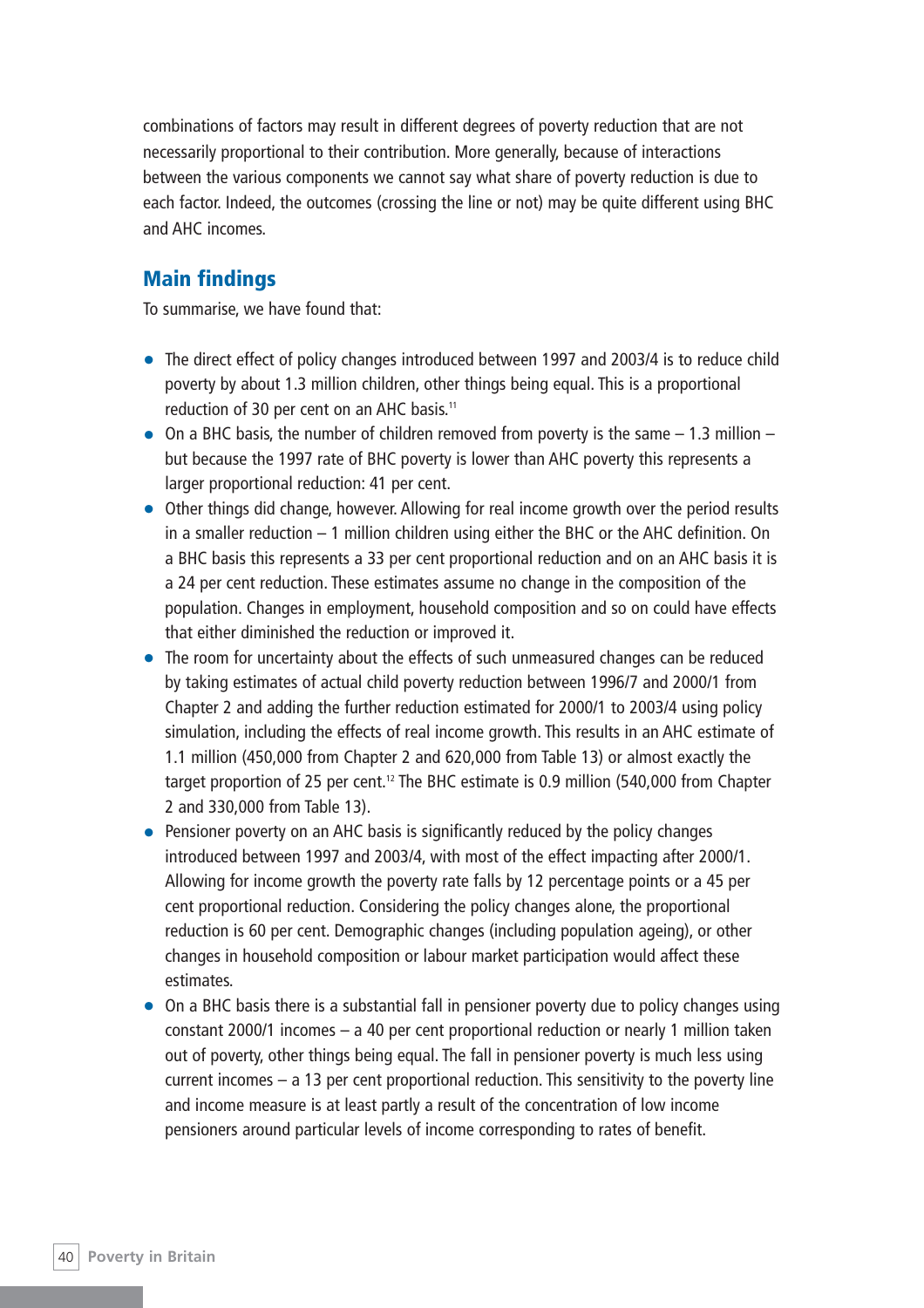## **4 The sensitivity of poverty estimates**

The POLIMOD analysis has suggested a number of respects in which poverty estimates in general and those based on simulated incomes in particular may be very sensitive to certain assumptions. The underlying assumptions that underpin this sort of analysis deserve scrutiny if the estimates that have been presented are to be interpreted and made use of correctly.

First, there are some standard assumptions that are common to the kinds of calculations presented here, whether actual or simulated data are used. These are discussed below. We then discuss issues raised by the simulation process itself (page 42) and focus particularly on the statistical reliability of simulated estimates (page 44). Finally, we explore the robustness of results to the use of an alternative source of data: the Family Expenditure Survey, and draw conclusions.

### **The HBAI methodology**

#### *Equivalence scale*

We have adopted the equivalence scale and the two income concepts (BHC and AHC) that are used in the official analysis of low income (see Appendix I). We are aware that different results would be obtained with a different choice of equivalence scale. For example, a scale which replicated the effective equivalence ratios in IS/MIG benefit rates would further concentrate people on benefit at the same point in the income distribution, particularly for AHC incomes. The position of the poverty line in relation to this income level would be even more crucial for the outcome.

The equivalence scale used here differs most notably from the commonly used OECD scale for very young children. This points to less poverty in families with very young children than would otherwise be recorded. It is not the purpose here to discuss the relative merits of different equivalence scales or to show the effects of using different scales. But the possible sensitivity of the results to the scale used should be borne in mind.

#### *Choice of income concept*

The use of two income concepts is itself inherently problematic. If we must use one  $-$  as is often the case with a specific target – which is better? What if they tell a different story? It is not even necessarily the case that the people in poverty or the people brought out of poverty are largely the same people under both definitions. Table 14 shows the children in and out of poverty in 2003/4 compared with 1997 using both definitions, based on the material shown in Table 13 (current incomes). This classifies children by their poverty status under the 1997 regime and shows what happens to that group under the 2003/4 regime. For example, 24 per cent of all children are classified as both BHC and AHC poor under the 1997 regime. Of these,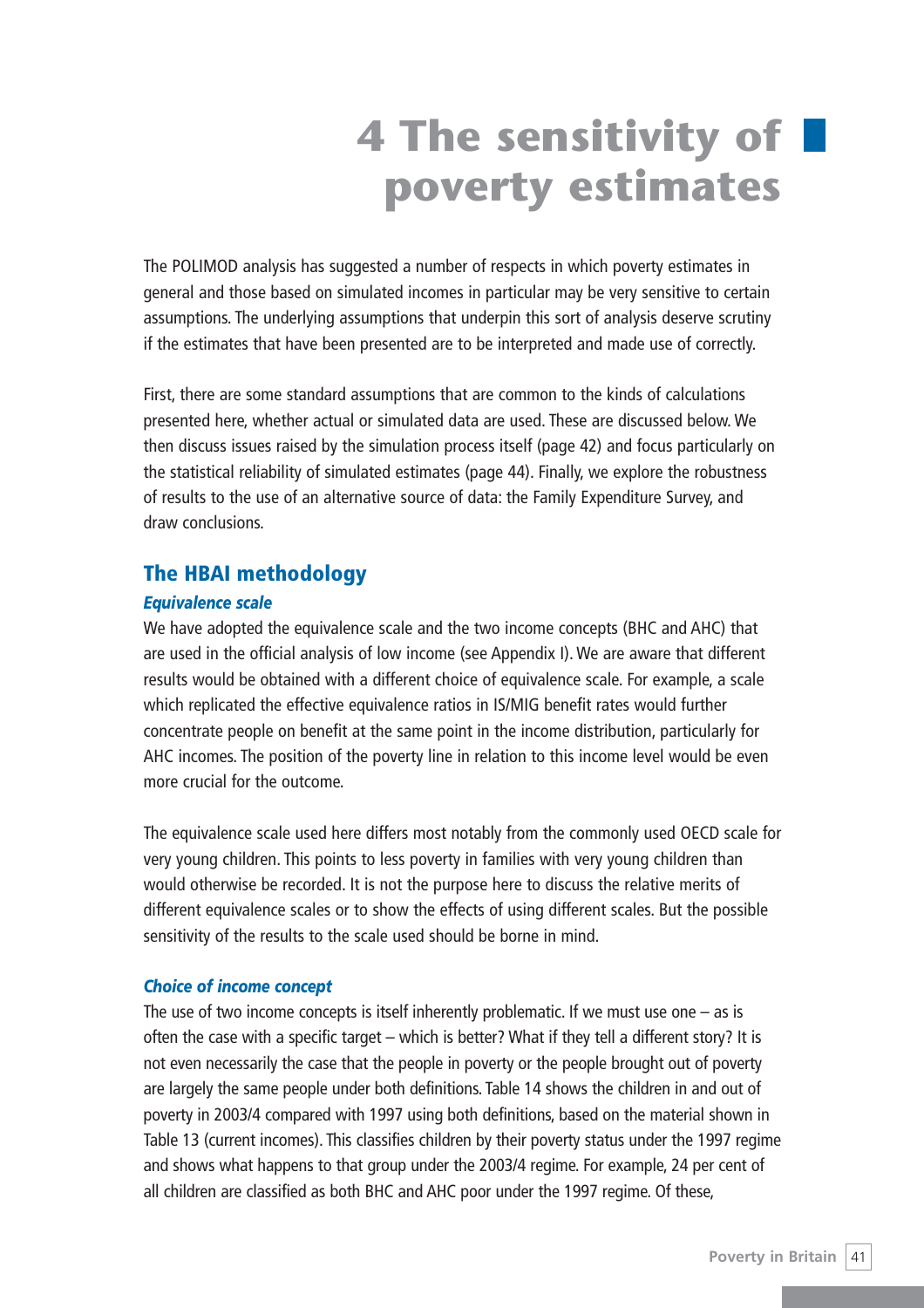## Table 14 **Children classified as poor using BHC and AHC incomes under the policies and incomes in 1997 and 2003/4**

|                                                          | Poverty classification under 2003/4 regime |                    |                    |                |                     |                                                |  |  |
|----------------------------------------------------------|--------------------------------------------|--------------------|--------------------|----------------|---------------------|------------------------------------------------|--|--|
| <b>Poverty</b><br>classification<br>under 1997<br>regime | <b>BHC</b> and<br><b>AHC</b>               | <b>BHC</b><br>only | <b>AHC</b><br>only | <b>Neither</b> | <b>All</b><br>cases | $%$ of all<br>children<br>under 1997<br>regime |  |  |
| <b>BHC and AHC</b>                                       | 64                                         | 3                  | 18                 | 15             | 100                 | 23.8                                           |  |  |
| <b>BHC only</b>                                          | $\overline{2}$                             | 29                 | $\Omega$           | 69             | 100                 | 0.5                                            |  |  |
| <b>AHC only</b>                                          | $\overline{2}$                             | $\theta$           | 55                 | 43             | 100                 | 9.6                                            |  |  |
| <b>Neither</b>                                           | $\tilde{}$                                 | $\tilde{}$         | $\sim$             | 99             | 100                 | 66.1                                           |  |  |
| All cases                                                | 15                                         |                    | 10                 | 74             | 100                 | 100.0                                          |  |  |

*Source*: POLIMOD based on 1999/2000 Family Resources Survey data.

*Note*: Poverty is measured as the numbers of people living in households with equivalised income below 60 per cent of the within-scenario median. Figures are rounded to the nearest percentage point. This does not necessarily mean that estimates are statistically significant to the level shown. Columns may not add due to rounding.  $\sim$  indicates less than 0.5 per cent.

64 per cent remain both BHC and AHC poor under the 2003/4 regime. Fifteen per cent are brought out of both definitions of poverty, 18 per cent are no longer BHC poor but remain AHC poor and 3 per cent are BHC poor but no longer AHC poor. Thus, while the numbers of AHC poor are greater under both regimes it is not the case that all those BHC poor are also AHC poor.

About 10 per cent of all children were AHC poor but not BHC poor in the 1997 regime. Of these, 55 per cent remain in that state under 2003/4 policies, 43 per cent are no longer counted as poor at all and 2 per cent remain AHC poor and also move into being classified as BHC poor. We can summarise these figures as follows:

- The percentage reduction in child poverty defined on the basis of *both* BHC *and* AHC incomes is 38 per cent (from 24 per cent to 15 per cent).
- The percentage reduction in child poverty defined on the basis of *either* BHC *or* AHC incomes is 21 per cent (from 34 per cent to 27 per cent).

## **Simulation assumptions**

The process of policy simulation involves making assumptions about how the rules governing benefit entitlement and tax liability actually work in practice and what assumptions to make about the 'counter-factual'. Here, we consider two important issues: non-take-up of benefits and the assumptions made in backdating and projecting mortgage interest payments.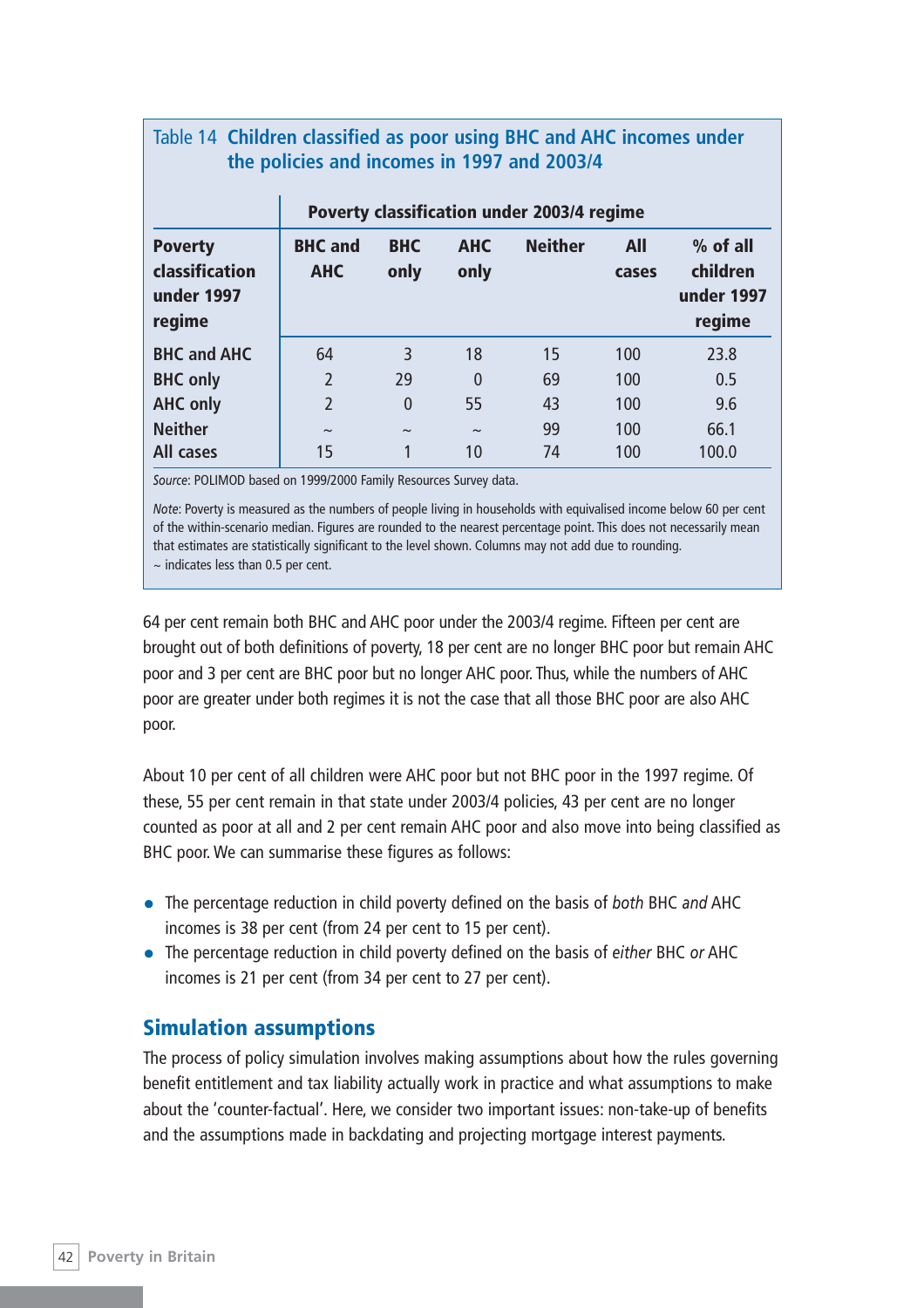#### *Non-take-up*

As explained in Appendix III, the simulations presented here are based on an assumption that non-take-up is random within broad groups who are each assumed to face the same probability of taking up their entitlement to each relevant benefit (or means-tested tax credit). This probability is independent of other personal or household characteristics or the size of the entitlement. Evidence suggests that take-up does in fact depend to some extent on the size of the entitlement (DSS 2000a). This would mean that although benefit receipt is modelled correctly on average the estimates presented here: (i) underestimate benefit amounts to some extent and (ii) may mis-allocate benefits to some people who do not takeup and fail to allocate benefits to people who would in fact successfully claim them. The impact of this on the poverty rates that we estimate is not possible to determine. By allocating too many small entitlements and too few large ones we may be pushing *either* too few *or* too many across the poverty line.

Since the main purpose is to simulate *changes* in policy we cannot simply tie take-up to evidence of benefit receipt recorded in the data. In the absence of a method to predict takeup behaviour of *each* of the UK means-tested benefits and credits we have preferred to rely on a simple method that is reasonably transparent in its effects.13

#### *Updating assumptions: Mortgage interest*

We have found that updating and backdating incomes to 2003/4 and 1997 has a significant effect on poverty rates and changes in them. The method used will therefore have an effect on results. There are two related difficulties. First, projections to 2003/4 are based on data from late 2002 or earlier plus projections based on growth in the latest period for which information is available. One exception is interest rates, which are assumed to stay at their latest rate (these are relevant to investment incomes and housing costs). Second, even where we have data for the relevant period (for example, 2000/1 back to 1997) it is not always clear how much of actual changes should be captured, given that compositional changes are not included in the analysis at all.

One example is how to account for changes in housing costs, particularly mortgage interest. Interest rates have been falling over the period. Thus someone with a certain mortgage debt in 2000/1 would have been paying more in 1997 for the same debt. But, on average, the real level of mortgage debt is growing. Our results depend on movements in both mortgage interest and total mortgage debt (see Appendix V). Using the interest rate alone would mean that our estimates of housing costs, particularly in 2003/4, would be much lower than 2003/4 data are likely to show. This would result in much larger growth in AHC incomes, an AHC poverty line that shifts up considerably and a fall in poverty rates that is less than our present estimates show. We can draw two conclusions from this. First, AHC poverty estimates based on simulations are particularly sensitive to assumptions about the housing market, which may not be very robust. BHC estimates are less sensitive and may therefore be preferable. Secondly, AHC estimates taken directly from data may be volatile due to fluctuations in the housing market and interest rates. This may be seen as an advantage –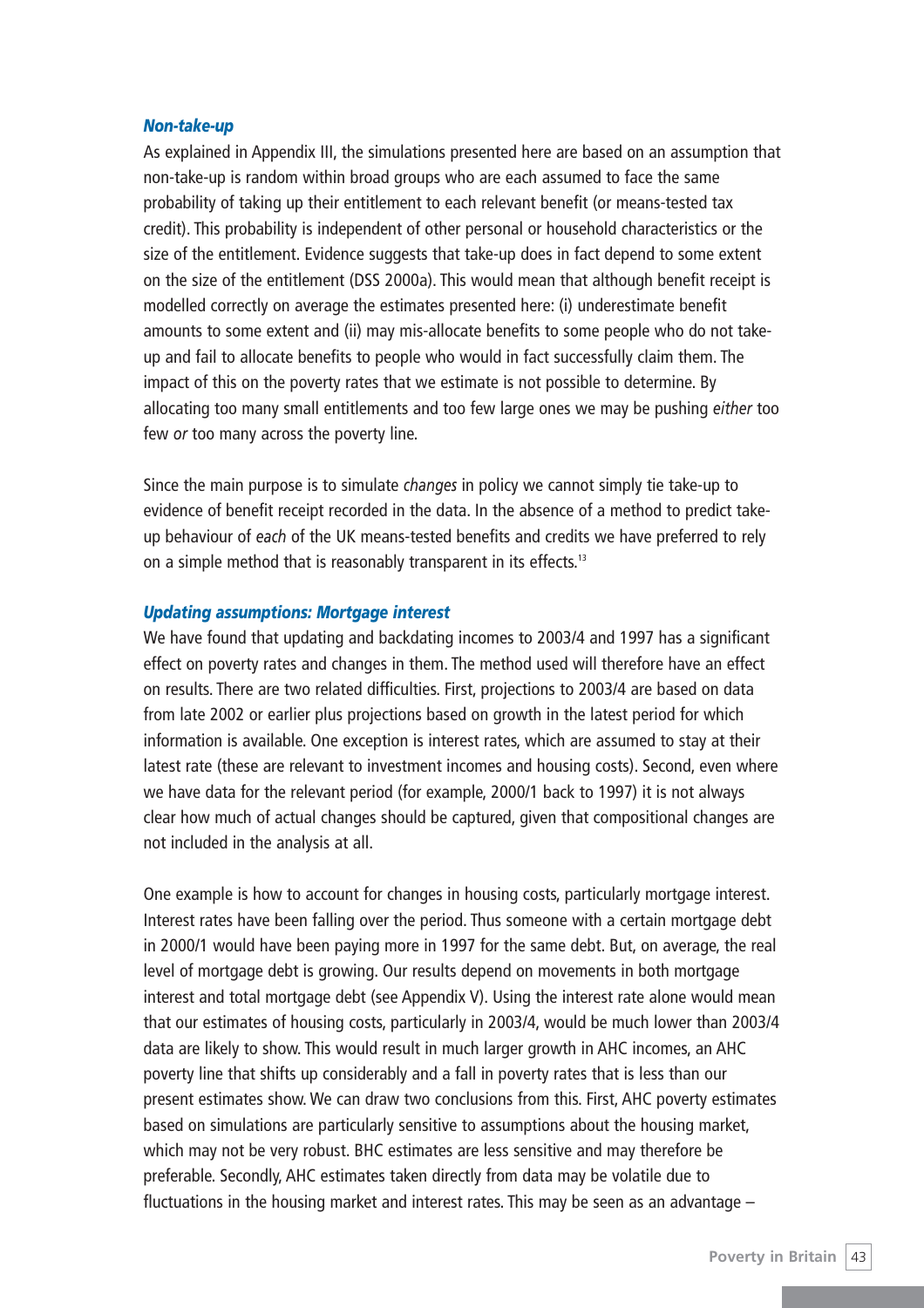they pick up short-term fluctuations in disposable income that are important to the people who experience them. But in that case it should be recognised that AHC measures have their ups and downs and that BHC measures have particular advantages in defining short-term targets and monitoring short-term developments.

## **Statistical reliability**

Estimates based on survey data are always subject to sampling error. Published HBAI statistics are accompanied by confidence intervals and these are discussed in Chapter 2 in relation to estimates of changes in poverty using two separate samples. The estimates from POLIMOD use one sample but this does not mean that they are necessarily subject to less error. The reliability of policy simulation estimates of poverty (using 50 per cent mean income) following policy changes has been examined by Pudney and Sutherland (1994). They concluded: 'Poverty and inequality measures and aggregate benefit payments can have a wide margin of sampling error. This is particularly true for the effects of policy changes…' (pp. 345–6). While the sample they used was a quarter the size of the FRS, the poverty measure was based on the mean rather than the median and the policy changes with which they experimented were relatively small in impact, the general conclusion must still hold.

## **Choice of underlying data**

Our analysis is based on Family Resources Survey (FRS), the same survey data that is used by HBAI. In the next chapter, where the additional effect of changes in indirect tax policies is examined, we make use of Family Expenditure Survey (FES) data. This data source contains information on household spending as well as income. Prior to 1994/5 it was this data source that was used as the basis for HBAI statistics. Since then FRS has been preferred because of its much larger sample size and more detailed questions on income. It remains of interest to establish what sort of poverty estimates are obtained using FES data. This enables us to link the findings on indirect tax in the next chapter to our earlier results for income poverty. It also provides us with an independent check on the robustness of the FRS-based results.

At the time of the change in data source for the official statistics some detailed comparisons of the sample characteristics and income variables in the two surveys were carried out. Frosztega et al. (2000) compared the HBAI datasets based on FES 1995/6 and FRS 1995/6 and found that BHC income was on average £6 a week lower in FRS than FES (Appendix Table 3). However, for some household types FES incomes were on average lower than FRS incomes. Using the same surveys Dayal et al. (2000) found that the income distributions of the two samples are statistically significantly different. These differences may result from a number of factors. First, there may be different patterns of non-response in the surveys due to different demands on respondents. The FRS is thought to better represent households in receipt of benefits (DSS 1997; Appendix 9), which is consistent with the lower average incomes in that survey. Studies of nonrespondents in the two surveys reported in Frosztega et al. (2000) suggest that FRS overrepresents some types of low-income household and under-represents some types of highincome household. In contrast, FES appears to under-represent people living in council flats and over-represent those with mortgages and those living in rural areas.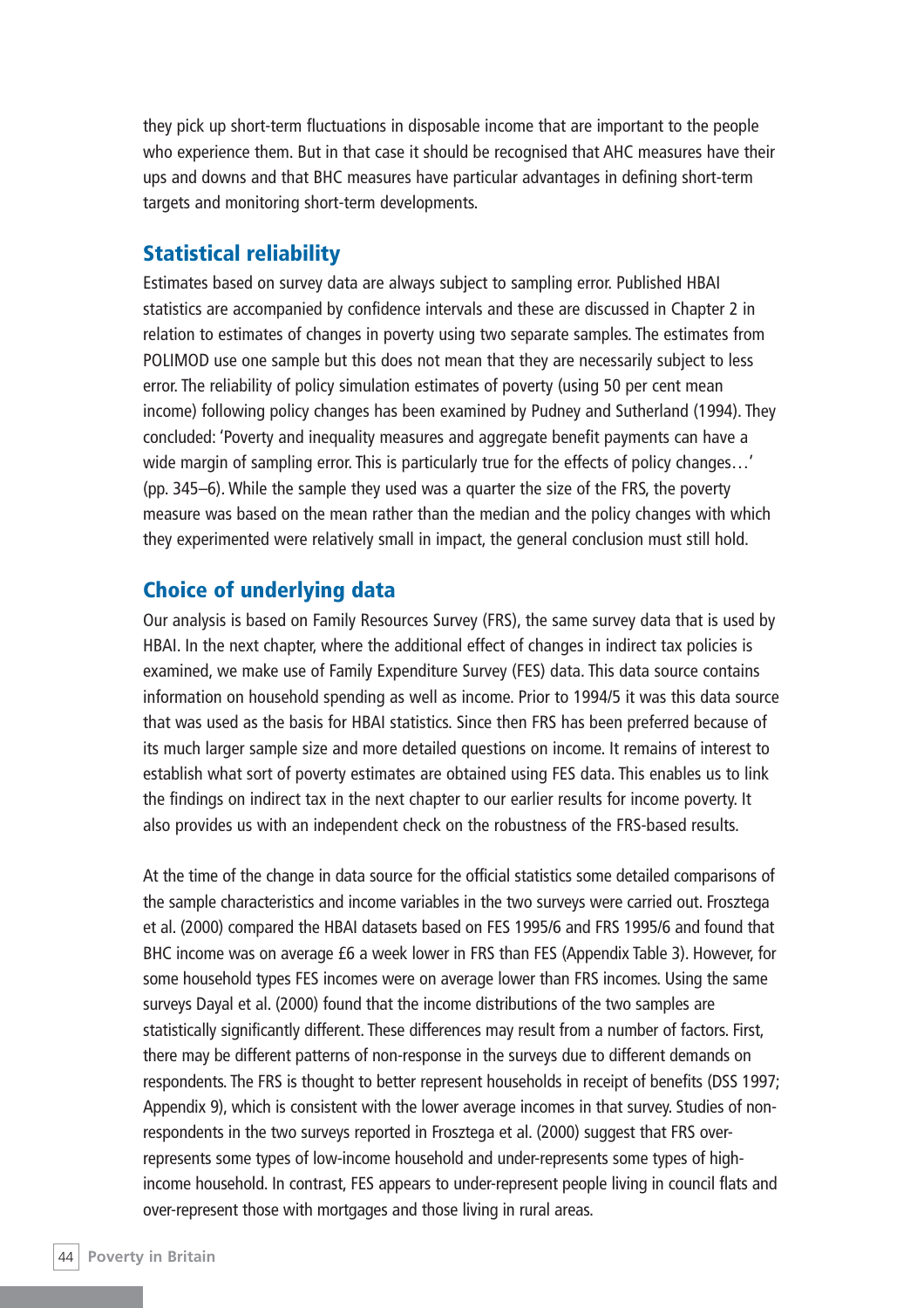|                                                                                                                                              | $\bar{a}$       |                | Children               |                          | parent families<br>Children in 2 |                 | parent families<br>Children in 1                                                                                               |                 |                 | pension age<br>People over |
|----------------------------------------------------------------------------------------------------------------------------------------------|-----------------|----------------|------------------------|--------------------------|----------------------------------|-----------------|--------------------------------------------------------------------------------------------------------------------------------|-----------------|-----------------|----------------------------|
|                                                                                                                                              | Number<br>(000) | Rate<br>$(\%)$ | <b>Number</b><br>(000) | Rate<br>(%)              | Number<br>(000)                  | Rate<br>(96)    | Number<br>(000)                                                                                                                | Rate<br>(%)     | Number<br>(000) | Rate<br>(%)                |
| (1) BHC 1997 regime                                                                                                                          | 11,160          | ഉ              | 3,500                  | 26                       | 2,180                            | $\overline{21}$ | 1,320                                                                                                                          | $\frac{4}{1}$   | 0861            | $\overline{C}$             |
| (2) BHC 2000/1 regime                                                                                                                        | 9,980           |                | 2,810                  | $\overline{21}$          | 1,830                            | $\frac{8}{1}$   | 980                                                                                                                            | 50              | 1,860           | $\frac{8}{1}$              |
| (3) BHC 2003/4 regime                                                                                                                        | 9,430           | $\frac{6}{5}$  | 2,510                  | $\frac{8}{1}$            | 1,620                            | $\frac{1}{2}$   | 890                                                                                                                            | 27              | 1,770           | $\overline{1}$             |
| Reduction (1)-(2)                                                                                                                            | 1,190           |                | 690                    | 5                        | 350                              | $\infty$        | 340                                                                                                                            | $\overline{11}$ | 120             |                            |
| Reduction (2)-(3)                                                                                                                            | 550             |                | 300                    | $\sim$                   | 210                              | $\sim$          | 100                                                                                                                            | 3               | 100             |                            |
| Reduction (1)-(3)                                                                                                                            | 1,730           |                | 990                    | $\overline{\phantom{0}}$ | 560                              | 5               | 440                                                                                                                            | 13              | 220             | $\sim$                     |
|                                                                                                                                              |                 |                |                        |                          |                                  |                 |                                                                                                                                |                 |                 |                            |
| (1) AHC 1997 regime                                                                                                                          | 14,680          | 25             | 4,630                  | 34                       | 2,620                            | 25              | 2,010                                                                                                                          | 62              | 2,600           | 26                         |
| (2) AHC 2000/1 regime                                                                                                                        | 13,400          | 23             | 4,080                  | $\overline{30}$          | 2,330                            | 23              | 1,750                                                                                                                          | 54              | 2,320           | 23                         |
| (3) AHC 2003/4 regime                                                                                                                        | 11,940          | $\approx$      | 3,680                  | 27                       | 1,990                            | Θ               | 1,690                                                                                                                          | 52              | 1,660           | $\frac{1}{2}$              |
| Reduction (1)-(2)                                                                                                                            | 1,280           |                | 550                    | 4                        | 290                              | $\sim$          | 260                                                                                                                            | $\infty$        | 290             | $\mathsf{c}$               |
| Reduction (2)-(3)                                                                                                                            | 1,460           |                | 400                    | $\sim$                   | 340                              | $\infty$        | 09                                                                                                                             | $\sim$          | 650             | 9                          |
| Reduction (1)-(3)                                                                                                                            | 2,740           |                | 940                    | $\overline{\phantom{0}}$ | 630                              | G               | 320                                                                                                                            | $\overline{0}$  | 940             | G                          |
| Source: POLIMOD based on 2000/1 Family Expenditure Survey data.                                                                              |                 |                |                        |                          |                                  |                 |                                                                                                                                |                 |                 |                            |
| Note: The GB data is reweighted to match the same control totals (family                                                                     |                 |                |                        |                          |                                  |                 | composition, Council Tax band, housing tenure, London/not London) as used in FRS 2000/1 for HBAI. N. Ireland households retain |                 |                 |                            |
| Note: Poverty is measured as the numbers of people living in households<br>their FES weights which are based on age and sex categories only. |                 |                |                        |                          |                                  |                 | with equivalised income below 60 per cent of the within-scenario median. Figures are rounded to the nearest 10,000 persons or  |                 |                 |                            |
|                                                                                                                                              |                 |                |                        |                          |                                  |                 |                                                                                                                                |                 |                 |                            |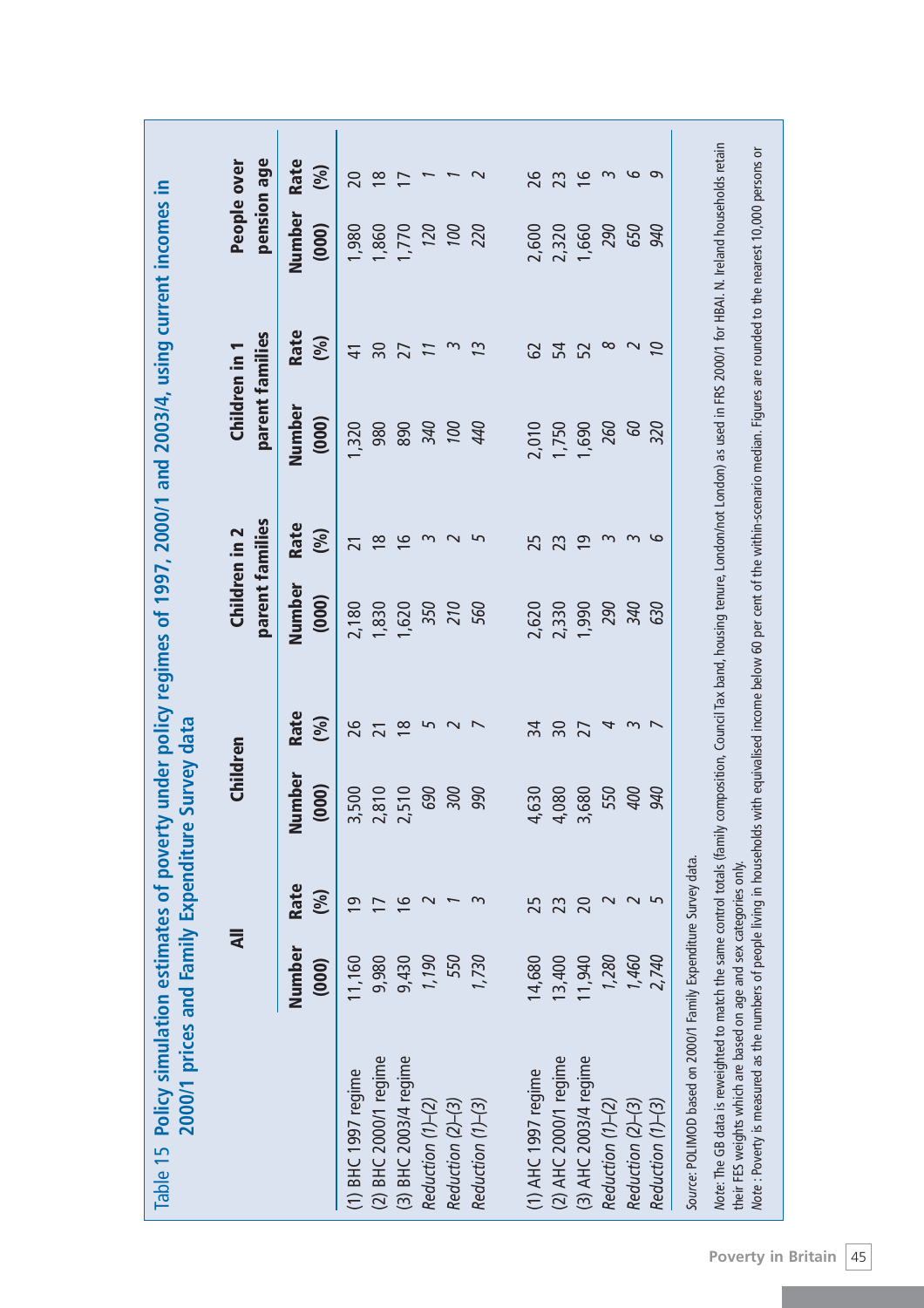Second, the criteria for inclusion in the sample as a responding household are more stringent in the FES than the FRS and the methods of imputation of missing values in the two surveys are different. Third, the FES household was in fact a 'spending unit' but has been treated as though it were the same as the FRS 'household'. In fact the former is a narrower unit, conditional on there being some common housekeeping including meal preparation. Some FRS households would thus be treated as separate units in the FES. Since these tend to be young adults sharing accommodation (usually private rented), this is likely to increase the proportion of multi-adult 'households' and decrease the proportion of single adult 'households' in the FRS compared to the FES.

It is difficult to say – without carrying out another in-depth study – whether these differences apply in the same way to more recent surveys. However, there are other differences in the two sources (accounted for in the comparisons described above). The sample size is very different: FRS contains around 25,000 households and the FES around 6,500. FES covers Northern Ireland as well as Great Britain and FRS includes more detailed questions about income. Although it is not possible to reproduce the FRS income definition used in HBAI exactly, broadly comparable BHC and AHC income variables have been used to reproduce the analysis in Table 13 using FES for 2000/1, in Table 15. The basic methodology is the same and the methods of backdating to 1997 and projection to 2003/4 use the same principles as described in Appendix V.

In the calculations in Table 15 we make use of one device to align the results for FES to those from FRS. The original FES data use weights calculated on the basis of region, age and sex alone. They have been re-calculated for Great Britain using the population control totals that are used to construct weights for the FRS in 2000/1.14 Weights for Northern Ireland take their original values.

The results are quite similar to those obtained from FRS for the previous year. In particular:

- Poverty rates under the 1997 regime for all groups and on both the BHC and AHC bases are the same or slightly higher (no more than 2 percentage points) using FES. The exception is pensioners, whose poverty rates are slightly lower (1 percentage point) using FES.
- The changes in poverty between the 1997 and 2003/4 regimes are also similar. With the exception of children in one-parent families and pensioners using the AHC definition there is no more than 1 percentage point difference in the estimates of the fall in poverty rate using the two data sources.
- On an AHC basis the fall in poverty for children in one-parent families is 10 percentage points using FES compared with 15 using FRS. For pensioners the reduction is 9 percentage points rather than 12 using FRS. As we have seen, the poverty rate is very sensitive to the precise position of the poverty line in relation to the mode of the income distribution for these groups. Lack of robustness across data sources in these measures is not therefore very surprising.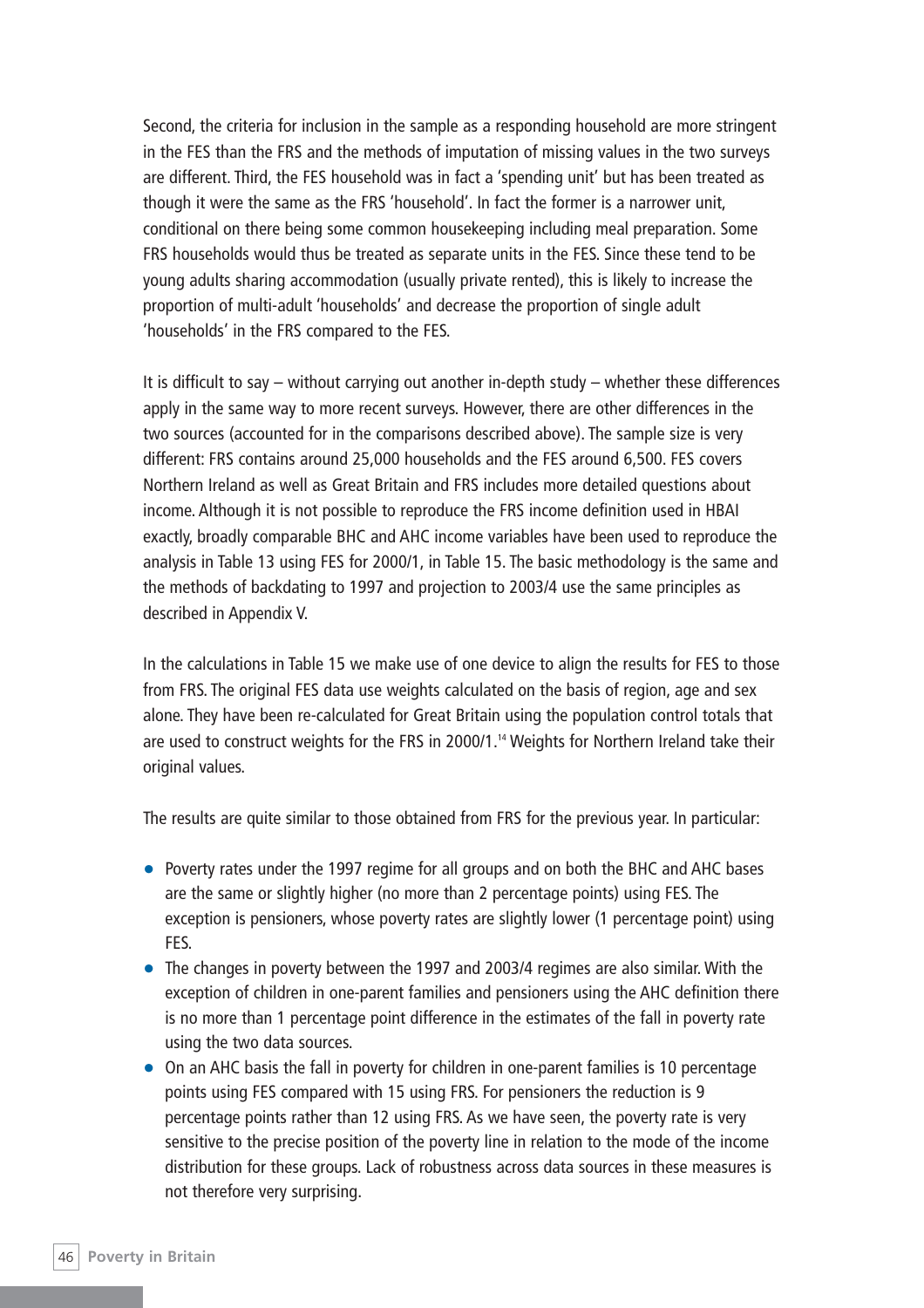## **Concluding points**

In drawing conclusions about changes in poverty rates using policy simulation methods it is important to remember:

- The AHC and BHC measures may tell a different story. Both sets of results are informative and one should not (generally) be preferred over the other.
- The AHC measure tends to result in higher poverty rates although this is not necessarily the case for pensioners. But not all the BHC poor are also AHC poor.
- Income distributions of certain groups particularly those living on Income Support may be highly concentrated, particularly when using AHC measures of income. This means that poverty rates may be very sensitive to the precise position of the poverty line.
- AHC measures are particularly sensitive to movements in mortgage interest payments and to the assumptions that are made about them.
- Estimates based on different datasets may not be identical. The comparison between FRS and FES shown here suggests that the main sensitivities arise from differing levels of poverty line rather than any major difference in the composition of the poor or those removed from poverty.
- To some extent the necessarily crude assumptions that are made about take-up of meanstested benefits will have a bearing on the results. We cannot make a judgement about the direction of any bias in the estimated poverty rates, or changes to them.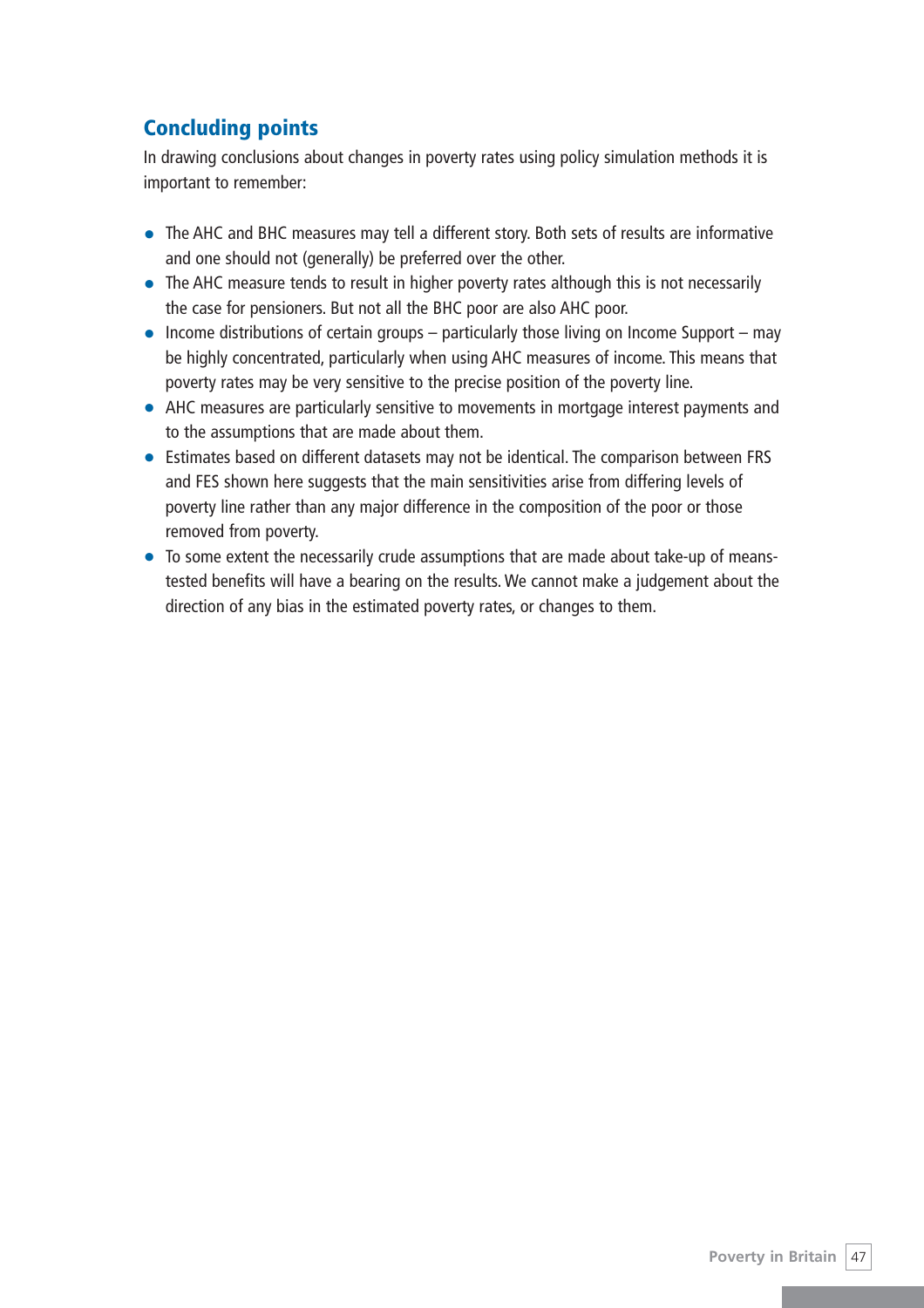## **5 Distributional effects of changes in indirect tax policy, 1997–2002/3**

## **Introduction**

As part of understanding the distributional impact of this government's policies, it is important to consider changes in indirect taxes, as well as direct tax and benefit policies. Indirect taxes make up a substantial proportion of the total tax base and are more regressive than direct taxes. Hence, changes in indirect taxes (and the balance between direct and indirect taxation) could potentially alter our conclusions about the distributional impact of recent fiscal policies.

In estimating the effect of recent changes in indirect tax policies, based on the Family Expenditure Survey,<sup>15</sup> expenditure patterns are held constant at 2000/1 levels. More specifically, we estimate how much less or more each household would pay in indirect taxes if they bought the same package of goods as in 2000/1, but at the rates of duty/tax that prevailed in May 1997 or 2002/3, adjusted for inflation. By holding expenditure patterns constant, our estimates are designed to capture the 'pure' effect of policy changes. As with direct taxes and benefits, there will have been other changes which affect the actual amount of indirect taxes paid by households beyond these 'pure policy' effects. More specifically, our estimates do not capture the effects of changes in patterns of consumer spending over this period due to rising incomes, changing tastes, or changes in indirect tax rates themselves (for example, people smoking less because of increases in tobacco duties). This is consistent with the first approach used to simulate the effect of direct tax and benefit changes in Chapter 3 (see page 25).

In 2000/1, net revenue from indirect taxes in the UK was around £120 billion, of which around £80 billion was borne directly by UK households (see Table 16). This £80bn figure, which is the focus of this chapter, excludes indirect taxes paid by producers on the inputs used in the production of final goods and passed on to consumers. It also excludes an estimate of payments by households not resident in the UK. The largest single item was Value Added Tax (VAT), which accounted for just under 60 per cent of the total. Other major items were duties on petrol, alcohol and tobacco, which together accounted for around 30 per cent of net receipts. The remainder was made up of a number of special taxes on specific products, such as betting taxes and stamp duty.

The rest of this section provides a brief description of each these taxes and how they have changed since 1997. Rates of tax/duty are summarised in Table 17.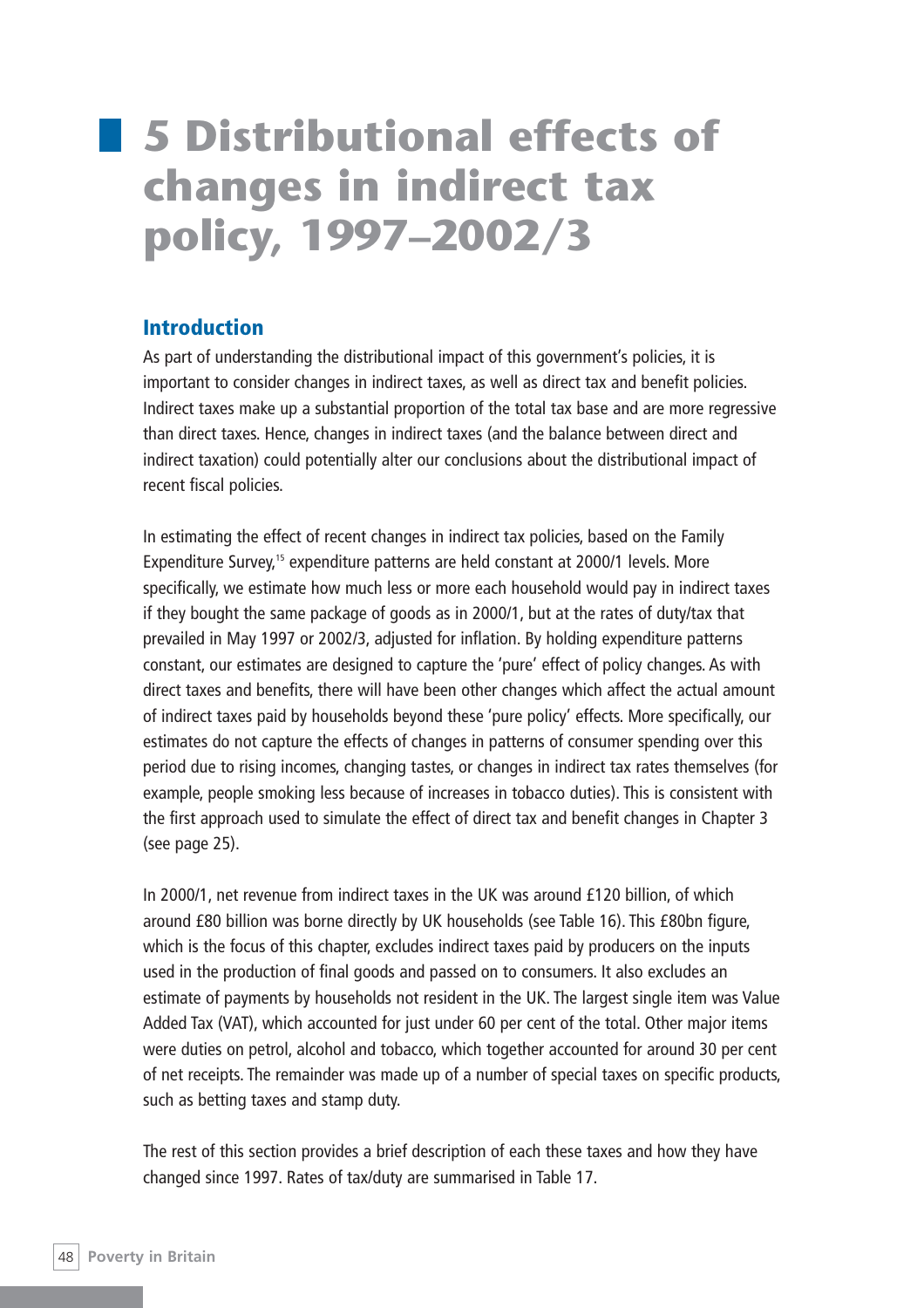| <b>Duty/tax</b>                       | Total net revenue <sup>1</sup><br>(f million) | <b>Amount borne</b><br>directly by UK<br>households <sup>2</sup><br>(f million) | % of total     |
|---------------------------------------|-----------------------------------------------|---------------------------------------------------------------------------------|----------------|
| Value Added Tax                       | 58,621                                        | 47,812                                                                          | 58             |
| Duty on hydrocarbon oils <sup>3</sup> | 22,623                                        | 10,481                                                                          | 13             |
| Duty on tobacco                       | 7,648                                         | 7,055                                                                           | 9              |
| Duty on alcoholic drinks              | 6,663                                         | 5,829                                                                           | $\overline{7}$ |
| Vehicle excise duty                   | 4,300                                         | 3,222                                                                           | 4              |
| <b>Betting duties</b>                 | 3,006                                         | 2,929                                                                           | 4              |
| TV licence fee                        | 2,555                                         | 2,555                                                                           | 3              |
| Stamp duty on house purchase          | 8,165                                         | 1,620                                                                           | $\overline{2}$ |
| Insurance premium tax                 | 1,707                                         | 849                                                                             |                |
| Air passenger duty                    | 949                                           | 492                                                                             | 0.6            |
| Total                                 | 116,237                                       | 82,844                                                                          | 100            |

### Table 16 **Total payment of indirect taxes by UK households in 2000/1**

*Notes* : 1 Revenue totals for most taxes are from Table A1 of HM Customs and Excise's Annual Report, which is available online (HM Customs and Excise 2003). Revenue from Vehicle Excise Duty is from the Budget Report 2002. Revenue from stamp duties is from Table T1.2 ('Annual Receipts of Inland Revenue Taxes') available on the Inland Revenue's website (www.inlandrevenue.gov.uk/stats/ tax\_receipts/g\_t02\_1.htm).

2 Estimates for most taxes were provided by the Office for National Statistics, except for VAT, Vehicle Excise Duty and TV licence fees, which were imputed using information on expenditure and car/TV ownership from the 2000/01 Family Expenditure Survey.

3 Excluding duty on oil for central heating or lubricating oil (£8m), and hydrocarbons used in public transport (£534m).

#### *Value Added Tax*

The standard rate of VAT is 17.5 per cent, although certain goods, such as children's clothes, are zero-rated or exempt, and some items, notably domestic fuel, are subject to a reduced rate – currently set at 5 per cent. It is estimated that just over half of all consumers' expenditure is taxable at the standard rate and 3 per cent is taxed at the reduced rate (Adam and Kaplan 2002). For the purposes of this analysis, we only count the tax paid on the price of final goods sold to consumers, although VAT is also paid on the inputs used to produce these goods – part of which will in practice be passed on to consumers in higher prices.

The standard rate has remained at 17.5 per cent since 1997. The reduced rate on domestic fuel, which was introduced in 1994–5, was reduced from 8 per cent to 5 per cent in 1997, shortly after Labour came into power. More recently, a number of smaller items have also been added to the list of reduced-rated items, including children's car seats and women's sanitary products.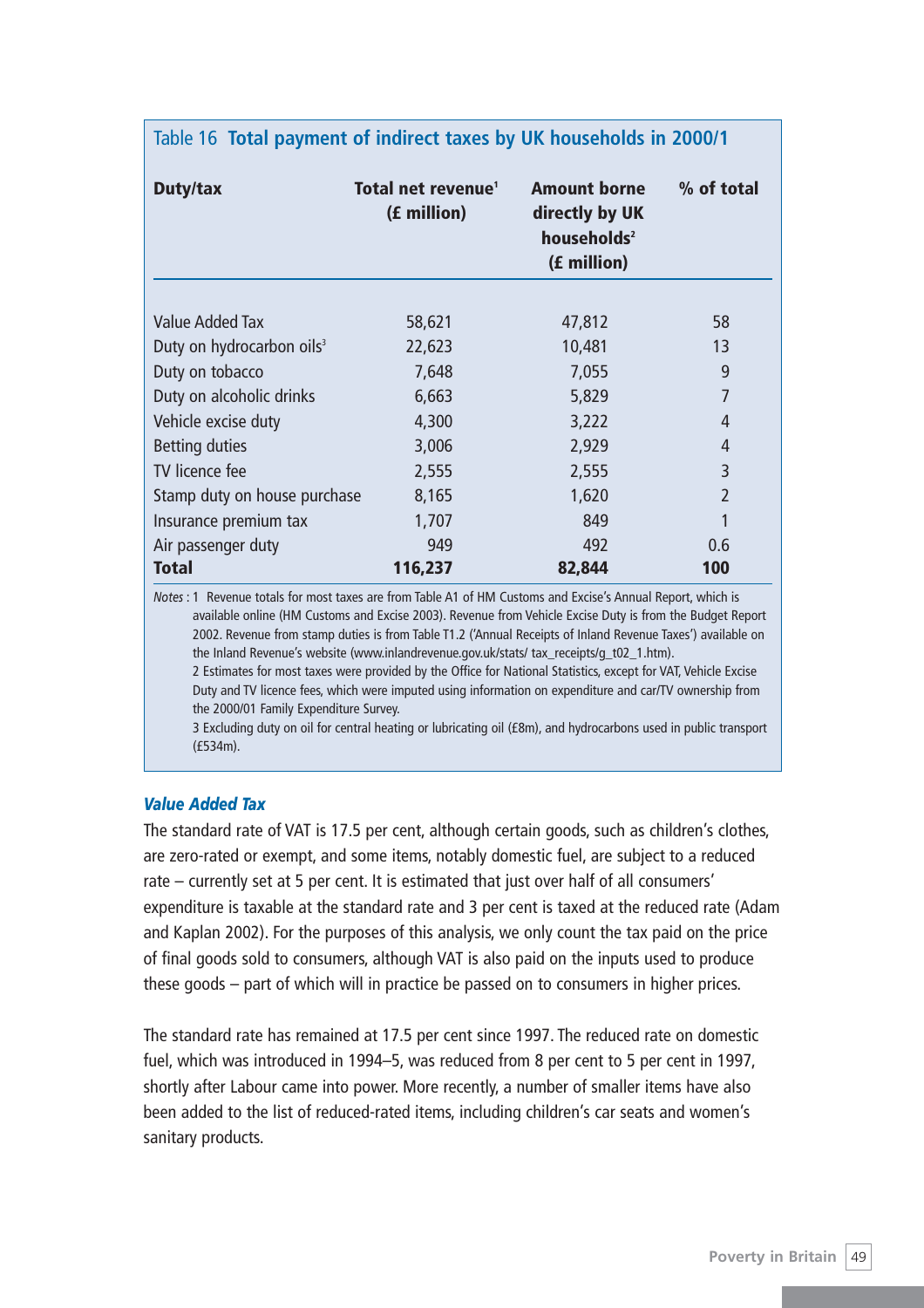#### Table 17 **Rates of tax/duty**

|                                       |                    | <b>Prevailing rate in</b><br>current prices: |                      | % change<br>(in real terms) <sup>1</sup> |                     |  |  |
|---------------------------------------|--------------------|----------------------------------------------|----------------------|------------------------------------------|---------------------|--|--|
| Tax/duty                              | <b>May</b><br>1997 | <b>April</b><br>2000                         | <b>April</b><br>2002 | $1997 -$<br>2000/1                       | $1997 -$<br>2002/3  |  |  |
| <b>VAT</b>                            |                    |                                              |                      |                                          |                     |  |  |
| standard rate                         | 17.5%              | 17.5%                                        | 17.5%                | $+1\%$ <sup>2</sup>                      | $+1\%$ <sup>2</sup> |  |  |
| reduced rate                          | 8%                 | 5%                                           | 5%                   | $-38%$                                   | $-38%$              |  |  |
| <b>Hydrocarbon oils</b>               |                    |                                              |                      |                                          |                     |  |  |
| petrol (pence per litre) <sup>3</sup> | 38.43              | 48.99                                        | 45.95                | $+17%$                                   | $+6%$               |  |  |
| diesel (pence per litre) <sup>4</sup> | 36.86              | 48.83                                        | 45.84                | $+21%$                                   | $+10%$              |  |  |
| Vehicle excise duty                   | 145                | 155                                          | 160                  | $-2%$                                    | $-3%$               |  |  |
| <b>Cigarettes</b>                     |                    |                                              |                      |                                          |                     |  |  |
| ad valorem                            | 21%                | 22%                                          | 22%                  |                                          |                     |  |  |
| specific (£ per 1,000)                | 65.97              | 90.43                                        | 94.24                |                                          |                     |  |  |
| total duty (per 20) <sup>5</sup>      | 213.72             | 267.81                                       | 269.11               | $+25%$                                   | $+26%$              |  |  |
| <b>Alcohol</b>                        |                    |                                              |                      |                                          |                     |  |  |
| beer (per 1% ABV)                     | 10.82              | 11.89                                        | 11.89                | $+1%$                                    | $-3%$               |  |  |
| still wine (£ per hectolitre)         | 140.44             | 154.37                                       | 154.37               | $+1%$                                    | $-3%$               |  |  |
| spirits (£ per litre)                 | 18.99              | 19.56                                        | 19.56                | $-6%$                                    | $-9%$               |  |  |
| <b>General betting duty</b>           | 6.75%              | 6.75%                                        | 15%                  | 0%                                       |                     |  |  |
|                                       |                    | (of stakes) (of stakes) (of profits)         |                      |                                          |                     |  |  |
| <b>Stamp duty</b>                     |                    |                                              |                      |                                          |                     |  |  |
| 60-250,000                            | $1\%$              | $1\%$                                        | $1\%$                | $0\%$                                    | 0%                  |  |  |
| 250-500,000                           | $1\%$              | 3%                                           | 3%                   | $+200%$                                  | $+200%$             |  |  |
| $500,000+$                            | $1\%$              | 4%                                           | 4%                   | $+300%$                                  | $+300%$             |  |  |
| <b>Insurance premium tax</b>          | 4%                 | 5%                                           | 5%                   | $+25%$                                   | $+25%$              |  |  |
| Air passenger duty                    |                    |                                              |                      |                                          |                     |  |  |
| rates                                 |                    | £5-£10 £10-£20                               | $E5 - E40$           |                                          |                     |  |  |
| average <sup>6</sup>                  | 6.40               | 12.80                                        | 10.15                | $+83%$                                   | $+40%$              |  |  |
| <b>TV licence fee</b>                 |                    |                                              |                      |                                          |                     |  |  |
| full fee                              | 91.50              | 104.00                                       | 112.007              | $+4%$                                    | $+8%$               |  |  |

Notes: 1 Adjusted to 2000/1 prices using the all items Retail Price Index. Rates in May 1997 are inflated by 9.2 per cent and rates in April 2002 are deflated by 3.5 per cent.

2 Although the standard rate of VAT has remained constant, VAT charges on standard rated items have effectively increased because additional VAT is being paid on the increase in duties on alcohol, tobacco and petrol.

3 Weighted average of duties for leaded, unleaded, super unleaded and ultra-low sulphur petrol, using volumes purchased in each year as weights.

4 As above, but based on duties for DERV and ultra-low sulphur diesel.

5 Based on original price (net of tax) of 69 pence per pack of 20.

6 Weighted average based on volumes of air traffic by destination and class of travel (in 2001/2).

7 Those aged 75 and over are now exempt– just under 10% of households with TVs.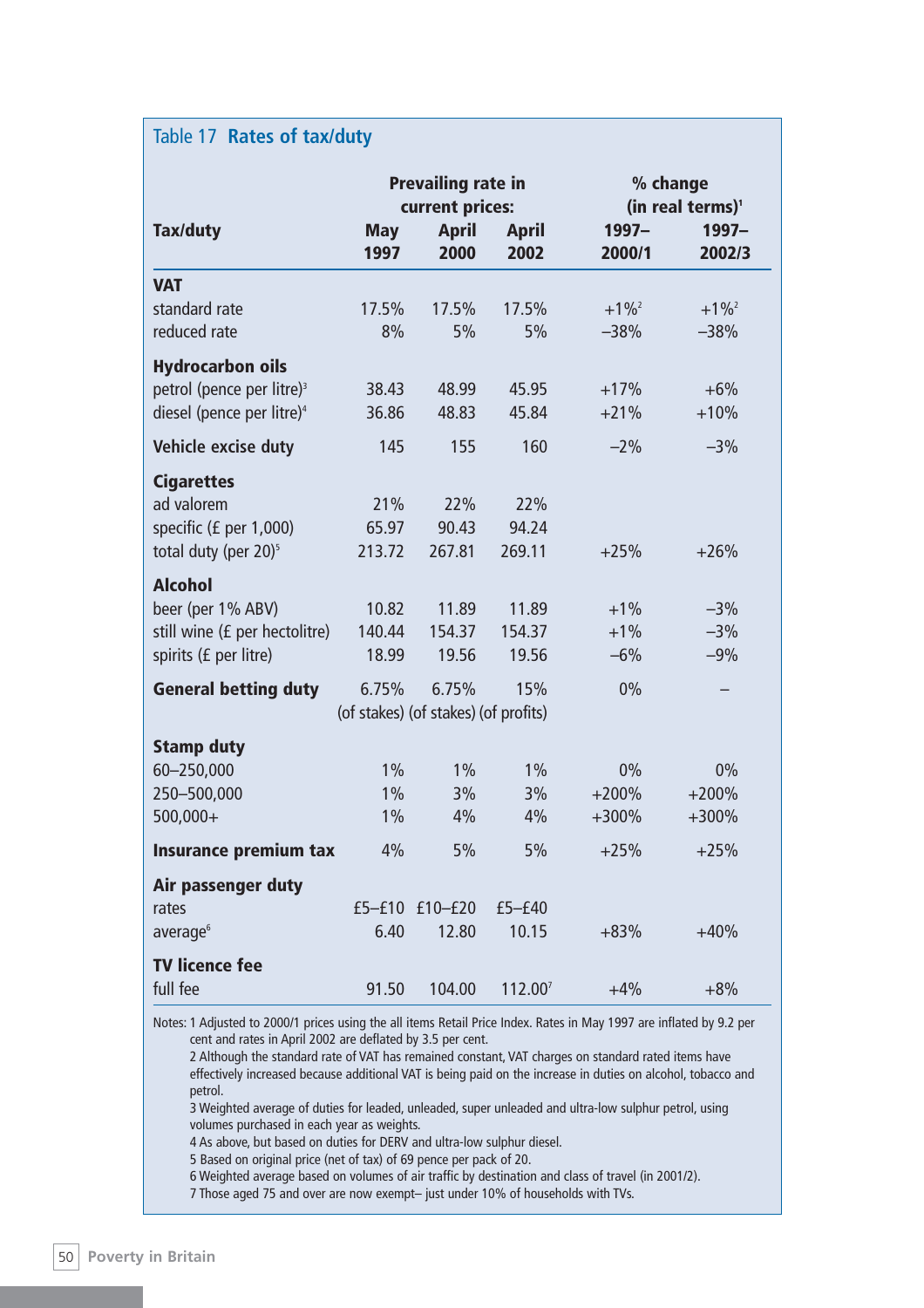#### *Excise duties*

Petrol, diesel, alcohol and tobacco products are subject to specific duties, as well as VAT. In all but one case, these duties are fixed in nominal terms (i.e. so many pence per litre or kilogram). Rates are typically up-rated each year to allow for inflation, although some rates may be frozen (in nominal terms) or raised by more than the rate of inflation, in some cases as part of stated government policy (e.g. the fuel duty escalator, which operated for much of the 1990s). Differential rates are often set, for example to reflect the alcohol content of the product or, in the case of low-sulphur petrol and vehicle excise duty, to create incentives for consumers to switch to more environmentally friendly fuel or cars. Cigarettes are subject both to a specific (or fixed) duty and an *ad valorem* duty – currently at 22 per cent – as well as VAT.

Since 1997, the rates on alcoholic drinks have fallen slightly in real terms, more so on spirits. The effective duties on most tobacco products have risen significantly in real terms – by over 25 per cent on cigarettes. The story for petrol and diesel is more complex, because of changes in the composition of sales. Up to 2000/1, the duty on petrol and diesel rose significantly in real terms – by 17 per cent and 21 per cent respectively. In April 2002, the rates on ultra-low sulphur petrol and diesel were cut (by around 10 per cent in real terms) and these now account for most sales, offsetting some of the increases in previous years.

#### *Other indirect taxes*

In addition to VAT and excise duties, there are a number of other indirect taxes on specific products. In order of importance (in terms of net receipts), these are:

- *Betting and gaming duties* These used to be levied as a fixed percentage of gross stakes, but from January 2002 are in most cases levied as a (higher) fixed percentage of estimated profits.
- *TV licence* There is a fixed fee per household currently £112. Since November 2001, those aged 75 or over are exempt.
- *Stamp duty* Payable by house buyers on the purchase price of their home. This used to be a fixed percentage (1 per cent) of the purchase price, but now higher rates (up to 4 per cent) are charged on more expensive properties.
- *Insurance premium tax* Levied at a standard rate of 5 per cent of gross premiums on most general insurance products (e.g. motor, travel and medical insurance), excluding life insurance and other long-term insurance products.
- *Air passenger duty* A fixed charge on passengers travelling from UK airports. Rates are higher for travel outside the European Economic Area (EEA) and/or for those travelling first or club class.

Many of these taxes have been increased in recent years, albeit from a fairly low tax base. Higher rates of stamp duty were introduced for more expensive properties (see above), the insurance premium tax was increased from 4 per cent to 5 per cent and air passenger duties were doubled in November 1997 (although the latter increase was partly reversed in the restructuring that took place in April 2001).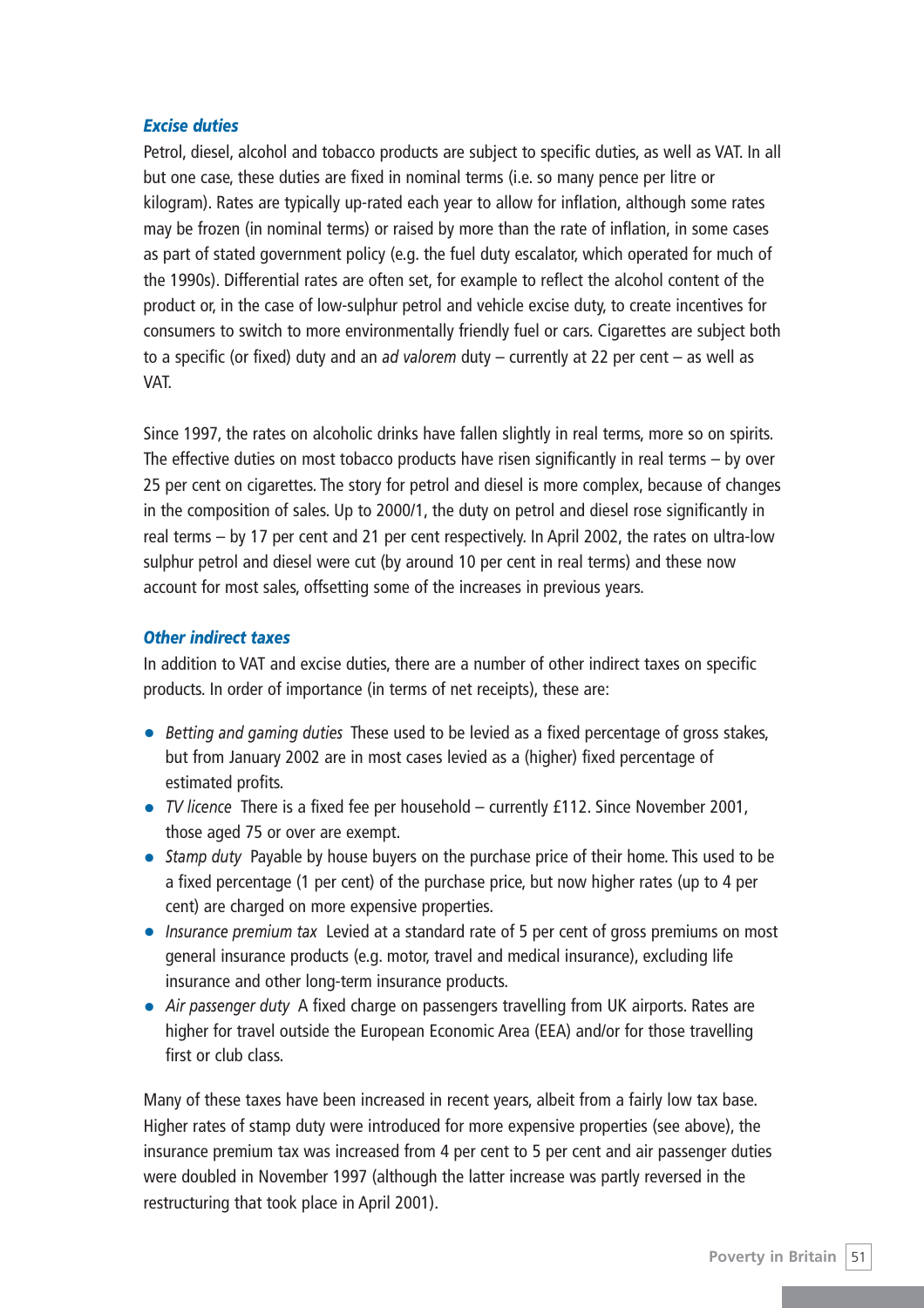## **Estimating the distributional effects of indirect taxation**

The base year for our analysis is 2000/1, the latest year for which we have expenditure data from the Family Expenditure Survey (FES). For most taxes, total revenue for each tax is allocated between households in proportion to their reported expenditure on relevant items. For example, a household that spends £20 per week on cigarettes is assumed to pay twice as much in cigarette duties as one that spends £10 per week. By allocating total tax revenue in this way, we automatically allow for the fact that, on average, people under-report their expenditure on items like tobacco and alcohol. (The implicit assumption is that the degree of under-reporting is the same for all types of household.)

Value Added Tax and stamp duty are treated differently. For VAT, we identify those items that are subject to VAT, adjust certain items to allow for under-reporting of expenditure,<sup>16</sup> and work out how much of that spending comprises VAT.<sup>17</sup> Certain items that are now subject to the reduced-rate of VAT, such as children's car seats and women's sanitary products, cannot be identified separately in the FES data set, so they are treated no differently from other standard-rated items. However, the amounts involved are likely to be very small relative to total VAT payments.

Stamp duty is paid by house-buyers on the purchase price of the property. This is a relatively small proportion of households in any given year and the FES sample of recent homebuyers is correspondingly small. Rather than allocating stamp duty payments to these households, payments are spread across all mortgagors, based on the probability of them moving home in any given year, which in turn is a function of their age and family type.<sup>18</sup> The amount they would pay if they moved home is equal to the rate of stamp duty multiplied by the imputed value of their current property.<sup>19</sup>

Having estimated indirect tax payments in 2000/1, we simulate the effect of recent changes in indirect tax policies, holding expenditure patterns constant (i.e. as they were in 2000/1). In other words, how much less or more would each household be paying in indirect taxes if they bought the same package of goods but at the same rates of duty/tax that prevailed in May 1997 and, projecting forwards, if they faced the rates of duty/tax prevailing in 2002/3. Rates of tax/duty are adjusted for inflation over this period so, for example, it is possible for a specific duty to have risen in nominal terms, but to have fallen in real terms. By holding expenditure patterns constant, our estimates are designed to capture the 'pure' effect of policy changes. If, instead, we estimated actual indirect tax payments in 1997, 2000/1, and 2002/3, then we would be picking up the effect of changes in patterns of consumer spending over the period, as well as policy changes. Rising incomes over time are not taken into account either. Spending rises with incomes, so we would expect households to pay more in indirect taxes as they become better off, but less as a proportion of their incomes (because most indirect taxes are regressive). Thus, allowing for income growth would be expected to reduce the burden of indirect taxation in later years relative to earlier years.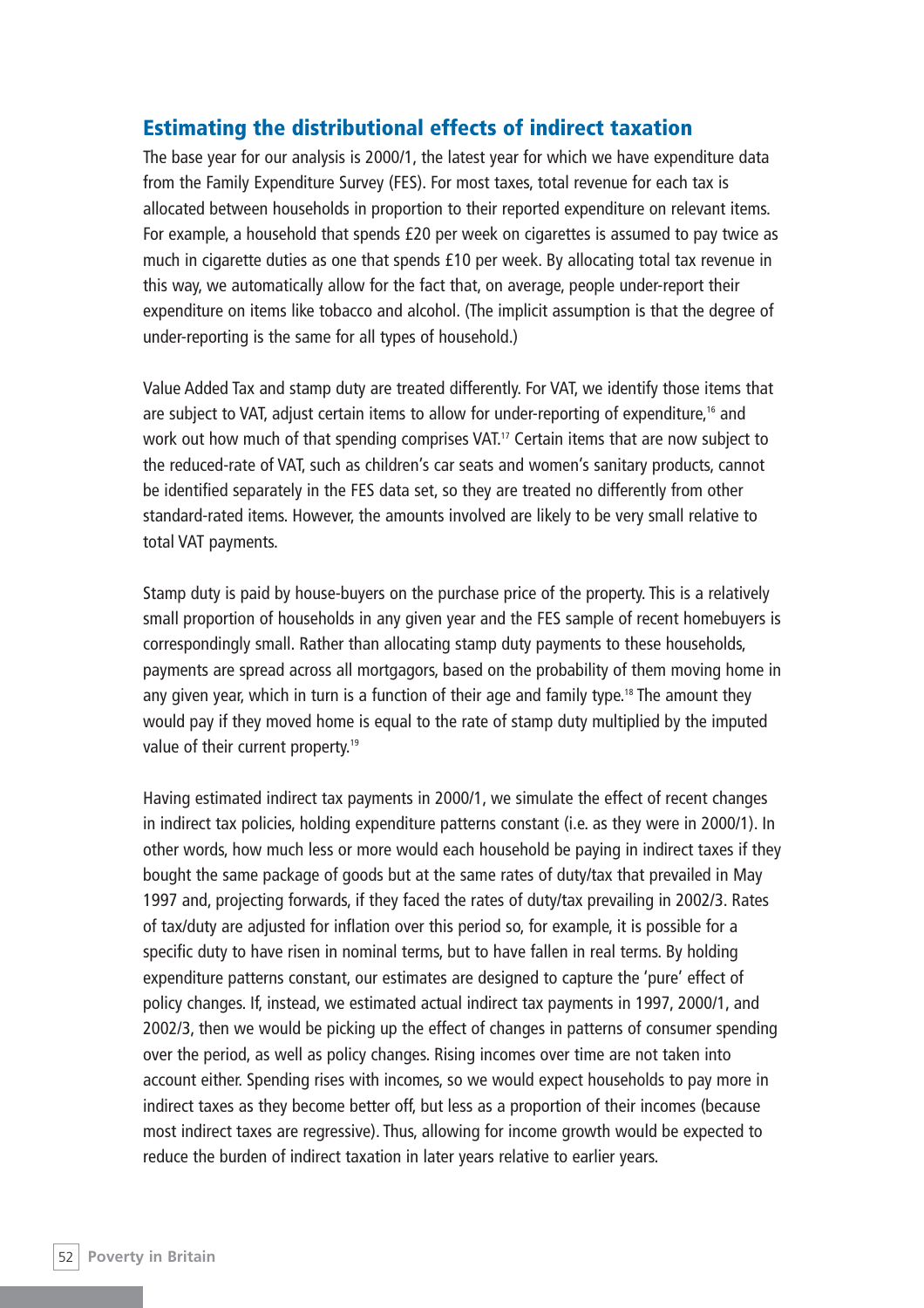Information on rates of duty/tax on most products are taken from HM Customs and Excise's Annual Report and adjusted to 2000/1 prices using the all items retail price index (HM Customs and Excise 2003). We have not attempted to estimate the distributional impact of changes in betting duties, because of reforms to the tax system, which make it very difficult to make comparisons between the beginning and end of the period.

### **Incidence of indirect taxes**

This section examines the incidence of indirect taxes in 2000/1 – the base year for our analysis. It provides a breakdown of tax payments by income group and family type and looks at how regressive different types of indirect tax are. The next section considers the overall distributional impact of recent changes in indirect tax rates and provides a more detailed analysis of gainers and losers. The final section examines the impact of these changes on rates of poverty.

Figure 11 shows total indirect tax payments by decile group (based on households' disposable income before housing costs, adjusted for household size). Households in lower income groups pay less than half the amount of indirect taxes paid by higher income groups, because spending on most taxable items increases with households' incomes. But indirect tax payments are regressive: they represent a much higher proportion of poorer households' incomes, especially for those in the bottom decile group. This is because they report spending more in relation to their incomes and because, on average, a higher share of their expenditure is on more heavily taxed goods, such as tobacco.

Some indirect taxes are more regressive than others. Table 18 compares the amount paid in tax by the bottom and top quintile groups for different types of tax/duty. The most regressive



Figure 11 **Total indirect tax payments by income group**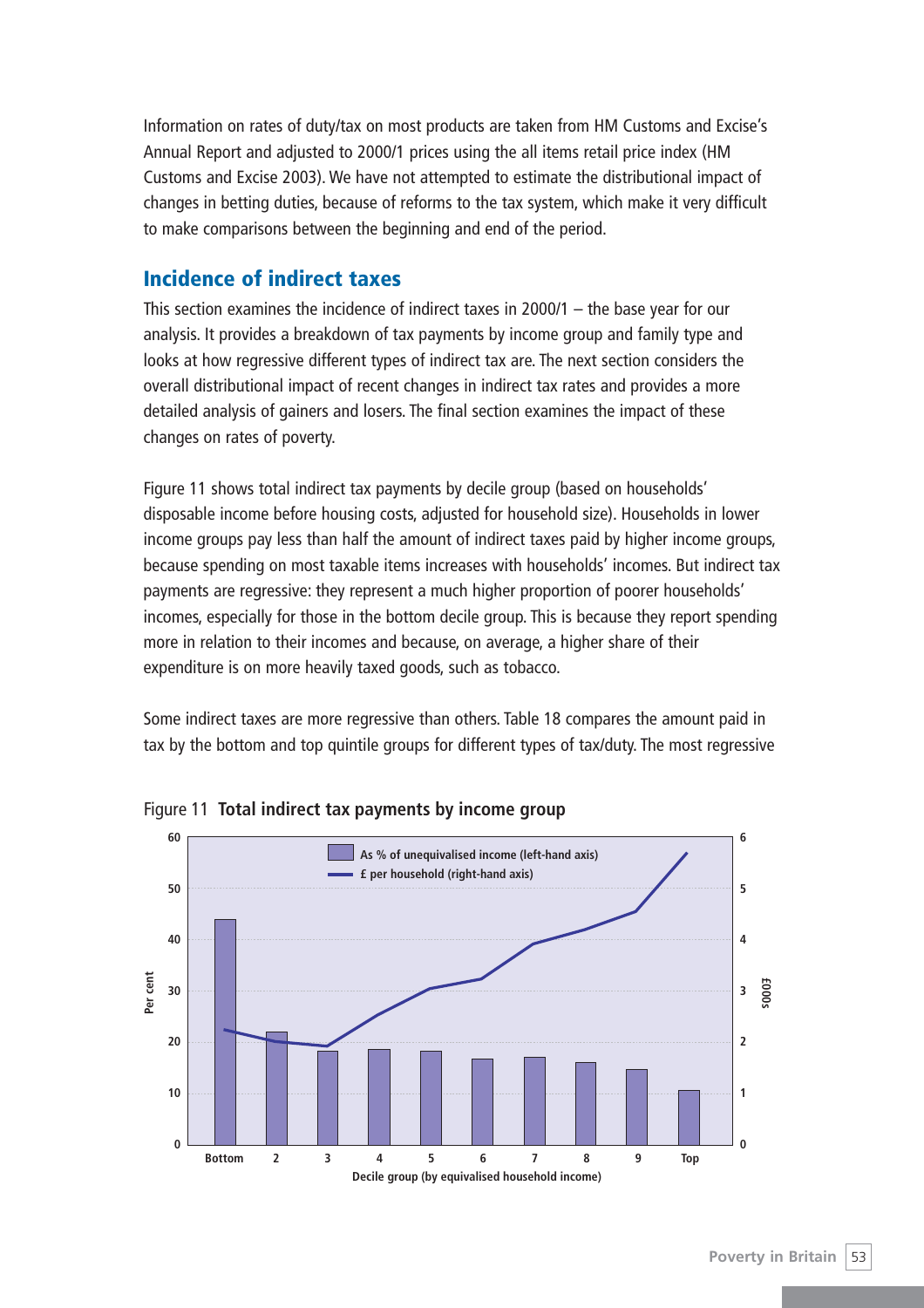### Table 18 **Distributional impact of different indirect taxes**

|                           | Average tax paid (£/year) |            |                                     |
|---------------------------|---------------------------|------------|-------------------------------------|
| Tax/duty                  | <b>Bottom</b>             | <b>Top</b> | <b>Ratio of tax</b>                 |
|                           | quintile                  | quintile   | paid by bottom<br>and top quintiles |
| Tobacco duty              | 298                       | 243        | 1.2                                 |
| TV licence fee            | 104                       | 105        | 1.0                                 |
| Betting tax               | 91                        | 120        | 0.8                                 |
| Alcohol duty              | 138                       | 363        | 0.4<br>Regressive                   |
| <b>VAT</b>                | 1,136                     | 3,158      | 0.4                                 |
| Motoring taxes (inc. VED) | 298                       | 847        | 0.4                                 |
| Insurance premium tax     | 18                        | 60         | 0.3                                 |
| Stamp duty                | 30                        | 167        | 0.2<br><b>Neutral</b>               |
| Air passenger duty        | 8                         | 44         | 0.2                                 |
| <b>Average</b>            | 2,119                     | 5,104      | 0.4                                 |

#### Figure 12 **Indirect tax payments by family type**



are tobacco duty, the TV licence fee and betting taxes. Alcohol duties, motoring taxes, VAT and the insurance premium tax are moderately regressive, while stamp duty and air passenger duty are broadly neutral, that is, tax payments are more or less proportional to household income (net household incomes for those in the bottom income group are, on average, a fifth of those in the top income group).

Figure 12 shows indirect tax payments by family type. The most notable difference is between pensioner households, especially single pensioners, and other family types. Single pensioners spend less of their income and more of what they spend is on tax-exempt items, so they pay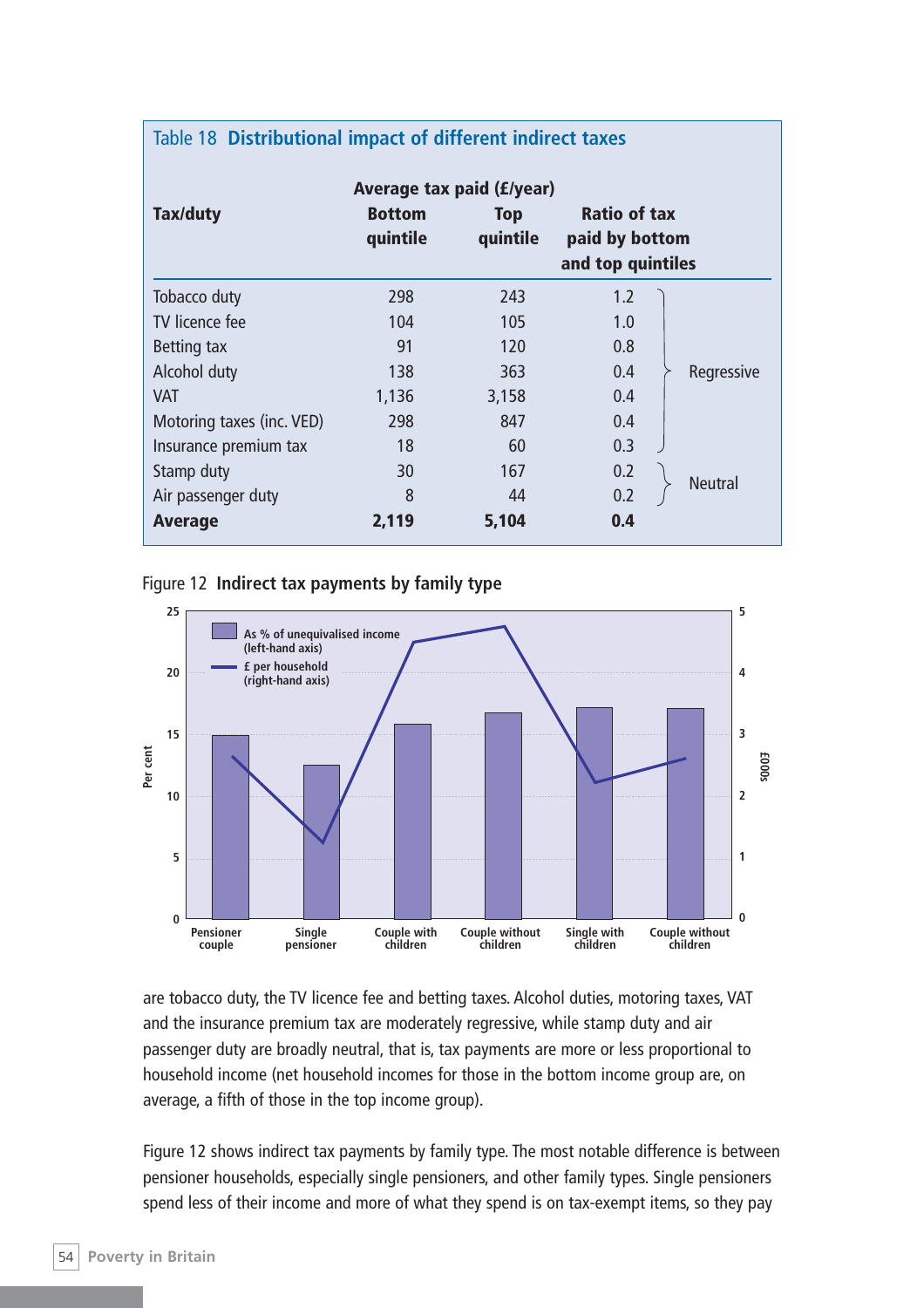| <b>Family type</b>      | £ per year | % of income |
|-------------------------|------------|-------------|
| Pensioner couple        | 1,681      | 20.2        |
| Single pensioner        | 839        | 17.0        |
| Couple with children    | 3,187      | 30.2        |
| Couple without children | 3,746      | 50.7        |
| Single with children    | 1,825      | 21.9        |
| Single without children | 1,855      | 40.5        |
| <b>All households</b>   | 2,118      | 29.7        |

## Table 19 **Indirect tax payments by family type, bottom quintile group1**

*Note*: 1 Poorest fifth of all households, based on net equivalised household incomes before housing costs.

less in VAT as a proportion of their income; they also travel less, drink less and move home less often than other households.

We might have expected lone parents, the majority of whom have relatively low incomes, to be paying a much higher proportion of their income in indirect taxes than other nonpensioner households, given that indirect taxes are regressive. On average, however, they pay around the same proportion of their income in indirect taxes as other non-pensioner households. And, compared with other households on low incomes, lone parents and pensioners pay a substantially smaller share of their incomes in indirect taxes (see Table 19). One reason is that, like pensioners, they tend to drink less, travel less and move house less frequently than other households on similar incomes. Lone parents and pensioners are also more likely to be in persistent poverty (Gardiner and Hills 1999), so they may be less able to maintain spending levels that are high relative to their incomes (unlike households that may only be experiencing a relatively short spell of low income).

As already noted, the amount households pay in tax depends on their spending patterns. The amounts given above show averages for different income groups or family types, but there will be a lot of variation within these groups, for example between households with smokers and those without. Table 20 shows that the proportion of income spent on indirect taxes varies hugely depending on people's drinking, smoking and driving habits, especially among poorer households – by a factor of up to three among low income single pensioners and lone parents. So, although indirect taxes are, on average, regressive (i.e. low income households pay a higher proportion of their income in taxes than higher income households), there are even greater differences between households who smoke, drink and own cars compared with those who do not. The third column shows the impact of changes in indirect tax rates, which are discussed in the following section.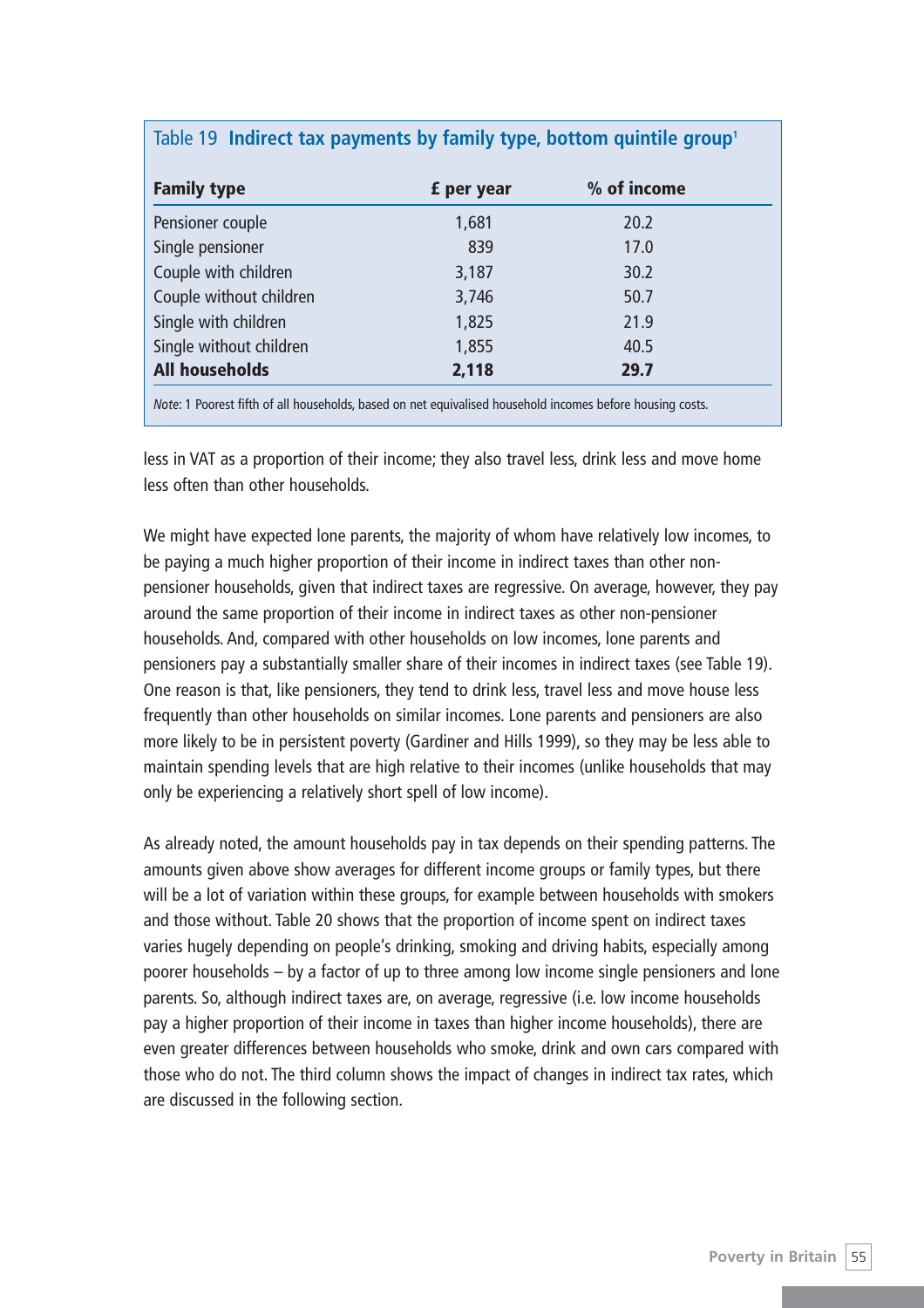| <u>idule zu variation in inunect tax payments</u>               |                                                               |                                   |                                                                   |  |  |  |  |
|-----------------------------------------------------------------|---------------------------------------------------------------|-----------------------------------|-------------------------------------------------------------------|--|--|--|--|
|                                                                 | <b>Average paid</b><br>in indirect<br>taxes ( <i>f/year</i> ) | Tax as $%$<br>of h/hold<br>income | <b>Impact of tax</b><br>changes as<br>% of income:<br>1997-2002/3 |  |  |  |  |
| Low income single pensioner                                     | 867                                                           | 15                                | $-0.3$                                                            |  |  |  |  |
| Car-owners                                                      | 1,518                                                         | 26                                | $+0.2$                                                            |  |  |  |  |
| Non-car-owners                                                  | 679                                                           | 11                                | $-0.4$                                                            |  |  |  |  |
| <b>Smokers</b>                                                  | 1,830                                                         | 26                                | $+1.8$                                                            |  |  |  |  |
| Non-smokers                                                     | 669                                                           | 12                                | $-0.8$                                                            |  |  |  |  |
| <b>Drinkers</b>                                                 | 1,241                                                         | 20                                | 0.0                                                               |  |  |  |  |
| Non-drinkers                                                    | 702                                                           | 12                                | $-0.4$                                                            |  |  |  |  |
| At least two of the above                                       | 1,952                                                         | 29                                | $+1.1$                                                            |  |  |  |  |
| None of the above                                               | 436                                                           | 8                                 | $-1.0$                                                            |  |  |  |  |
|                                                                 |                                                               |                                   |                                                                   |  |  |  |  |
| Low income lone parent                                          | 1,872                                                         | 20                                | $+0.9$                                                            |  |  |  |  |
| Car-owners                                                      | 2,691                                                         | 27                                | $+1.0$                                                            |  |  |  |  |
| Non-car-owners                                                  | 1,349                                                         | 15                                | $+0.9$                                                            |  |  |  |  |
| <b>Smokers</b>                                                  | 2,316                                                         | 24                                | $+1.8$                                                            |  |  |  |  |
| Non-smokers                                                     | 1,502                                                         | 16                                | $+0.1$                                                            |  |  |  |  |
| <b>Drinkers</b>                                                 | 2,143                                                         | 22                                | $+0.9$                                                            |  |  |  |  |
| Non-drinkers                                                    | 1,619                                                         | 17                                | $+1.0$                                                            |  |  |  |  |
| At least two of the above                                       | 2,640                                                         | 26                                | $+1.3$                                                            |  |  |  |  |
| One or none of the above                                        | 1,229                                                         | 13                                | $+0.6$                                                            |  |  |  |  |
|                                                                 |                                                               |                                   |                                                                   |  |  |  |  |
| Low income couple with children                                 | 3,321                                                         | 25                                | $+1.0$                                                            |  |  |  |  |
| Car-owners                                                      | 3,657                                                         | 27                                | $+1.0$                                                            |  |  |  |  |
| Non-car-owners                                                  | 2,146                                                         | 17                                | $+1.0$                                                            |  |  |  |  |
| <b>Smokers</b>                                                  | 3,614                                                         | 26                                | $+1.5$                                                            |  |  |  |  |
| Non-smokers                                                     | 2,978                                                         | 23                                | $+0.4$                                                            |  |  |  |  |
| <b>Drinkers</b>                                                 | 3,742                                                         | 27                                | $+1.0$                                                            |  |  |  |  |
| Non-drinkers                                                    | 2,559                                                         | 21                                | $+1.0$                                                            |  |  |  |  |
| At least two of the above                                       | 3,772                                                         | 27                                | $+1.2$                                                            |  |  |  |  |
| One or none of the above                                        | 2,117                                                         | 18                                | $+0.5$                                                            |  |  |  |  |
|                                                                 |                                                               |                                   |                                                                   |  |  |  |  |
| <b>Mid income couple with children</b>                          | 4,174                                                         | 17                                | $+0.4$                                                            |  |  |  |  |
| Car-owners                                                      | 4,223                                                         | 17                                | $+0.4$                                                            |  |  |  |  |
| Non-car-owners                                                  | $\ast$                                                        | $\ast$                            | $\ast$                                                            |  |  |  |  |
| <b>Smokers</b>                                                  | 4,866                                                         | 20                                | $+0.9$                                                            |  |  |  |  |
| Non-smokers                                                     | 3,772                                                         | 15                                | $+0.1$                                                            |  |  |  |  |
| <b>Drinkers</b>                                                 | 4,297                                                         | 18                                | $+0.4$                                                            |  |  |  |  |
| Non-drinkers                                                    | 3,669                                                         | 15                                | $+0.6$                                                            |  |  |  |  |
| All the above                                                   | 5,117                                                         | 21                                | $+0.9$                                                            |  |  |  |  |
| One or none of the above                                        | 3,405                                                         | 14                                | $+0.3$                                                            |  |  |  |  |
| High income couple, no children<br>Car-owners<br>Non-car-owners | 5,464<br>5,529                                                | 14<br>14<br>$\ast$                | $+0.4$<br>$+0.4$<br>$\ast$                                        |  |  |  |  |
| <b>Smokers</b>                                                  | 6,325                                                         | 17                                | $+0.7$                                                            |  |  |  |  |
| Non-smokers                                                     | 5,052                                                         | 13                                | $+0.2$                                                            |  |  |  |  |
| <b>Drinkers</b>                                                 | 5,706                                                         | 15                                | $+0.3$                                                            |  |  |  |  |
| Non-drinkers                                                    | 3,810                                                         | 11                                | $+0.4$                                                            |  |  |  |  |
| All the above                                                   | 6,590                                                         | 17                                | $+0.7$                                                            |  |  |  |  |
| One or none of the above                                        | 3,654                                                         | 9                                 | $+0.2$                                                            |  |  |  |  |
|                                                                 |                                                               |                                   |                                                                   |  |  |  |  |

## Table 20 **Variation in indirect tax payments**

*Notes*: \* Results not reported because of sample is too small (cell size of less than 100).

Low income, mid income and high income means households with net equivalised household incomes (BHC) in the bottom, middle or top third of the distribution for all households, respectively.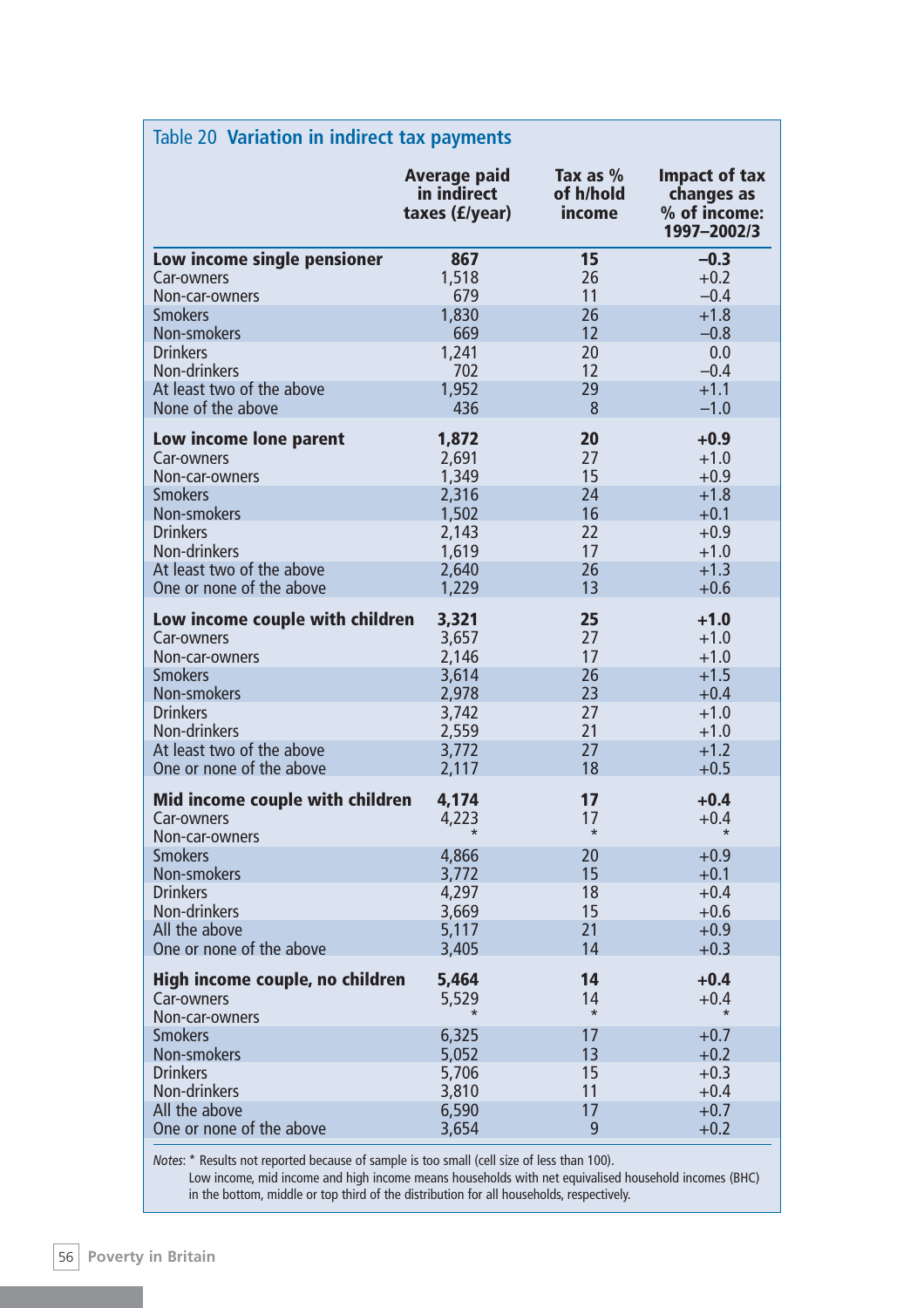## **Distributional effects of recent changes in indirect tax rates**

Recent changes in indirect taxes are summarised in Table 21. There have been substantial rises (in real terms) in tobacco duties and a number of the smaller taxes – stamp duty, insurance premium tax and air passenger duty. Motoring taxes rose during Labour's first term in office, but much of this has been reversed in the last two years. Other indirect taxes have also been cut in real terms since 2000/1, including alcohol duties and TV licence fees for people over 75 years of age. The incidence of VAT has remained broadly constant as the reduced rate for domestic fuel and power has been more or less cancelled out by the knock-on effect of higher excise duties on VAT, which is charged on the price of goods inclusive of duties.

The distributional impact of these changes is shown in Figure 13. Holding spending patterns constant, all income groups are paying more in indirect taxes as a result of the policies implemented since 1997, but this increase is greatest (as a proportion of their income) for poorer households. This is not surprising, given that most indirect taxes are regressive. Taken as a whole, the indirect tax system has become neither more nor less regressive over the period 1997–2002/3. Other things being equal, substantial rises in tobacco duties – the most regressive tax – would have made the system more regressive, but this has been offset by above-average increases in the least regressive taxes (namely stamp duty, insurance tax and air passenger duty).

Recent changes have affected family types differently (see Figure 14). Pensioners have been relatively unaffected by changes in indirect tax policies, largely because increases in excise duties have been offset by exempting people over 75 from the TV licence fee, which is worth over £100 per year. Lone parents have been hit hardest, because they spend a relatively high

| Net change in burden of indirect taxes <sup>1</sup><br>(£ per household/year) |                    |                      |              |                                          |  |
|-------------------------------------------------------------------------------|--------------------|----------------------|--------------|------------------------------------------|--|
|                                                                               | $1997 -$<br>2000/1 | $2000/1 -$<br>2002/3 | <b>Total</b> | As % of each<br>tax in 1997 <sup>2</sup> |  |
| <b>VAT</b>                                                                    | 3                  | $-8$                 | $-5$         | $-0.3$                                   |  |
| Tobacco duty                                                                  | 56                 |                      | 58           | 25.6                                     |  |
| Alcohol duty                                                                  | $-3$               | -8                   | $-12$        | $-4.9$                                   |  |
| Motoring taxes                                                                | 60                 | $-41$                | 19           | 3.9                                      |  |
| Stamp duty                                                                    | 19                 | $\Omega$             | 19           | 40.1                                     |  |
| Insurance tax                                                                 | 7                  | $\Omega$             | 7            | 25.5                                     |  |
| Air passenger duty                                                            | 9                  | $-5$                 | 4            | 40.7                                     |  |
| <b>TV</b> licence                                                             | 4                  | $-5$                 | $-1$         | $-0.5$                                   |  |
| Total                                                                         | 155                | -66                  | 89           | 2.8                                      |  |

#### Table 21 **The impact of changes in indirect tax rates, 1997–2002/3**

*Notes*: 1 Holding spending constant at 2000/1 levels.

2 Imputed on basis of 1997 rates and 2000/1 expenditure patterns.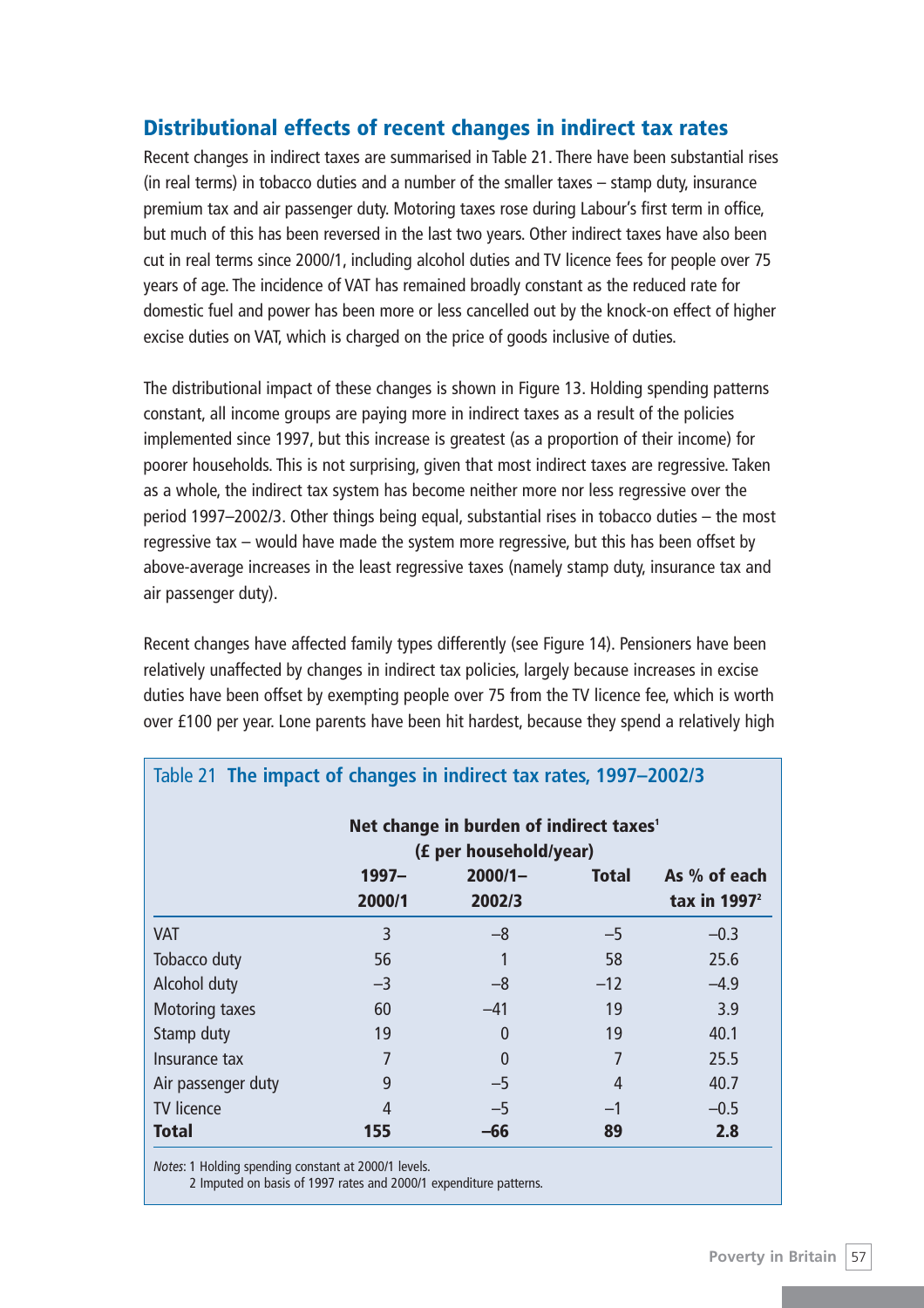

Figure 13 **Impact of changes in indirect tax rates by income group, 1997–2002/3**



Figure 14 **Impact of changes in indirect tax rates by family type, 1997-2002/3**

share of their budget on tobacco, which has seen the largest rise in excise duties. There is even greater variation between individual households, in particular between smokers and non-smokers (see final column of Table 20). For low income lone parents who smoke, the impact of changes in indirect tax rates between 1997–2002/3 is equivalent to a net loss in average household income of nearly 2 percentage points. At the other extreme, low income pensioners who do not smoke experience a net gain equivalent to around 1 percentage point of their income, on average.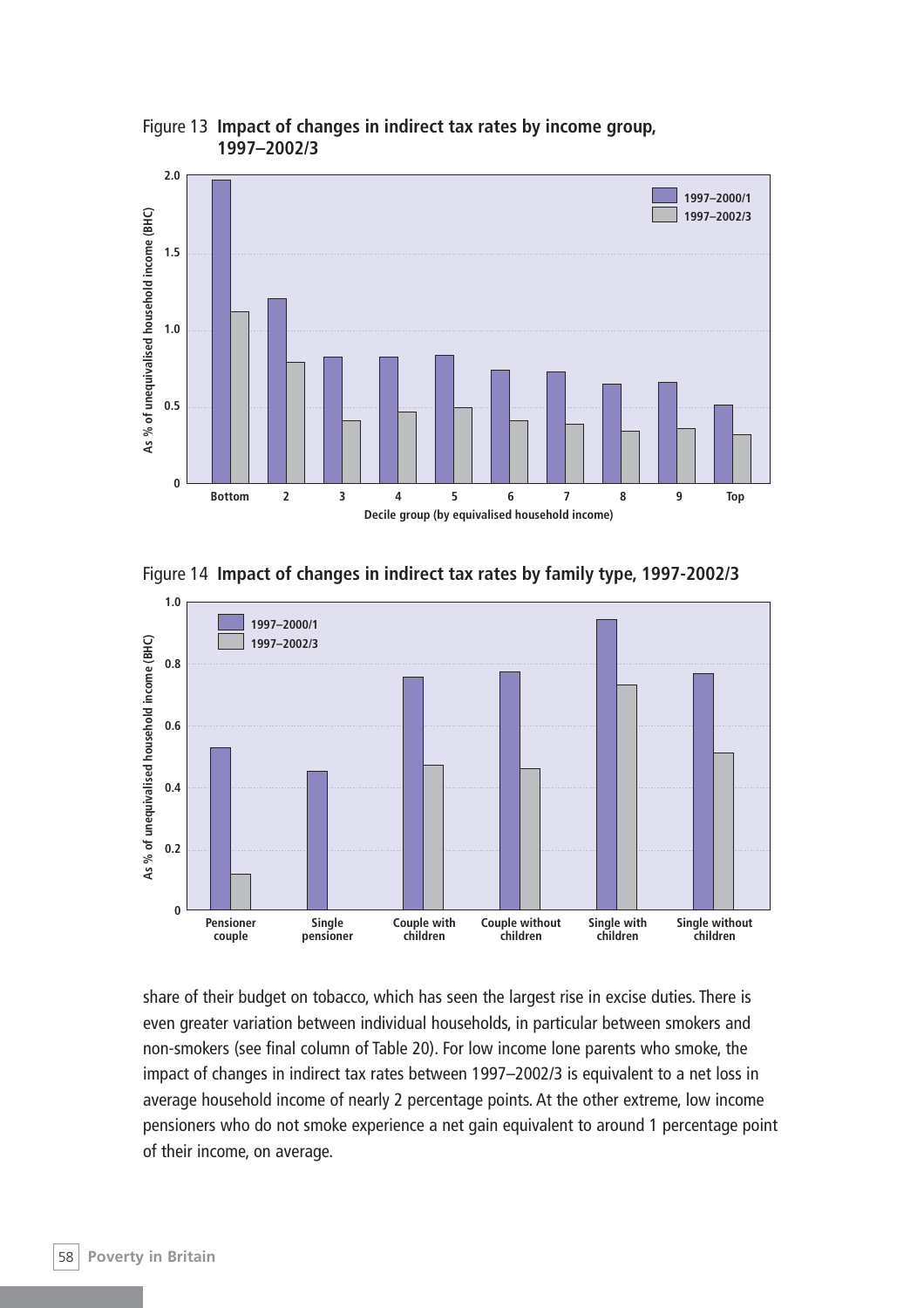### **Impact on poverty rates**

The income definition on which the government's official measure of poverty is based does not take into account indirect taxation. (Households are ranked according to their net equivalised household income, after deducting direct taxes but before deducting indirect tax payments.) Changes in indirect tax rates will thus not show up in standard measures of poverty, including those reported in previous chapters. In order to be able to put into context the effect of recent changes in indirect tax rates, we worked out how much poverty rates would have changed if there had been an equivalent change in direct taxation (which would be captured in official poverty measures). The purpose of this exercise is to give an order of magnitude for the impact of indirect tax changes, which may be compared against the impact of direct tax and benefit changes. As in previous chapters, the effect of policies on the poverty line itself is taken into account in these estimates.

On this basis, Table 22 shows the equivalent impact on poverty rates of changes in indirect taxes announced since 1997. The final column suggests that, other things being equal, overall poverty rates would have been marginally higher on this basis – and hence poverty reductions smaller – by around 0.4 percentage points. This is because low income households pay a disproportionate share of their income in indirect taxes, so the equivalent of these changes if they had affected disposable incomes would have pushed more households below the poverty line (even though the poverty line itself falls). For lone-parent households, who are worst affected by these changes, the impact is equivalent to a rise of more than 1 percentage point in the poverty rate, although this is still relatively small compared to the 5 percentage point reduction in poverty that lone-parent households experienced between 1996/7–2000/1 (see Chapter 2). Poverty rates for pensioners and single person households are virtually unaffected by changes in indirect taxes over this period.

|                                 | Net effect of policy change: 1997-2002/3<br>(Change in % of households below 60%<br>of median incomes <sup>2</sup> ) |
|---------------------------------|----------------------------------------------------------------------------------------------------------------------|
| Pensioner couple                | $+0.2$                                                                                                               |
| Single pensioner                | $+0.2$                                                                                                               |
| Couple with children            | $+0.5$                                                                                                               |
| Couple without children         | $+0.5$                                                                                                               |
| Single with children            | $+1.2$                                                                                                               |
| Single without children         | $+0.1$                                                                                                               |
| All households with children    | $+0.6$                                                                                                               |
| <b>All pensioner households</b> | $+0.2$                                                                                                               |
| <b>All persons</b>              | $+0.4$                                                                                                               |

#### Table 22 **Equivalent impact on poverty rates of changes in indirect tax rates1**

*Notes*: 1 If households' disposable incomes changed by an amount equivalent to the impact of changing tax rates on their indirect tax payments.

2 Allowing for the impact of the indirect tax adjustment on median incomes.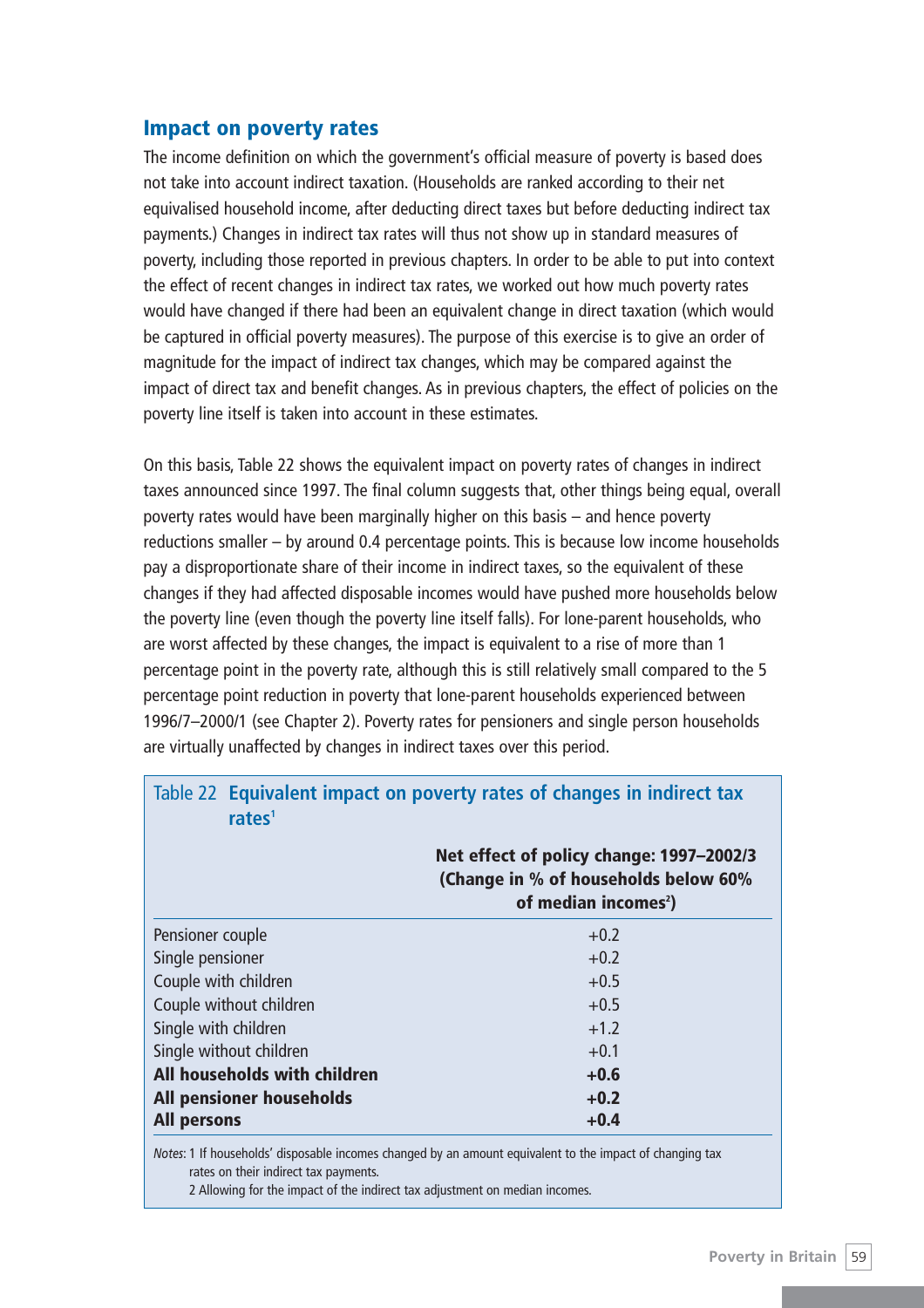#### **Summary**

This chapter has examined the incidence of indirect taxes and the distributional impact of changes in the indirect tax system implemented since 1997, holding expenditure patterns constant. Indirect taxes as a whole are regressive – poorer households pay a higher proportion of their income in indirect taxes than richer households – but some are more regressive than others. The most regressive taxes are tobacco duty, the TV licence fee and betting taxes. Alcohol duties, motoring taxes, VAT and insurance premium tax are moderately regressive, while stamp duty and air passenger duty are broadly neutral. Although indirect taxes are, on average, regressive, there are even greater differences between households who smoke, drink and own cars compared with those who do not. Compared with other family types, single pensioners pay significantly less of their incomes in indirect taxes.

On balance, indirect taxes and duties have increased in real terms since 1997 (though they fell between 2000/1 and 2002/3). This will have affected poorer households disproportionately, because most indirect taxes are regressive. Lone-parent households are hardest hit by the above-average increase in tobacco duties, while pensioners are least affected, largely because over 75-year-olds have been exempted from TV licence fees.

If the distributional effects of changes in indirect taxes were reflected in the official poverty measure, overall poverty rates would have been marginally higher – and reported reduction in poverty less – as a result of changes in indirect taxation since 1997. For lone-parent households, who have been most adversely affected, the impact of higher indirect tax rates is equivalent to an increase in their poverty rate of around one percentage point.

All the estimates in this chapter are based on expenditure patterns in 2000/1. Further research would be needed to examine the possible impact of any changes in pattern consumer spending over the period 1997–2002/3, including the impact of tax changes on consumer behaviour.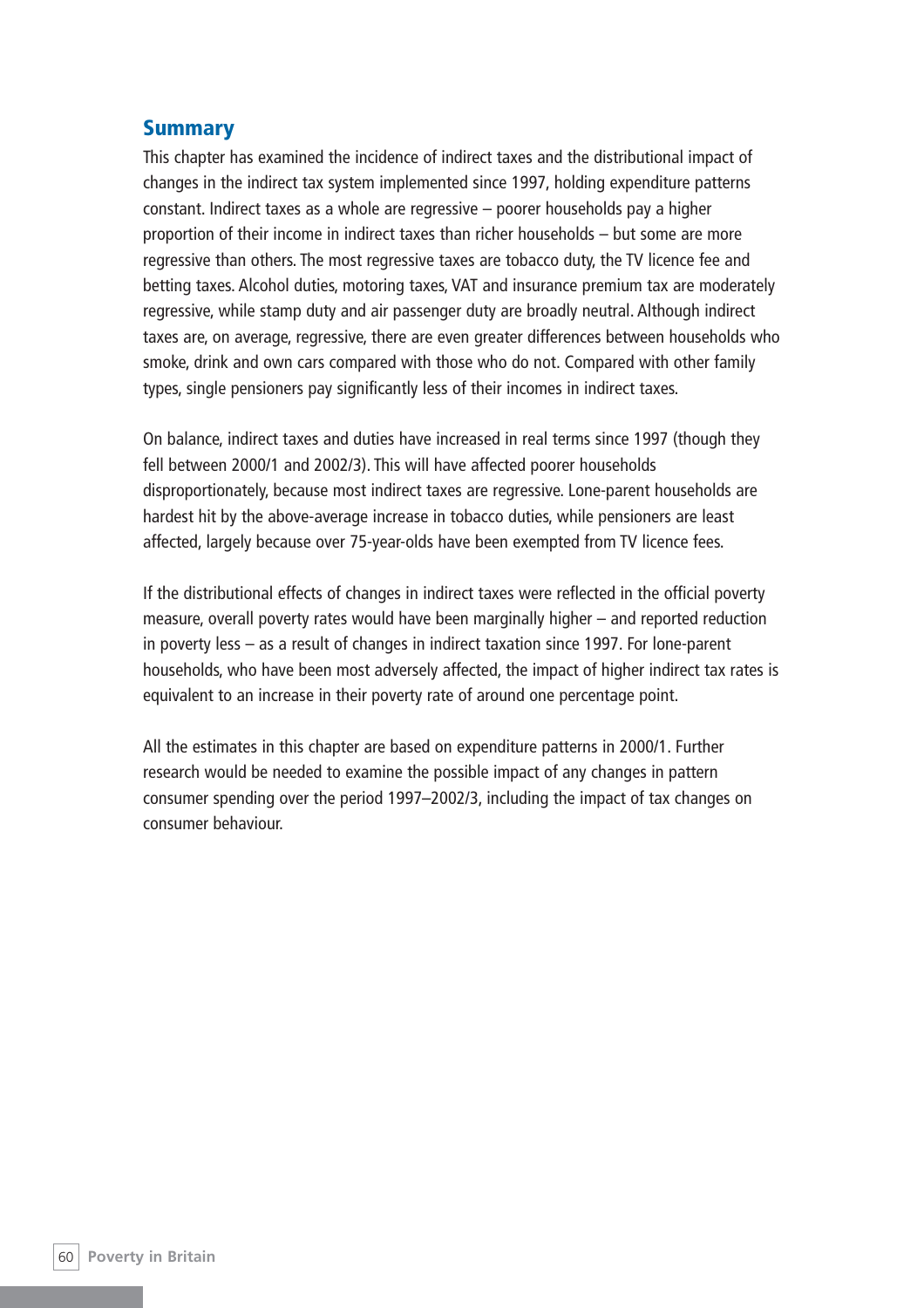# **6 Conclusions**

### **Answers depend on questions**

A major lesson learned from carrying out the sort of analysis described here is that it is very important to clearly state the question that the analysis is attempting to address. To illustrate this there follows a series of slightly different questions about movements in child and pensioner poverty over the period 1997 to 2003/4. In each case the answer is presented based on income before and after housing costs (BHC and AHC). For each question these answers differ because the extent of poverty is different on the two measures and policy changes have somewhat different effects. The questions (and the answers to them) use different: (i) choices of base year – this affects the initial poverty lines and poverty rates; and (ii) assumptions about whether pre-tax and benefit income changes are included in the calculations, as well as the effect of policy changes.

#### *A If there had been no changes to the direct tax and benefit system since 1997 (except indexation for inflation) how much higher would poverty rates be in 2003/4 than under the 2003/4 system?*

|                                                  |             | Children | Pensioners  |
|--------------------------------------------------|-------------|----------|-------------|
|                                                  | <b>BHC</b>  | AHC      | AHC<br>BHC  |
| Proportional increase in 2003/4 poverty rate (%) | 62          | 38       | 129<br>53.  |
| Increase in number in poverty (thousands)        | 1,300 1,200 |          | 1,000 1,900 |

Assuming 2003/4 incomes; 1999/2000 composition; no second order effects *Source*: Additional calculations using POLIMOD

#### *B What effect has the government's tax and benefit policy changes (1997–2003/4) had on poverty?*

|                                       |             | Children |             | Pensioners |  |
|---------------------------------------|-------------|----------|-------------|------------|--|
|                                       |             | BHC AHC  |             | BHC AHC    |  |
| Proportional reduction in poverty (%) | 41          | 30       | 39          | 60         |  |
| Fall in number in poverty (thousands) | 1,300 1,300 |          | 1,000 1,800 |            |  |

Assuming 2000/1 prices and incomes; 1999/2000 composition; no second order effects *Source*: Table 12

The difference in the percentage changes in the answers to questions A and B is due to the different starting points (A considers percentage increases; B percentage reductions). The (small) differences in numbers brought into or out of poverty are due to the different base income levels (A uses 2003/4 incomes and B uses 2000/1 incomes).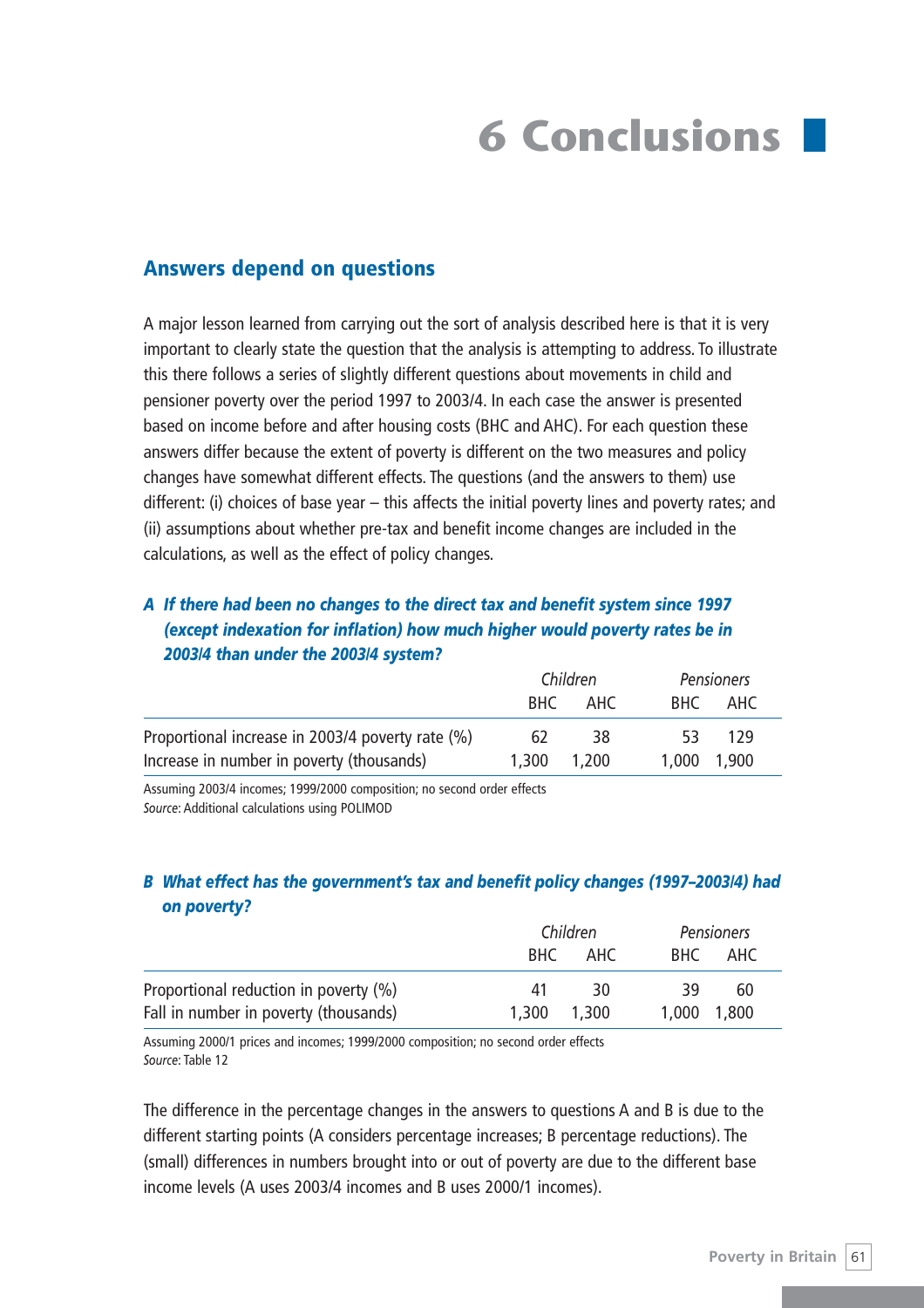The answer we have supplied to question B relates to direct tax and benefit changes (as in question A). If changes in indirect tax policy were included then the reduction in poverty rates would be lower by the following proportions:

|                                    | Children |         | Pensioners |  |
|------------------------------------|----------|---------|------------|--|
|                                    |          | BHC AHC | BHC AHC    |  |
| Proportional change in poverty (%) | $+3$     | $+3$    |            |  |

Assuming 2000/1 expenditure patterns and applying the tax changes as though they were equivalent changes in direct taxes.

*Source*: Table 22

#### *C How much will poverty fall between 1997–2003/4?*

We cannot know for certain. Assuming no compositional changes and allowing for the direct effect of policy changes and expected real growth in incomes we can estimate:

|                                       | Children |       |     | Pensioners |  |
|---------------------------------------|----------|-------|-----|------------|--|
|                                       | BHC      | AHC   | BHC | AHC        |  |
| Proportional reduction in poverty (%) | 33.      | -24   | 13  | 45         |  |
| Fall in number in poverty (thousands) | 1,000    | 1,000 |     | 300 1,200  |  |

Assuming current incomes in 2000/1 prices; 1999/2000 composition; no second order effects *Source*: Table 13

The answer to question C differs from that for question B because changes in real pre-tax and benefit incomes between 1997 and 2003/4 are taken into account in C.

### *D Will the government meet its target to reduce child poverty by 25 per cent by 2004?*

We do not know. Assuming no adverse changes (such as lower employment) since 1999/2000, no direct policy changes that increase poverty (by reducing low incomes or inflating the poverty line) and allowing only for the direct effect of policy changes and real growth in incomes we can use the answer to question C to answer this question. This suggests the target could be met.

Our estimate is thus that child poverty will be about a quarter below its 1998/9 level by 2004, in line with the government's target, unless other factors change in an unfavourable direction in which case more redistributive measures will be needed. That would be a significant achievement.

What then are the prospects beyond 2003/4?

For poverty to remain at the same level, let alone fall, it is necessary both for employment to be maintained and for benefits and tax credits to keep up with median incomes. This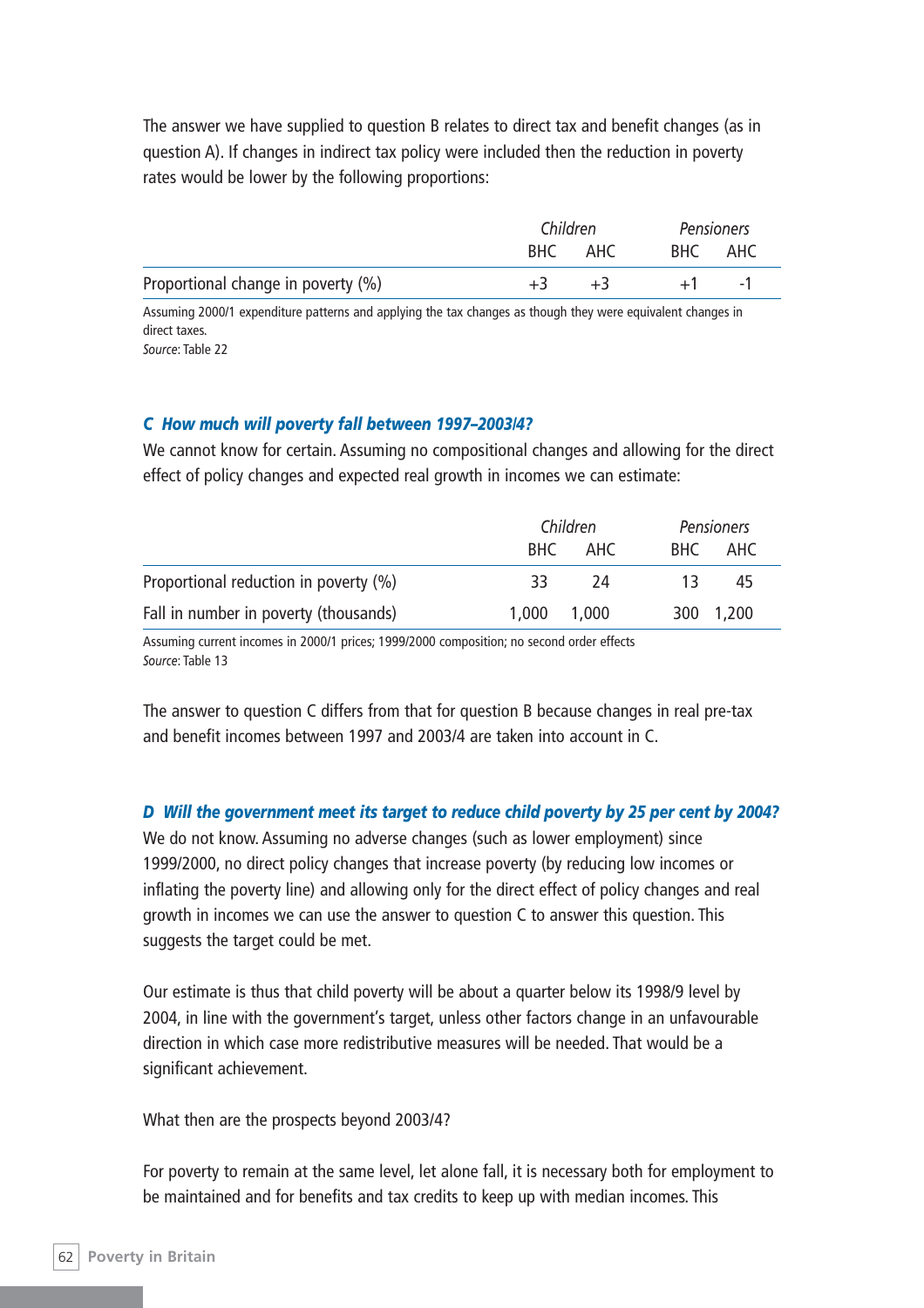necessarily requires more expenditure in real terms, although not more as a proportion of national income. In terms of overall poverty, it remains the case that Income Support levels are substantially below the government's own poverty level. The failure in recent years to increase these levels in line with median incomes has made this situation worse. The government's own goal of 'security for those who cannot work' is a long way from being achieved.

The findings of this study show the challenge that tackling poverty represents. Between 1996/7 and 2000/1 relative poverty fell, largely as a result of improvements in employment rates and in the level of some benefits. But the overall impact was modest when compared to a poverty line that rose with median incomes. The tax and benefit changes analysed in the study do have a major effect – but once again much of this is needed simply to keep up with a moving target.

What the study shows is that greater employment, or 'work for those who can', has made a real contribution to reducing poverty. But there is a limit to the amount of employment increases that are possible. The study also shows that without the improvements which have been made to the tax and benefit system for those with low incomes, poverty would be much worse. Changes in indirect taxation have had only a small effect on poverty but it is important for the future that their regressive effects are taken into account. Whatever its form, more redistribution will be needed each year simply to maintain the progress which has been made.

In 1999 a goal was set of halving child poverty by 2010 and a relative definition of poverty was clearly adopted. Even if this goal is achieved, relative poverty will still be higher than in 1979. It will be possible to stay on track to achieve this goal but to do so will require substantially more redistribution to the poorest and continuing priority to be given to the goal of ending child poverty. Further reductions in child poverty are likely to be increasingly hard to achieve. Beyond child poverty, the task of ending poverty more generally remains to be tackled. Britain at the beginning of the twenty-first century remains a nation scarred by poverty.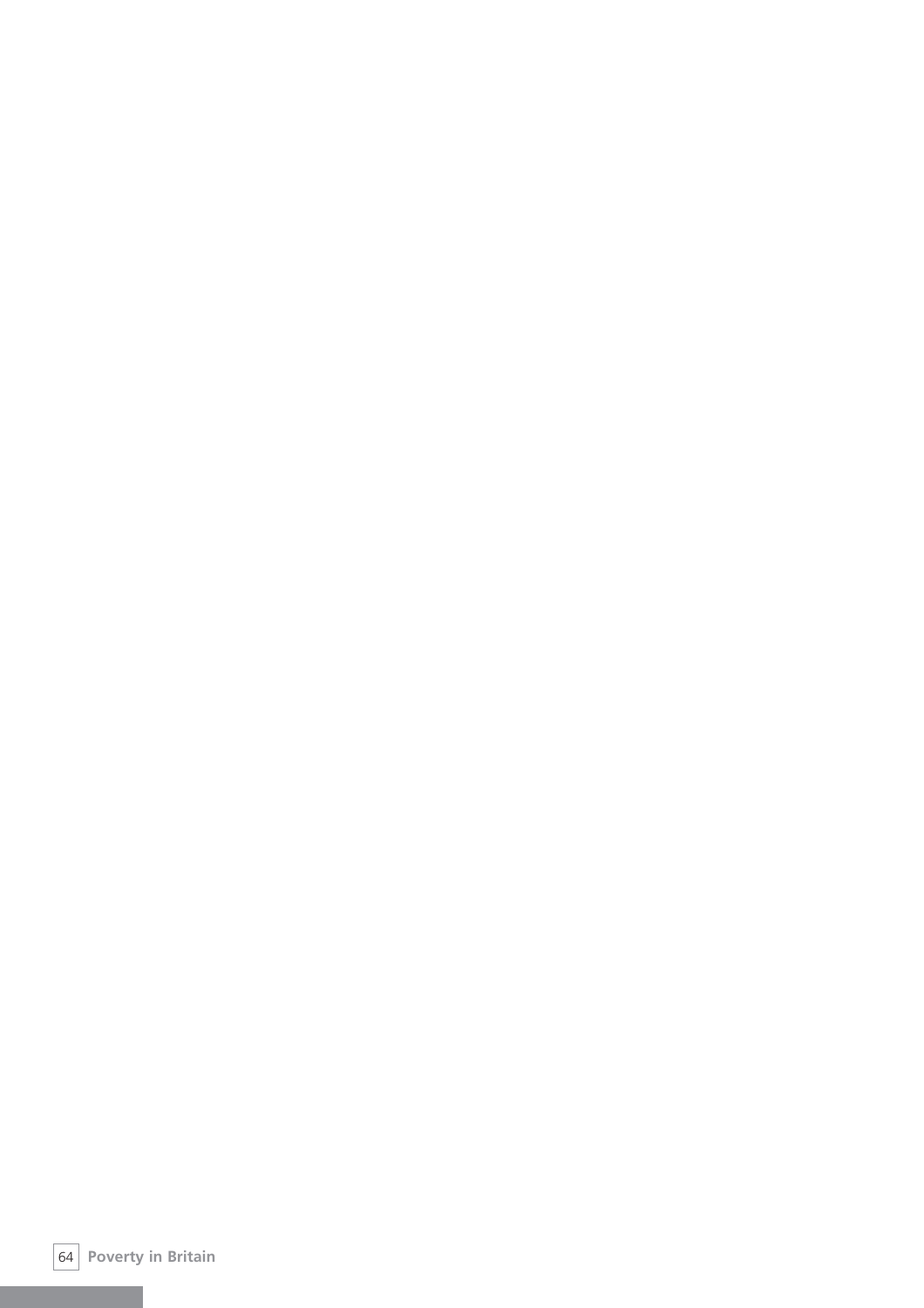## **Appendix I**

## **Methods, data and assumptions**

## **Households Below Average Income statistics**

Household Below Average Income (HBAI) statistics are published annually, based on data from the Family Resources Survey. The main income measures are 'Before Housing Costs (BHC)' and 'After Housing Costs (AHC)'. The BHC income definition includes, for all members of the household:

- usual earnings
- self-employment income
- social security benefits, pensions and credits (but not social fund loans)
- income from occupational and personal pensions
- investment income
- maintenance payments, educational grants and scholarships (including student loans) and transfers from family members outside the household
- imputed cash value of free school meals, free welfare and school milk
- less: income tax, National Insurance contributions, council tax, contributions to private pensions, maintenance and child support payments and payments to students living outside the household.

The AHC income definition deducts gross rent, water charges, mortgage interest payments, structural insurance premiums and ground rent and service charges.

For more information see the appendices to the HBAI reports (e.g. DWP 2002).

Household income is 'equivalised' to take account of variations in household size and composition. The McClements Equivalence Scale is used, as shown below. The relativities are slightly different depending on whether it is the AHC or BHC income concept that is used. For comparison the modified OECD scale is also shown (it has been re-based so that a couple  $=$ 1, to make comparisons with the McClements scale easier). The modified OECD scale is commonly used in international comparisons of income distribution and has been adopted as standard by Eurostat. The McClements scale gives a particularly low weight to babies and children aged under 3, relative to the OECD scale.

Equivalised household income is then allocated to each individual within the household and statistics are calculated across individuals. Another way of expressing this is to say that household incomes are weighted by household size. It is implicitly assumed that all individuals within the household share the same living standard (as measured by equivalised income).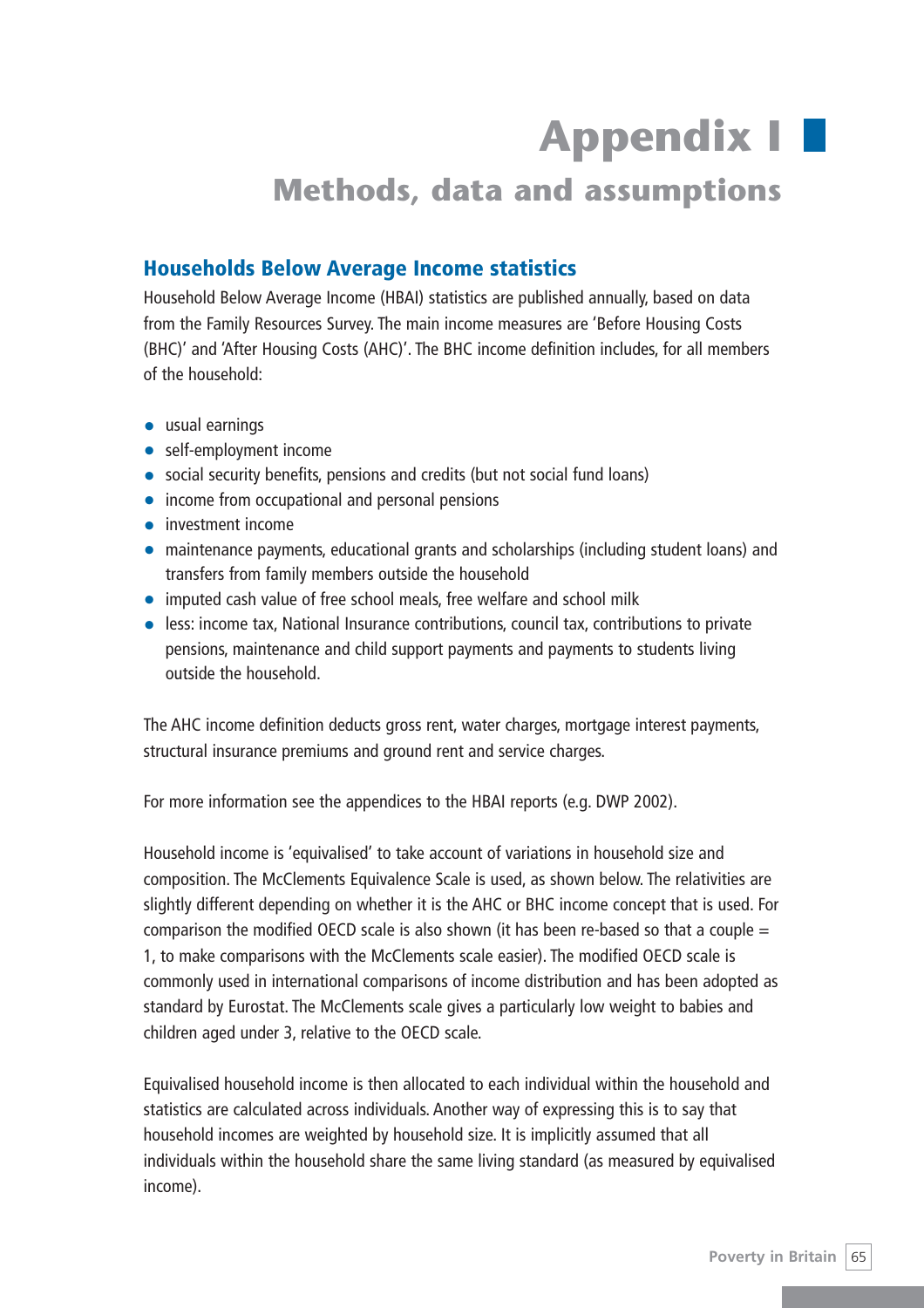Individuals are classified into *family type* and *economic status* (referred to in the text as employment situation) groups according to the status of the benefit unit in which they live. All individuals in a benefit unit are given the same classification.

For family type these are:

- single pensioner: a single adult of state pension age or over
- pensioner couple: a couple where the man is of state pension age or over
- couple with children: a non-pensioner couple with dependent children
- couple without children: a non-pensioner couple with no dependent children
- single with children: a non-pensioner single adult with dependent children
- single without children: a non-pensioner single adult with no dependent children.

For economic status individuals are allocated to the first category which applies in the following order:

- self-employed: benefit units where at least one adult usually is self-employed in their main job for 31 or more hours a week
- single or couple, both in full-time work: benefit units where all adults usually work 31 or more hours a week
- couple, one in full-time work, one in part-time work: benefit units where one partner usually work 31 or more hours a week and the other partner usually works fewer than 31 hours a week

| <u>iable AT Equivalence scale relativities</u> |                            |                            |                                |  |  |  |
|------------------------------------------------|----------------------------|----------------------------|--------------------------------|--|--|--|
|                                                | <b>McClements</b><br>(BHC) | <b>McClements</b><br>(AHC) | <b>Modified</b><br><b>OECD</b> |  |  |  |
| First adult                                    | 0.61                       | 0.55                       | 0.67                           |  |  |  |
| Spouse of first adult                          | 0.39                       | 0.45                       | 0.33                           |  |  |  |
| Other second adult                             | 0.46                       | 0.45                       | 0.33                           |  |  |  |
| Third adult                                    | 0.42                       | 0.45                       | 0.33                           |  |  |  |
| Fourth $+$ adults                              | 0.36                       | 0.40                       | 0.33                           |  |  |  |
| Child aged 0-1                                 | 0.09                       | 0.07                       | 0.20                           |  |  |  |
| Child aged 2-4                                 | 0.18                       | 0.18                       | 0.20                           |  |  |  |
| Child aged 5-7                                 | 0.21                       | 0.21                       | 0.20                           |  |  |  |
| Child aged 8-10                                | 0.23                       | 0.23                       | 0.20                           |  |  |  |
| Child aged 11-12                               | 0.25                       | 0.26                       | 0.20                           |  |  |  |
| Child aged 13                                  | 0.27                       | 0.28                       | 0.20                           |  |  |  |
| Child aged 14-15                               | 0.27                       | 0.28                       | 0.33                           |  |  |  |
| Child aged 16-18                               | 0.36                       | 0.38                       | 0.33                           |  |  |  |

## Table A1 **Equivalence scale relativities**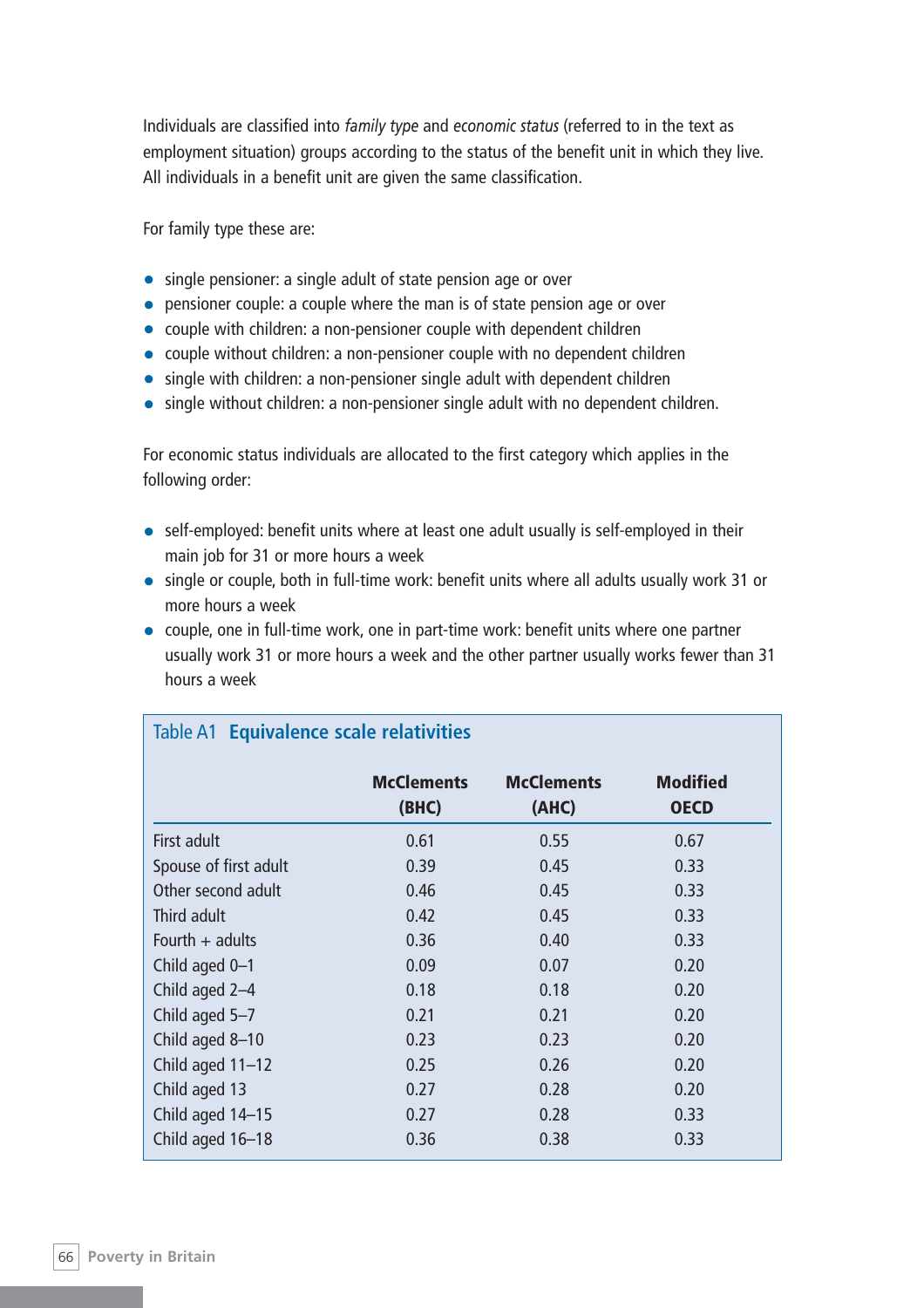- couple, one in full-time work, one not working: couples, where one partner usually works 31 or more hours a week and the other partner does not do paid work
- one or more in part-time work: benefit units where at least one adult works, but for fewer than 31 hours a week
- head or spouse unemployed: benefit units where at least one adult is unemployed
- others: benefit units not classified above (this group includes the long-term sick, disabled people and non-working single parents).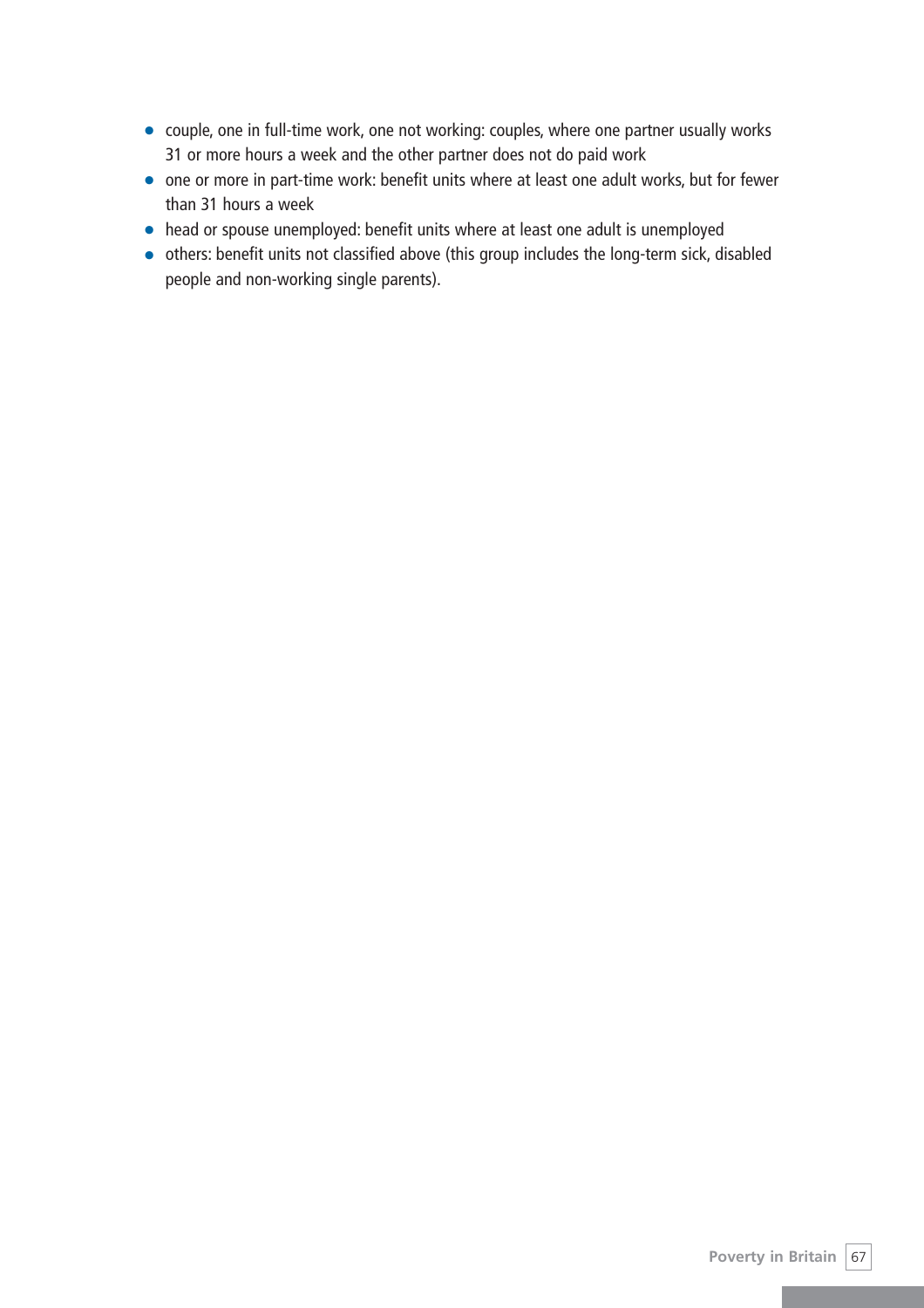## **Appendix II Decomposing poverty changes**

If  $p_i$  is the proportion of the population in type i and  $P_i$  is the proportion of that type who are poor, then overall poverty,  $P_{total}$ , is given by

$$
P_{total} = \sum_{i} p_i.P_i
$$

If we distinguish time periods t and t' then

$$
P_{total,t} = \sum_{i} p_{i,t} P_{i,t}
$$

and

$$
P_{total,t'} = \sum_i p_{i,t'} P_{i,t'}
$$

The change in poverty is then

$$
P_{\text{total},t'} - P_{\text{total},t} = \sum_{i} p_{i,t'} P_{i,t'} - \sum_{i} p_{i,t} P_{i,t}
$$
\n
$$
\approx \sum_{i} (p_{i,t'} - p_{i,t}) \left( \frac{P_{i,t} - \overline{P}_{i,t} + P_{i,t'} - \overline{P}_{i,t'}}{2} \right) + \sum_{i} \left( \frac{p_{i,t} + p_{i,t'}}{2} \right) (P_{i,t'} - P_{i,t})
$$
\n
$$
Z \approx \qquad X \qquad + \qquad y
$$

Thus the overall change in poverty (z) may be divided into that due to compositional changes (x) and that due to changes in the incidence of poverty (y).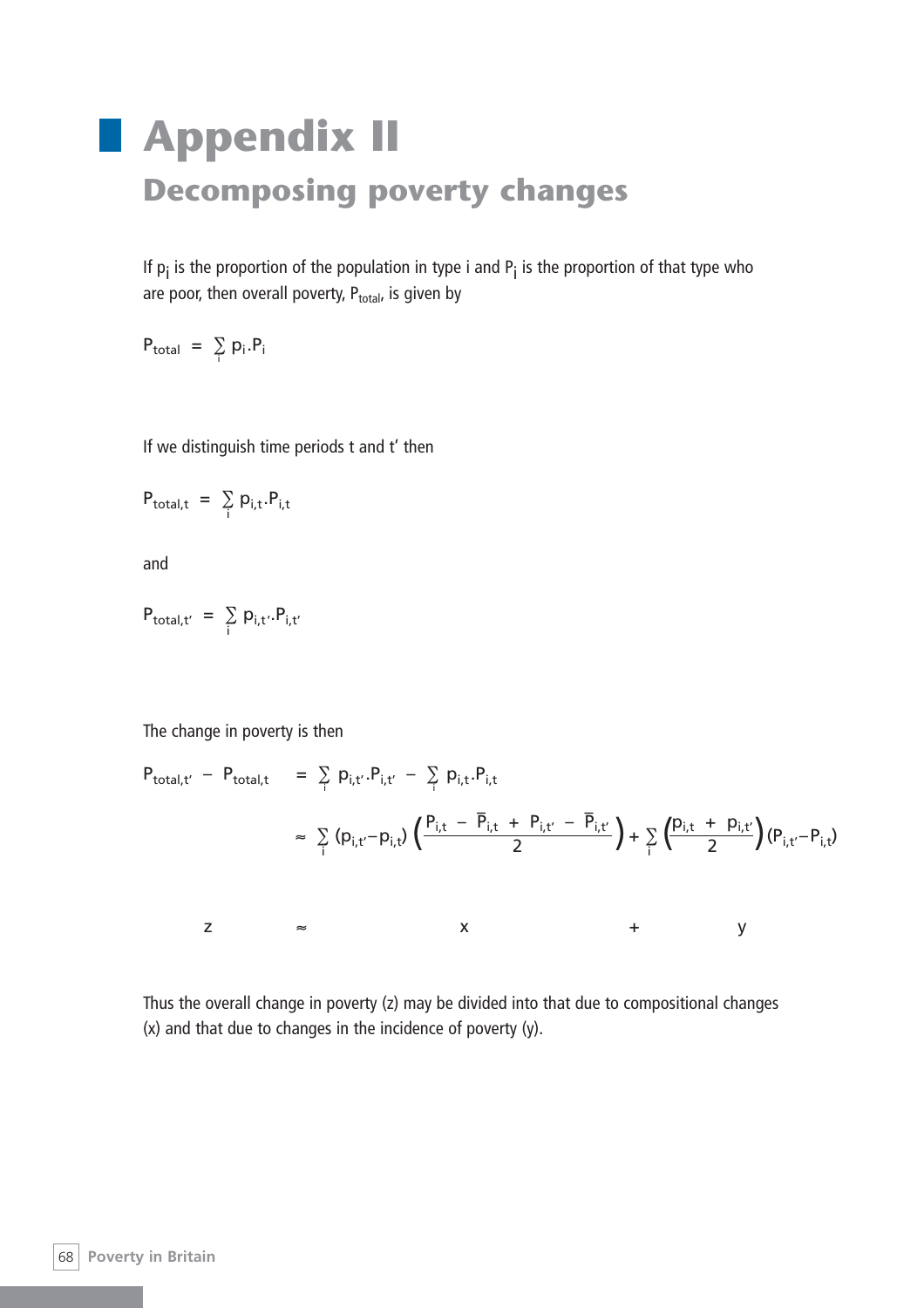## **Appendix III Policy simulation using POLIMOD**

POLIMOD is a tax-benefit microsimulation model constructed and maintained by the Microsimulation Unit in the Department of Applied Economics at the University of Cambridge: see Redmond et al. (1998) for more information. The household income variables used here to measure poverty have been deliberately defined to be as similar as possible to those used in the HBAI statistics and in Chapter 2 of this report. There are some minor departures from HBAI methodology as a result of the fact that we must simulate taxes and benefits (and earnings, where these are affected by the NMW) in order to evaluate changes in the rules that govern them. The 1999/2000 FRS micro-data are updated and backdated to 1997, 2000/1 and 2003/4 levels of prices and incomes in order to evaluate contemporary policy changes, whereas HBAI statistics for a given year use data collected in that year. In addition, there are some differences that arise because some components of income (taxes and benefits) are simulated rather than using values recorded in the survey data.

POLIMOD calculates liabilities for or entitlements to: income tax, National Insurance contributions (NICs), Child Benefit, Family Credit (FC), Working Families Tax Credit (WFTC), Working Tax Credit (WTC), Child Tax Credit (CTC), Income Support (IS) – including incomerelated Jobseekers Allowance and pensioners' Minimum Income Guarantee – Pension Credit, Housing Benefit (HB) and Council Tax Benefit (CTB). The effect of the minimum wage is modelled by assuming that all with hourly earnings below the relevant minimum are brought up to it and that working hours do not change. Resulting changes in earnings then affect tax and benefits. Otherwise, elements of income are drawn from the recorded values in the FRS dataset. The main effect of simulating the tax and benefit components of income appears to be to narrow the income distribution to some extent.

POLIMOD captures the effects of non-take-up of pre-2003 means-tested benefits (FC/WFTC, IS, HB and CTB) by applying the take-up proportions estimated by the Department of Social Security (DSS 2000). For example we assume that some 20 per cent of lone parents do not receive the FC (or WFTC) to which they are entitled, and 15 per cent of people of working age do not receive the IS to which they are entitled.<sup>20</sup> In general we assume that take-up behaviour is not affected by changes in the size of benefit entitlements. Little is known about what to expect in relation to take-up of the new tax credits, introduced in 2003. We assume that take-up of income-tested CTC will be the same as IS (on a case-by-case basis); take-up of WTC is assumed to be the same as WFTC and to have the same probability for the new groups who are eligible. Take-up of both parts of the Pension Credit (Guarantee Credit and the Savings Credit) is assumed to be the same as that for IS for pensioners.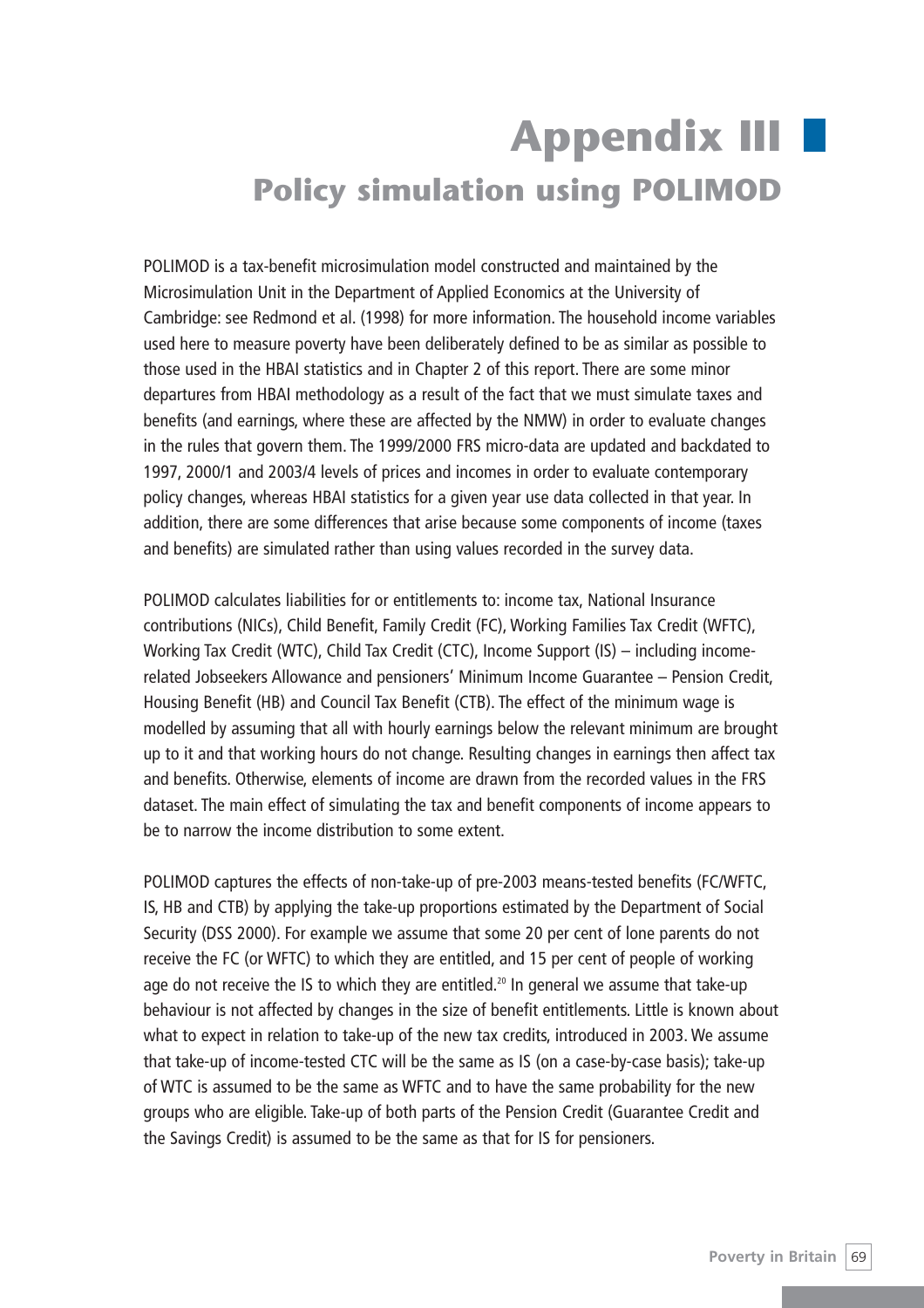## **Appendix IV Modelled changes in tax and benefit policy 1997–2003/4**

Changes that are due for implementation part-way through a fiscal year are modelled as though they apply all year. $21$ 

Amounts are weekly and in current prices and differences are expressed in real terms, unless otherwise specified.

## **Changes April 1997–2000/1 (October 2000)**

The *minimum wage* was introduced in 1999. In 2000/1 the rate for employees aged 22 and over was £3.70 and the rate for young and trainee workers was £3.20.

*Lone-parent benefit* was abolished (the 1997 benefit would have been worth £6.50 in 2000/1 prices).

*Child benefit* increased in real terms by £3.25 for first or only children and £0.30 for other children.

*Working Families Tax Credit* (WFTC) replaced Family Credit in 1999. It had a more generous starting point, a lower taper (55 per cent instead of 70 per cent); a higher adult credit, higher credits for children particularly those aged under 11, but also those aged 11–15 but lower credits for children aged 18. (The Child Care Tax Credit is not modelled.)

*Income Support:* lone-parent premium abolished (it would have been worth £5.25 in 2000/1); family premium increased by £2.90; rates for children aged under 11 increased by £13.65, for children aged under 16 increased by £4.85; rates for children aged 18 reduced to the under 18 rate. Disability premiums increased slightly.

*Housing Benefit* (HB) and *Council Tax Benefit* (CTB) changes match those for Income Support except that the real value of the 1997 lone-parent premiums (abolished) is £11.95 in 2000/1 prices.

*Minimum Income Guarantee* (MIG): the capital limits for MIG (Income Support for pensioners) are increased from £3,000 to £6,000 (so that income from capital less than £6,000 per benefit unit is disregarded) and from £8,000 to £12,000 (so that pensioners with capital between £8,000 and £12,000 may be entitled to MIG assuming other conditions are met). Premiums increased by £5.75 (single) and £9.00 (couples).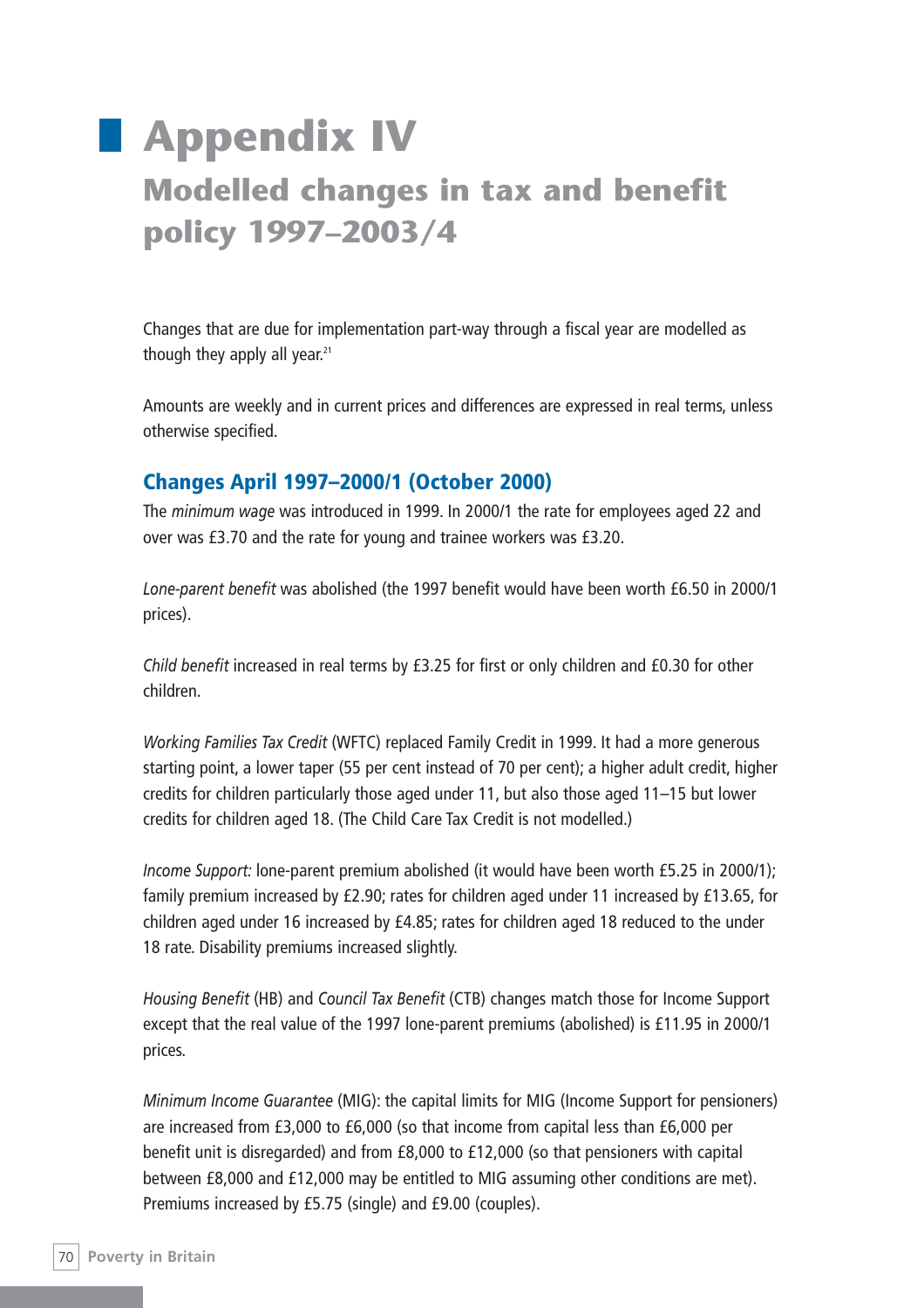*Capital thresholds* in all means-tested benefits except MIG (and including WFTC) reduced in real value. (These have not been up-rated since 1988.)

*Winter fuel allowance:* £100 per year for households containing a person over state pension age or in receipt of Income Support pensioner premium.

*Incapacity Benefit* is reduced by 50p for every £1 of occupational or personal pension income over £85 per week.

*National Insurance contributions:* Class 1 employee contribution lower earnings limit (LEL) increased by £10 in real terms; upper earnings limit (UEL) increased by £75; contributions on earnings below the LEL ('entry fee') abolished (worth up to £1.62 per week). Class 2 (selfemployed) contributions reduced by £4.90. Class 4 (self-employed) lower profits limit aligned with the Class 1 LEL (a reduction of £67); Class 4 upper profits limit aligned with the Class 1 UEL (an increase of £75) and the rate of Class 4 increased from 6 per cent to 7 per cent.

*Income tax schedule:* introduction of a 10 per cent lower rate; this applies on the first £1,520 (2000/1 prices) of annual taxable income, including income from investments (replaces 20 per cent lower band); standard rate reduced from 23 per cent to 22 per cent.

*Married Couples Allowance* (MCA) for couples both aged under 65 and *additional personal allowance* for lone parents abolished. (Under 1997 policy these would have been worth 15 per cent of £2,000 per year or £5.77 per week in 2000/1 prices.) Age-related MCA increased so that pensioner couples do not lose. Age-related personal allowances increased.

*Mortgage tax relief* abolished. (In 1997 the maximum annual relief was 15 per cent of the annual interest on £30,000.)

*Council tax* increased in real terms by 11 per cent (on average). This represents an increase of about £1.80 per week on a Band D Council Tax in 2000/1 prices.

## **Changes 2000/1 (October 2000)–2003/4 (October 2003)**

The *minimum wage* took the values of £4.20 and £3.60 in October 2002. In 2003/4 prices these are worth  $£3.93$  and  $£3.37.^{22}$ 

*Child benefit* increased in real terms by £0.05 for all children.

*Maternity pay:* the flat rate element increased to £100 in 2003/4. This is equivalent to a real increase of £33 per week.

The *Child Tax Credit* and the *Working Tax Credit* replace Working Families Tax Credit and Disabled Persons Tax Credit in 2003/4. The *Child Tax Credit* also subsumes the Children's Tax Credit (see below under income tax) and the child elements of Income Support. The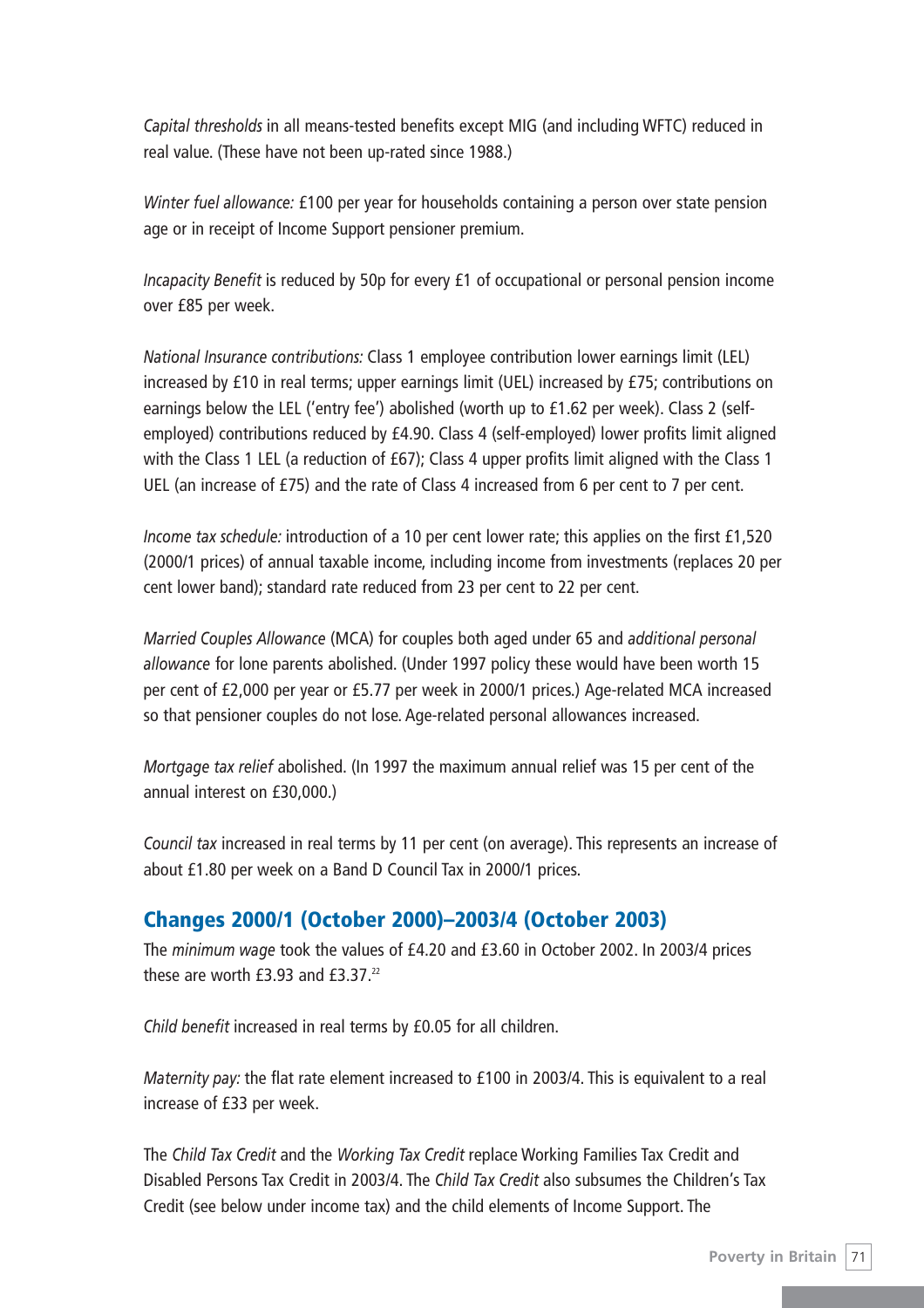maximum value of this credit involves an increase in rates per child and per family. The credit is tapered away according to the gross income (with a lower taper than in WFTC, which depended on net income) and investment income is included (rather than capital limits and tariff income as in IS and WFTC). The *Working Tax Credit* (WTC) uses similar rules about work conditions as WFTC/DPTC, but extends entitlement to some groups without children or disabilities (working 30+ hours). The Child Care Tax Credit is linked to entitlement to WTC (but is not modelled here).

*Income Support:* Support for children of families on IS is transferred to the Child Tax Credit. Effective levels of support are increased by £6.05 for children under 15 and £5.20 for older children and the family premium increased by £0.85; premiums for disabled children are increased significantly; disability premiums increased again. The earnings disregard in Income Support and Jobseekers Allowance for lone parents, disabled people and carers increased by £5 to £20 in April 2001.

*Housing Benefit* (HB) and *Council Tax Benefit* (CTB) changes to rates and premiums match those for Income Support (and the pension credit – see below).

*Basic state retirement pension* (and widow's pension) increased in real terms by £4.50 (Cat. A) or £2.75 (Cat. B).

The *Pension Credit* (PC) replaces the Minimum Income Guarantee. It has two parts, both of which are assessed jointly for couples: the *Guarantee Credit* (GC), based on MIG but with some relaxation of rules, and the *Savings Credit* (SC) which is an additional top-up for those with modest incomes above the MIG and/or basic pension level. In the GC, for those aged 60+ and their partners the upper capital limit is removed and the assumed tariff rate of income from capital is halved. Hours of work conditions are removed and some sources of income are exempted from the income test. Benefit levels are increased by around 25 per cent in real terms (relative to 2000/1 levels). In addition the *Savings Credit* is for people aged 65+ and their partners. This tops up small amounts of qualifying income above the level of the basic state pension at a rate of 60p per £ of income (assessed jointly), up to a maximum. The SC is reduced by any income in excess of the Guarantee Credit level at a rate of 40 per cent.

*Capital thresholds* in all means-tested benefits (except the PC upper limit) reduced in real value. (These have not been up-rated since 1988.)

*Winter fuel allowance:* Increased to £200 per year for households containing a person over state pension age or in receipt of Income Support pensioner premium.

*National Insurance contributions:* Class 1 employee contribution lower earnings limit (LEL) increased by £8; upper earnings limit (UEL) reduced by £30; Class 1 rate increased from 10 per cent to 11 per cent and extra 1 per cent charged on all earnings above the UEL; *Class 4*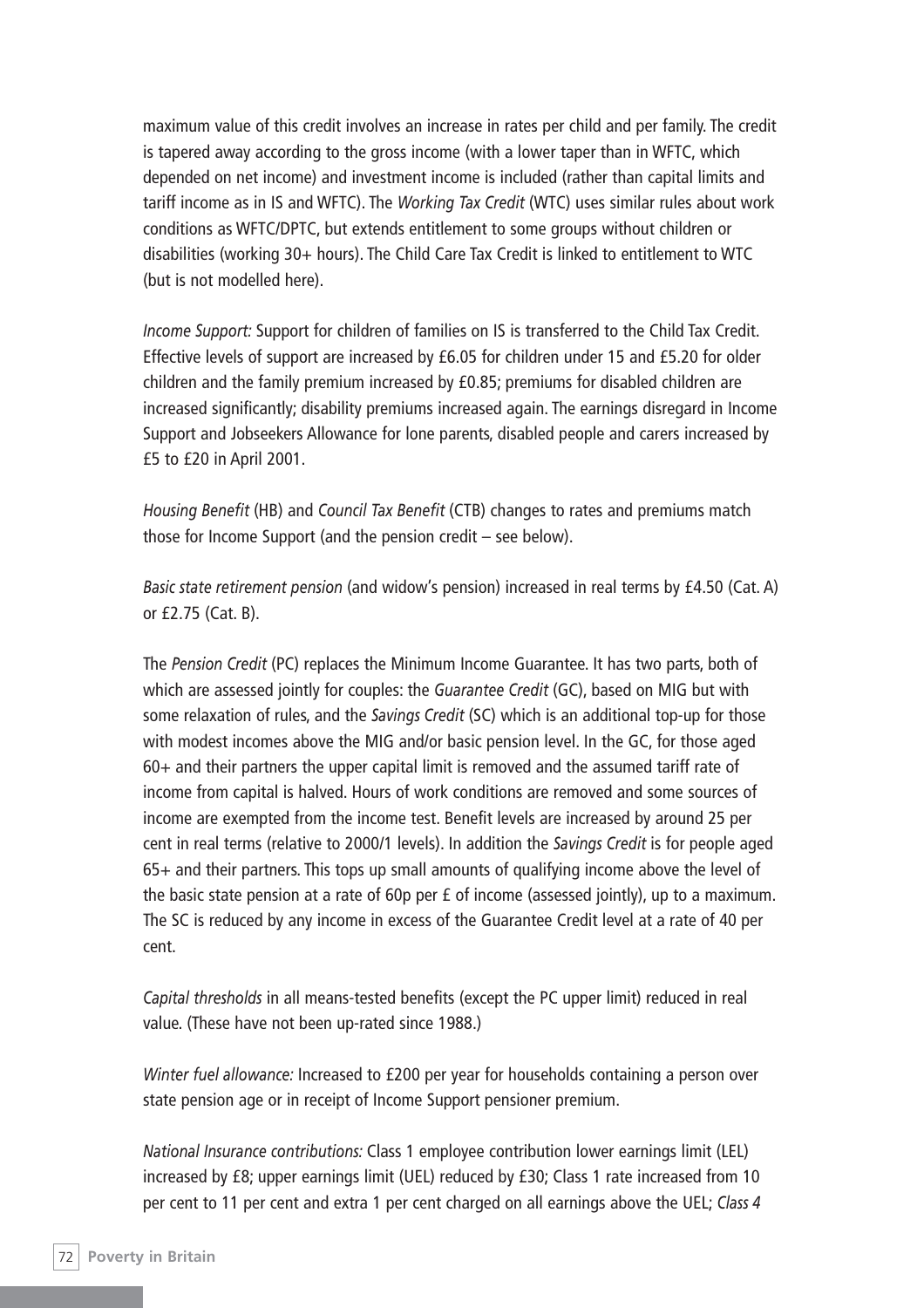(self-employed) rate increased from 7 per cent to 8 per cent and an extra 1 per cent charged on profits above the upper profits limit; this limit reduced in real terms by £30.

*Income tax:* Age-related personal allowances increased by more than inflation; increase in width of 10p tax band by £300 per year in real terms in 2001; personal allowance not indexed in 2003/4.

Introduction of a *Children's Tax Credit* took place in 2001/2. This is for taxpayer families with children aged under 16. If either parent is a higher rate (40 per cent) taxpayer, the value of the annual credit is tapered at a rate of £1 for every £15 of income per year above the 40 per cent threshold. The credit was introduced at the level of £10.00 per week per eligible taxpaying family (£520 per year). An additional Baby Tax Credit for families with a child born within the year was introduced in 2002/3. This was tapered along with the children's tax credit and took the same maximum value. In 2003/4 these credits become part of the Child Tax Credit (see above).

*Council tax* increased in real terms by 16 per cent (on average). This represents an increase of about £3.20 per week on a Band D Council Tax in 2003/4 prices.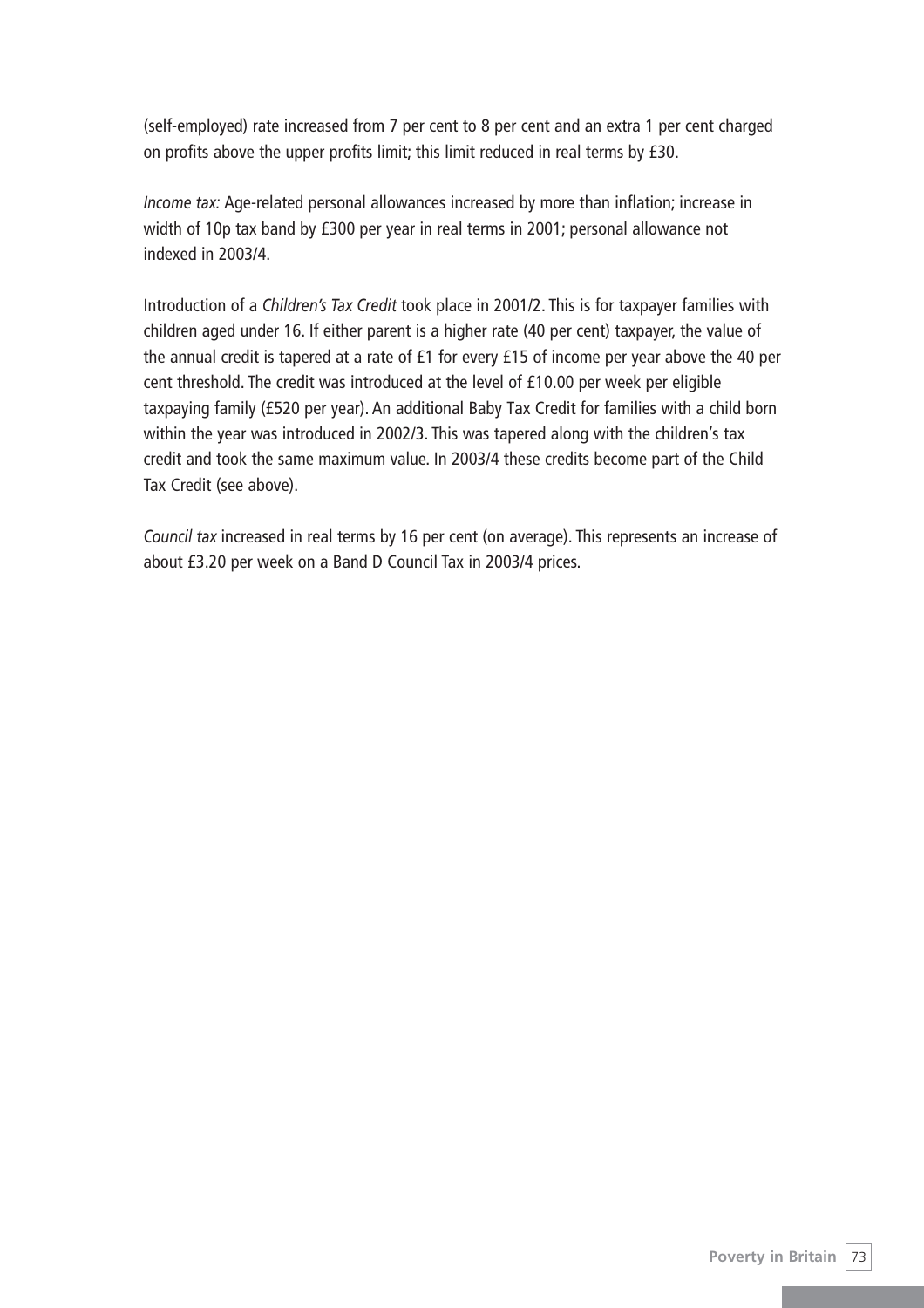

## **Appendix V**

**Summary of methods and adjustment factors used to update (backdate) 1999/2000 FRS monetary variables to 2000/1, 2003/4 and 1997**

| Item to<br>be updated           | To 2000/1                                                                                                                                                                                                                                                                                                         | To 2003/4                                                                                                                                                                                                                                                                                                                                                                                       | To 1997                                                                                                                                                                                                                                                                                    |
|---------------------------------|-------------------------------------------------------------------------------------------------------------------------------------------------------------------------------------------------------------------------------------------------------------------------------------------------------------------|-------------------------------------------------------------------------------------------------------------------------------------------------------------------------------------------------------------------------------------------------------------------------------------------------------------------------------------------------------------------------------------------------|--------------------------------------------------------------------------------------------------------------------------------------------------------------------------------------------------------------------------------------------------------------------------------------------|
| Employee<br>earnings            | Adjusted by a quarterly index<br>derived from monthly average<br>earnings index, whole economy,<br>Labour Market Trends, December<br>Table E.1 (The more<br>disaggregated method used for<br>longer term updating is not<br>appropriate for updating by one<br>year.) [Q2 1.041; Q3 1.038; Q4<br>1.042; Q1 1.049] | <b>Disaggregated New Earnings</b><br>Survey data (from April<br>1999-April 2001) used to create<br>indices by gender and quantile<br>of the earnings distribution.<br>Adjustment from quarter of<br>interview to April 1999 and from<br>April 2001 to October 2002 use<br>average earnings index.<br>Projection to October 2003<br>assumes same rate of growth as<br>October 2001-October 2002. | Disaggregated New Earnings<br>Survey data (from April<br>1999-April 1997) used to create<br>indices by gender and quantile<br>of the earnings distribution.<br>Adjustment from quarter of<br>interview to April 1999 uses<br>average earnings index.                                       |
| Income from self-<br>employment | Data adjusted from end of<br>accounting year (may be before<br>1999) to October 1999. Then<br>adjusted by change in average<br>earnings index, whole economy<br>October 1999-October 2000<br>[1.0363]                                                                                                             | Data adjusted from end of<br>accounting year (may be before<br>1999) to October 1999. Then<br>adjusted by change in average<br>earnings index, whole economy<br>October 1999-October 2002<br>then adjusted to October 2003<br>assuming same rate of growth.<br>[1.1465]                                                                                                                         | Data adjusted from end of<br>accounting year (may be before<br>1999) to October 1999. Then<br>adjusted by change in average<br>earnings index, whole economy<br>October 1999-April 1997.<br>[0.9003]                                                                                       |
| Investment<br>income            | (1) Capital imputed from income<br>using 1999/2000 interest rate<br>(bank savings rates according to<br>3 levels of balance) [1.55%;<br>4.02%; 4.10%]<br>(2) Index capital by change in<br>interest income to households<br>and NPISHs (Calculated from:<br>Financial Statistics, November                        | (1) Capital imputed from income<br>using 1999/2000 interest rate<br>(bank savings rates according to<br>3 levels of balance) [1.55%;<br>4.02%; 4.10%]<br>(2) Index capital by change in<br>interest income to households<br>and NPISHs (Calculated from:<br>Financial Statistics, December                                                                                                      | (1) Capital imputed from income<br>using 1999/2000 interest rate<br>(bank savings rates according to<br>3 levels of balance) [1.55%;<br>4.02%; 4.10%]<br>(2) Index capital by change in<br>interest income to households<br>and NPISHs (Calculated from:<br>Financial Statistics, December |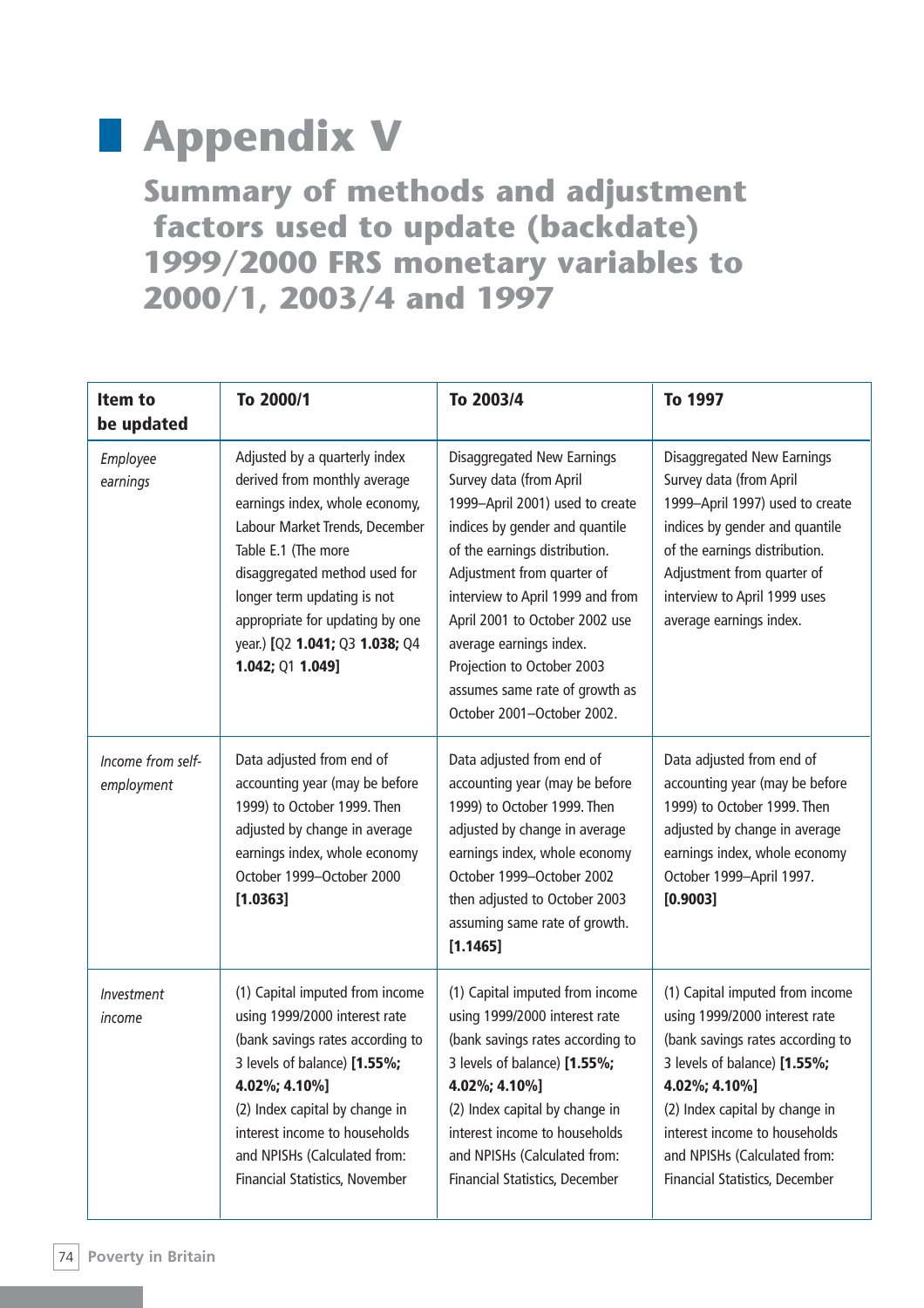| Item to<br>be updated                   | To 2000/1                                                                                                                                                                                                                      | To 2003/4                                                                                                                                                                                                                                     | To 1997                                                                                                                                                                                                                            |
|-----------------------------------------|--------------------------------------------------------------------------------------------------------------------------------------------------------------------------------------------------------------------------------|-----------------------------------------------------------------------------------------------------------------------------------------------------------------------------------------------------------------------------------------------|------------------------------------------------------------------------------------------------------------------------------------------------------------------------------------------------------------------------------------|
|                                         | 2001, Table 14.8A, Income and<br>Capital Account: Households and<br>NPISHs NSSH, col. ROYM,<br>interest D.41, seasonally<br>adjusted) [1.1711]<br>(3) Re-impute income using<br>2000/1 interest rates [1.88%;<br>4.43%; 4.44%] | 2002, Table 14.8A, Income and<br>Capital Account: Households and<br>NPISHs NSSH, col. ROYM,<br>interest D.41, seasonally<br>adjusted) [0.8871]<br>(3) Re-impute income using<br>latest (October 2002) interest<br>rates [0.52%; 2.35%; 2.49%] | 1998, Table 14.8A, Income and<br>Capital Account: Households and<br>NPISHs NSSH, col. ROYM,<br>interest D.41, seasonally<br>adjusted) [1.0104]<br>(3) Re-impute income using April<br>1997 interest rates [2.97%;<br>4.57%; 4.96%] |
| Income from<br>occupational<br>pensions | Change in RPI October<br>1999-October 2000 [1.0322]                                                                                                                                                                            | Change in RPI October<br>1999-October 2002 plus<br>projection to October 2003 using<br>2002 PBR forecast [1.0980]                                                                                                                             | Change in RPI October<br>1999-April 1997 [0.9396]                                                                                                                                                                                  |
| Income from<br>private pensions         | Change in RPI October<br>1999-October 2000 [1.0322]                                                                                                                                                                            | Change in RPI October<br>1999-October 2002 plus<br>projection to October 2003 using<br>2002 PBR forecast [1.0980]                                                                                                                             | Change in RPI October<br>1999-April 1997 [0.9396]                                                                                                                                                                                  |
| Non means-<br>tested benefits:          | Actual change in each benefit<br>(using change in main rate)<br>[changes are around the change<br>in RPI]                                                                                                                      | Actual change in each benefit<br>(using change in main rate)<br>[changes are around the change<br>in RPI except the basic state<br>pension and maternity benefits,<br>which are larger]                                                       | Actual change in each benefit<br>(using change in main rate)<br>[changes are around the change<br>in RPI]                                                                                                                          |
| Income from<br>other sources            | Change in RPI October<br>1999-October 2000 [1.0322]                                                                                                                                                                            | Change in RPI October<br>1999-October 2002 plus<br>projection to October 2003 using<br>2002 PBR forecast [1.0980]                                                                                                                             | Change in RPI October<br>1999-April 1997 [0.9396]                                                                                                                                                                                  |
| Student incomes                         | Change in RPI October<br>1999-October 2000 [1.0322]                                                                                                                                                                            | Change in RPI October<br>1999-October 2002 plus<br>projection to Oct 2003 using<br>2002 PBR forecast [1.0980]                                                                                                                                 | Change in RPI October<br>1999-April 1997 [0.9396]                                                                                                                                                                                  |
| Household rent                          | Change in RPI (rent) (from<br>September 1999-September<br>2000) [1.0315]                                                                                                                                                       | Change in RPI (rent) (from<br>September 1999-September<br>2002) plus projection to October<br>2003 using 2002 PBR forecast<br>for all items RPI [1.1200]                                                                                      | Change in RPI (rent) (from<br>September 1999-April 1997;<br>mean of September 1996 and<br>September 1997) [0.9254]                                                                                                                 |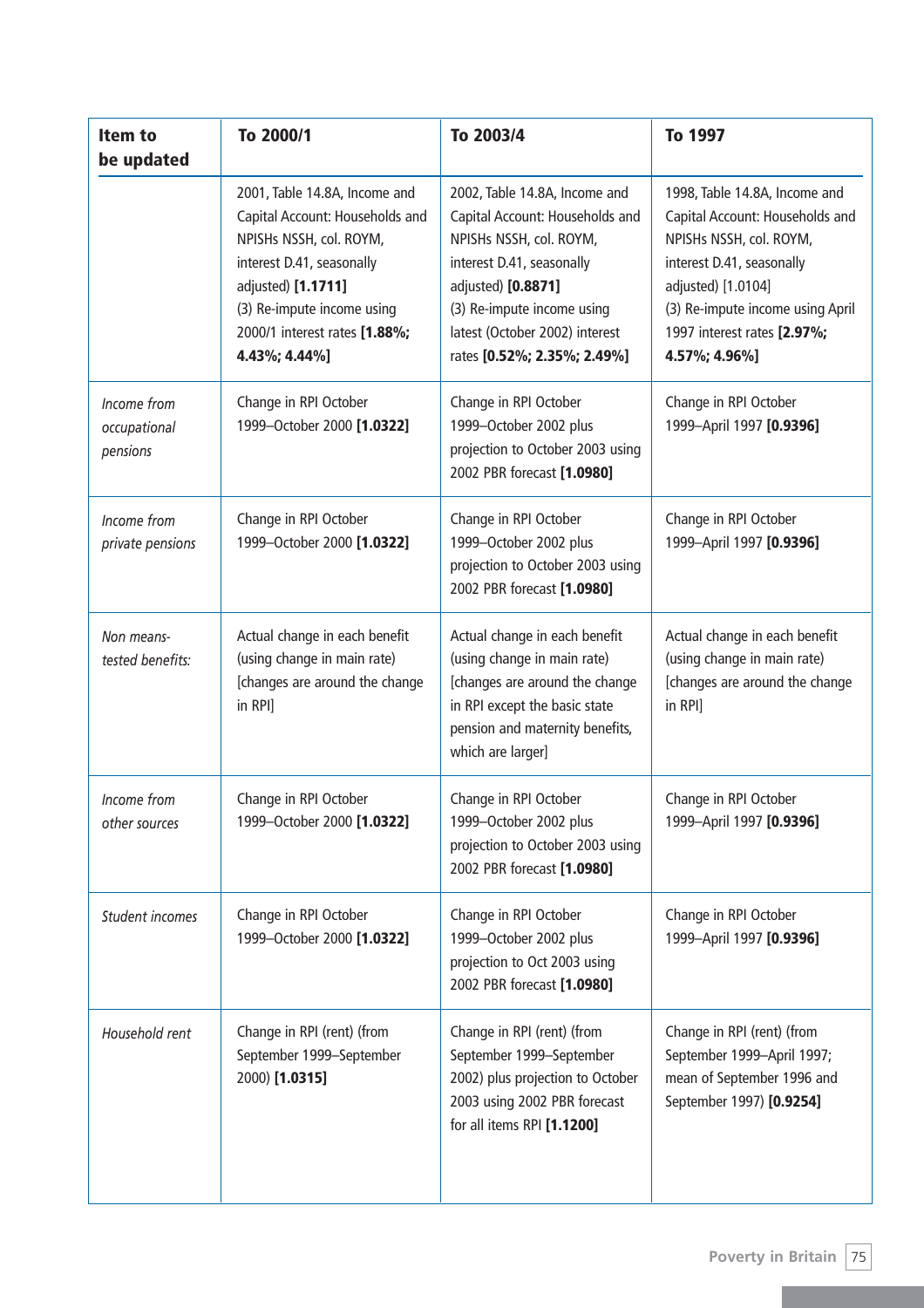| <b>Item to</b><br>be updated                 | To 2000/1                                                                                                                                 | To 2003/4                                                                                                                                                                                                                                                                                                                                   | To 1997                                                                                                                                                                                                                                                                          |
|----------------------------------------------|-------------------------------------------------------------------------------------------------------------------------------------------|---------------------------------------------------------------------------------------------------------------------------------------------------------------------------------------------------------------------------------------------------------------------------------------------------------------------------------------------|----------------------------------------------------------------------------------------------------------------------------------------------------------------------------------------------------------------------------------------------------------------------------------|
| Water charges                                | Change in RPI (water and other<br>housing payments) (from<br>September 1999-September<br>2000) [0.9055]                                   | Change in RPI (water and other<br>housing payments) from<br>September 1999-September<br>2002 plus projection to October<br>2003 using 2002 PBR forecast<br>for all items RPI [0.9850]                                                                                                                                                       | Change in RPI (water and other<br>housing payments) (from<br>September 1999-April 1997;<br>mean of September 1996 and<br>September 1997) [0.8871]                                                                                                                                |
| Gross mortgage<br>interest                   | Change in RPI (mortgage<br>interest payments) (from<br>September 1999-September<br>2000) [1.2832]                                         | (i) Change in total amount<br>outstanding of loans secured on<br>dwellings (Financial Statistics<br>3.2c) 2000Q3-2002Q3,<br>projected to 2003Q3 using trend<br>growth 2001-2002Q3,<br>multiplied by (ii) change in<br>mortgage interest rate<br>2000Q3-2002Q3, deflated by<br>(iii) change in MI RPI September<br>99- September 00 [1.3073] | (i) Change in total amount<br>outstanding of loans secured on<br>dwellings (Financial Statistics<br>3.2c) 2000Q3-1997Q1,<br>multiplied by (ii) change in<br>mortgage interest rate<br>2000Q3-2002Q3, deflated by<br>(iii) change in MI RPI September<br>99-September 00 [0.9922] |
| Domestic rates<br>(Northern Ireland<br>only) | Change in RPI October<br>1999-October 2000 [1.0322]                                                                                       | Change in RPI October<br>1999-October 2002 plus<br>projection to October 2003 using<br>2002 PBR forecast [1.0980]                                                                                                                                                                                                                           | Change in RPI October<br>1999-April 1997 [0.9396]                                                                                                                                                                                                                                |
| Occupational<br>Pension<br>contributions     | Average earnings index, whole<br>economy October 1999-October<br>2000 [1.0363]                                                            | Average earnings index October<br>1999-October 2002; projected<br>to October 2003 assuming same<br>rate of growth [1.1465]                                                                                                                                                                                                                  | Average earnings index, whole<br>economy October 1999-April<br>1997 [0.9003]                                                                                                                                                                                                     |
| Council tax (GB<br>only)                     | Regional index constructed<br>using change in regional<br>average Band D council tax<br>(1999/2000-2000/1) [mean over<br>regions: 1.0622] | Regional index constructed<br>using change in regional<br>average Band D council tax<br>(1999/2000-2003/4) [mean over<br>regions: 1.3092]                                                                                                                                                                                                   | Regional index constructed<br>using change in regional<br>average Band D council tax<br>(1999/2000-April 1997 [mean<br>over regions: 0.8623]                                                                                                                                     |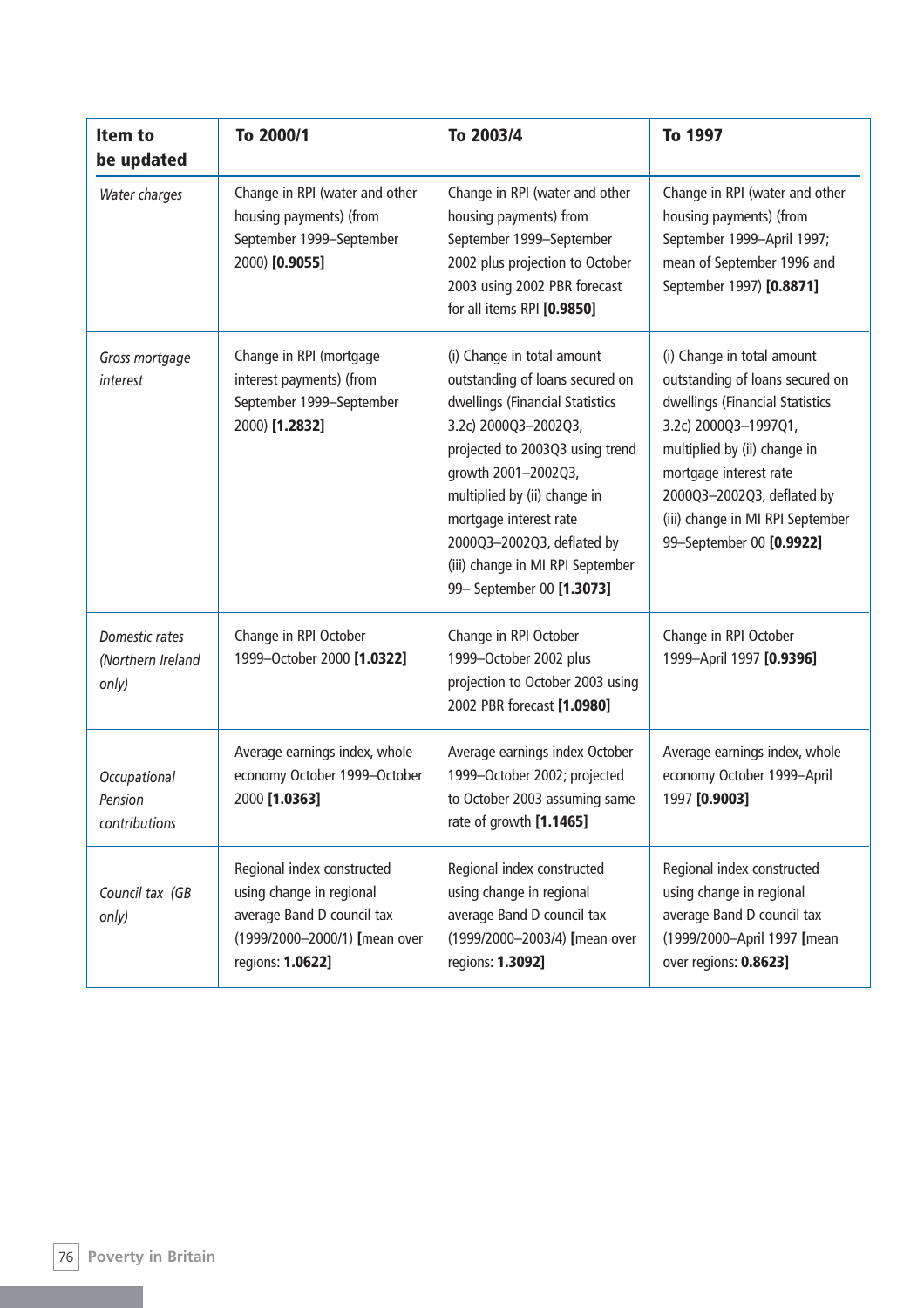## **Notes**

- 1 An earlier version of some parts of this report was included in our interim report (CASE paper 63) published in December 2002. This final report expands and revises some of those findings.
- 2 The estimates shown here differ from those in Table 9 of Piachaud and Sutherland (2002) because they (a) include real changes in the level of council tax; (b) revise 2003/4 policy parameters following 2002 PBR announcements; and (c) incorporate the Pension Credit into the 2003/4 policy regime.
- 3 The latest announced increase in National Minimum Wage (NMW), due for introduction in October 2003, has not been included.
- 4 The PSA target uses 1998/9 as the baseline rather than 1997. Child poverty rates were a little higher in 1996/7 than 1998/9: 34 per cent and 33 per cent respectively on an AHC basis (DSS 1999; DSS 2000).
- 5 As with the child poverty rates these calculations simply count the number of pensioners living in households with income below the poverty line, without trying to distinguish by family type or the characteristics of other family members.
- 6 The Pension Credit is modelled as though it is received throughout 2003/4.
- 7 Median BHC equivalised household income for pensioners is 9.0 per cent higher than the median value for AHC income. The corresponding figure for the whole population is 13.4 per cent.
- 8 It should be noted that this depends partly on assumptions regarding projections to October 2003 from the most recently available information: see Appendix V.
- 9 See Sutherland (2002) for a detailed discussion.
- 10 In its former incarnation as the Department of Social Security. See DSS (2000a).
- 11 The Treasury (2002: 90) estimated a 1.5 million reduction on a similar basis.
- 12 This figure of 1.1 million is the same as that estimated by Brewer and Kaplan (2003) using similar assumptions. It is significantly larger than the estimate of 750,000 given in Piachaud and Sutherland (2002). The main reasons for this difference is the more comprehensive coverage of policy changes in the present analysis. The AHC estimates are also affected by a revision in the method of updating and projecting mortgage interest payments. Chapter 4 discusses this further.
- 13 There are models which predict take-up, but these tend to focus on single benefits for particular client groups (Blundell et al. 1988; Fry and Stark 1987). A comprehensive model which takes account of the (changing) structure of multiple means-tested benefits and complex households containing several benefit units entitled to different benefits does not, to our knowledge, exist.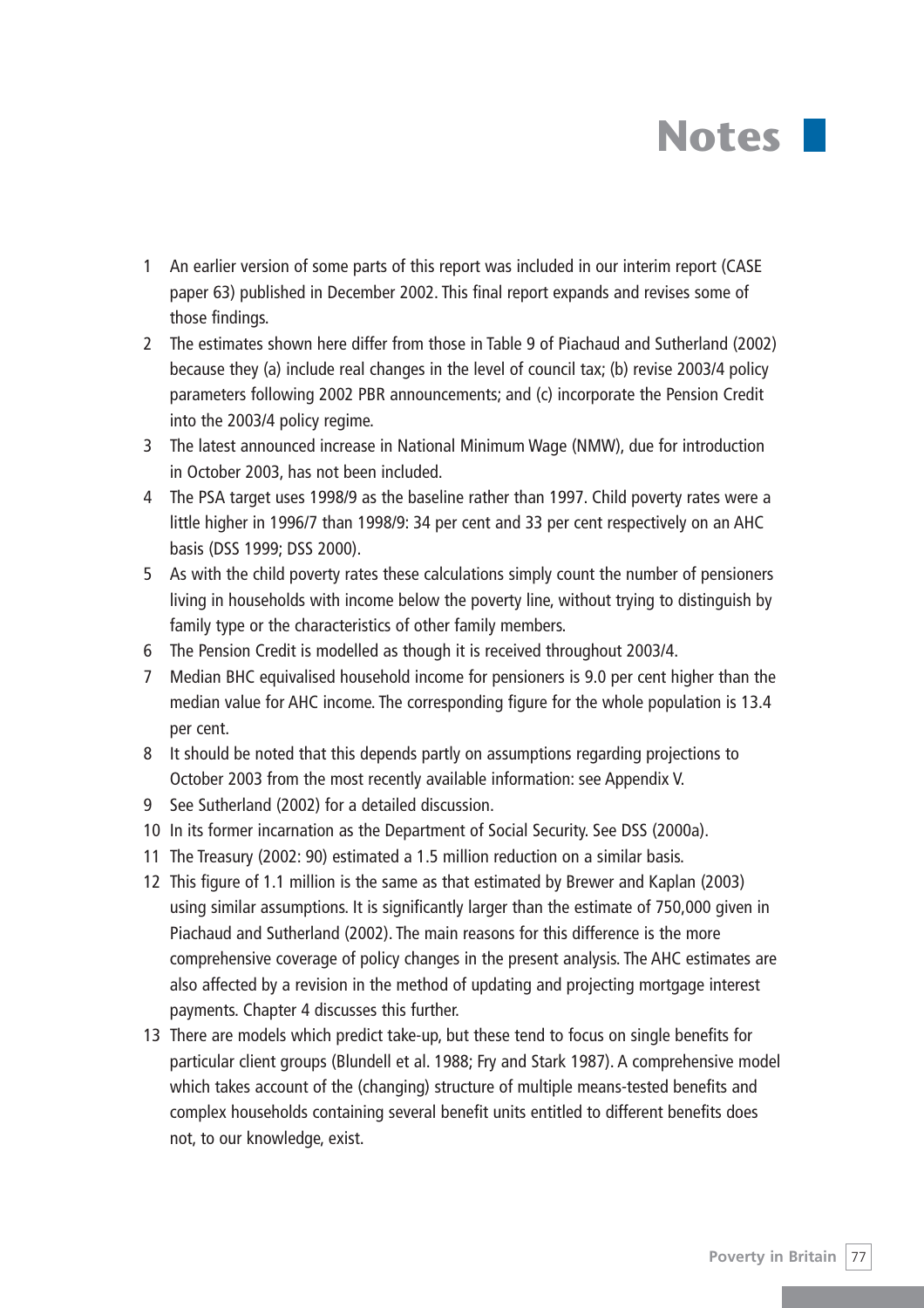- 14 The dimensions controlled for include housing tenure, council tax band, residence in London, age and sex categories for single people and couples and numbers of families with children, with lone parents distinguished by sex.
- 15 The Family Expenditure Survey covers the United Kingdom, in contrast with the Family Resources Survey which covers Great Britain.
- 16 Adjustment factors are provided by the ONS: 1.68 for alcohol, 1.81 for tobacco, 1.50 for sweets and confectionery, 1.60 for ice-cream and 1.15 for soft drinks.
- 17 For standard-rated items, estimated VAT payments are equal to total spending on those items multiplied by 0.175/1.175.
- 18 Probabilities are the same as those assumed by the Office for National Statistics (ONS) in their Redistribution of Income (ROI) analyses. Their methodology report was kindly provided by the ONS.
- 19 We do not observe the current value of their home, so this is estimated using another data set, the Family Resources Survey, based on the value of properties with similar characteristics.
- 20 These were based on FRS and administrative data for 1998/9, before the replacement of FC by WFTC. More recent estimates for WFTC from the summer of 2000 using the Families and Children Survey are provided by McKay (2002). He finds a caseload nontake-up rate of 38 per cent for all families and a rate of 26 per cent for lone parents.
- 21 For example, the increases in WFTC introduced in mid-2000/1 are modelled as though they applied throughout the year. See Brewer et al. (2002) for a discussion of how WFTC changes affected incomes during the year. The Pension Credit, due for introduction in October 2003, is modelled as though it applied throughout 2003/4.
- 22 An announcement of an increase in the level of the minimum wage to £4.50 and £3.80 in October 2003 has been made since carrying out the calculations reported here.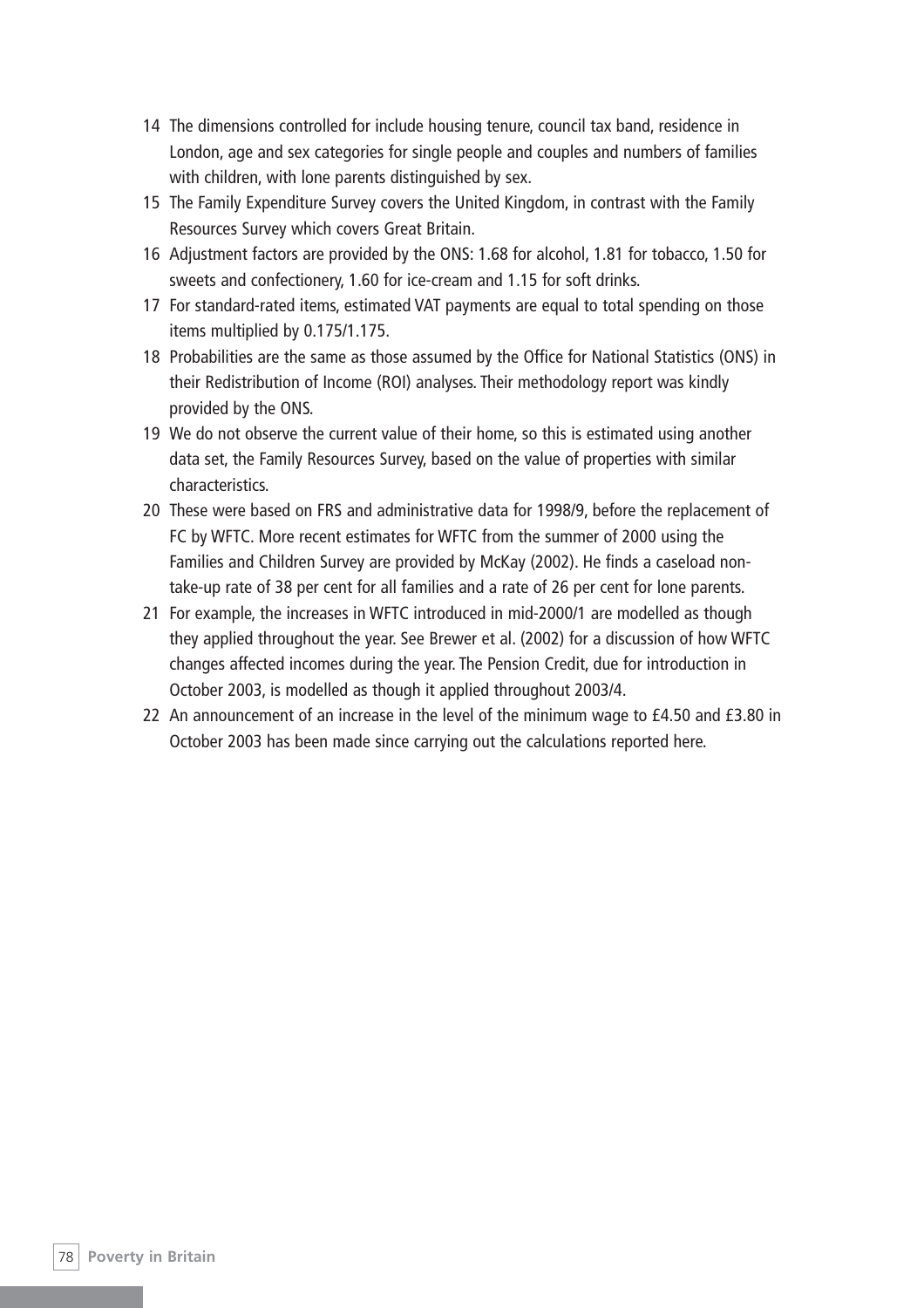## **References**

- Adam, S. and Kaplan, G. (2002) 'A survey of the UK tax system', IFS Briefing Note No. 9, London: Institute for Fiscal Studies.
- Blundell, R., Fry, V. and Walker, I. (1988) 'Modelling the take-up of means-tested benefits: The case of housing benefits in the United Kingdom', *Economic Journal,* 98, 58–74.
- Brewer, M., Clark, T. and Goodman, A. (2002) *The Government's child poverty target: How much progress has been made?* London: Institute for Fiscal Studies, Commentary 87.
- Brewer, M. and Kaplan, G. (2003) 'What do the child poverty targets mean for the child tax credit?' in R. Chote, C. Emmerson and H. Simpson (eds) *The IFS Green Budget: January 2003,* London: Institute for Fiscal Studies, Commentary No. 92.
- Dayal, N., Gomulka, J., Mitton, L., Sutherland, H. and Taylor, R. (2000) 'Enhancing Family Resources Survey income data with expenditure data from the Family Expenditure Survey: Data comparisons', Microsimulation Unit Research Note MU/RN/40, Department of Applied Economics, University of Cambridge.
- DSS (Department of Social Security) (1997) *Households Below Average Income: A statistical analysis 1979–1994/95,* London: The Stationery Office.
- DSS (Department of Social Security) (1999) *Households Below Average Income, 1996/7,* London: The Stationery Office.
- DSS (Department of Social Security) (2000) *Households Below Average Income, 1998/9,* London: The Stationery Office.
- DSS (Department of Social Security) (2000a) *Income related benefits: estimates of take-up in 1998–99,* London: DSS Analytical Services Division.
- DWP (Department for Work and Pensions) (2002) *Households Below Average Income, 2000/1,* London: The Stationery Office.
- DWP (Department for Work and Pensions) (2002a) *Opportunity for all: 4th annual report,* London: The Stationery Office.
- DWP (Department for Work and Pensions) (2003) *Households Below Average Income, 2001/2.* London: The Stationery Office.
- Frosztega, M. and the Households Below Average Income team (2000) 'Comparisons of income data between the Family Expenditure Survey and the Family Resources Survey', *GSS Methodology Series* No. 18, London: Office for National Statistics.
- Fry, V. and Stark, G. (1997) 'The take-up of supplementary benefits: Gaps in the safety net', *Fiscal Studies,* 8, 1–18.
- Gardiner, K. and Hills, J. (1999) 'Policy implications of new data on income mobility', *Economic Journal,* 109, F91–F111.
- HM Customs and Excise (2003) *Annual Report 2000–2001,* Tables and Statistics, available online on the HM Customs and Excise website <www.hmce.gov.uk/about/reports/ann-reportstats.htm>.